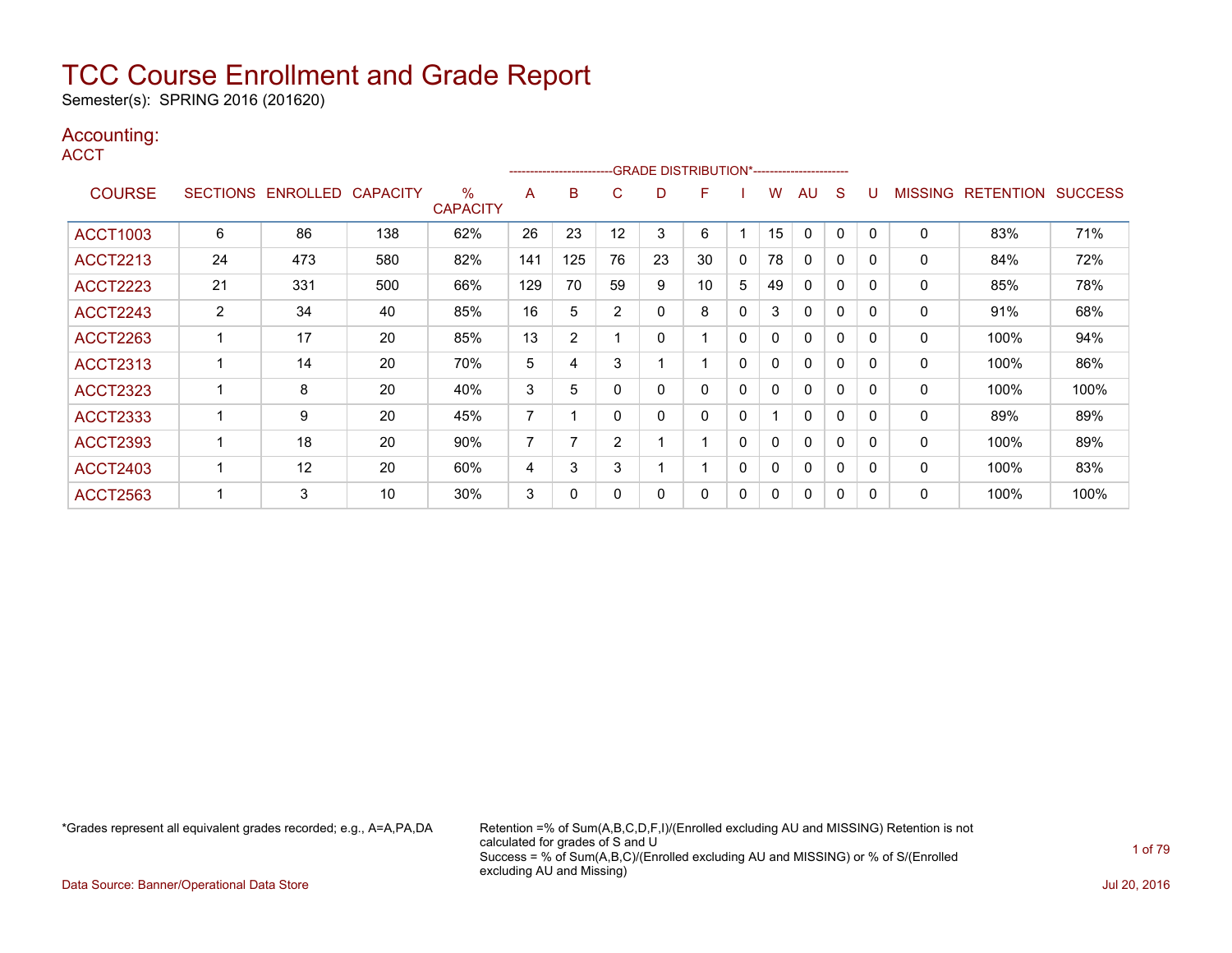Semester(s): SPRING 2016 (201620)

### Allied Health:

| <b>ALDH</b>     |    |                            |     |                      |              |    |    |              |          |                          |    |   |        |          |                           |     |
|-----------------|----|----------------------------|-----|----------------------|--------------|----|----|--------------|----------|--------------------------|----|---|--------|----------|---------------------------|-----|
| <b>COURSE</b>   |    | SECTIONS ENROLLED CAPACITY |     | %<br><b>CAPACITY</b> | $\mathsf{A}$ | B. | C. | D.           | F.       | <b>Contract Contract</b> |    |   | W AU S | -U       | MISSING RETENTION SUCCESS |     |
| <b>ALDH1013</b> |    | 50                         | 50  | 100%                 | 33           | 11 |    | $\mathbf{0}$ | $\Omega$ | $\mathbf{0}$             | 3  |   |        | $\Omega$ | 94%                       | 94% |
| <b>ALDH1323</b> | 13 | 283                        | 305 | 93%                  | 91           | 71 | 48 |              | 6        |                          | 59 | 0 |        | $\Omega$ | 79%                       | 74% |

\*Grades represent all equivalent grades recorded; e.g., A=A,PA,DA Retention =% of Sum(A,B,C,D,F,I)/(Enrolled excluding AU and MISSING) Retention is not calculated for grades of S and U Success = % of Sum(A,B,C)/(Enrolled excluding AU and MISSING) or % of S/(Enrolled excluding AU and Missing)

Data Source: Banner/Operational Data Store Jul 20, 2016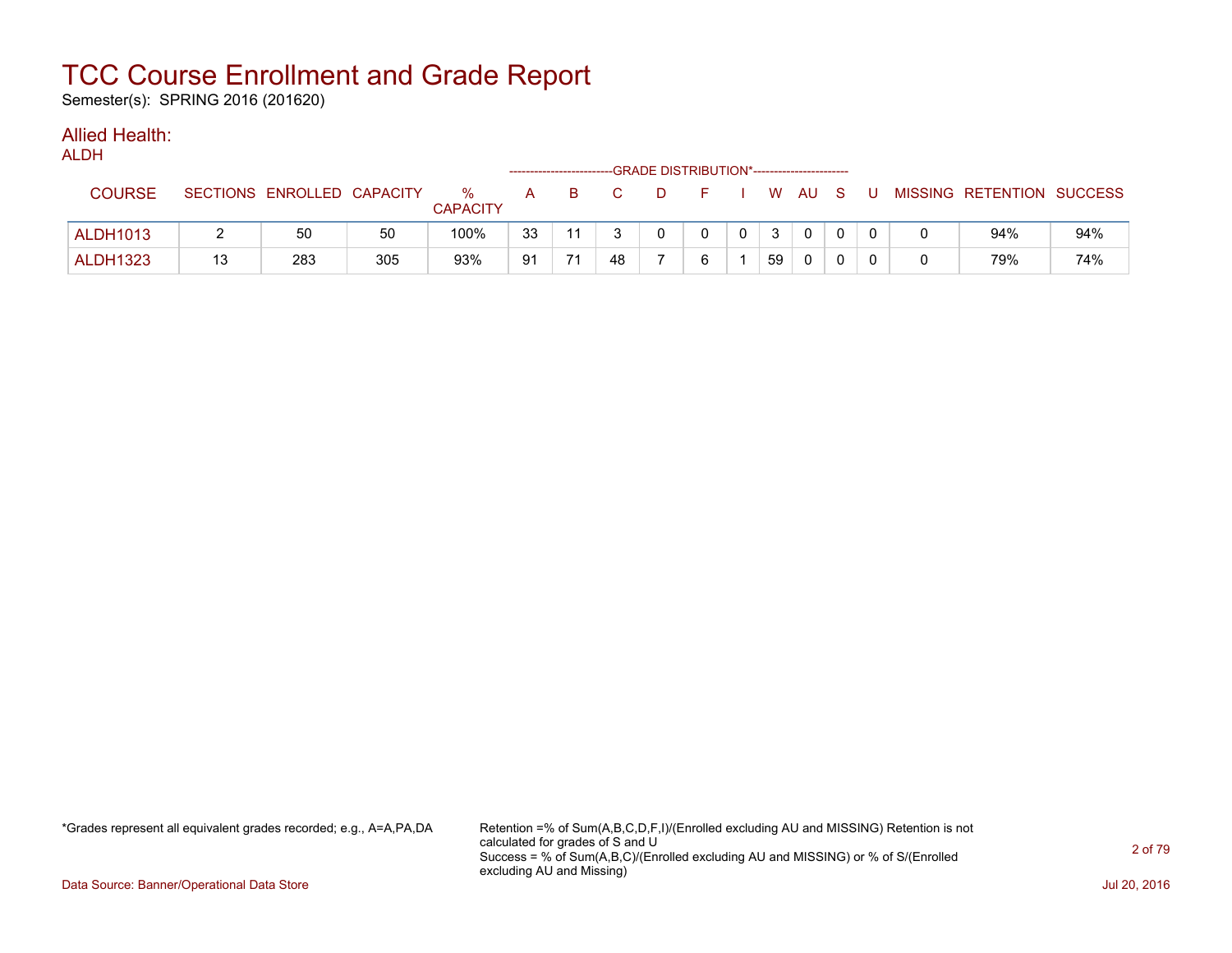Semester(s): SPRING 2016 (201620)

#### Alternative Energy: ALTE

| <b>NLIL</b>     |                            |    |                      |   |       |  | ------------------------GRADE DISTRIBUTION*----------------------- |                |   |              |  |                                          |     |
|-----------------|----------------------------|----|----------------------|---|-------|--|--------------------------------------------------------------------|----------------|---|--------------|--|------------------------------------------|-----|
| <b>COURSE</b>   | SECTIONS ENROLLED CAPACITY |    | %<br><b>CAPACITY</b> |   | A B C |  |                                                                    |                |   |              |  | D F I W AU S U MISSING RETENTION SUCCESS |     |
| <b>ALTE1443</b> |                            | 15 | 60%                  | 6 |       |  |                                                                    | 0 <sup>1</sup> | 2 | $\mathbf{0}$ |  | 78%                                      | 78% |

\*Grades represent all equivalent grades recorded; e.g., A=A,PA,DA Retention =% of Sum(A,B,C,D,F,I)/(Enrolled excluding AU and MISSING) Retention is not calculated for grades of S and U Success = % of Sum(A,B,C)/(Enrolled excluding AU and MISSING) or % of S/(Enrolled excluding AU and Missing)

Data Source: Banner/Operational Data Store Jul 20, 2016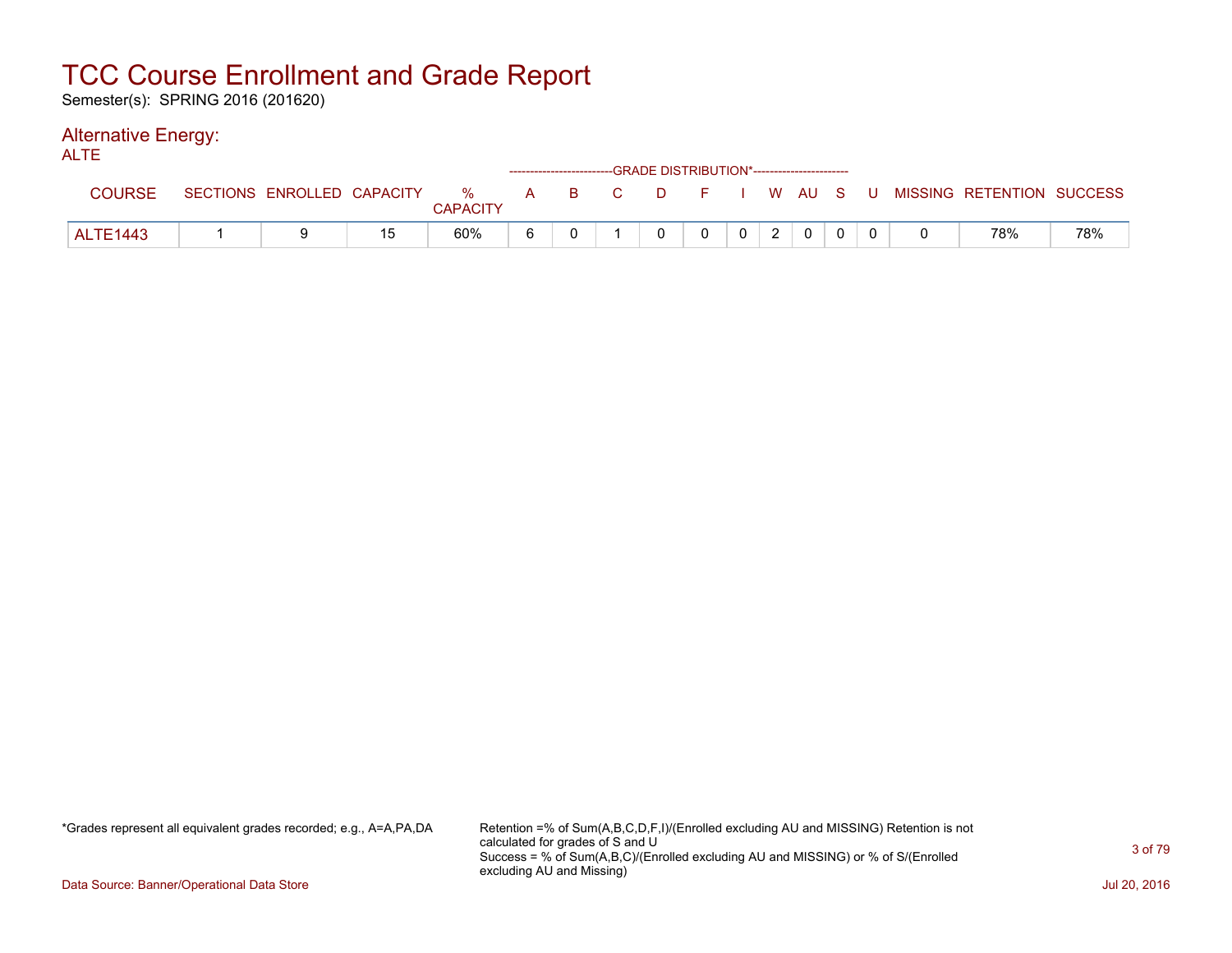Semester(s): SPRING 2016 (201620)

#### Art: ART

|                |                |                            |     |                         |                |                |                |                       | -GRADE DISTRIBUTION*---------------------- |              |                |              |              |              |              |                                  |      |
|----------------|----------------|----------------------------|-----|-------------------------|----------------|----------------|----------------|-----------------------|--------------------------------------------|--------------|----------------|--------------|--------------|--------------|--------------|----------------------------------|------|
| <b>COURSE</b>  |                | SECTIONS ENROLLED CAPACITY |     | $\%$<br><b>CAPACITY</b> | A              | в              | $\mathsf{C}$   | D                     | F                                          |              | W              | AU           | S            | U            |              | <b>MISSING RETENTION SUCCESS</b> |      |
| <b>ART1013</b> | 4              | 45                         | 48  | 94%                     | 22             | 13             | $\overline{2}$ | $\mathbf{2}^{\prime}$ | 0                                          | $\mathbf{0}$ | 6              | 0            | $\mathbf{0}$ | $\mathbf{0}$ | $\mathbf{0}$ | 87%                              | 82%  |
| <b>ART1023</b> | 1              | 9                          | 10  | 90%                     | 3              | $\overline{2}$ | $\overline{2}$ |                       | 0                                          | 0            |                | $\mathbf{0}$ | $\Omega$     | $\Omega$     | 0            | 89%                              | 78%  |
| <b>ART1033</b> | 1              | 3                          | 5   | 60%                     | 0              | $\overline{2}$ | $\mathbf{0}$   | 0                     | 0                                          | 0            | 1              | $\mathbf{0}$ | $\mathbf{0}$ | 0            | 0            | 67%                              | 67%  |
| <b>ART1053</b> | 3              | 58                         | 60  | 97%                     | 18             | 11             | 5              | 2                     | 5                                          | 0            | 16             | 1            | $\mathbf{0}$ | 0            | 0            | 72%                              | 60%  |
| <b>ART1063</b> | 2              | 32                         | 35  | 91%                     | 11             | 8              | 6              | 0                     | $\mathbf 1$                                | 0            | 6              | 0            | 0            | 0            | 0            | 81%                              | 78%  |
| <b>ART1083</b> | $\mathbf{1}$   | 12                         | 12  | 100%                    | 4              | $\overline{7}$ | $\Omega$       | $\Omega$              | $\Omega$                                   | $\Omega$     | $\mathbf{1}$   | $\mathbf{0}$ | $\Omega$     | $\Omega$     | 0            | 92%                              | 92%  |
| <b>ART1113</b> | 10             | 162                        | 190 | 85%                     | 91             | 29             | 11             | 5                     | 11                                         | 0            | 15             | $\mathbf{0}$ | $\mathbf{0}$ | 0            | 0            | 91%                              | 81%  |
| <b>ART1123</b> | 3              | 30                         | 33  | 91%                     | 11             | 13             | $\overline{2}$ | 1                     | 0                                          | $\mathbf{0}$ | 3              | $\mathbf{0}$ | $\Omega$     | 0            | 0            | 90%                              | 87%  |
| <b>ART1133</b> | 3              | 10                         | 11  | 91%                     | 4              | 4              | 1              | 0                     | 0                                          | 0            | $\mathbf 1$    | 0            | $\mathbf{0}$ | 0            | 0            | 90%                              | 90%  |
| <b>ART2063</b> | $\mathbf 1$    | $\overline{7}$             | 8   | 88%                     | 3              | 3              | $\mathbf{0}$   | 0                     | 0                                          | $\mathbf{0}$ |                | $\mathbf{0}$ | $\Omega$     | $\Omega$     | 0            | 86%                              | 86%  |
| <b>ART2073</b> | $\mathbf 1$    | 4                          | 3   | 133%                    | $\mathbf 1$    | 0              | $\mathbf{0}$   | 0                     | 0                                          | 0            | $\mathbf{0}$   | 3            | $\mathbf{0}$ | 0            | 0            | 100%                             | 100% |
| <b>ART2083</b> | 1              | 7                          | 10  | 70%                     | 3              | 1              | 0              | 0                     | 0                                          | 0            | 3              | 0            | $\mathbf{0}$ | 0            | 0            | 57%                              | 57%  |
| <b>ART2093</b> | 1              | 1                          | 5   | 20%                     | $\mathbf 1$    | 0              | 0              | 0                     | 0                                          | 0            | 0              | 0            | $\mathbf{0}$ | 0            | 0            | 100%                             | 100% |
| <b>ART2143</b> | $\mathbf{1}$   | 10                         | 10  | 100%                    | 4              | 5              | 0              | 0                     | 0                                          | $\Omega$     | $\Omega$       | $\mathbf{1}$ | $\mathbf{0}$ | 0            | $\mathbf{0}$ | 100%                             | 100% |
| <b>ART2223</b> | $\mathbf{1}$   | 10                         | 10  | 100%                    | $\mathbf{1}$   | 4              | $\mathbf{0}$   | 0                     | 0                                          | $\mathbf{0}$ | 4              | $\mathbf{1}$ | $\Omega$     | 0            | 0            | 56%                              | 56%  |
| <b>ART2263</b> | $\mathbf 1$    | 11                         | 11  | 100%                    | $\overline{7}$ | 3              | 0              | 0                     | 0                                          | 0            | $\mathbf{1}$   | 0            | $\mathbf{0}$ | 0            | 0            | 91%                              | 91%  |
| <b>ART2273</b> | 1              | $\overline{7}$             | 8   | 88%                     | 5              | 1              | 0              | 0                     | 0                                          | 0            | $\mathbf 1$    | 0            | $\mathbf{0}$ | 0            | 0            | 86%                              | 86%  |
| <b>ART2283</b> | $\mathbf{1}$   | $\overline{2}$             | 2   | 100%                    | $\overline{2}$ | $\mathbf{0}$   | $\mathbf{0}$   | 0                     | 0                                          | $\mathbf{0}$ | $\mathbf{0}$   | $\mathbf{0}$ | $\mathbf{0}$ | 0            | 0            | 100%                             | 100% |
| <b>ART2313</b> | $\overline{c}$ | 12                         | 20  | 60%                     | 3              | 5              | 1              | $\mathbf{0}$          | 0                                          | 0            | 0              | 3            | $\mathbf{0}$ | 0            | 0            | 100%                             | 100% |
| <b>ART2323</b> | $\overline{c}$ | 9                          | 10  | 90%                     | 2              | 4              | $\mathbf{0}$   | 0                     | 0                                          | 0            | 0              | 3            | $\mathbf{0}$ | 0            | 0            | 100%                             | 100% |
| <b>ART2413</b> | 1              | 10                         | 10  | 100%                    | 4              | 3              | 2              | 0                     | 0                                          | 0            | 1              | 0            | 0            | 0            | 0            | 90%                              | 90%  |
| <b>ART2423</b> | 2              | 26                         | 28  | 93%                     | 2              | 12             | 7              |                       | $\overline{2}$                             | $\Omega$     | $\overline{c}$ | $\mathbf{0}$ | 0            | $\Omega$     | 0            | 92%                              | 81%  |

\*Grades represent all equivalent grades recorded; e.g., A=A,PA,DA Retention =% of Sum(A,B,C,D,F,I)/(Enrolled excluding AU and MISSING) Retention is not calculated for grades of S and U Success = % of Sum(A,B,C)/(Enrolled excluding AU and MISSING) or % of S/(Enrolled excluding AU and Missing)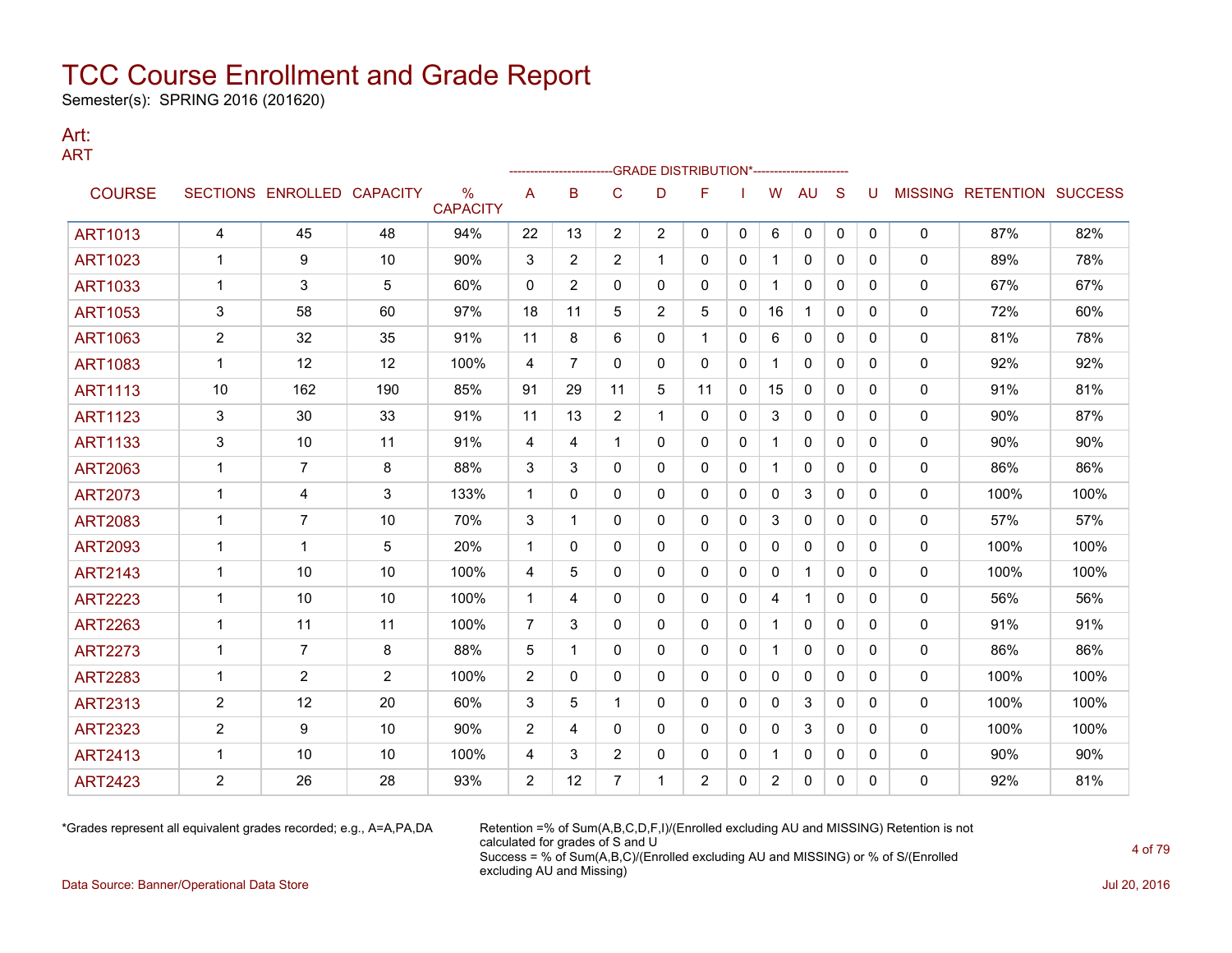Semester(s): SPRING 2016 (201620)

#### Art: ART

|                |   |                   |                 |                         | ------------------------- |              |   | --GRADE DISTRIBUTION*----------------------- |   |          |                       |    |             |              |                |                  |                |
|----------------|---|-------------------|-----------------|-------------------------|---------------------------|--------------|---|----------------------------------------------|---|----------|-----------------------|----|-------------|--------------|----------------|------------------|----------------|
| <b>COURSE</b>  |   | SECTIONS ENROLLED | <b>CAPACITY</b> | $\%$<br><b>CAPACITY</b> | A                         | B            | C | D                                            | F |          | w                     | AU | S           |              | <b>MISSING</b> | <b>RETENTION</b> | <b>SUCCESS</b> |
| <b>ART2503</b> |   | 15                | 15              | 100%                    | 11                        | 2            |   | 0                                            | 0 | $\Omega$ | 2                     | 0  | $\mathbf 0$ | $\Omega$     | 0              | 87%              | 87%            |
| <b>ART2543</b> |   | 8                 | 8               | 100%                    | 4                         | $\mathbf{0}$ | 0 | 0                                            | 0 |          | 3                     | 0  | $\mathbf 0$ | $\Omega$     | $\mathbf{0}$   | 62%              | 50%            |
| ART2553        |   | 5                 | 10              | 50%                     | 2                         | 0            |   | 0                                            |   | 0        |                       | 0  | 0           | $\mathsf{C}$ | 0              | 80%              | 60%            |
| <b>ART2563</b> |   |                   | 3               | 33%                     |                           | $\Omega$     |   | 0                                            | 0 | 0        | 0                     | 0  | 0           | $\mathsf{r}$ | 0              | 100%             | 100%           |
| <b>ART2813</b> |   | 11                | 20              | 55%                     | 8                         |              |   | $\Omega$                                     |   | 0        | 0                     | 0  | $\mathbf 0$ | <sup>0</sup> | $\mathbf{0}$   | 100%             | 91%            |
| <b>ART2823</b> |   | 14                | 20              | 70%                     | 12                        |              |   |                                              | 0 | 0        | 0                     | 0  | $\mathbf 0$ | 0            | 0              | 100%             | 93%            |
| <b>ART2853</b> | 2 | 20                | 24              | 83%                     | 12                        | 5            |   | 0                                            |   | 0        | $\mathbf{2}^{\prime}$ | 0  | 0           | $\Omega$     | 0              | 90%              | 85%            |
| <b>ART2913</b> |   | 11                | 30              | 37%                     | 3                         | 3            |   | $\Omega$                                     | 0 | 0        | 4                     | 0  | 0           | 0            | $\mathbf{0}$   | 64%              | 64%            |
| <b>ART2993</b> |   |                   |                 | 100%                    |                           | $\mathbf{0}$ |   | 0                                            | 0 | 0        | $\mathbf{0}$          | 0  | 0           | $\mathsf{C}$ | 0              | 100%             | 100%           |

\*Grades represent all equivalent grades recorded; e.g., A=A,PA,DA Retention =% of Sum(A,B,C,D,F,I)/(Enrolled excluding AU and MISSING) Retention is not calculated for grades of S and U Success = % of Sum(A,B,C)/(Enrolled excluding AU and MISSING) or % of S/(Enrolled excluding AU and Missing)

Data Source: Banner/Operational Data Store Jul 20, 2016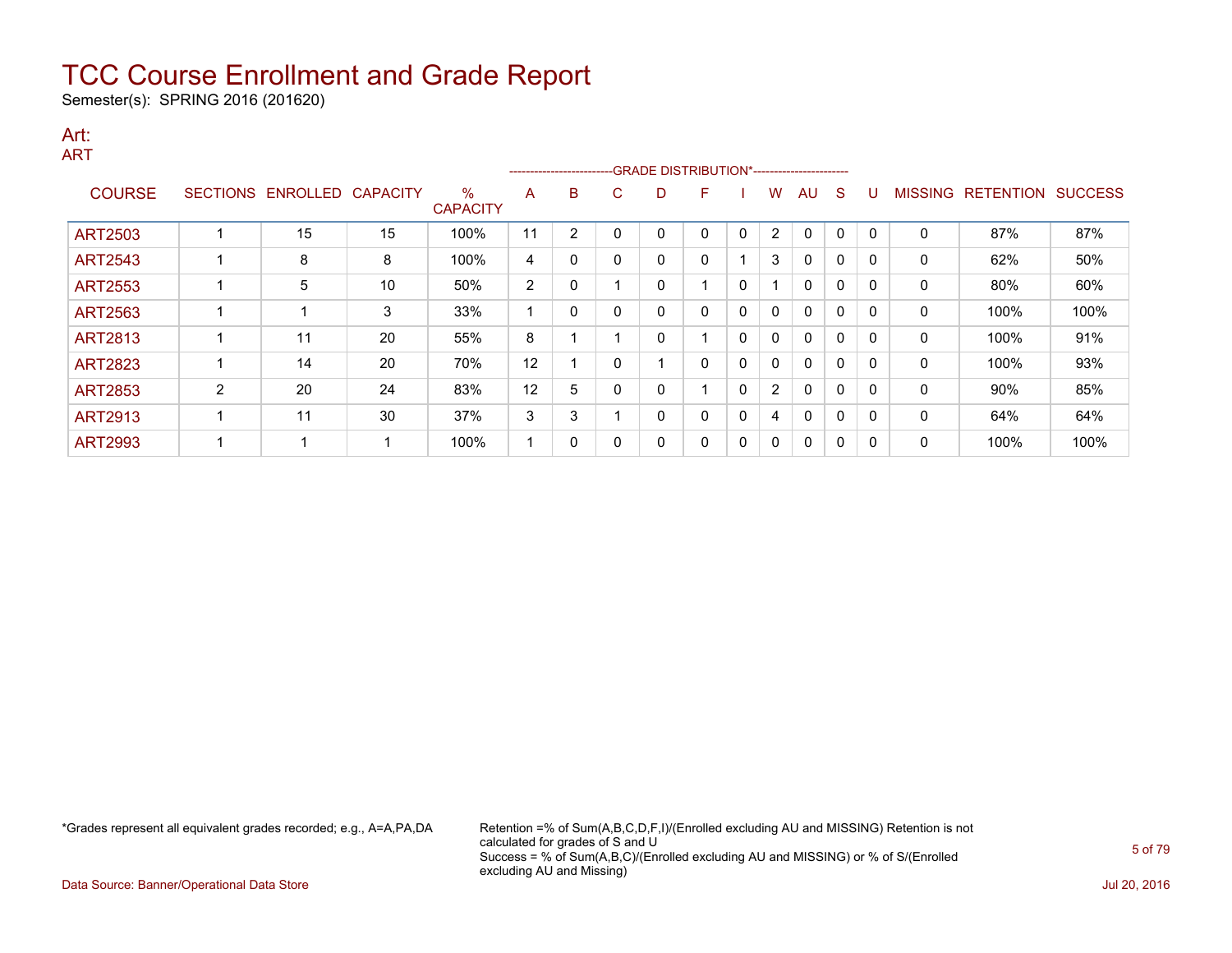Semester(s): SPRING 2016 (201620)

#### American Sign Language Ed: ASLE

|                 |   |                            |    |                         |    | --------------------- |   | -GRADE DISTRIBUTION*----------------------- |    |   |              |              |              |          |                |                  |                |
|-----------------|---|----------------------------|----|-------------------------|----|-----------------------|---|---------------------------------------------|----|---|--------------|--------------|--------------|----------|----------------|------------------|----------------|
| <b>COURSE</b>   |   | SECTIONS ENROLLED CAPACITY |    | $\%$<br><b>CAPACITY</b> | А  | B                     |   | D                                           |    |   | w            | AU           | <sub>S</sub> |          | <b>MISSING</b> | <b>RETENTION</b> | <b>SUCCESS</b> |
| <b>ASLE1363</b> | 6 | 88                         | 90 | 98%                     | 26 | 16                    |   | 9                                           | 11 | 0 | 9            | 0            |              | $\Omega$ | 0              | 90%              | 67%            |
| <b>ASLE1373</b> | 2 | 30                         | 30 | 100%                    | 15 | 5                     | 3 | っ                                           |    | 0 | 4            | $\mathbf{0}$ |              | 0        | 0              | 87%              | 77%            |
| <b>ASLE1413</b> |   | 19                         | 20 | 95%                     | 5  |                       | ົ | 0                                           | 9  | 0 | 3            | 0            | $\Omega$     | 0        | $\mathbf 0$    | 84%              | 37%            |
| <b>ASLE2414</b> |   | 13                         | 15 | 87%                     | 6  | ິ                     |   |                                             | ົ  | 0 | 0            | 0            |              | $\Omega$ | 0              | 100%             | 77%            |
| <b>ASLE2524</b> |   | 6                          | 15 | 40%                     | 4  |                       |   |                                             | 0  | 0 | $\mathbf{0}$ | 0            |              | 0        | 0              | 100%             | 83%            |

\*Grades represent all equivalent grades recorded; e.g., A=A,PA,DA Retention =% of Sum(A,B,C,D,F,I)/(Enrolled excluding AU and MISSING) Retention is not calculated for grades of S and U Success = % of Sum(A,B,C)/(Enrolled excluding AU and MISSING) or % of S/(Enrolled excluding AU and Missing)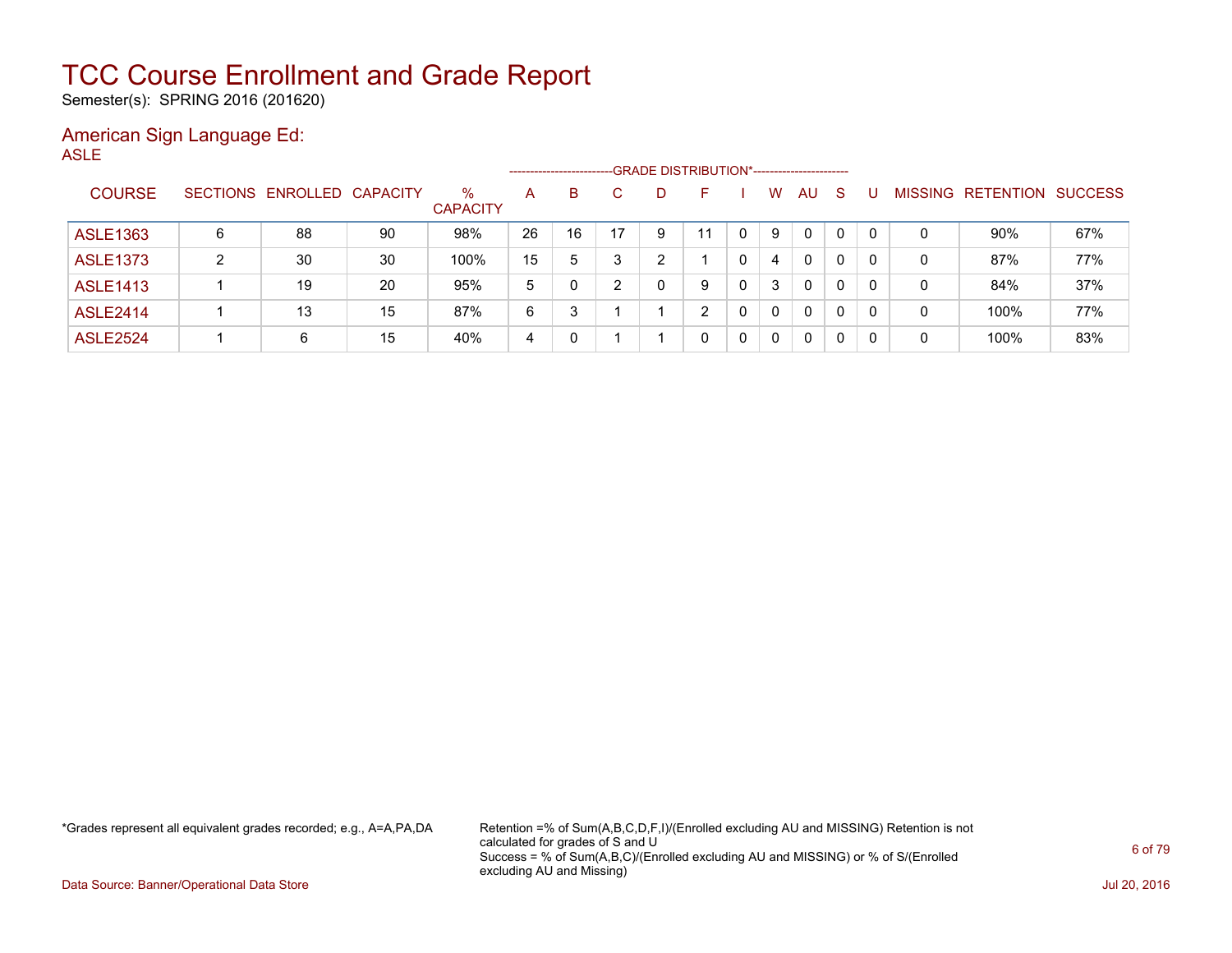Semester(s): SPRING 2016 (201620)

#### Astronomy:

| <b>ASTR</b>     |    |                 |    |    |    | -----------------------GRADE DISTRIBUTION*----------------------- |   |                |                |             |  |                                                                               |     |
|-----------------|----|-----------------|----|----|----|-------------------------------------------------------------------|---|----------------|----------------|-------------|--|-------------------------------------------------------------------------------|-----|
| <b>COURSE</b>   |    | <b>CAPACITY</b> |    |    |    |                                                                   |   |                |                |             |  | SECTIONS ENROLLED CAPACITY 3 % A B C D F I W AU S U MISSING RETENTION SUCCESS |     |
| <b>ASTR1104</b> | 81 | 95%             | 26 | 21 | 11 | 10                                                                | 9 | 0 <sup>1</sup> | $\overline{4}$ | $\mathbf 0$ |  | 95%                                                                           | 72% |

\*Grades represent all equivalent grades recorded; e.g., A=A,PA,DA Retention =% of Sum(A,B,C,D,F,I)/(Enrolled excluding AU and MISSING) Retention is not calculated for grades of S and U Success = % of Sum(A,B,C)/(Enrolled excluding AU and MISSING) or % of S/(Enrolled excluding AU and Missing)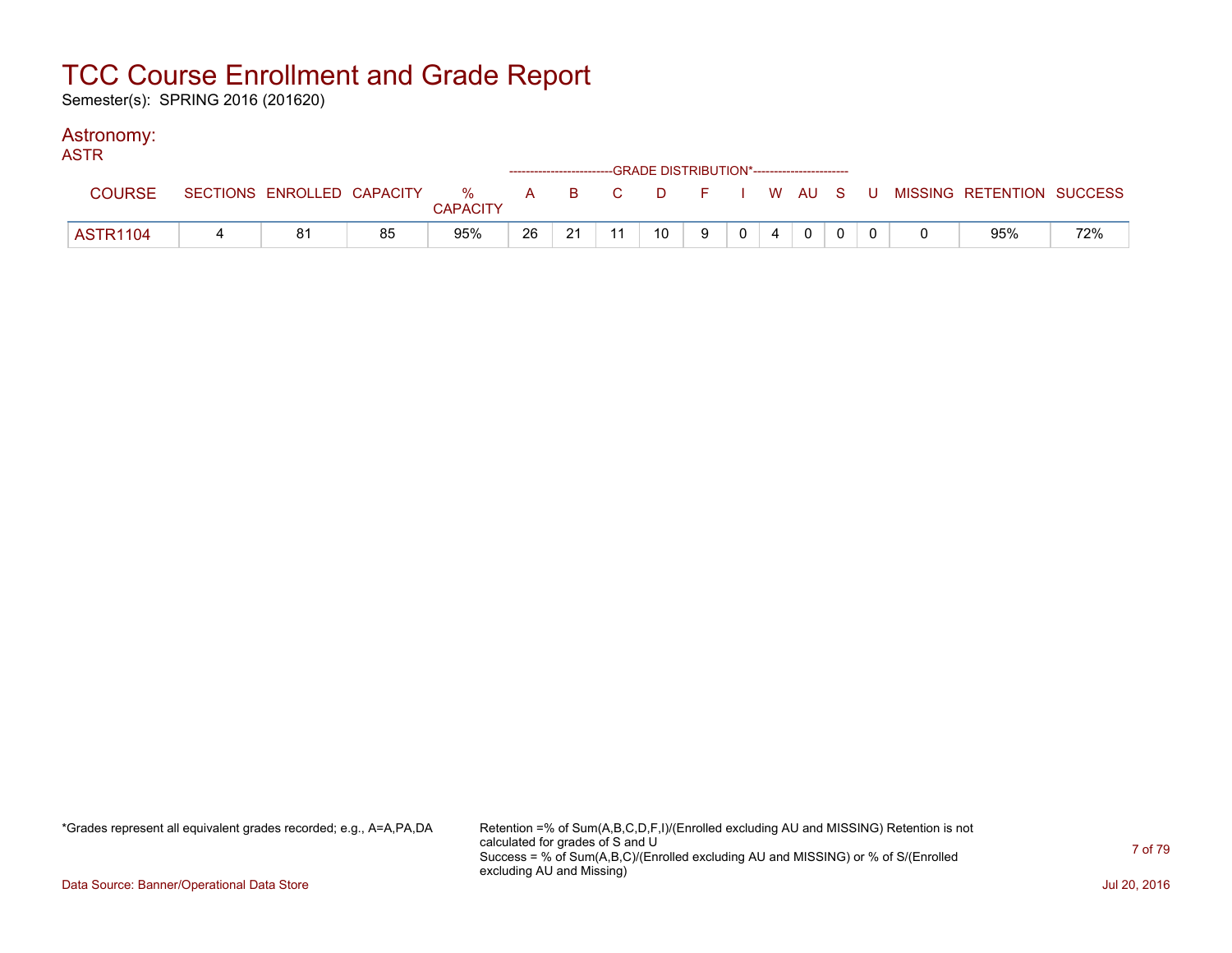Semester(s): SPRING 2016 (201620)

#### Aviation Sciences Technology: AVST

|                 |   |                            |                |                                  |                |                |                |   | ------------------------GRADE                DISTRIBUTION*---------------------- |                |              |                |          |          |                |                          |      |
|-----------------|---|----------------------------|----------------|----------------------------------|----------------|----------------|----------------|---|----------------------------------------------------------------------------------|----------------|--------------|----------------|----------|----------|----------------|--------------------------|------|
| <b>COURSE</b>   |   | SECTIONS ENROLLED CAPACITY |                | $\frac{0}{0}$<br><b>CAPACITY</b> | A              | в              | C              | D | F                                                                                |                | W            | AU             | S        | U        | <b>MISSING</b> | <b>RETENTION SUCCESS</b> |      |
| <b>AVST1113</b> | 1 | 23                         | 30             | 77%                              | 4              | 10             | 5              |   | 1                                                                                | 0              | $\mathbf{0}$ | $\overline{2}$ | 0        | $\Omega$ | 0              | 100%                     | 90%  |
| <b>AVST1222</b> |   | $\overline{7}$             | 30             | 23%                              | $\mathbf 0$    | 0              | 0              | 0 | 0                                                                                |                | 0            | 0              | 0        | 0        | 0              | 100%                     | 0%   |
| <b>AVST1232</b> | 1 | 8                          | 30             | 27%                              | 5              | 0              | $\mathbf{0}$   | 0 | 0                                                                                | 3              | 0            | $\mathbf{0}$   | 0        | 0        | 0              | 100%                     | 62%  |
| <b>AVST1259</b> |   | $\overline{2}$             | $\overline{2}$ | 100%                             | $\mathbf{0}$   | $\overline{2}$ | $\Omega$       | 0 | 0                                                                                | 0              | 0            | $\Omega$       | 0        | 0        | $\Omega$       | 100%                     | 100% |
| <b>AVST1354</b> |   | 12                         | 12             | 100%                             | 6              | 4              | $\overline{2}$ | 0 | 0                                                                                | 0              | $\Omega$     | $\mathbf{0}$   | 0        | 0        | $\Omega$       | 100%                     | 100% |
| <b>AVST1403</b> |   | 9                          | 20             | 45%                              | 4              | 4              | $\mathbf{0}$   | 0 | 0                                                                                | $\mathbf 0$    |              | $\mathbf{0}$   | $\Omega$ | 0        | $\mathbf{0}$   | 89%                      | 89%  |
| <b>AVST2113</b> |   | 22                         | 22             | 100%                             | 19             | $\Omega$       |                | 0 | 2                                                                                | 0              | $\mathbf{0}$ | $\mathbf{0}$   | $\Omega$ | $\Omega$ | 0              | 100%                     | 91%  |
| <b>AVST2132</b> |   | $\overline{2}$             | 20             | 10%                              | $\Omega$       | $\Omega$       | $\Omega$       | 0 | 0                                                                                | $\overline{2}$ | $\mathbf{0}$ | $\mathbf{0}$   | $\Omega$ | $\Omega$ | 0              | 100%                     | 0%   |
| <b>AVST2162</b> | 1 | 3                          | 20             | 15%                              | $\mathbf 1$    | 0              | 0              | 0 | 0                                                                                | 2              | 0            | $\Omega$       | 0        | 0        | 0              | 100%                     | 33%  |
| <b>AVST2181</b> |   | 8                          | 10             | 80%                              | 8              | 0              | $\mathbf{0}$   | 0 | 0                                                                                | $\mathbf 0$    | 0            | $\mathbf{0}$   | 0        | 0        | 0              | 100%                     | 100% |
| <b>AVST2182</b> |   | 1                          | 20             | 5%                               | $\Omega$       | 0              | $\mathbf{0}$   | 0 | 0                                                                                |                | $\mathbf{0}$ | $\mathbf{0}$   | 0        | 0        | 0              | 100%                     | 0%   |
| <b>AVST2213</b> |   | 11                         | 20             | 55%                              | $\overline{2}$ | 4              | 4              |   | 0                                                                                | $\mathbf 0$    | 0            | $\mathbf{0}$   | $\Omega$ | 0        | $\Omega$       | 100%                     | 91%  |
| <b>AVST2246</b> |   | 10                         | 10             | 100%                             | 9              | 1              | $\Omega$       | 0 | 0                                                                                | $\mathbf 0$    | 0            | $\mathbf{0}$   | $\Omega$ | 0        | $\mathbf{0}$   | 100%                     | 100% |
| <b>AVST2262</b> |   | 10                         | 20             | 50%                              | 9              |                | $\mathbf{0}$   | 0 | 0                                                                                | 0              | 0            | $\mathbf{0}$   | $\Omega$ | 0        | $\Omega$       | 100%                     | 100% |
| <b>AVST2273</b> |   | 9                          | 15             | 60%                              | 6              | $\overline{2}$ |                | 0 | 0                                                                                | 0              | 0            | $\mathbf{0}$   | 0        | 0        | 0              | 100%                     | 100% |
| <b>AVST2991</b> |   | 4                          | 10             | 40%                              | 4              | 0              | 0              | 0 | 0                                                                                | 0              | 0            | 0              | 0        | 0        | 0              | 100%                     | 100% |

\*Grades represent all equivalent grades recorded; e.g., A=A,PA,DA Retention =% of Sum(A,B,C,D,F,I)/(Enrolled excluding AU and MISSING) Retention is not calculated for grades of S and U Success = % of Sum(A,B,C)/(Enrolled excluding AU and MISSING) or % of S/(Enrolled excluding AU and Missing)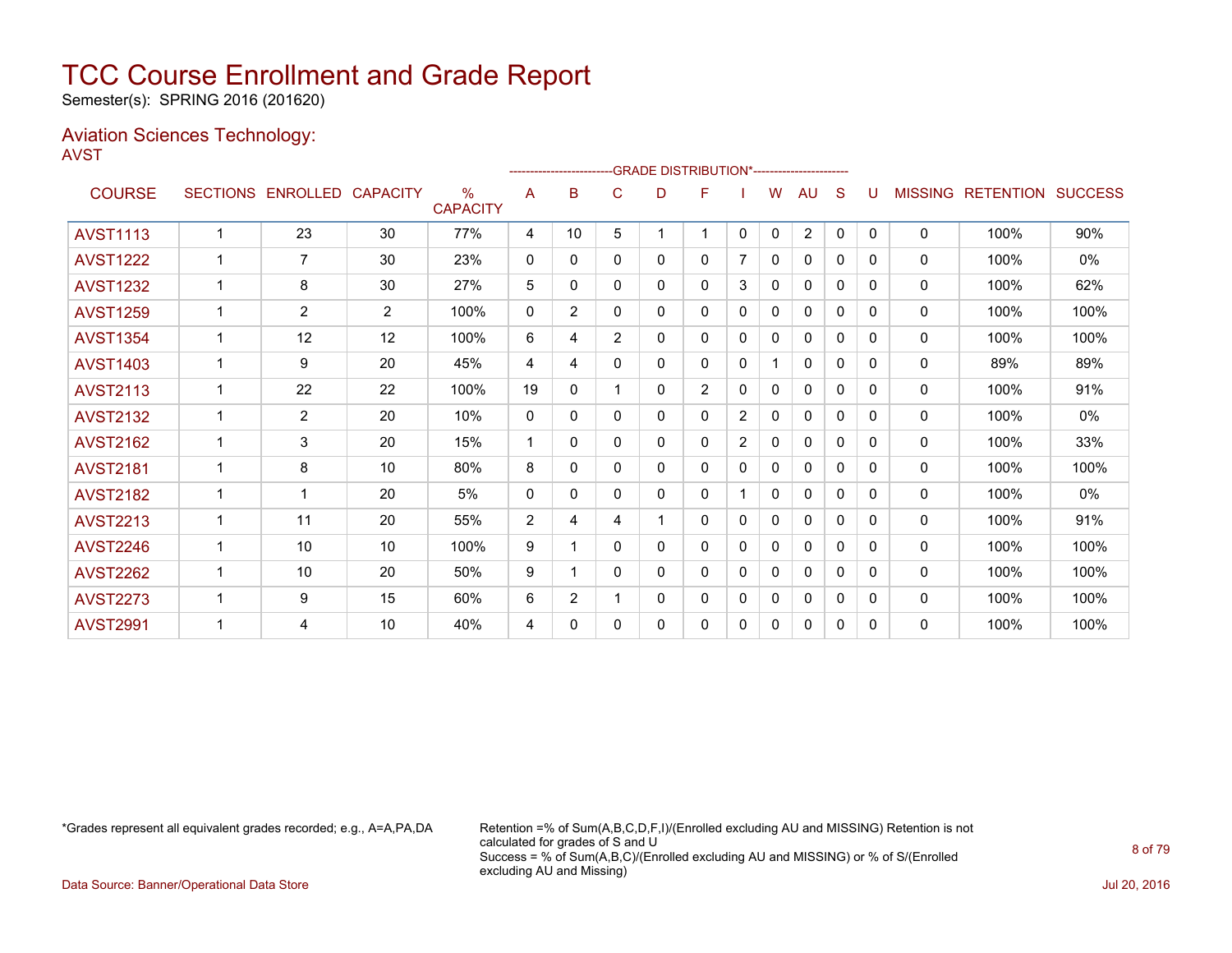Semester(s): SPRING 2016 (201620)

### Biology:

BIOL

|                 |                |                            |             |                         |     | ------------------------ |          |          | -GRADE DISTRIBUTION*----------------------- |                |                |                |              |   |                |                          |      |
|-----------------|----------------|----------------------------|-------------|-------------------------|-----|--------------------------|----------|----------|---------------------------------------------|----------------|----------------|----------------|--------------|---|----------------|--------------------------|------|
| <b>COURSE</b>   |                | SECTIONS ENROLLED CAPACITY |             | $\%$<br><b>CAPACITY</b> | A   | B                        | C        | D        | F                                           |                | W              | <b>AU</b>      | S            | U | <b>MISSING</b> | <b>RETENTION SUCCESS</b> |      |
| <b>BIOL1114</b> | 32             | 626                        | 702         | 89%                     | 162 | 146                      | 121      | 49       | 59                                          | $\overline{2}$ | 87             | $\mathbf{0}$   | $\mathbf{0}$ | 0 | $\mathbf{0}$   | 86%                      | 69%  |
| <b>BIOL1224</b> | 31             | 628                        | 720         | 87%                     | 169 | 156                      | 122      | 29       | 40                                          |                | 111            | $\mathbf{0}$   | $\mathbf{0}$ | 0 | 0              | 82%                      | 71%  |
| <b>BIOL1314</b> | 15             | 294                        | 358         | 82%                     | 81  | 70                       | 61       | 16       | 13                                          | $\mathbf{0}$   | 52             |                | $\mathbf{0}$ | 0 | 0              | 82%                      | 72%  |
| <b>BIOL1323</b> |                | 24                         | 24          | 100%                    | 2   | 5                        | 6        | 4        | 2                                           | $\mathbf{0}$   | 5              | $\mathbf{0}$   | 0            | 0 | 0              | 79%                      | 54%  |
| <b>BIOL1383</b> | 46             | 987                        | 1,104       | 89%                     | 369 | 247                      | 156      | 54       | 69                                          |                | 91             | $\mathbf{0}$   | 0            | 0 | 0              | 91%                      | 78%  |
| <b>BIOL1404</b> | $\overline{2}$ | 23                         | 40          | 58%                     | 10  | 5                        | 6        | $\Omega$ | $\Omega$                                    | 0              | $\overline{2}$ | 0              | $\Omega$     | 0 | 0              | 91%                      | 91%  |
| <b>BIOL1604</b> | 4              | 65                         | 92          | 71%                     | 26  | 17                       | 13       |          | 2                                           | $\mathbf{0}$   | 6              | 0              | $\Omega$     | 0 | 0              | 91%                      | 86%  |
| <b>BIOL2134</b> | 22             | 413                        | 506         | 82%                     | 100 | 101                      | 90       | 26       | 23                                          | $\mathbf{0}$   | 71             | $\overline{2}$ | $\mathbf{0}$ | 0 | 0              | 83%                      | 71%  |
| <b>BIOL2154</b> | 14             | 267                        | 328         | 81%                     | 100 | 94                       | 41       | 6        | 3                                           | $\mathbf{0}$   | 23             | $\mathbf{0}$   | 0            | 0 | $\mathbf{0}$   | 91%                      | 88%  |
| <b>BIOL2164</b> | 15             | 288                        | 356         | 81%                     | 84  | 104                      | 49       | 14       | 13                                          | $\mathbf{0}$   | 23             |                | 0            | 0 | 0              | 92%                      | 83%  |
| <b>BIOL2213</b> |                | 3                          | 4           | 75%                     | 1   | $\Omega$                 |          | $\Omega$ |                                             | 0              | $\Omega$       | 0              | $\Omega$     | 0 | 0              | 100%                     | 67%  |
| <b>BIOL2313</b> | $\overline{2}$ | 34                         | 40          | 85%                     | 15  | 11                       | 4        |          |                                             | 0              | 2              | 0              | 0            | 0 | 0              | 94%                      | 88%  |
| <b>BIOL2992</b> |                |                            | $\mathbf 0$ |                         | 1   | $\Omega$                 | $\Omega$ | $\Omega$ | 0                                           | 0              | 0              | 0              | 0            | 0 | 0              | 100%                     | 100% |

\*Grades represent all equivalent grades recorded; e.g., A=A,PA,DA Retention =% of Sum(A,B,C,D,F,I)/(Enrolled excluding AU and MISSING) Retention is not calculated for grades of S and U Success = % of Sum(A,B,C)/(Enrolled excluding AU and MISSING) or % of S/(Enrolled excluding AU and Missing)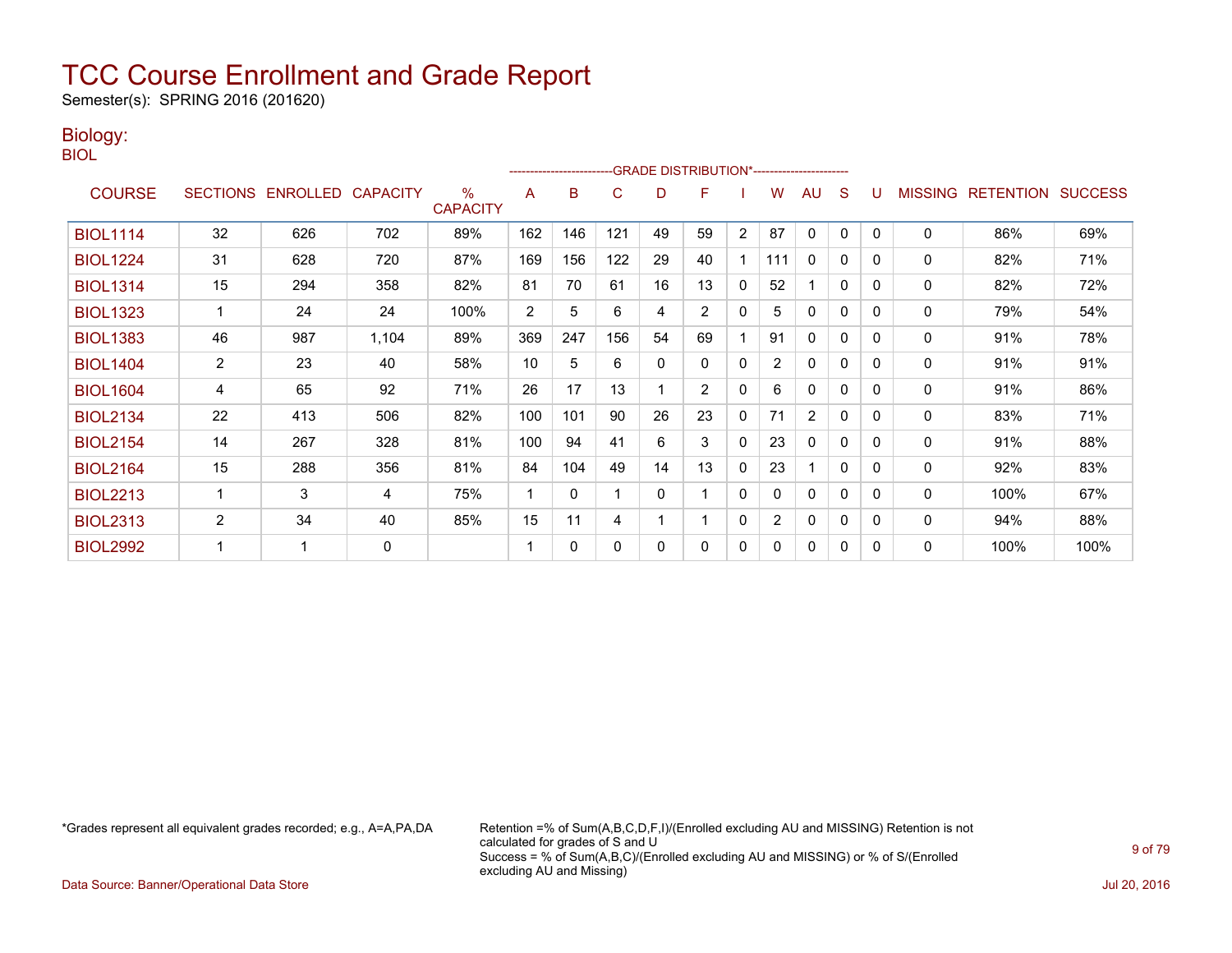Semester(s): SPRING 2016 (201620)

#### Biotechnology: BIOT

| ____            |                            |                   |                      | --------------------- |    | -GRADE DISTRIBUTION*----------------------- |   |   |    |    |              |   |                           |      |
|-----------------|----------------------------|-------------------|----------------------|-----------------------|----|---------------------------------------------|---|---|----|----|--------------|---|---------------------------|------|
| <b>COURSE</b>   | SECTIONS ENROLLED CAPACITY |                   | %<br><b>CAPACITY</b> | A                     | B. | D                                           |   | W | AU | -S |              |   | MISSING RETENTION SUCCESS |      |
| <b>BIOT1113</b> |                            | 12                | 58%                  | າ                     |    | 0                                           |   |   |    |    | $\Omega$     | 0 | 83%                       | 67%  |
| <b>BIOT1315</b> |                            | $12 \overline{ }$ | 58%                  | 2                     |    | 0                                           | 0 | 0 | 0  |    | $\Omega$     | 0 | 100%                      | 100% |
| <b>BIOT2101</b> |                            | $12 \overline{ }$ | 58%                  | 3                     |    | U                                           | 0 | 0 | 0  | 0  | 0            | 0 | 100%                      | 100% |
| <b>BIOT2335</b> |                            | 12                | 67%                  | 4                     | 4  |                                             | 0 | 0 | 0  |    | <sup>0</sup> | 0 | 100%                      | 100% |

\*Grades represent all equivalent grades recorded; e.g., A=A,PA,DA Retention =% of Sum(A,B,C,D,F,I)/(Enrolled excluding AU and MISSING) Retention is not calculated for grades of S and U Success = % of Sum(A,B,C)/(Enrolled excluding AU and MISSING) or % of S/(Enrolled excluding AU and Missing)

Data Source: Banner/Operational Data Store Jul 20, 2016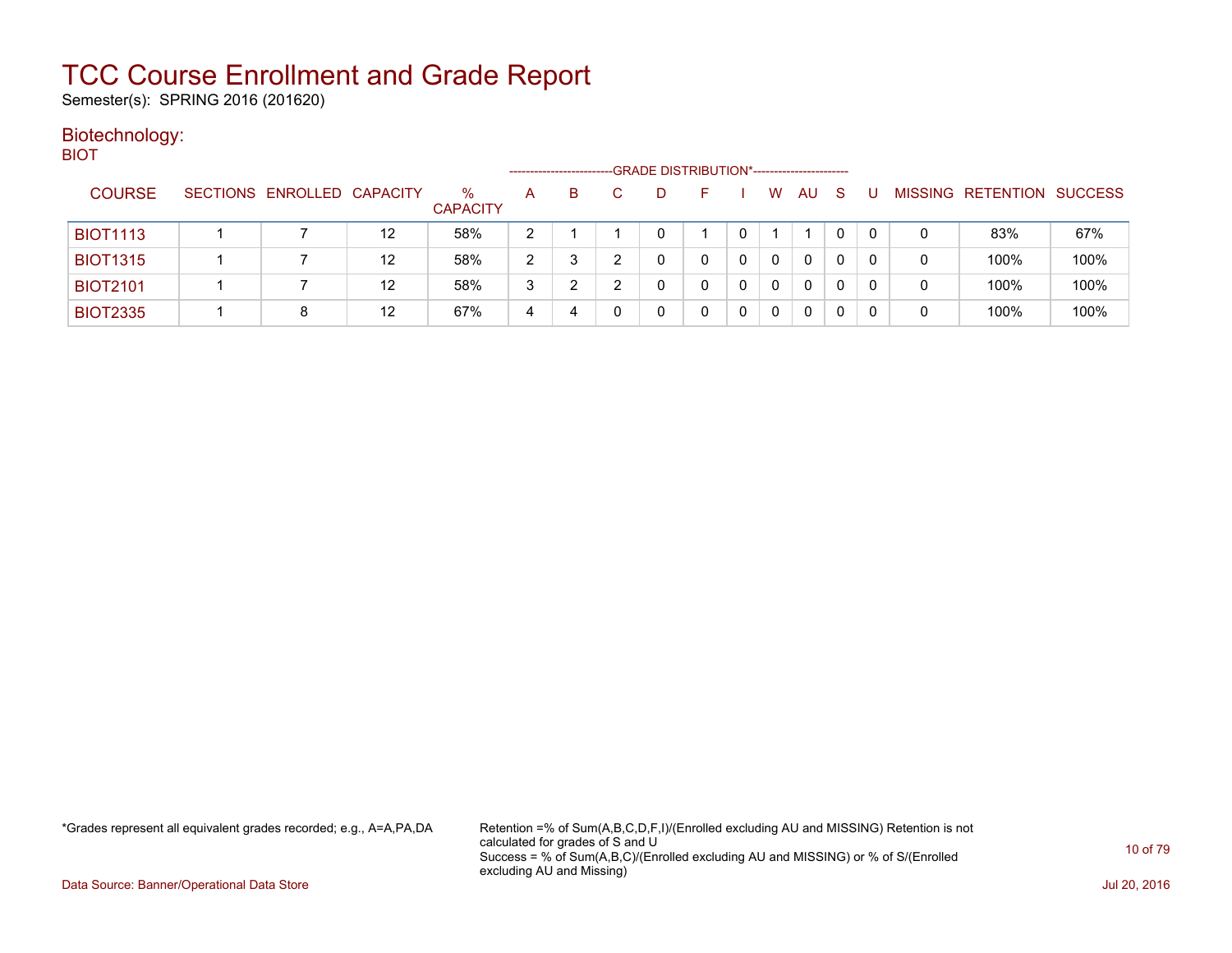Semester(s): SPRING 2016 (201620)

#### Biomedical Equipment Technolog: BMET

| - - .           |                            |    |                      |    |  | -- GRADE DISTRIBUTION*------------------------ |  |              |     |    |                           |      |
|-----------------|----------------------------|----|----------------------|----|--|------------------------------------------------|--|--------------|-----|----|---------------------------|------|
| <b>COURSE</b>   | SECTIONS ENROLLED CAPACITY |    | %<br><b>CAPACITY</b> | A. |  |                                                |  | I WAU        | - S | -U | MISSING RETENTION SUCCESS |      |
| <b>BMET1304</b> |                            | 14 | 50%                  |    |  |                                                |  | $\mathbf{0}$ |     |    | 100%                      | 100% |
| <b>BMET2353</b> |                            | 14 | 43%                  |    |  |                                                |  | 0            |     |    | 100%                      | 100% |

\*Grades represent all equivalent grades recorded; e.g., A=A,PA,DA Retention =% of Sum(A,B,C,D,F,I)/(Enrolled excluding AU and MISSING) Retention is not calculated for grades of S and U Success = % of Sum(A,B,C)/(Enrolled excluding AU and MISSING) or % of S/(Enrolled excluding AU and Missing)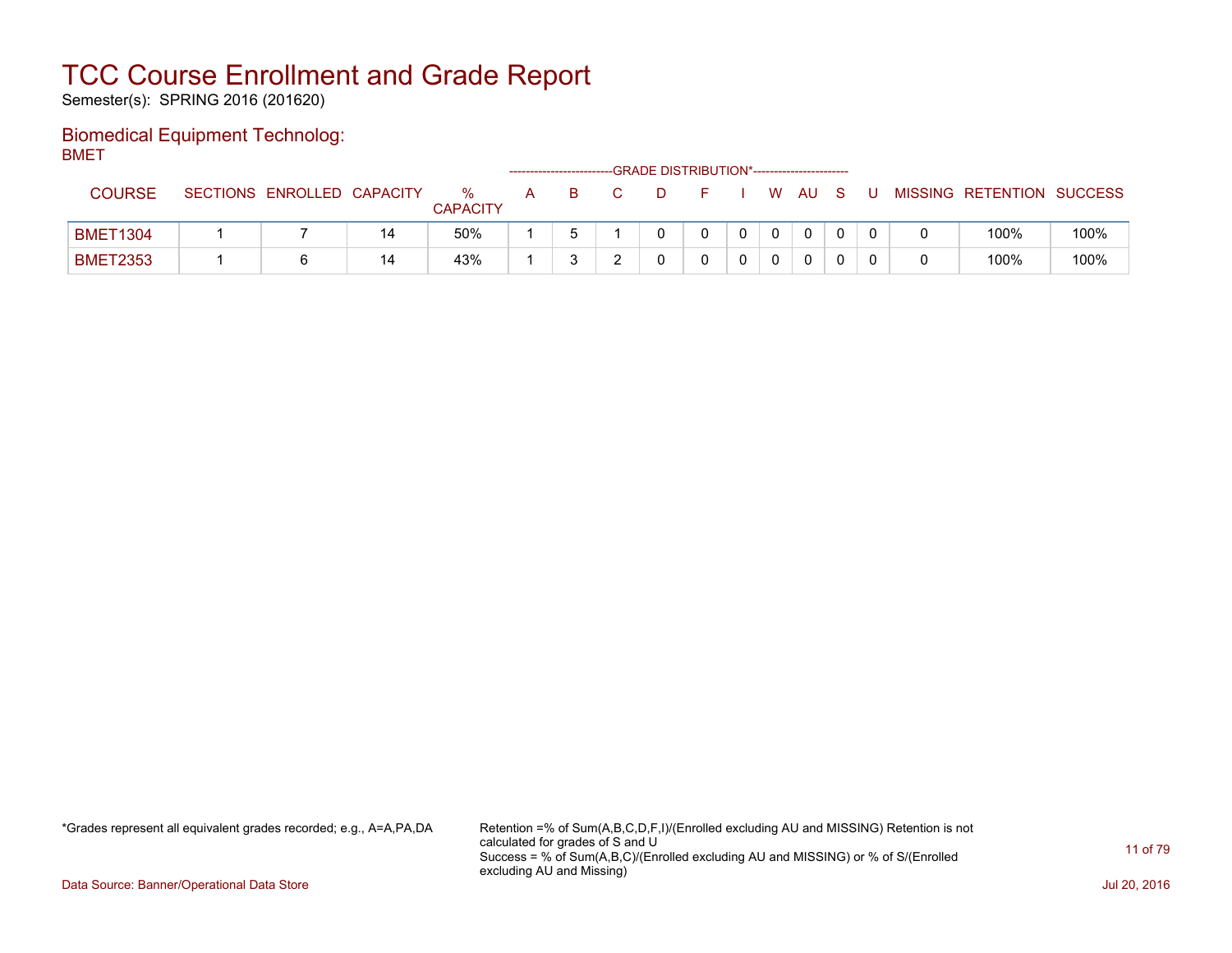Semester(s): SPRING 2016 (201620)

### Business:

**BUSN** 

| ----            |                |                            |     |                         |                |                |                |                | <b>GRADE DISTRIBUTION*----------------------</b> |              |                |              |              |              |                |                          |      |
|-----------------|----------------|----------------------------|-----|-------------------------|----------------|----------------|----------------|----------------|--------------------------------------------------|--------------|----------------|--------------|--------------|--------------|----------------|--------------------------|------|
| <b>COURSE</b>   |                | SECTIONS ENROLLED CAPACITY |     | $\%$<br><b>CAPACITY</b> | A              | B              | $\mathsf{C}$   | D              | F                                                |              | W              | <b>AU</b>    | S            |              | <b>MISSING</b> | <b>RETENTION SUCCESS</b> |      |
| <b>BUSN1053</b> | 16             | 297                        | 350 | 85%                     | 85             | 55             | 36             | 19             | 52                                               | $\mathbf{0}$ | 50             | 0            | $\mathbf{0}$ | $\mathbf{0}$ | $\mathbf 0$    | 83%                      | 59%  |
| <b>BUSN1123</b> | $\overline{2}$ | 39                         | 40  | 98%                     | 18             | 5              |                | 1              | 4                                                | $\Omega$     | 10             | 0            | $\Omega$     | 0            | $\mathbf{0}$   | 74%                      | 62%  |
| <b>BUSN1143</b> | 5              | 46                         | 120 | 38%                     | 21             | 4              | 4              | $\overline{2}$ | 5                                                | 0            | 10             | 0            | 0            | 0            | $\Omega$       | 78%                      | 63%  |
| <b>BUSN1153</b> | $\mathbf{1}$   | 20                         | 20  | 100%                    | $\overline{7}$ | 6              | 4              | 1              | 0                                                | 0            | $\overline{2}$ | 0            | 0            | 0            | $\mathbf 0$    | 90%                      | 85%  |
| <b>BUSN1173</b> | $\mathbf{1}$   | 4                          | 15  | 27%                     | $\mathbf 1$    |                | 0              | 0              | 1                                                | $\Omega$     |                | $\mathbf{0}$ | $\Omega$     | $\Omega$     | $\mathbf{0}$   | 75%                      | 50%  |
| <b>BUSN1353</b> | 3              | 43                         | 60  | 72%                     | 6              | 10             | 9              | 3              | $\overline{2}$                                   | 0            | 13             | 0            | 0            | $\Omega$     | $\mathbf{0}$   | 70%                      | 58%  |
| <b>BUSN2053</b> | $\overline{2}$ | 10                         | 40  | 25%                     | 3              |                |                | 0              | 0                                                | $\Omega$     | 5              | 0            | $\Omega$     | $\Omega$     | $\Omega$       | 50%                      | 50%  |
| <b>BUSN2173</b> | $\mathbf{1}$   | 12                         | 20  | 60%                     | $\mathbf 1$    | 1              | $\overline{2}$ | 0              | 1                                                | $\Omega$     | $\overline{7}$ | $\mathbf{0}$ | $\Omega$     | 0            | 0              | 42%                      | 33%  |
| <b>BUSN2203</b> | 1              | 7                          | 20  | 35%                     | 2              | $\overline{2}$ |                | 0              | 0                                                | $\Omega$     | 2              | $\Omega$     | $\Omega$     | $\Omega$     | $\mathbf{0}$   | 71%                      | 71%  |
| <b>BUSN2213</b> | 3              | 52                         | 65  | 80%                     | 19             | 8              | 6              | 3              | $\overline{7}$                                   | $\mathbf{0}$ | 9              | $\mathbf{0}$ | $\Omega$     | $\Omega$     | $\mathbf 0$    | 83%                      | 63%  |
| <b>BUSN2313</b> | 6              | 95                         | 144 | 66%                     | 29             | 38             | 14             | 4              | 4                                                | $\Omega$     | 6              | $\Omega$     | $\Omega$     | $\Omega$     | $\mathbf{0}$   | 94%                      | 85%  |
| <b>BUSN2363</b> | $\mathbf{1}$   | 15                         | 20  | 75%                     | 2              | 6              |                | 0              | 1                                                | $\Omega$     | 5              | $\Omega$     | $\Omega$     | 0            | 0              | 67%                      | 60%  |
| <b>BUSN2503</b> | 1              | 15                         | 17  | 88%                     | 11             | $\overline{2}$ | 0              | 0              | 0                                                | $\mathbf{0}$ |                | 1            | $\Omega$     | 0            | $\mathbf{0}$   | 93%                      | 93%  |
| <b>BUSN2513</b> | $\mathbf{1}$   | 15                         | 17  | 88%                     | 11             | $\overline{2}$ | 0              | $\Omega$       | $\Omega$                                         | $\Omega$     | $\overline{2}$ | $\mathbf{0}$ | $\Omega$     | $\Omega$     | 0              | 87%                      | 87%  |
| <b>BUSN2523</b> | $\mathbf{1}$   | 17                         | 17  | 100%                    | 15             |                | $\Omega$       | $\Omega$       | 0                                                | $\Omega$     |                | $\Omega$     | $\Omega$     | $\Omega$     | $\mathbf{0}$   | 94%                      | 94%  |
| <b>BUSN2633</b> | $\mathbf{1}$   | 1                          | 20  | 5%                      | $\overline{1}$ | 0              | $\Omega$       | 0              | 0                                                | $\Omega$     | $\Omega$       | $\Omega$     | $\Omega$     | $\Omega$     | 0              | 100%                     | 100% |
| <b>BUSN2643</b> | 1              | $\overline{2}$             | 20  | 10%                     | 2              | 0              | 0              | 0              | 0                                                | $\Omega$     | $\mathbf{0}$   | $\mathbf{0}$ | $\Omega$     | $\Omega$     | 0              | 100%                     | 100% |
| <b>BUSN2683</b> | $\mathbf{1}$   | 1                          | 10  | 10%                     | $\overline{1}$ | 0              | 0              | 0              | 0                                                | $\Omega$     | $\mathbf{0}$   | $\mathbf{0}$ | $\Omega$     | $\Omega$     | 0              | 100%                     | 100% |
| <b>BUSN2993</b> | 3              | 44                         | 55  | 80%                     | 11             | 13             | 6              |                | 11                                               | 0            | 2              | 0            | $\Omega$     | $\Omega$     | $\Omega$       | 95%                      | 68%  |

\*Grades represent all equivalent grades recorded; e.g., A=A,PA,DA Retention =% of Sum(A,B,C,D,F,I)/(Enrolled excluding AU and MISSING) Retention is not calculated for grades of S and U Success = % of Sum(A,B,C)/(Enrolled excluding AU and MISSING) or % of S/(Enrolled excluding AU and Missing)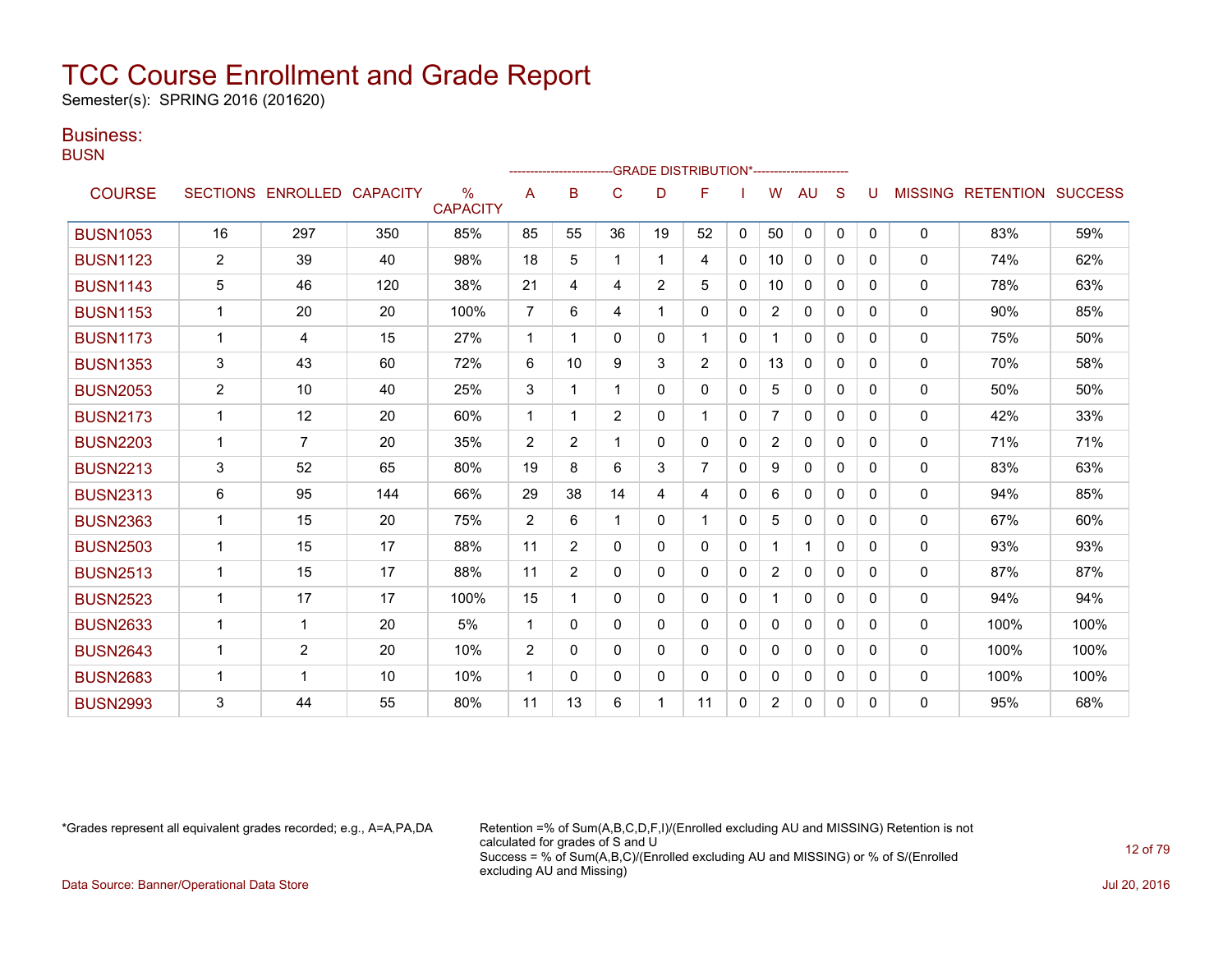Semester(s): SPRING 2016 (201620)

### Careers:

| טורוי           |                            |     |               |       |  | ------------------------GRADE DISTRIBUTION*----------------------- |  |     |    |    |                                          |     |
|-----------------|----------------------------|-----|---------------|-------|--|--------------------------------------------------------------------|--|-----|----|----|------------------------------------------|-----|
| <b>COURSE</b>   | SECTIONS ENROLLED CAPACITY |     | %<br>CAPACITY | A B C |  |                                                                    |  |     |    |    | D F I W AU S U MISSING RETENTION SUCCESS |     |
| <b>CARS1011</b> | 56                         | 175 | 32%           |       |  |                                                                    |  | 5 0 | 45 | -6 |                                          | 80% |

\*Grades represent all equivalent grades recorded; e.g., A=A,PA,DA Retention =% of Sum(A,B,C,D,F,I)/(Enrolled excluding AU and MISSING) Retention is not calculated for grades of S and U Success = % of Sum(A,B,C)/(Enrolled excluding AU and MISSING) or % of S/(Enrolled excluding AU and Missing)

Data Source: Banner/Operational Data Store Jul 20, 2016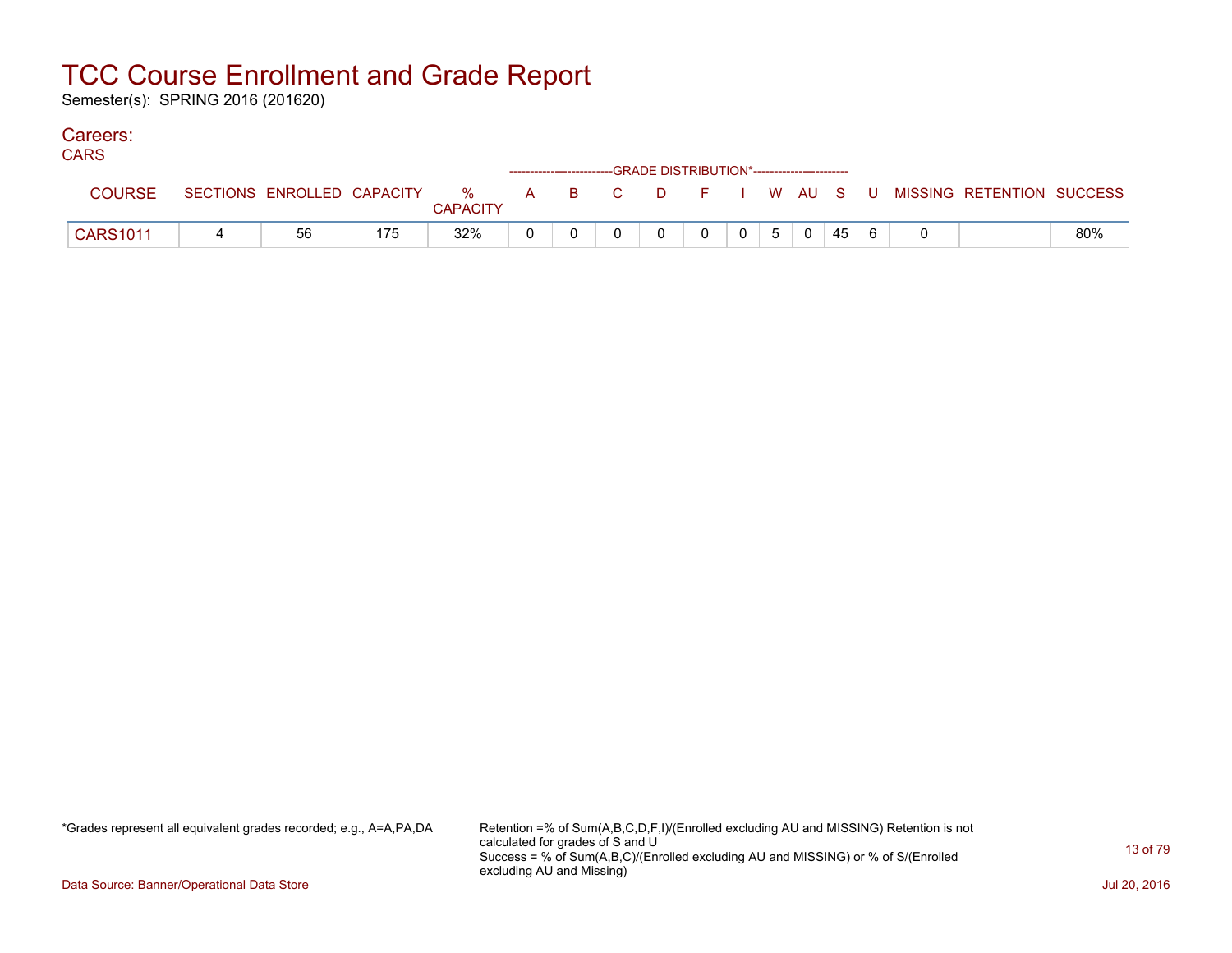Semester(s): SPRING 2016 (201620)

#### Chemistry: **CHEM**

|                 |                 |                   |     |                      |     | ---------------------- |    | -GRADE DISTRIBUTION*----------------------- |          |              |          |              |             |   |                |                  |                |
|-----------------|-----------------|-------------------|-----|----------------------|-----|------------------------|----|---------------------------------------------|----------|--------------|----------|--------------|-------------|---|----------------|------------------|----------------|
| <b>COURSE</b>   | <b>SECTIONS</b> | ENROLLED CAPACITY |     | %<br><b>CAPACITY</b> | A   | B                      | С  | D                                           | F        |              | W        | AU           | S           | U | <b>MISSING</b> | <b>RETENTION</b> | <b>SUCCESS</b> |
| <b>CHEM1114</b> | 14              | 262               | 316 | 83%                  | 63  | 69                     | 50 | 15                                          | 26       | $\mathbf{0}$ | 39       | 0            | $\mathbf 0$ |   | 0              | 85%              | 69%            |
| <b>CHEM1124</b> |                 | 24                | 24  | 100%                 | 9   | 10                     | 0  | 0                                           |          | 0            | 5        | $\mathbf{0}$ | 0           | 0 | 0              | 79%              | 79%            |
| <b>CHEM1315</b> | 24              | 526               | 566 | 93%                  | 190 | 126                    | 91 | 33                                          | 29       | 0            | 54       | 3            | 0           | 0 | 0              | 90%              | 78%            |
| <b>CHEM1415</b> | 12              | 239               | 284 | 84%                  | 81  | 63                     | 47 | 4                                           | 13       | 0            | 30       |              | 0           | 0 | 0              | 87%              | 80%            |
| <b>CHEM2145</b> | 7               | 86                | 84  | 102%                 | 25  | 29                     | 14 | 6                                           |          | 0            | 10       |              | 0           | 0 | 0              | 88%              | 80%            |
| <b>CHEM2245</b> | 3               | 32                | 36  | 89%                  | 8   | 6                      | 12 | 4                                           |          |              |          | $\mathbf{0}$ | $\Omega$    | 0 | 0              | 97%              | 81%            |
| <b>CHEM2353</b> |                 | 9                 | 12  | 75%                  | 4   | 3                      | 2  |                                             | $\Omega$ | 0            | $\Omega$ | $\mathbf{0}$ | 0           | 0 | 0              | 100%             | 100%           |

\*Grades represent all equivalent grades recorded; e.g., A=A,PA,DA Retention =% of Sum(A,B,C,D,F,I)/(Enrolled excluding AU and MISSING) Retention is not calculated for grades of S and U Success = % of Sum(A,B,C)/(Enrolled excluding AU and MISSING) or % of S/(Enrolled excluding AU and Missing)

Data Source: Banner/Operational Data Store Jul 20, 2016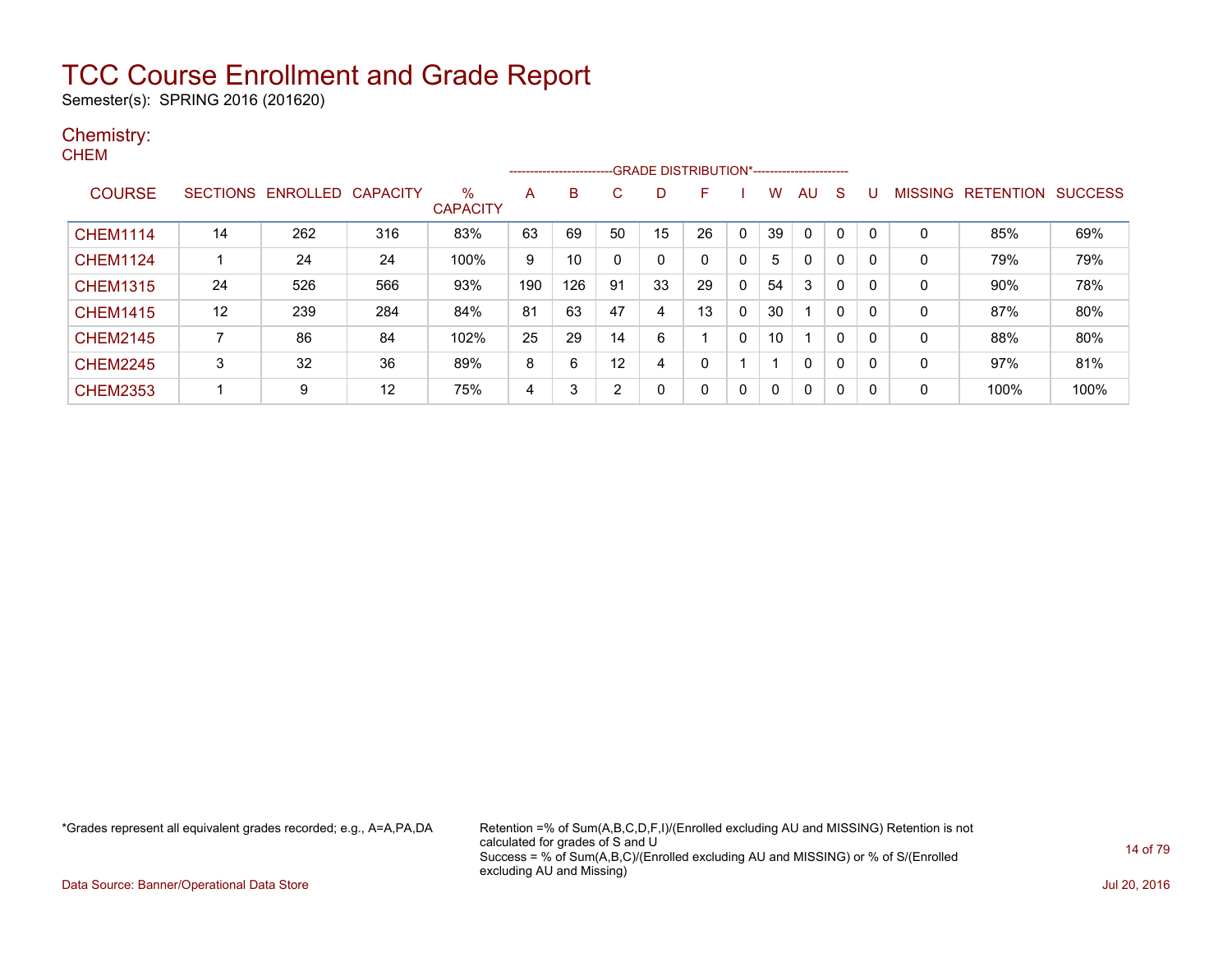Semester(s): SPRING 2016 (201620)

### Child Development:

**CHLD** 

|                 |                |                            |    |                         |                | ------------------------ |              | -GRADE DISTRIBUTION*---------------------- |                |              |                |              |              |              |              |                                  |      |
|-----------------|----------------|----------------------------|----|-------------------------|----------------|--------------------------|--------------|--------------------------------------------|----------------|--------------|----------------|--------------|--------------|--------------|--------------|----------------------------------|------|
| <b>COURSE</b>   |                | SECTIONS ENROLLED CAPACITY |    | $\%$<br><b>CAPACITY</b> | A              | в                        | C            | D                                          | F              |              | W              | AU           | S            | U            |              | <b>MISSING RETENTION SUCCESS</b> |      |
| <b>CHLD1101</b> | 3              | 29                         | 40 | 72%                     | 17             | $\overline{2}$           | 4            | 1                                          | $\overline{2}$ | $\Omega$     | 3              | $\mathbf{0}$ | $\mathbf{0}$ | $\mathbf{0}$ | $\mathbf{0}$ | 90%                              | 79%  |
| <b>CHLD1102</b> | 1              | 15                         | 20 | 75%                     | 8              | 5                        | 2            | $\mathbf{0}$                               | 0              | $\mathbf{0}$ | 0              | $\mathbf{0}$ | $\Omega$     | $\Omega$     | $\mathbf{0}$ | 100%                             | 100% |
| <b>CHLD1202</b> | $\overline{2}$ | 20                         | 40 | 50%                     | 10             | 4                        | 3            | 0                                          | $\overline{2}$ | $\mathbf{0}$ | $\mathbf 1$    | 0            | $\Omega$     | $\Omega$     | 0            | 95%                              | 85%  |
| <b>CHLD1302</b> | $\overline{2}$ | 26                         | 40 | 65%                     | 10             | 5                        | 3            | 1                                          | $\overline{2}$ | $\Omega$     | 5              | $\mathbf{0}$ | $\Omega$     | $\Omega$     | 0            | 81%                              | 69%  |
| <b>CHLD1402</b> | $\overline{c}$ | 23                         | 21 | 110%                    | 12             | $\overline{7}$           | $\Omega$     | $\Omega$                                   | 2              | $\Omega$     | $\overline{2}$ | $\Omega$     | $\Omega$     | 0            | 0            | 91%                              | 83%  |
| <b>CHLD2003</b> | 4              | 60                         | 80 | 75%                     | 29             | 16                       | 2            | 1                                          | $\overline{7}$ | $\Omega$     | 5              | $\mathbf{0}$ | $\Omega$     | $\Omega$     | 0            | 92%                              | 78%  |
| <b>CHLD2023</b> | $\overline{c}$ | 26                         | 40 | 65%                     | 18             | 6                        | $\Omega$     | 2                                          | $\Omega$       | $\Omega$     | 0              | $\mathbf{0}$ | $\Omega$     | 0            | $\mathbf{0}$ | 100%                             | 92%  |
| <b>CHLD2032</b> | $\overline{2}$ | 30                         | 30 | 100%                    | 23             | 6                        | $\mathbf{0}$ | $\mathbf 1$                                | 0              | 0            | $\Omega$       | 0            | $\mathbf{0}$ | 0            | $\mathbf{0}$ | 100%                             | 97%  |
| <b>CHLD2042</b> | $\mathbf 1$    | 16                         | 15 | 107%                    | 13             | 3                        | $\mathbf{0}$ | 0                                          | 0              | 0            | $\mathbf{0}$   | $\mathbf{0}$ | $\Omega$     | $\Omega$     | 0            | 100%                             | 100% |
| <b>CHLD2052</b> | 1              | 13                         | 15 | 87%                     | 5              | 3                        | $\mathbf{0}$ |                                            |                | $\Omega$     | 3              | $\mathbf{0}$ | $\Omega$     | 0            | $\mathbf{0}$ | 77%                              | 62%  |
| <b>CHLD2103</b> | 3              | 54                         | 60 | 90%                     | 24             | $\overline{7}$           | 6            | $\overline{2}$                             | 11             | $\Omega$     | 4              | $\mathbf{0}$ | $\mathbf{0}$ | 0            | 0            | 93%                              | 69%  |
| <b>CHLD2203</b> | $\overline{c}$ | 34                         | 40 | 85%                     | 14             | 8                        | 2            | $\overline{2}$                             | 8              | $\Omega$     | 0              | $\mathbf{0}$ | $\Omega$     | $\Omega$     | $\mathbf{0}$ | 100%                             | 71%  |
| <b>CHLD2213</b> | $\mathbf 1$    | 20                         | 20 | 100%                    | 5              | $\overline{7}$           | 1            | 0                                          | 4              | $\Omega$     | 3              | 0            | $\Omega$     | $\Omega$     | 0            | 85%                              | 65%  |
| <b>CHLD2233</b> | $\overline{1}$ | 20                         | 20 | 100%                    | 15             | 1                        |              | 0                                          | 0              | 0            | 3              | $\mathbf{0}$ | $\Omega$     | $\Omega$     | 0            | 85%                              | 85%  |
| <b>CHLD2243</b> |                | 21                         | 20 | 105%                    | $\overline{7}$ | 9                        | 2            | $\overline{2}$                             | $\Omega$       | $\Omega$     | 1              | $\Omega$     | $\Omega$     | 0            | 0            | 95%                              | 86%  |
| <b>CHLD2253</b> | $\mathbf 1$    | 12                         | 12 | 100%                    | 8              | 3                        | $\mathbf{0}$ | $\mathbf{0}$                               | 0              | $\mathbf{0}$ | $\mathbf 1$    | 0            | $\Omega$     | $\Omega$     | 0            | 92%                              | 92%  |
| <b>CHLD2413</b> | 1              | 19                         | 20 | 95%                     | 10             | 8                        | 1            | $\Omega$                                   | $\Omega$       | $\Omega$     | $\mathbf{0}$   | 0            | $\Omega$     | $\Omega$     | $\mathbf{0}$ | 100%                             | 100% |
| <b>CHLD2421</b> | $\mathbf{1}$   | 12                         | 20 | 60%                     | 9              | 1                        | 1            | 0                                          | 0              | $\mathbf{0}$ | 1.             | $\mathbf{0}$ | $\mathbf{0}$ | $\Omega$     | $\mathbf{0}$ | 92%                              | 92%  |
| <b>CHLD2513</b> | $\overline{2}$ | 22                         | 24 | 92%                     | 16             | 4                        | 0            | $\mathbf 1$                                | 1              | $\Omega$     | $\Omega$       | 0            | $\mathbf{0}$ | $\Omega$     | 0            | 100%                             | 91%  |
| <b>CHLD2701</b> |                | 12                         | 20 | 60%                     | $\overline{7}$ | $\overline{2}$           |              | 0                                          |                | $\Omega$     | 1              | $\Omega$     | $\Omega$     | 0            | $\mathbf{0}$ | 92%                              | 83%  |

\*Grades represent all equivalent grades recorded; e.g., A=A,PA,DA Retention =% of Sum(A,B,C,D,F,I)/(Enrolled excluding AU and MISSING) Retention is not calculated for grades of S and U Success = % of Sum(A,B,C)/(Enrolled excluding AU and MISSING) or % of S/(Enrolled excluding AU and Missing) Data Source: Banner/Operational Data Store Jul 20, 2016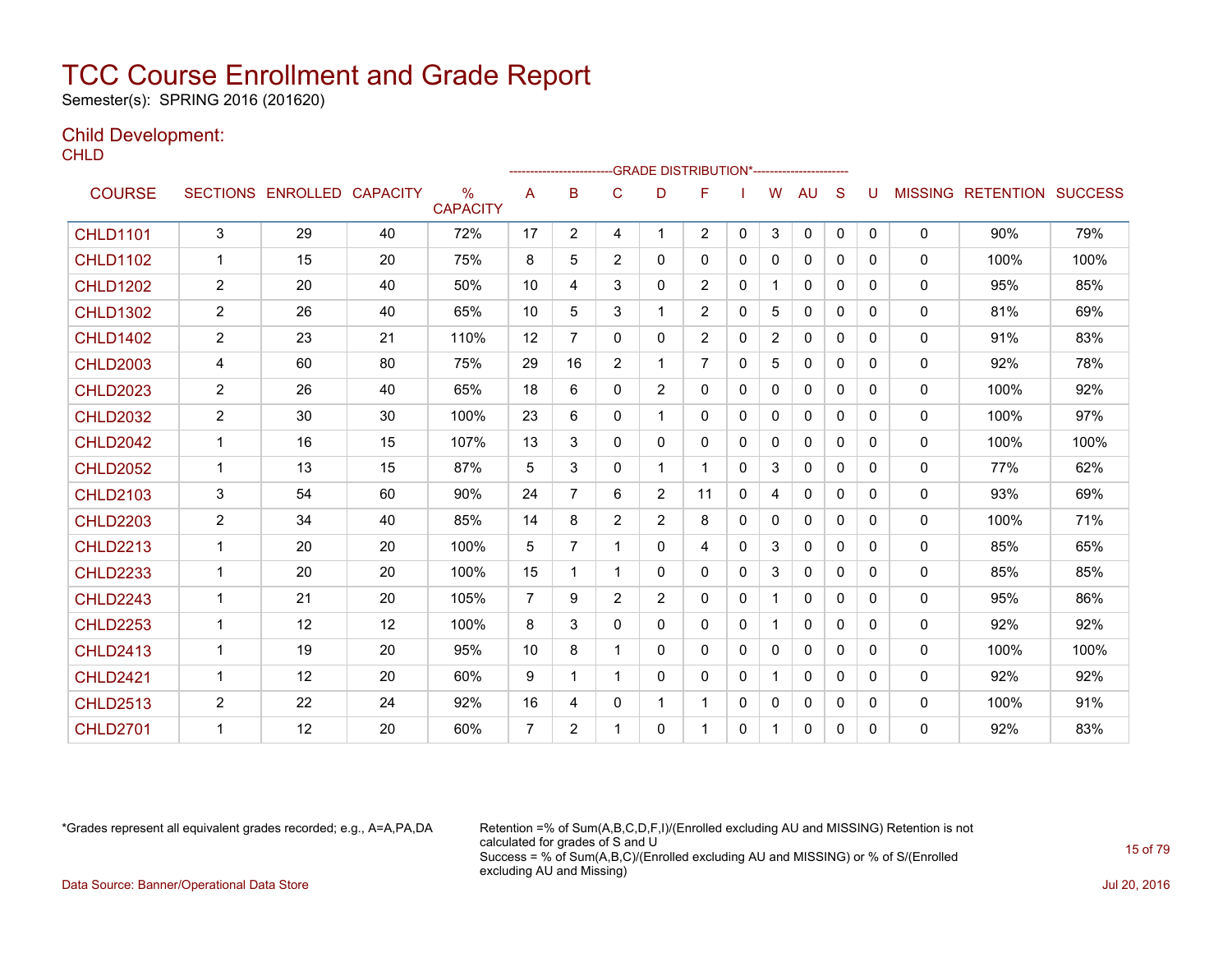Semester(s): SPRING 2016 (201620)

### Chinese:

| ,,,,,           |                            |    |                      |   | ------------------------- | -GRADE DISTRIBUTION*----------------------- |          |          |    |              |   |                           |     |
|-----------------|----------------------------|----|----------------------|---|---------------------------|---------------------------------------------|----------|----------|----|--------------|---|---------------------------|-----|
| <b>COURSE</b>   | SECTIONS ENROLLED CAPACITY |    | %<br><b>CAPACITY</b> | A |                           | D                                           |          | <b>W</b> | AU | - S          | U | MISSING RETENTION SUCCESS |     |
| <b>CHNS1103</b> | 10                         | 20 | 50%                  |   |                           |                                             | $\Omega$ | 4        |    | $\mathbf{0}$ |   | 60%                       | 30% |
| <b>CHNS1213</b> |                            | 20 | 45%                  | ຈ |                           |                                             |          |          |    | $\mathbf{0}$ |   | 89%                       | 89% |

\*Grades represent all equivalent grades recorded; e.g., A=A,PA,DA Retention =% of Sum(A,B,C,D,F,I)/(Enrolled excluding AU and MISSING) Retention is not calculated for grades of S and U Success = % of Sum(A,B,C)/(Enrolled excluding AU and MISSING) or % of S/(Enrolled excluding AU and Missing)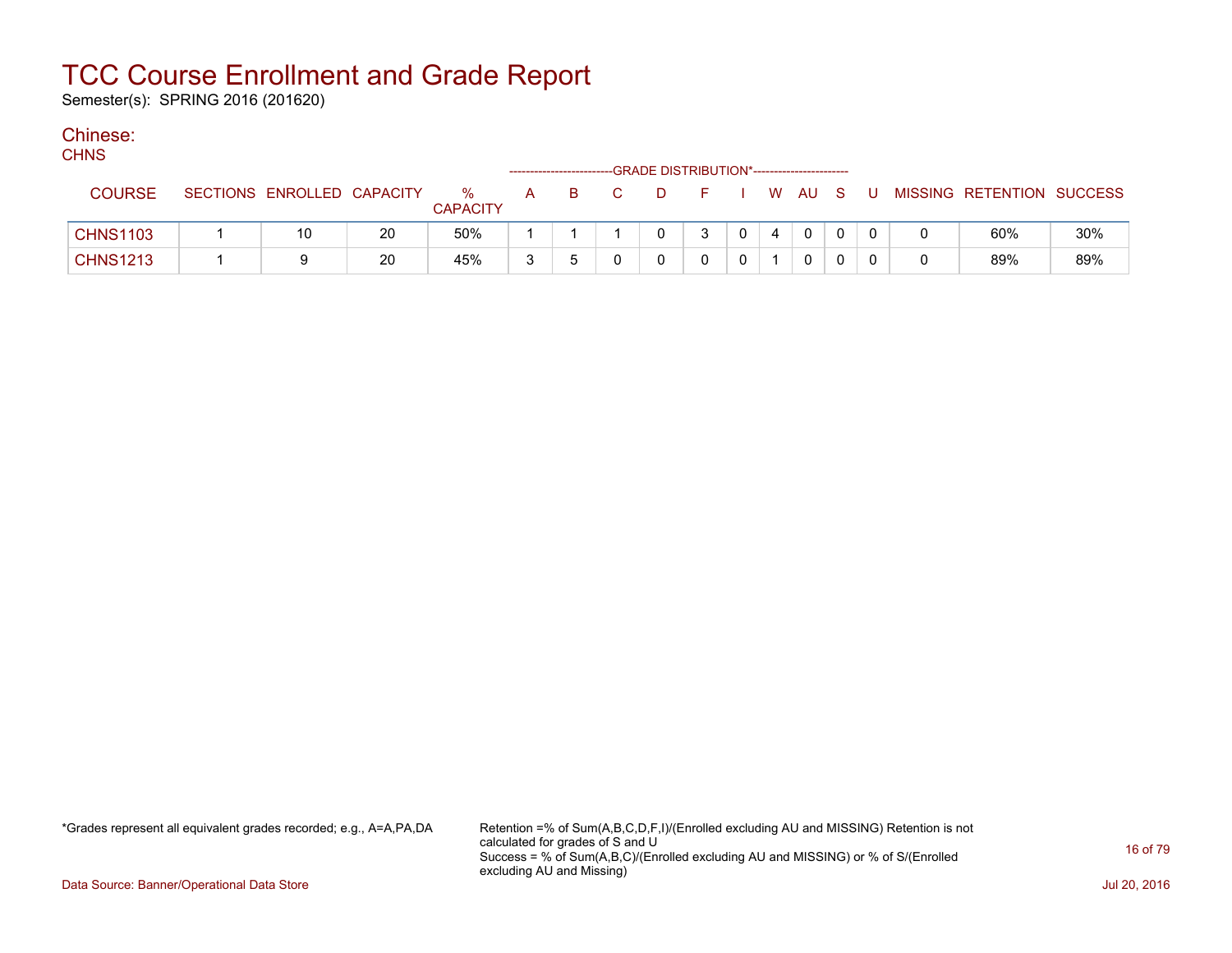Semester(s): SPRING 2016 (201620)

#### Communication: COMM

|                 |    |                            |       |                      | -------------------- |              |                |    | -GRADE DISTRIBUTION*----------------------- |              |     |              |              |          |                |                  |                |
|-----------------|----|----------------------------|-------|----------------------|----------------------|--------------|----------------|----|---------------------------------------------|--------------|-----|--------------|--------------|----------|----------------|------------------|----------------|
| <b>COURSE</b>   |    | SECTIONS ENROLLED CAPACITY |       | %<br><b>CAPACITY</b> | A                    | B            | C              | D  | F                                           |              | w   | AU.          | <sub>S</sub> |          | <b>MISSING</b> | <b>RETENTION</b> | <b>SUCCESS</b> |
| <b>COMM1113</b> | 61 | 1,123                      | 1,216 | 92%                  | 476                  | 265          | 115            | 45 | 74                                          | 6            | 142 | $\mathbf{0}$ | $\Omega$     | $\Omega$ | 0              | 87%              | 76%            |
| <b>COMM2053</b> | 3  | 42                         | 60    | 70%                  | 19                   | 8            | $\overline{2}$ | 2  | 2                                           | 0            | 9   | $\mathbf{0}$ | 0            | $\Omega$ | 0              | 79%              | 69%            |
| <b>COMM2103</b> | 3  | 54                         | 60    | 90%                  | 16                   | 10           | 8              | 5  | 10                                          | $\mathbf{0}$ | 5   | $\mathbf{0}$ | 0            | $\Omega$ | 0              | 91%              | 63%            |
| <b>COMM2333</b> | 3  | 5                          | 22    | 23%                  | 5                    | 0            | 0              | 0  | $\Omega$                                    | 0            |     | $\mathbf{0}$ | $\Omega$     | $\Omega$ | 0              | 100%             | 100%           |
| <b>COMM2343</b> | 2  | 3                          | 20    | 15%                  | 3                    | $\Omega$     | 0              | 0  | 0                                           | 0            |     | $\mathbf{0}$ | 0            | - 0      | 0              | 100%             | 100%           |
| <b>COMM2351</b> |    |                            | 10    | 10%                  |                      | 0            | 0              | 0  | 0                                           | 0            | ∩   | $\mathbf{0}$ | 0            | -0       | 0              | 100%             | 100%           |
| <b>COMM2353</b> |    |                            | 10    | 10%                  |                      | $\mathbf{0}$ | 0              | 0  | 0                                           | 0            | 0   | $\mathbf 0$  | $\mathbf{0}$ | 0        | 0              | 100%             | 100%           |

\*Grades represent all equivalent grades recorded; e.g., A=A,PA,DA Retention =% of Sum(A,B,C,D,F,I)/(Enrolled excluding AU and MISSING) Retention is not calculated for grades of S and U Success = % of Sum(A,B,C)/(Enrolled excluding AU and MISSING) or % of S/(Enrolled excluding AU and Missing)

Data Source: Banner/Operational Data Store Jul 20, 2016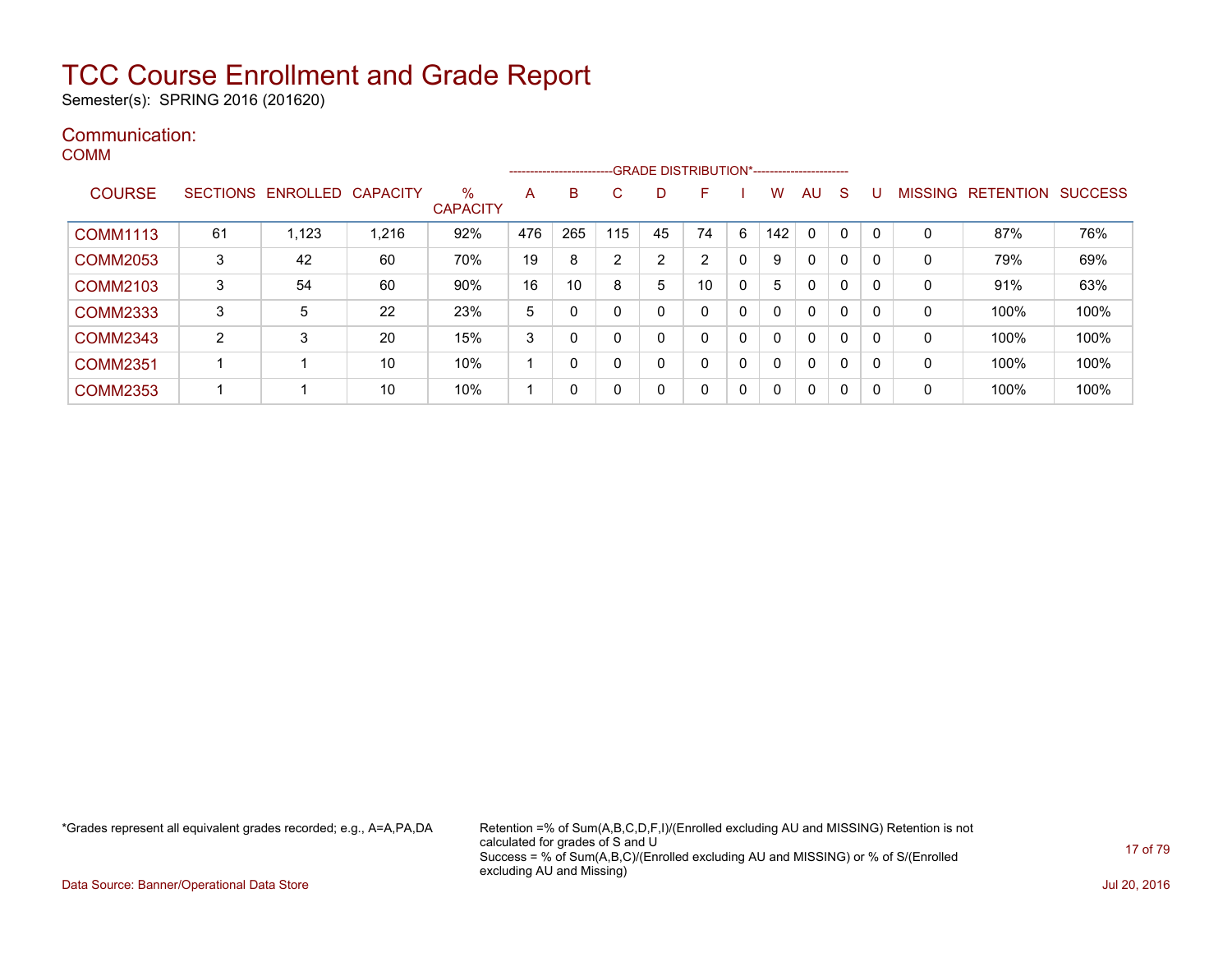Semester(s): SPRING 2016 (201620)

#### Criminal Justice: CRIM

|                 |   |                   |                 |                         |    |    | --------------------------GRADE DISTRIBUTION*----------------------- |   |                |   |                |             |              |              |                |                  |                |
|-----------------|---|-------------------|-----------------|-------------------------|----|----|----------------------------------------------------------------------|---|----------------|---|----------------|-------------|--------------|--------------|----------------|------------------|----------------|
| <b>COURSE</b>   |   | SECTIONS ENROLLED | <b>CAPACITY</b> | $\%$<br><b>CAPACITY</b> | A  | B  | С                                                                    | D | F              |   | W              | AU.         | <sub>S</sub> | U            | <b>MISSING</b> | <b>RETENTION</b> | <b>SUCCESS</b> |
| <b>CRIM1013</b> | 5 | 91                | 105             | 87%                     | 39 | 21 | 10                                                                   |   |                |   | 18             |             |              | $\mathbf{0}$ | 0              | 80%              | 77%            |
| <b>CRIM2103</b> | 2 | 32                | 40              | 80%                     | 12 | 10 | 4                                                                    | 0 | 0              |   | 6              | 0           | 0            | 0            | 0              | 81%              | 81%            |
| <b>CRIM2113</b> |   | 11                | 20              | 55%                     | 0  | 2  | 6                                                                    | 3 | 0              |   | $\mathbf{0}$   | $\mathbf 0$ | 0            | 0            | 0              | 100%             | 73%            |
| <b>CRIM2123</b> | 2 | 41                | 40              | 102%                    | 8  | 14 | 8                                                                    |   | 0              | 2 | 8              | 0           | 0            | 0            | 0              | 80%              | 73%            |
| <b>CRIM2143</b> | 2 | 28                | 40              | 70%                     | 10 | 9  |                                                                      | 0 | $\overline{2}$ |   | $\mathbf{0}$   | 0           | 0            | $\mathbf{0}$ | 0              | 100%             | 93%            |
| <b>CRIM2223</b> | 2 | 34                | 40              | 85%                     | 6  | 13 | 10                                                                   | 0 | 0              | 3 | $\overline{2}$ | $\mathbf 0$ | 0            | 0            | 0              | 94%              | 85%            |
| <b>CRIM2333</b> |   | 8                 | 20              | 40%                     | 6  | 0  |                                                                      | 0 | 0              |   | 2              | 0           | 0            | 0            | 0              | 75%              | 75%            |

\*Grades represent all equivalent grades recorded; e.g., A=A,PA,DA Retention =% of Sum(A,B,C,D,F,I)/(Enrolled excluding AU and MISSING) Retention is not calculated for grades of S and U Success = % of Sum(A,B,C)/(Enrolled excluding AU and MISSING) or % of S/(Enrolled excluding AU and Missing)

Data Source: Banner/Operational Data Store Jul 20, 2016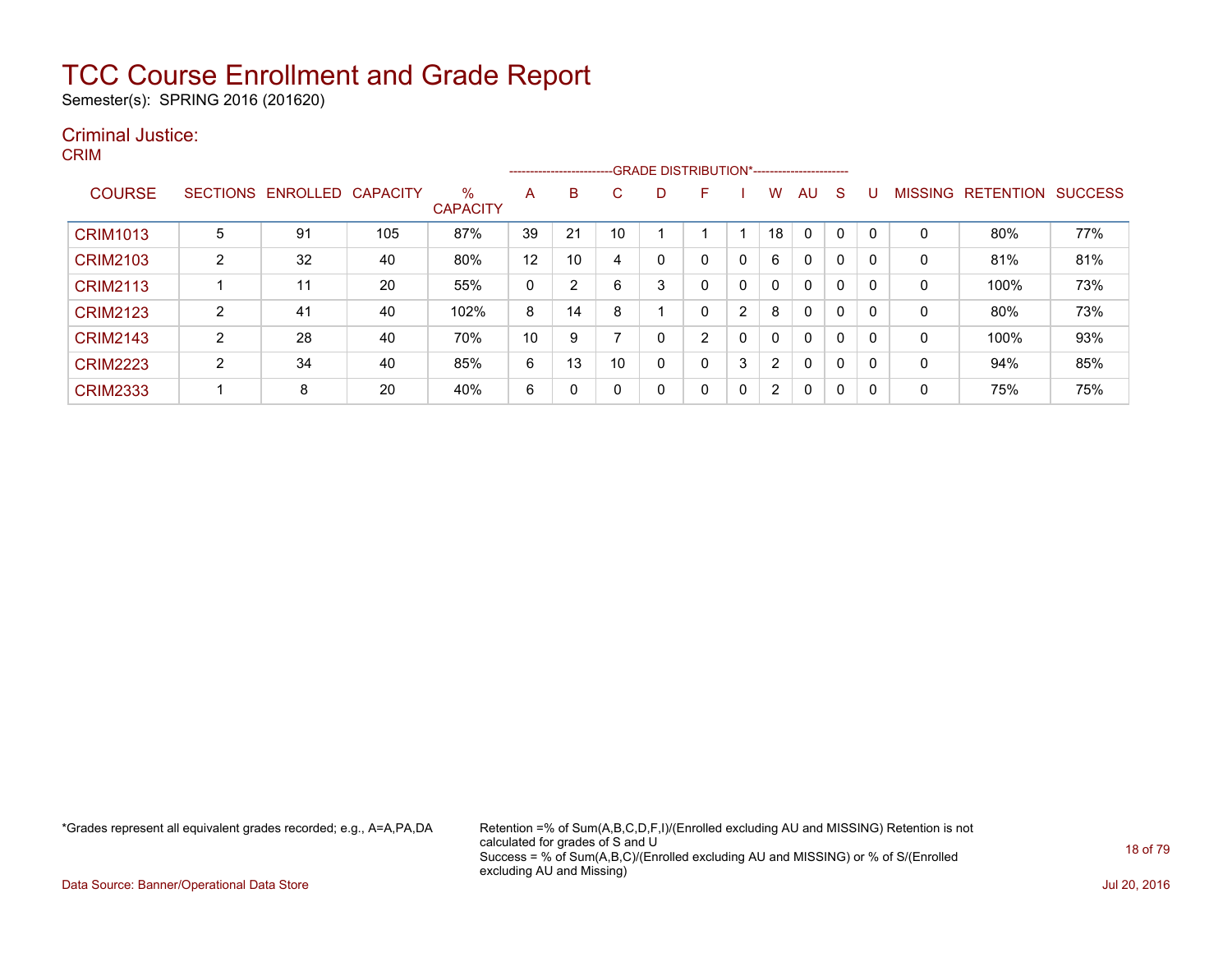Semester(s): SPRING 2016 (201620)

#### CSCI Computer Info Systems: **CSCI**

|                 |                         |                            |       |                      |                | ------------------------GRADE                DISTRIBUTION*---------------------- |                |              |              |              |                |              |              |              |             |                                  |      |
|-----------------|-------------------------|----------------------------|-------|----------------------|----------------|----------------------------------------------------------------------------------|----------------|--------------|--------------|--------------|----------------|--------------|--------------|--------------|-------------|----------------------------------|------|
| <b>COURSE</b>   |                         | SECTIONS ENROLLED CAPACITY |       | %<br><b>CAPACITY</b> | A              | B                                                                                | $\mathsf{C}$   | D            | F            |              | W              | <b>AU</b>    | S            | U            |             | <b>MISSING RETENTION SUCCESS</b> |      |
| <b>CSCI1011</b> | $\overline{2}$          | 15                         | 29    | 52%                  | 12             | $\overline{2}$                                                                   | $\mathbf 0$    | $\mathbf{0}$ | 0            | 0            | -1             | 0            | 0            | $\mathbf{0}$ | $\mathbf 0$ | 93%                              | 93%  |
| <b>CSCI1171</b> | $\mathbf 1$             | 8                          | 20    | 40%                  | $\overline{7}$ | 0                                                                                | 0              | 0            | 0            | 0            |                | 0            | 0            | $\mathbf{0}$ | 0           | 88%                              | 88%  |
| <b>CSCI1203</b> | 67                      | 1,101                      | 1,322 | 83%                  | 482            | 149                                                                              | 91             | 24           | 93           | 34           | 228            | 0            | $\Omega$     | $\Omega$     | 0           | 79%                              | 66%  |
| <b>CSCI1263</b> | 3                       | 49                         | 55    | 89%                  | 24             | 3                                                                                | $\overline{7}$ | 0            | 10           | 0            | 5              | 0            | 0            | $\mathbf{0}$ | 0           | 90%                              | 69%  |
| <b>CSCI1283</b> | $\mathbf 1$             | 13                         | 14    | 93%                  | $\overline{2}$ | 3                                                                                | 3              | 1            | 2            | 0            | $\overline{2}$ | 0            | 0            | 0            | 0           | 85%                              | 62%  |
| <b>CSCI1293</b> | -1                      | 8                          | 14    | 57%                  | 2              | 3                                                                                | 2              | 1            | $\mathbf{0}$ | 0            | 0              | 0            | 0            | $\mathbf{0}$ | 0           | 100%                             | 88%  |
| <b>CSCI1483</b> | 3                       | 48                         | 50    | 96%                  | 20             | 16                                                                               | 3              | 2            | 6            | 0            | 1              | 0            | 0            | $\mathbf{0}$ | 0           | 98%                              | 81%  |
| <b>CSCI1901</b> | $\mathbf{1}$            | 13                         | 20    | 65%                  | 5              | 2                                                                                | 3              | $\mathbf{0}$ | $\mathbf 1$  | 0            | 2              | 0            | $\Omega$     | $\mathbf{0}$ | 0           | 85%                              | 77%  |
| <b>CSCI2013</b> | $\overline{2}$          | 38                         | 40    | 95%                  | $\overline{7}$ | $\overline{7}$                                                                   | 4              | 2            | 3            | 0            | 15             | $\mathbf 0$  | 0            | $\mathbf{0}$ | $\mathbf 0$ | 61%                              | 47%  |
| <b>CSCI2033</b> | $\overline{7}$          | 128                        | 135   | 95%                  | 63             | 21                                                                               | 10             | 2            | 14           | $\mathbf{0}$ | 18             | $\Omega$     | $\Omega$     | $\Omega$     | 0           | 86%                              | 73%  |
| <b>CSCI2043</b> | -1                      | 10                         | 20    | 50%                  | 6              | $\overline{c}$                                                                   | $\mathbf{1}$   | 0            | 0            | 0            |                | 0            | $\mathbf{0}$ | $\mathbf{0}$ | 0           | 90%                              | 90%  |
| <b>CSCI2133</b> | 3                       | 36                         | 50    | 72%                  | 15             | $\overline{7}$                                                                   | 2              | $\mathbf{0}$ | 5            | 0            | 6              | $\mathbf 1$  | $\Omega$     | $\Omega$     | 0           | 83%                              | 69%  |
| <b>CSCI2143</b> | $\mathbf 1$             | 12                         | 15    | 80%                  | 10             | 0                                                                                | 2              | 0            | $\mathbf{0}$ | 0            | 0              | 0            | $\Omega$     | $\Omega$     | 0           | 100%                             | 100% |
| <b>CSCI2163</b> | $\mathbf 1$             | 14                         | 20    | 70%                  | $\overline{2}$ | 6                                                                                | 1              | 1            |              | 0            | 3              | 0            | $\mathbf{0}$ | $\mathbf{0}$ | $\mathbf 0$ | 79%                              | 64%  |
| <b>CSCI2273</b> | -1                      | 8                          | 14    | 57%                  | 6              | 0                                                                                | $\Omega$       | 0            | $\mathbf{0}$ | $\mathbf{0}$ | 0              | 2            | $\mathbf{0}$ | $\Omega$     | 0           | 100%                             | 100% |
| <b>CSCI2283</b> | -1                      | 14                         | 15    | 93%                  | 6              | 3                                                                                | 1              | 1            | $\mathbf{0}$ | 1            | $\overline{2}$ | 0            | 0            | $\mathbf{0}$ | 0           | 86%                              | 71%  |
| <b>CSCI2473</b> | 8                       | 119                        | 129   | 92%                  | 27             | 25                                                                               | 19             | 6            | 13           | $\mathbf 0$  | 28             | $\mathbf{1}$ | $\mathbf{0}$ | $\Omega$     | 0           | 76%                              | 60%  |
| <b>CSCI2483</b> | $\overline{1}$          | 12                         | 20    | 60%                  | 6              | $\mathbf 1$                                                                      | 1              | 1            | 3            | $\mathbf 0$  | $\mathbf{0}$   | 0            | $\mathbf{0}$ | $\mathbf{0}$ | $\mathbf 0$ | 100%                             | 67%  |
| <b>CSCI2683</b> | $\overline{2}$          | 35                         | 35    | 100%                 | 21             | 4                                                                                | 6              | $\Omega$     | 3            | $\mathbf{0}$ | 1              | $\Omega$     | $\Omega$     | $\Omega$     | $\mathbf 0$ | 97%                              | 89%  |
| <b>CSCI2843</b> | 4                       | 58                         | 65    | 89%                  | 21             | 14                                                                               | 4              | 1            | 8            | $\mathbf{0}$ | 10             | $\mathbf{0}$ | $\Omega$     | $\Omega$     | 0           | 83%                              | 67%  |
| <b>CSCI2972</b> | $\mathbf 1$             | 12                         | 10    | 120%                 | $\overline{2}$ | 4                                                                                | 2              | $\mathbf 1$  | -1           | 0            | 1              | $\mathbf{1}$ | $\Omega$     | $\Omega$     | $\mathbf 0$ | 91%                              | 73%  |
| <b>CSCI2982</b> | $\overline{\mathbf{1}}$ | $\overline{7}$             | 10    | 70%                  | 5              | 1                                                                                | 1              | $\Omega$     | $\Omega$     | $\Omega$     | $\Omega$       | $\Omega$     | $\Omega$     | $\Omega$     | $\Omega$    | 100%                             | 100% |

\*Grades represent all equivalent grades recorded; e.g., A=A,PA,DA Retention =% of Sum(A,B,C,D,F,I)/(Enrolled excluding AU and MISSING) Retention is not calculated for grades of S and U Success = % of Sum(A,B,C)/(Enrolled excluding AU and MISSING) or % of S/(Enrolled excluding AU and Missing)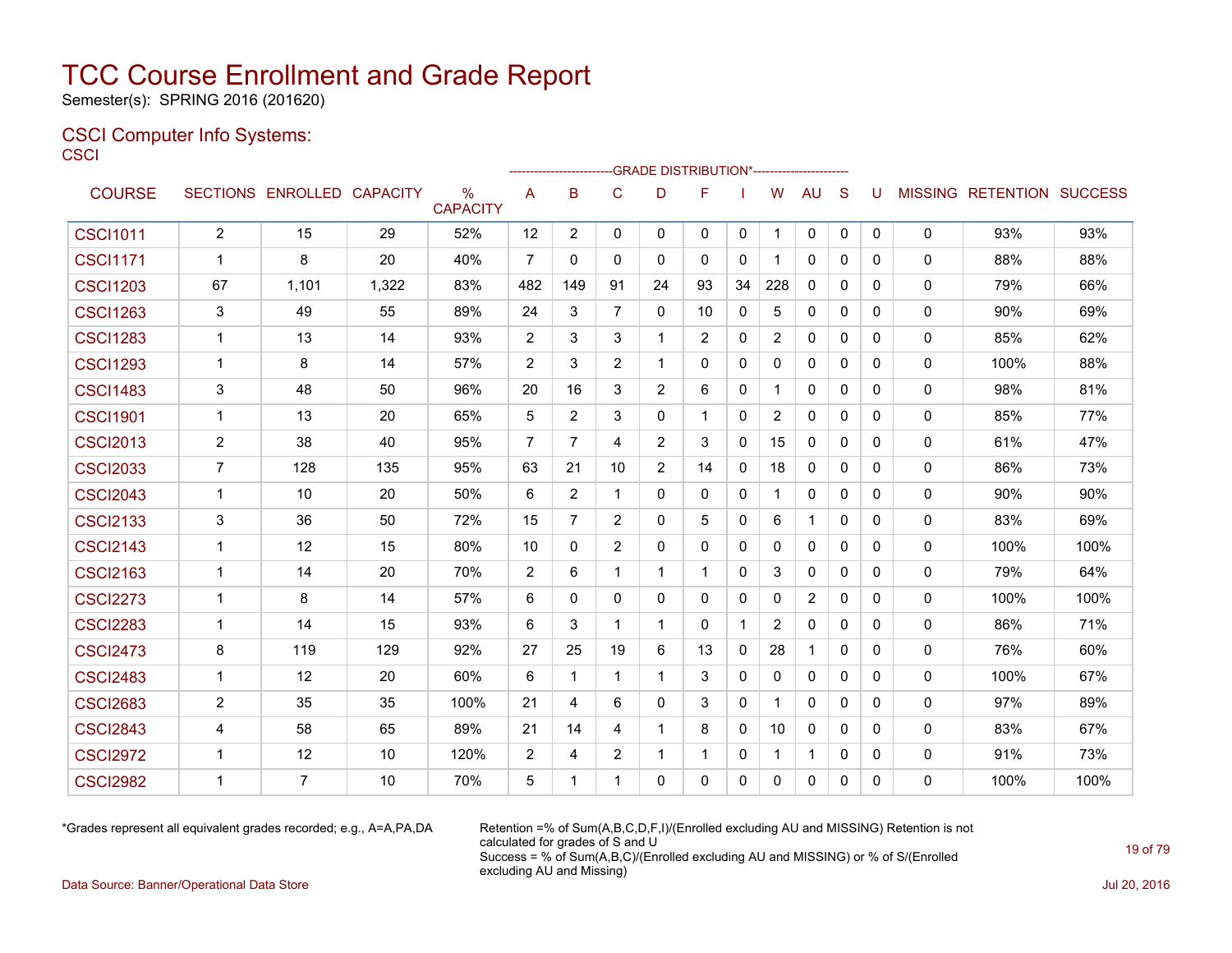Semester(s): SPRING 2016 (201620)

#### CSYS Computer Info Systems: **CSYS**

|                 |                |                            |     |                         |                |                |                |                | --GRADE DISTRIBUTION |                |                |              |              |              |                |                  |                |
|-----------------|----------------|----------------------------|-----|-------------------------|----------------|----------------|----------------|----------------|----------------------|----------------|----------------|--------------|--------------|--------------|----------------|------------------|----------------|
| <b>COURSE</b>   |                | SECTIONS ENROLLED CAPACITY |     | $\%$<br><b>CAPACITY</b> | A              | B              | C              | D              | F                    |                | W              | <b>AU</b>    | S            | U            | <b>MISSING</b> | <b>RETENTION</b> | <b>SUCCESS</b> |
| <b>CSYS1013</b> | 6              | 83                         | 97  | 86%                     | 35             | 15             | 10             | 4              | 10                   | 0              | 9              | $\mathbf{0}$ | $\mathbf{0}$ | $\mathbf{0}$ | $\mathbf{0}$   | 89%              | 72%            |
| <b>CSYS1033</b> | 5              | 66                         | 88  | 75%                     | 21             | 15             | 10             | 4              | 5                    | $\mathbf{0}$   | 10             | 1            | 0            | 0            | $\mathbf{0}$   | 85%              | 71%            |
| <b>CSYS1043</b> | $\overline{c}$ | 25                         | 34  | 74%                     | 12             | $\overline{4}$ | 4              | 1              | $\overline{2}$       | $\mathbf{0}$   | $\overline{2}$ | $\mathbf{0}$ | $\Omega$     | $\Omega$     | $\mathbf{0}$   | 92%              | 80%            |
| <b>CSYS1073</b> | $\overline{2}$ | 23                         | 34  | 68%                     | 8              | 7              | 5              | 1              | 0                    | $\mathbf{0}$   | $\overline{2}$ | 0            | $\mathbf{0}$ | 0            | $\Omega$       | 91%              | 87%            |
| <b>CSYS1153</b> | 1              | 10                         | 20  | 50%                     | 5              | $\mathbf 1$    | $\Omega$       | $\Omega$       | 1                    | $\Omega$       | 3              | $\Omega$     | $\Omega$     | $\Omega$     | $\Omega$       | 70%              | 60%            |
| <b>CSYS1203</b> | 9              | 154                        | 157 | 98%                     | 67             | 23             | 10             | 9              | 18                   | 2              | 25             | $\mathbf{0}$ | 0            | 0            | 0              | 84%              | 65%            |
| <b>CSYS1211</b> | $\overline{c}$ | 23                         | 28  | 82%                     | 11             | 5              | 3              | 1              | 1                    | $\mathbf{0}$   | 2              | $\mathbf{0}$ | $\mathbf{0}$ | 0            | $\Omega$       | 91%              | 83%            |
| <b>CSYS1393</b> | 1              | 5                          | 20  | 25%                     | $\mathbf 1$    | 1              | 1              | 0              |                      | $\mathbf{0}$   |                | $\mathbf{0}$ | $\Omega$     | 0            | 0              | 80%              | 60%            |
| <b>CSYS2023</b> | $\mathbf 1$    | 12                         | 18  | 67%                     | 9              | 3              | $\mathbf{0}$   | 0              | 0                    | 0              | 0              | 0            | 0            | 0            | $\Omega$       | 100%             | 100%           |
| <b>CSYS2033</b> | $\mathbf{1}$   | 15                         | 20  | 75%                     | 4              | $\mathbf 0$    | 4              | 0              | $\overline{2}$       | $\mathbf{0}$   | 4              | $\mathbf{1}$ | $\mathbf{0}$ | 0            | $\Omega$       | 71%              | 57%            |
| <b>CSYS2063</b> | $\overline{2}$ | 15                         | 40  | 38%                     | 6              | 1              | 1              | $\Omega$       | 4                    | $\Omega$       | 3              | $\mathbf{0}$ | $\Omega$     | $\Omega$     | $\Omega$       | 80%              | 53%            |
| <b>CSYS2073</b> | 12             | 178                        | 230 | 77%                     | 83             | 19             | 18             | 6              | 12                   | 0              | 37             | 3            | $\Omega$     | $\Omega$     | $\mathbf 0$    | 79%              | 69%            |
| <b>CSYS2463</b> | $\mathbf{1}$   | 17                         | 20  | 85%                     | 6              | $\overline{4}$ | $\overline{2}$ | 1              | $\mathbf{1}$         | $\mathbf{0}$   | $\overline{2}$ | 1            | $\mathbf{0}$ | 0            | $\Omega$       | 88%              | 75%            |
| <b>CSYS2493</b> | $\mathbf{1}$   | 12                         | 20  | 60%                     | 5              | 5              | $\mathbf 1$    | $\Omega$       | $\mathbf 1$          | $\Omega$       | $\mathbf{0}$   | $\mathbf{0}$ | $\Omega$     | $\Omega$     | $\Omega$       | 100%             | 92%            |
| <b>CSYS2503</b> | 1              | 16                         | 17  | 94%                     | 9              | 3              | $\Omega$       | 0              | 0                    | 3              |                | $\mathbf{0}$ | $\Omega$     | $\Omega$     | 0              | 94%              | 75%            |
| <b>CSYS2563</b> | $\mathbf 1$    | 14                         | 20  | 70%                     | 6              | 2              | 3              | 1              | 0                    | $\mathbf{0}$   | $\overline{2}$ | $\mathbf{0}$ | $\mathbf{0}$ | 0            | $\Omega$       | 86%              | 79%            |
| <b>CSYS2573</b> | $\mathbf 1$    | 3                          | 14  | 21%                     | -1             | $\overline{2}$ | $\Omega$       | $\Omega$       | 0                    | $\mathbf{0}$   | $\mathbf{0}$   | $\mathbf{0}$ | $\Omega$     | $\Omega$     | $\Omega$       | 100%             | 100%           |
| <b>CSYS2603</b> | $\mathbf 1$    | 6                          | 15  | 40%                     | 2              | 0              | 1              | 2              | 0                    | 0              | $\mathbf 1$    | 0            | 0            | 0            | 0              | 83%              | 50%            |
| <b>CSYS2613</b> | 3              | 43                         | 47  | 91%                     | 14             | 9              | 6              | 2              | 4                    | $\overline{2}$ | 6              | $\mathbf{0}$ | 0            | $\Omega$     | $\mathbf{0}$   | 86%              | 67%            |
| <b>CSYS2643</b> | 1              | 14                         | 15  | 93%                     | $\overline{7}$ | 1              | $\Omega$       | $\overline{2}$ | 3                    | $\mathbf{0}$   | 1              | $\mathbf{0}$ | $\Omega$     | $\Omega$     | $\mathbf 0$    | 93%              | 57%            |
| <b>CSYS2683</b> | 1              | 12                         | 14  | 86%                     | 3              | -1             | 3              | 3              | 0                    | 0              | $\overline{2}$ | $\mathbf{0}$ | $\mathbf{0}$ | 0            | $\mathbf 0$    | 83%              | 58%            |
| <b>CSYS2733</b> | $\mathbf 1$    | 9                          | 14  | 64%                     | 4              | 3              | 1              | 0              | 1                    | $\Omega$       | $\mathbf{0}$   | 0            | $\mathbf{0}$ | $\Omega$     | $\Omega$       | 100%             | 89%            |
|                 |                |                            |     |                         |                |                |                |                |                      |                |                |              |              |              |                |                  |                |

 $-0.01855$  DIOTOIDUTIONS

\*Grades represent all equivalent grades recorded; e.g., A=A,PA,DA Retention =% of Sum(A,B,C,D,F,I)/(Enrolled excluding AU and MISSING) Retention is not calculated for grades of S and U Success = % of Sum(A,B,C)/(Enrolled excluding AU and MISSING) or % of S/(Enrolled excluding AU and Missing)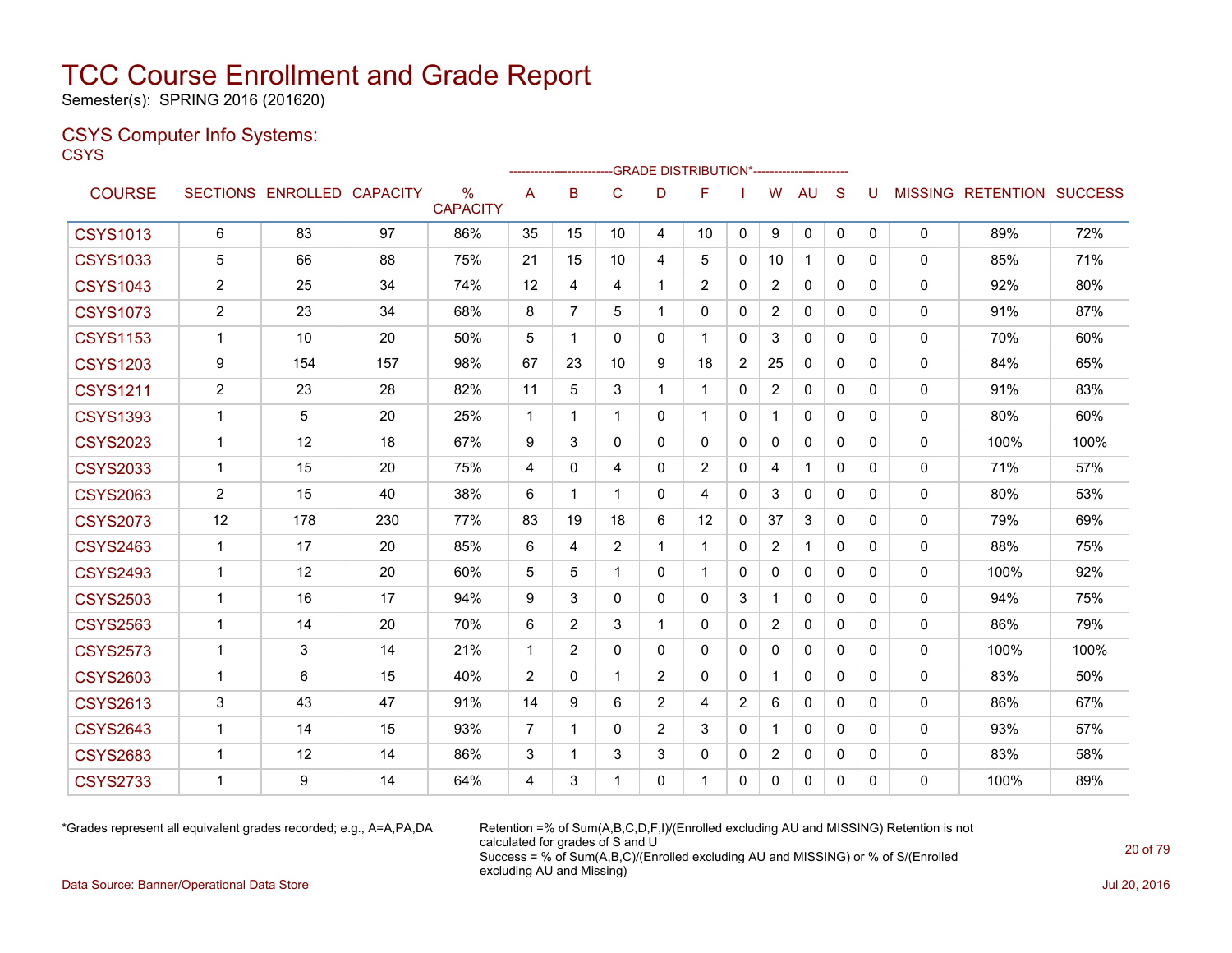Semester(s): SPRING 2016 (201620)

### CSYS Computer Info Systems:

**CSYS** 

|                 |                            |    |                      |   |    |  | -GRADE DISTRIBUTION*----------------------- |  |      |     |    |                           |     |
|-----------------|----------------------------|----|----------------------|---|----|--|---------------------------------------------|--|------|-----|----|---------------------------|-----|
| COURSE          | SECTIONS ENROLLED CAPACITY |    | %<br><b>CAPACITY</b> | A | B. |  |                                             |  | W AU | - S | -U | MISSING RETENTION SUCCESS |     |
| <b>CSYS2753</b> |                            | 14 | 64%                  |   |    |  |                                             |  | 0    |     |    | 89%                       | 67% |
| <b>CSYS2763</b> | 23                         | 28 | 82%                  | a |    |  |                                             |  | C.   |     |    | 90%                       | 86% |

\*Grades represent all equivalent grades recorded; e.g., A=A,PA,DA Retention =% of Sum(A,B,C,D,F,I)/(Enrolled excluding AU and MISSING) Retention is not calculated for grades of S and U Success = % of Sum(A,B,C)/(Enrolled excluding AU and MISSING) or % of S/(Enrolled excluding AU and Missing)

Data Source: Banner/Operational Data Store Jul 20, 2016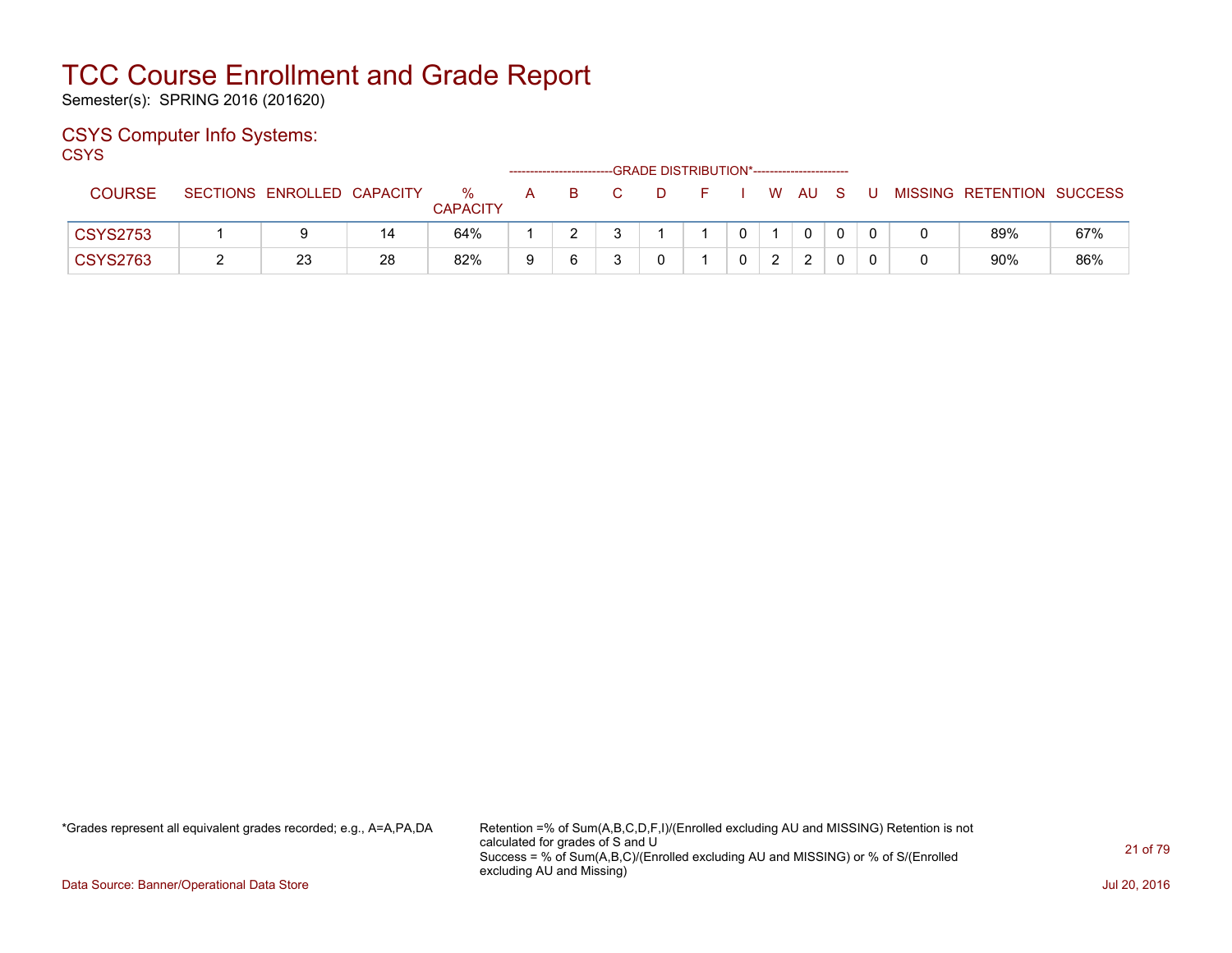Semester(s): SPRING 2016 (201620)

### Cardiovascular Technology:

**CVTC** 

|                 |                            |    |                      |                | ----------------------- | -GRADE DISTRIBUTION*----------------------- |    |   |              |              |              |          |                |                  |                |
|-----------------|----------------------------|----|----------------------|----------------|-------------------------|---------------------------------------------|----|---|--------------|--------------|--------------|----------|----------------|------------------|----------------|
| <b>COURSE</b>   | SECTIONS ENROLLED CAPACITY |    | %<br><b>CAPACITY</b> | A              | B                       | D                                           | н. |   | W            | <b>AU</b>    | -S           |          | <b>MISSING</b> | <b>RETENTION</b> | <b>SUCCESS</b> |
| <b>CVTC1023</b> | 12                         | 13 | 92%                  | $\overline{2}$ | 8                       |                                             | 0  |   |              | 0            | 0            |          | 0              | 92%              | 92%            |
| <b>CVTC1034</b> | 11                         | 12 | 92%                  | 8              | າ                       |                                             | 0  |   |              | 0            | $\mathbf{0}$ |          | 0              | 91%              | 91%            |
| <b>CVTC1044</b> | 11                         | 12 | 92%                  | 5              | 4                       |                                             |    |   |              | $\mathbf{0}$ | 0            | 0        | 0              | 91%              | 91%            |
| <b>CVTC2133</b> |                            | 12 | 58%                  | 4              | 3                       |                                             | 0  | 0 | $\mathbf{0}$ | $\mathbf{0}$ | $\mathbf{0}$ | $\Omega$ | 0              | 100%             | 100%           |
| <b>CVTC2145</b> |                            | 12 | 58%                  |                |                         |                                             | 0  | 0 | $\mathbf 0$  | 0            | 0            | 0        | 0              | 100%             | 100%           |

\*Grades represent all equivalent grades recorded; e.g., A=A,PA,DA Retention =% of Sum(A,B,C,D,F,I)/(Enrolled excluding AU and MISSING) Retention is not calculated for grades of S and U Success = % of Sum(A,B,C)/(Enrolled excluding AU and MISSING) or % of S/(Enrolled excluding AU and Missing)

Data Source: Banner/Operational Data Store Jul 20, 2016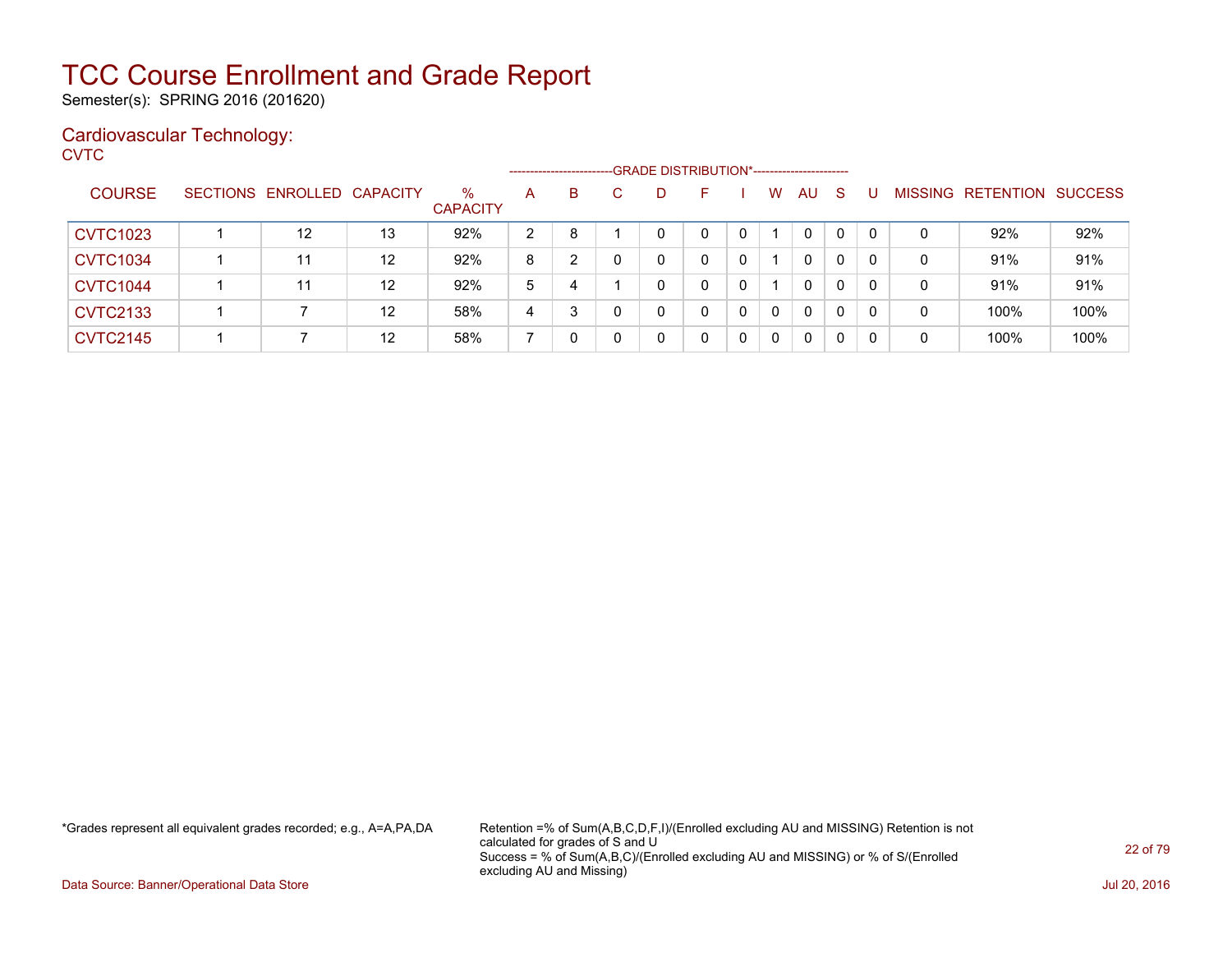Semester(s): SPRING 2016 (201620)

### Dental Hygiene:

DHYG

|                 |                   |                 |                         |    | ------------------------ |   |   | -GRADE DISTRIBUTION*----------------------- |             |   |              |             |              |                |                  |                |
|-----------------|-------------------|-----------------|-------------------------|----|--------------------------|---|---|---------------------------------------------|-------------|---|--------------|-------------|--------------|----------------|------------------|----------------|
| <b>COURSE</b>   | SECTIONS ENROLLED | <b>CAPACITY</b> | $\%$<br><b>CAPACITY</b> | A  | B                        | С | D | F                                           |             | w | AU           | S           |              | <b>MISSING</b> | <b>RETENTION</b> | <b>SUCCESS</b> |
| <b>DHYG1333</b> | 14                | 14              | 100%                    | 12 | 2                        |   |   | 0                                           | $\mathbf 0$ | 0 |              | $\Omega$    |              | 0              | 100%             | 100%           |
| <b>DHYG1353</b> | 14                | 14              | 100%                    | 3  | 7                        | 4 | 0 | 0                                           | 0           | 0 | 0            | $\Omega$    | $\Omega$     | 0              | 100%             | 100%           |
| <b>DHYG1373</b> | 14                | 14              | 100%                    | 5  | 8                        |   | 0 | 0                                           | $\Omega$    | 0 | $\Omega$     | $\Omega$    | $\Omega$     | 0              | 100%             | 100%           |
| <b>DHYG1394</b> | 14                | 14              | 100%                    | 14 | 0                        |   | 0 | 0                                           | 0           | 0 | 0            | 0           | 0            | 0              | 100%             | 100%           |
| <b>DHYG1512</b> | 14                | 14              | 100%                    | 14 | 0                        |   | 0 | 0                                           | 0           | 0 | $\mathbf{0}$ | $\Omega$    | <sup>0</sup> | 0              | 100%             | 100%           |
| <b>DHYG1532</b> | 14                | 14              | 100%                    | 3  | 8                        | 3 | 0 | 0                                           | 0           | 0 | 0            | 0           | $\Omega$     | 0              | 100%             | 100%           |
| <b>DHYG2022</b> | 12                | 14              | 86%                     | 12 | 0                        |   | 0 | 0                                           | 0           | 0 | 0            | 0           | O            | 0              | 100%             | 100%           |
| <b>DHYG2321</b> | 12                | 14              | 86%                     | 12 | 0                        | 0 | 0 | 0                                           | 0           | 0 | 0            | $\mathbf 0$ | n            | 0              | 100%             | 100%           |
| <b>DHYG2382</b> | 12                | 14              | 86%                     | 11 |                          | 0 | 0 | 0                                           | 0           | 0 | 0            | 0           | $\Omega$     | 0              | 100%             | 100%           |
| <b>DHYG2395</b> | 12                | 14              | 86%                     | 11 |                          |   | 0 | 0                                           | 0           | 0 | 0            | 0           | O            | 0              | 100%             | 100%           |

\*Grades represent all equivalent grades recorded; e.g., A=A,PA,DA Retention =% of Sum(A,B,C,D,F,I)/(Enrolled excluding AU and MISSING) Retention is not calculated for grades of S and U Success = % of Sum(A,B,C)/(Enrolled excluding AU and MISSING) or % of S/(Enrolled excluding AU and Missing)

Data Source: Banner/Operational Data Store Jul 20, 2016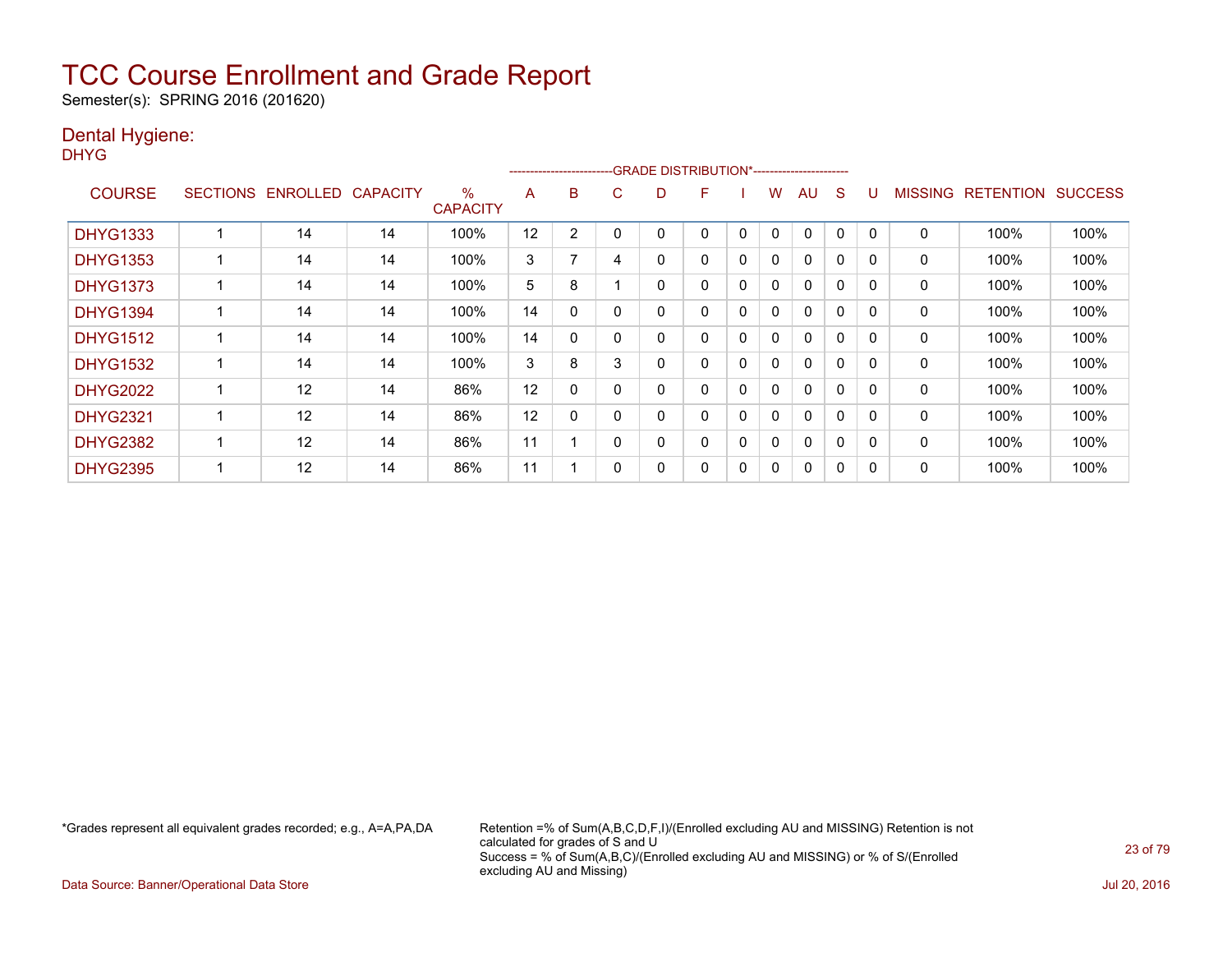Semester(s): SPRING 2016 (201620)

#### Diagnostic Medical Sonography: DMS

|                |   |                            |    |                         |    | ------------------------- |   | -GRADE DISTRIBUTION*----------------------- |   |              |              |              |     |                |                  |                |
|----------------|---|----------------------------|----|-------------------------|----|---------------------------|---|---------------------------------------------|---|--------------|--------------|--------------|-----|----------------|------------------|----------------|
| <b>COURSE</b>  |   | SECTIONS ENROLLED CAPACITY |    | $\%$<br><b>CAPACITY</b> | A  | B                         | D | F                                           |   | W            | AU.          | <sub>S</sub> |     | <b>MISSING</b> | <b>RETENTION</b> | <b>SUCCESS</b> |
| <b>DMS1213</b> |   | 12                         | 12 | 100%                    | 4  | 6                         |   | 0                                           |   | $\mathbf{0}$ | $\mathbf{0}$ | $\mathbf{0}$ | - 0 |                | 100%             | 100%           |
| <b>DMS1223</b> | ົ | 12                         | 13 | 92%                     | 4  | 6                         | 0 | 0                                           |   |              | $\mathbf{0}$ | 0            |     | 0              | 92%              | 92%            |
| <b>DMS1233</b> | ົ | 12                         | 19 | 63%                     | 6  | 2                         |   | 0                                           | 0 |              | $\mathbf{0}$ | 0            | 0   | 0              | 92%              | 92%            |
| <b>DMS1242</b> |   | 12                         | 12 | 100%                    | 11 | 0                         | 0 | 0                                           | 0 |              | $\mathbf{0}$ | $\mathbf{0}$ | 0   | 0              | 92%              | 92%            |
| <b>DMS2131</b> |   | 8                          | 11 | 73%                     |    |                           |   | 0                                           | 0 | $\Omega$     | $\mathbf{0}$ | 0            | 0   | 0              | 100%             | 100%           |
| <b>DMS2148</b> |   | 8                          | 11 | 73%                     | 8  | 0                         |   | 0                                           | 0 | $\mathbf{0}$ | $\mathbf{0}$ | 0            | 0   | 0              | 100%             | 100%           |

\*Grades represent all equivalent grades recorded; e.g., A=A,PA,DA Retention =% of Sum(A,B,C,D,F,I)/(Enrolled excluding AU and MISSING) Retention is not calculated for grades of S and U Success = % of Sum(A,B,C)/(Enrolled excluding AU and MISSING) or % of S/(Enrolled excluding AU and Missing)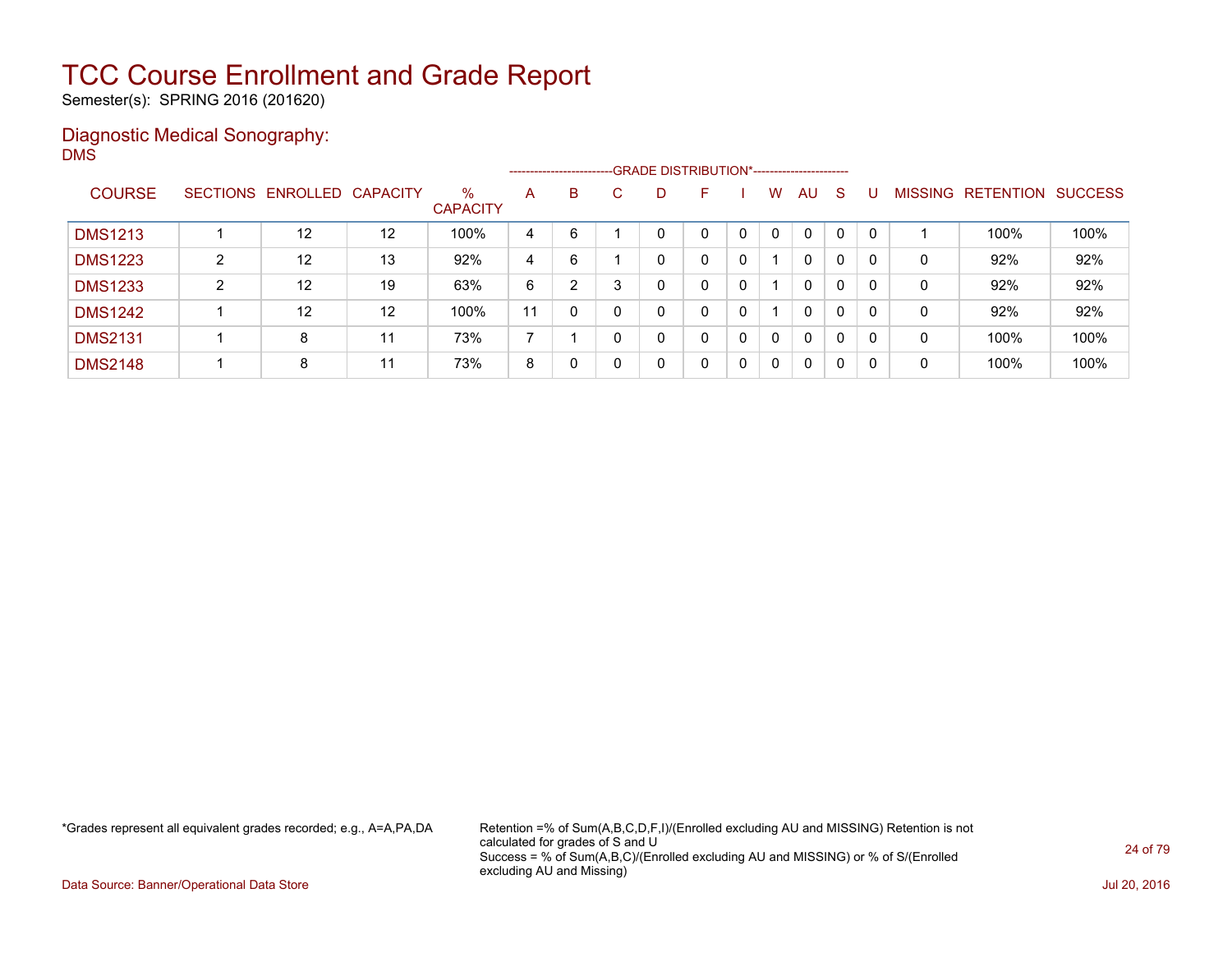Semester(s): SPRING 2016 (201620)

### Drafting Design Engr Tech:

DRFT

|                 |   |                            |    |                      |              | -------------------------- |   | -GRADE DISTRIBUTION*----------------------- |   |   |              |              |          |          |         |                  |                |
|-----------------|---|----------------------------|----|----------------------|--------------|----------------------------|---|---------------------------------------------|---|---|--------------|--------------|----------|----------|---------|------------------|----------------|
| <b>COURSE</b>   |   | SECTIONS ENROLLED CAPACITY |    | %<br><b>CAPACITY</b> | $\mathsf{A}$ | B                          | C | D                                           |   |   | w            | AU           | S        |          | MISSING | <b>RETENTION</b> | <b>SUCCESS</b> |
| <b>DRFT1324</b> | າ | 30                         | 31 | 97%                  | 16           | 3                          | ົ |                                             | ົ | っ | 4            | $\Omega$     |          | $\Omega$ | 0       | 87%              | 70%            |
| <b>DRFT1442</b> |   | 12                         | 15 | 80%                  | 6            | າ                          |   |                                             |   | 0 | 3            | $\mathbf{0}$ | 0        | 0        | 0       | 75%              | 75%            |
| <b>DRFT2204</b> |   | 16                         | 16 | 100%                 | 6            | 5                          |   | 0                                           |   | 0 | 2            | 0            | 0        | 0        | 0       | 88%              | 88%            |
| <b>DRFT2233</b> |   | 14                         | 19 | 74%                  | 6            | 6                          |   | $\Omega$                                    | 0 | 0 |              | 0            | $\Omega$ | 0        | 0       | 93%              | 93%            |
| <b>DRFT2293</b> |   | 9                          | 18 | 50%                  | 4            | 2                          |   |                                             | 0 | 0 | $\mathbf{0}$ | 0            | 0        | 0        | 0       | 100%             | 89%            |

\*Grades represent all equivalent grades recorded; e.g., A=A,PA,DA Retention =% of Sum(A,B,C,D,F,I)/(Enrolled excluding AU and MISSING) Retention is not calculated for grades of S and U Success = % of Sum(A,B,C)/(Enrolled excluding AU and MISSING) or % of S/(Enrolled excluding AU and Missing)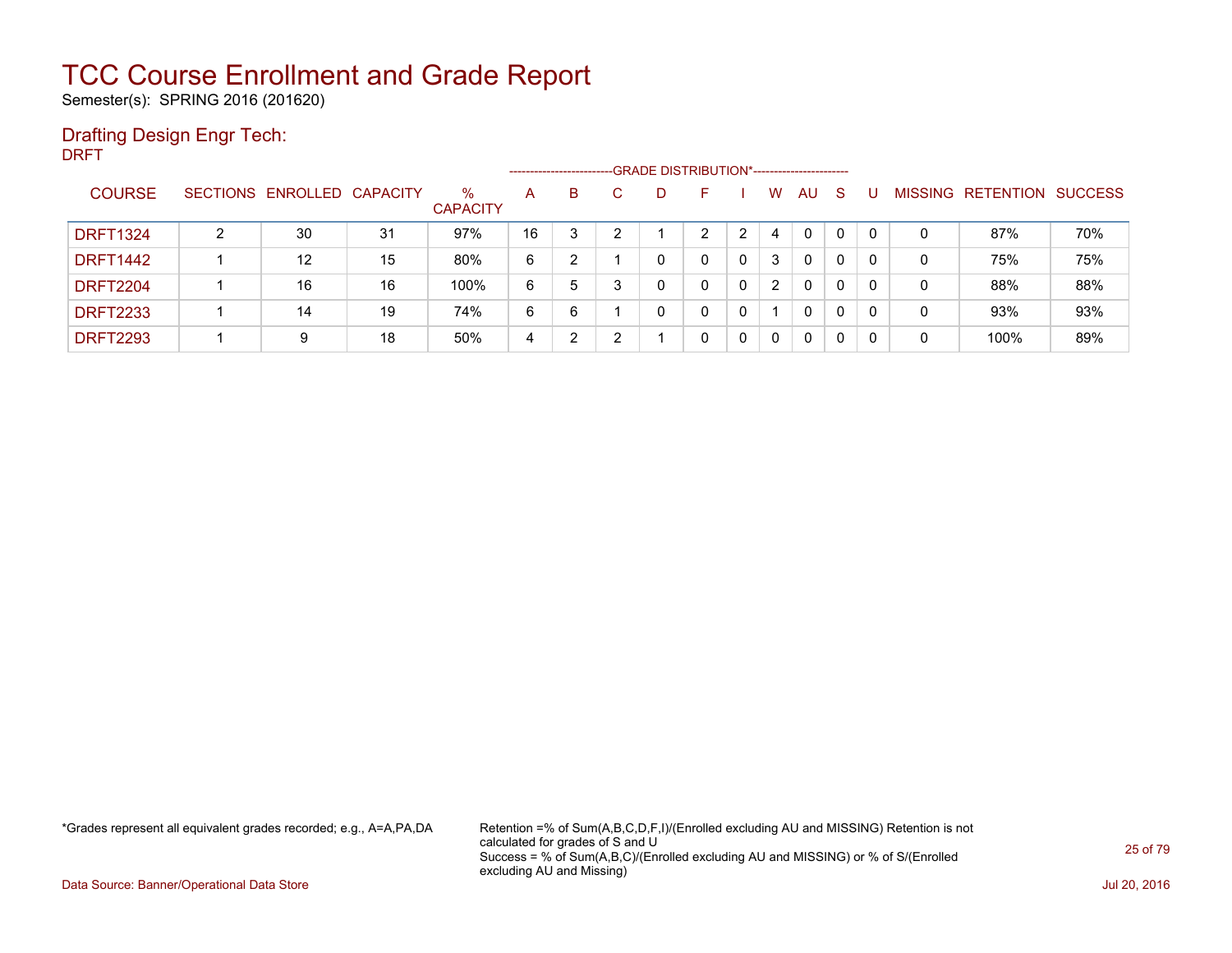Semester(s): SPRING 2016 (201620)

#### Economics: **ECON**

| ---- |                 |    |                            |     |                      |     | ---------------------- |    | -GRADE DISTRIBUTION*----------------------- |    |                 |    |     |              |          |   |                           |     |
|------|-----------------|----|----------------------------|-----|----------------------|-----|------------------------|----|---------------------------------------------|----|-----------------|----|-----|--------------|----------|---|---------------------------|-----|
|      | <b>COURSE</b>   |    | SECTIONS ENROLLED CAPACITY |     | %<br><b>CAPACITY</b> | A   | B.                     |    | D                                           | н. |                 | W  | AU. | <sub>S</sub> |          |   | MISSING RETENTION SUCCESS |     |
|      | <b>ECON1353</b> | 5  | 84                         | 119 | 71%                  | 32  | 15                     |    | 5                                           | 9  | 3               | 16 | 0   | 0            |          |   | 81%                       | 61% |
|      | <b>ECON2013</b> | 27 | 537                        | 692 | 78%                  | 174 | 158                    | 79 | 42                                          | 29 | 11              | 43 | 0   | 0            | $\Omega$ |   | 92%                       | 77% |
|      | <b>ECON2023</b> | 23 | 468                        | 566 | 83%                  | 146 | 130                    | 74 | 23                                          | 31 | 13 <sub>1</sub> | 51 | 0   | 0            |          | 0 | 89%                       | 75% |
|      | <b>ECON2123</b> |    | 13                         | 20  | 65%                  | 3   |                        |    | 0                                           | າ  |                 | 5  | 0   | 0            |          | 0 | 62%                       | 46% |

\*Grades represent all equivalent grades recorded; e.g., A=A,PA,DA Retention =% of Sum(A,B,C,D,F,I)/(Enrolled excluding AU and MISSING) Retention is not calculated for grades of S and U Success = % of Sum(A,B,C)/(Enrolled excluding AU and MISSING) or % of S/(Enrolled excluding AU and Missing)

Data Source: Banner/Operational Data Store Jul 20, 2016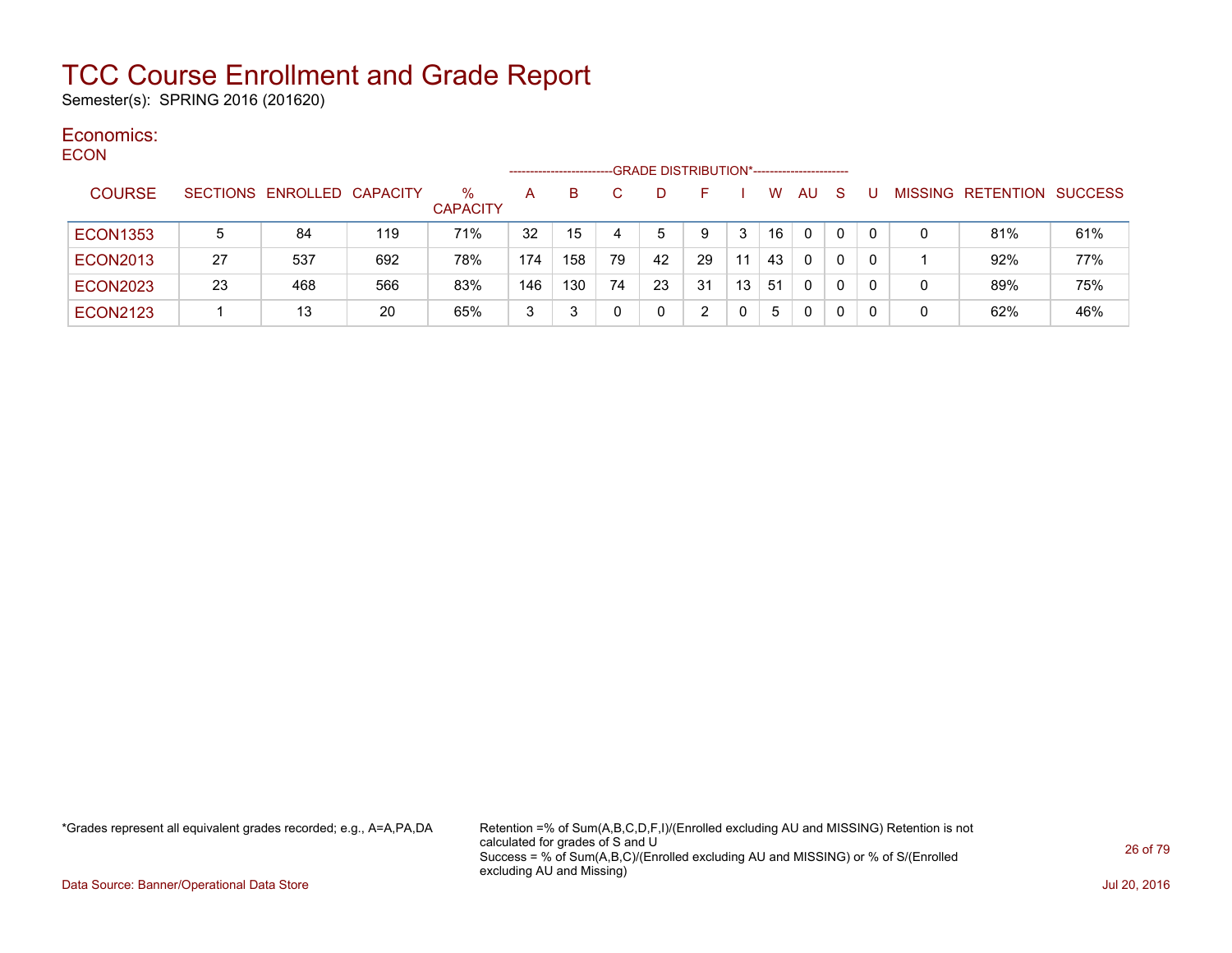Semester(s): SPRING 2016 (201620)

### Electronics Technology:

ELET

|                 |                 |          |                 |                      |    |                |   | --------------------------GRADE DISTRIBUTION*----------------------- |   |              |                |              |          |              |                |                  |                |
|-----------------|-----------------|----------|-----------------|----------------------|----|----------------|---|----------------------------------------------------------------------|---|--------------|----------------|--------------|----------|--------------|----------------|------------------|----------------|
| <b>COURSE</b>   | <b>SECTIONS</b> | ENROLLED | <b>CAPACITY</b> | %<br><b>CAPACITY</b> | A  | B              | C | D                                                                    | F |              | W              | AU           | S        |              | <b>MISSING</b> | <b>RETENTION</b> | <b>SUCCESS</b> |
| <b>ELET1212</b> | 2               | 29       | 30              | 97%                  | 14 | 4              | 2 | 3                                                                    |   | 0            | 5              | 0            | $\Omega$ | $\mathbf{0}$ | 0              | 83%              | 69%            |
| <b>ELET1232</b> |                 | 12       | 15              | 80%                  | 11 | $\Omega$       |   | 0                                                                    | 0 | 0            | 0              | $\mathbf{0}$ | $\Omega$ | 0            | 0              | 100%             | 100%           |
| <b>ELET1303</b> |                 | 13       | 19              | 68%                  | 9  | $\overline{2}$ | 2 | 0                                                                    | 0 | $\mathbf{0}$ | 0              | $\Omega$     | $\Omega$ | $\Omega$     | 0              | 100%             | 100%           |
| <b>ELET1313</b> |                 | 10       | 15              | 67%                  | 3  |                |   | 3                                                                    | 0 | $\mathbf{0}$ | $\overline{2}$ | $\mathbf{0}$ | $\Omega$ | $\Omega$     | 0              | 80%              | 50%            |
| <b>ELET1503</b> |                 | 12       | 12              | 100%                 | 5  | 6              |   | 0                                                                    | 0 | 0            |                | $\mathbf{0}$ | 0        | $\Omega$     | 0              | 92%              | 92%            |
| <b>ELET2112</b> |                 | 9        | 15              | 60%                  | 9  | $\Omega$       |   | 0                                                                    | 0 | 0            | 0              | $\mathbf{0}$ | 0        | $\Omega$     | 0              | 100%             | 100%           |
| <b>ELET2132</b> |                 | 9        | 15              | 60%                  | 6  | 3              |   | 0                                                                    | 0 | 0            | 0              | $\Omega$     | 0        | $\Omega$     | 0              | 100%             | 100%           |
| <b>ELET2333</b> |                 | 14       | 16              | 88%                  | 5  | $\overline{2}$ | 6 | 0                                                                    | 0 | 0            | -1             | $\mathbf{0}$ | $\Omega$ | $\Omega$     | 0              | 93%              | 93%            |
| <b>ELET2525</b> |                 | 8        | 15              | 53%                  | 3  | 3              |   | 0                                                                    | 0 | 0            |                | 0            | $\Omega$ | 0            | 0              | 88%              | 88%            |

\*Grades represent all equivalent grades recorded; e.g., A=A,PA,DA Retention =% of Sum(A,B,C,D,F,I)/(Enrolled excluding AU and MISSING) Retention is not calculated for grades of S and U Success = % of Sum(A,B,C)/(Enrolled excluding AU and MISSING) or % of S/(Enrolled excluding AU and Missing)

Data Source: Banner/Operational Data Store Jul 20, 2016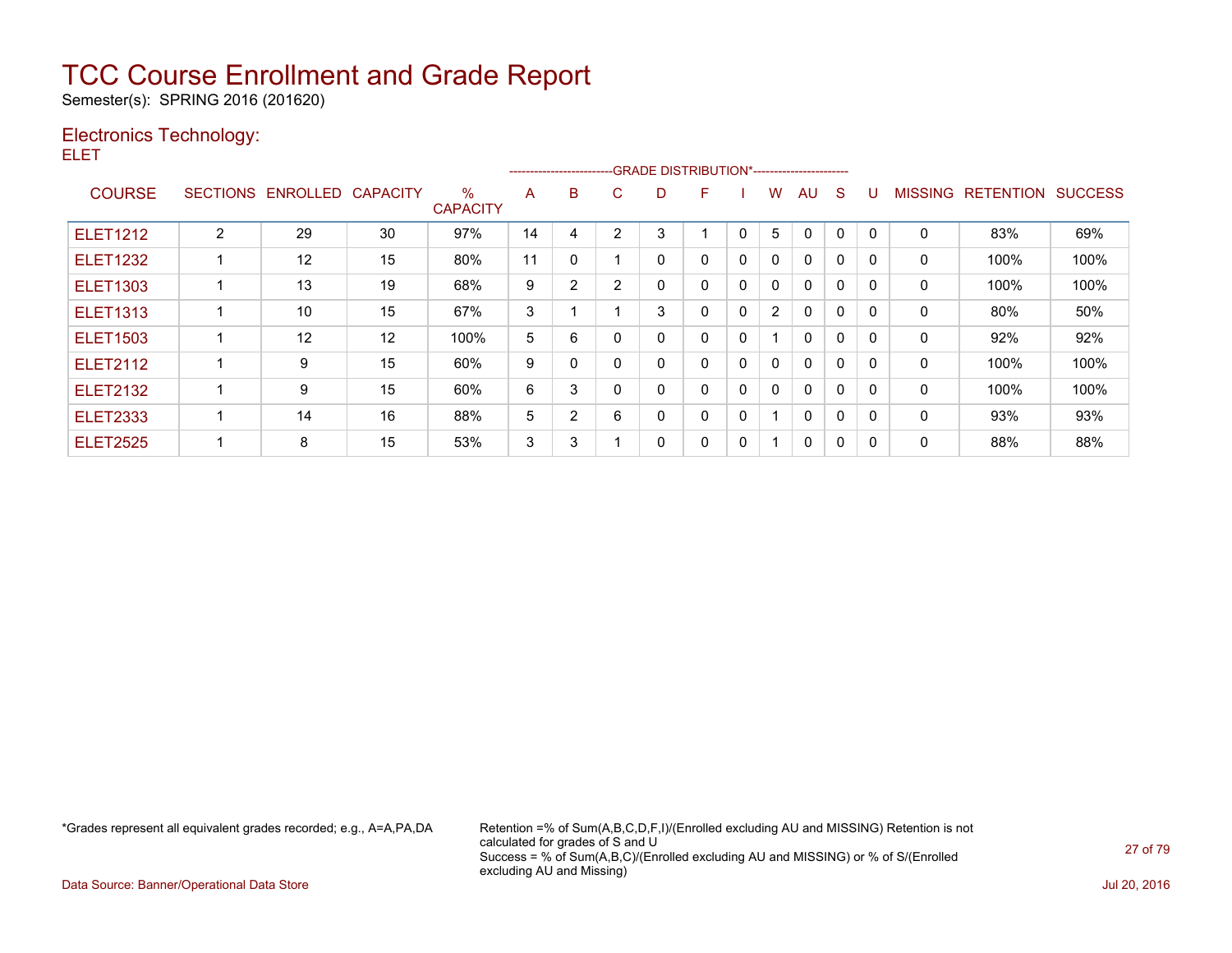Semester(s): SPRING 2016 (201620)

#### English: **ENGL**

|                 |                |                            |       |                         |              | ----------------- |              |                | -GRADE DISTRIBUTION*---------------------- |                |                |              |              |              |             |                                  |       |
|-----------------|----------------|----------------------------|-------|-------------------------|--------------|-------------------|--------------|----------------|--------------------------------------------|----------------|----------------|--------------|--------------|--------------|-------------|----------------------------------|-------|
| <b>COURSE</b>   |                | SECTIONS ENROLLED CAPACITY |       | $\%$<br><b>CAPACITY</b> | Α            | B                 | $\mathsf{C}$ | D              | F                                          |                | W              | <b>AU</b>    | S            | U            |             | <b>MISSING RETENTION SUCCESS</b> |       |
| <b>ENGL0611</b> | $\overline{2}$ | $\overline{2}$             | 10    | 20%                     | 0            | 0                 | 0            | $\mathbf{0}$   | $\mathbf{0}$                               | 0              | $\overline{2}$ | 0            | 0            | $\mathbf{0}$ | 0           | 0%                               | 0%    |
| <b>ENGL0621</b> | $\overline{2}$ | 3                          | 10    | 30%                     | $\mathbf{1}$ | 0                 | $\mathbf{1}$ | 0              | $\mathbf{0}$                               | 0              | 1              | 0            | $\Omega$     | 0            | 0           | 67%                              | 67%   |
| <b>ENGL0631</b> | 1              | 1                          | 5     | 20%                     | 0            | $\mathbf{0}$      | 0            | 0              | $\mathbf{0}$                               | 0              | 1              | 0            | $\mathbf{0}$ | 0            | 0           | 0%                               | $0\%$ |
| <b>ENGL0823</b> | 2              | 3                          | 10    | 30%                     | 0            | 1                 | 2            | 0              | 0                                          | 0              | 0              | 0            | 0            | 0            | 0           | 100%                             | 100%  |
| <b>ENGL0903</b> | 3              | 32                         | 60    | 53%                     | 6            | 8                 | 4            | 2              | 5                                          | 0              | 7              | 0            | 0            | 0            | 0           | 78%                              | 56%   |
| <b>ENGL0913</b> | 10             | 175                        | 200   | 88%                     | 28           | 36                | 37           | 14             | 25                                         | 0              | 35             | 0            | $\mathbf{0}$ | 0            | 0           | 80%                              | 58%   |
| <b>ENGL0923</b> | 8              | 134                        | 160   | 84%                     | 34           | 13                | 19           | 10             | 28                                         | 0              | 30             | $\Omega$     | $\mathbf{0}$ | 0            | $\mathbf 0$ | 78%                              | 49%   |
| <b>ENGL0933</b> | 24             | 339                        | 384   | 88%                     | 42           | 74                | 61           | 24             | 31                                         | $\overline{2}$ | 105            | $\Omega$     | $\Omega$     | 0            | 0           | 69%                              | 52%   |
| <b>ENGL0996</b> | $\mathbf{1}$   | $\mathbf{1}$               | 20    | 5%                      | $\mathbf{1}$ | 0                 | $\mathbf{0}$ | $\mathbf{0}$   | $\mathbf{0}$                               | $\mathbf{0}$   | $\Omega$       | $\mathbf{0}$ | $\mathbf{0}$ | 0            | $\mathbf 0$ | 100%                             | 100%  |
| <b>ENGL1003</b> | 37             | 713                        | 740   | 96%                     | 225          | 145               | 79           | 29             | 123                                        | $\mathbf{0}$   | 112            | $\Omega$     | $\Omega$     | 0            | 0           | 84%                              | 63%   |
| <b>ENGL1071</b> | $\mathbf{1}$   | 3                          | 5     | 60%                     | $\mathbf{1}$ | $\mathbf{0}$      | $\Omega$     | 0              | $\mathbf{0}$                               | $\mathbf{1}$   | 1              | $\mathbf{0}$ | $\Omega$     | 0            | 0           | 67%                              | 33%   |
| <b>ENGL1083</b> | $\overline{2}$ | 33                         | 40    | 82%                     | 6            | 4                 | 5            | 3              | $\overline{2}$                             | 0              | 13             | 0            | $\mathbf{0}$ | 0            | 0           | 61%                              | 45%   |
| <b>ENGL1113</b> | 91             | 1,571                      | 1,660 | 95%                     | 321          | 377               | 245          | 72             | 213                                        | 5              | 336            | 2            | 0            | 0            | 0           | 79%                              | 60%   |
| <b>ENGL1213</b> | 127            | 2,298                      | 2,459 | 93%                     | 796          | 648               | 364          | 97             | 147                                        | $\overline{7}$ | 239            | 0            | 0            | 0            | 0           | 90%                              | 79%   |
| <b>ENGL1691</b> | $\mathbf 1$    | 11                         | 20    | 55%                     | 9            | $\mathbf{0}$      | $\mathbf{0}$ | 0              | $\mathbf{1}$                               | 0              | 1              | 0            | 0            | 0            | 0           | 91%                              | 82%   |
| <b>ENGL2333</b> | 3              | 52                         | 60    | 87%                     | 18           | 18                | 7            | $\Omega$       | 3                                          | $\mathbf{0}$   | 6              | $\mathbf{0}$ | $\mathbf{0}$ | 0            | 0           | 88%                              | 83%   |
| <b>ENGL2343</b> | $\overline{2}$ | 37                         | 40    | 92%                     | 14           | 8                 | $\mathbf{1}$ | 2              | 2                                          | $\mathbf{0}$   | 10             | $\Omega$     | $\mathbf{0}$ | 0            | 0           | 73%                              | 62%   |
| <b>ENGL2383</b> | $\mathbf{1}$   | 16                         | 20    | 80%                     | 0            | 2                 | 3            | $\overline{2}$ | 4                                          | $\mathbf{0}$   | 5              | $\mathbf{0}$ | $\Omega$     | 0            | $\mathbf 0$ | 69%                              | 31%   |
| <b>ENGL2413</b> | 5              | 80                         | 100   | 80%                     | 31           | 20                | 8            | $\overline{2}$ | 4                                          | $\mathbf{1}$   | 14             | $\Omega$     | $\Omega$     | 0            | 0           | 82%                              | 74%   |
| <b>ENGL2433</b> | $\mathbf{1}$   | 14                         | 15    | 93%                     | 9            | 2                 | $\Omega$     | $\Omega$       | $\mathbf{0}$                               | 0              | 3              | $\mathbf{0}$ | $\Omega$     | 0            | 0           | 79%                              | 79%   |
| <b>ENGL2443</b> | $\mathbf 1$    | 19                         | 20    | 95%                     | 5            | 4                 | 2            | $\overline{2}$ | $\overline{2}$                             | 1              | 3              | 0            | $\mathbf{0}$ | 0            | 0           | 84%                              | 58%   |
| <b>ENGL2453</b> | 1              | 6                          | 16    | 38%                     | 3            | 1                 | 0            | $\Omega$       | 1                                          | 0              | 0              | 1            | $\mathbf{0}$ | 0            | 0           | 100%                             | 80%   |

\*Grades represent all equivalent grades recorded; e.g., A=A,PA,DA Retention =% of Sum(A,B,C,D,F,I)/(Enrolled excluding AU and MISSING) Retention is not calculated for grades of S and U Success = % of Sum(A,B,C)/(Enrolled excluding AU and MISSING) or % of S/(Enrolled excluding AU and Missing)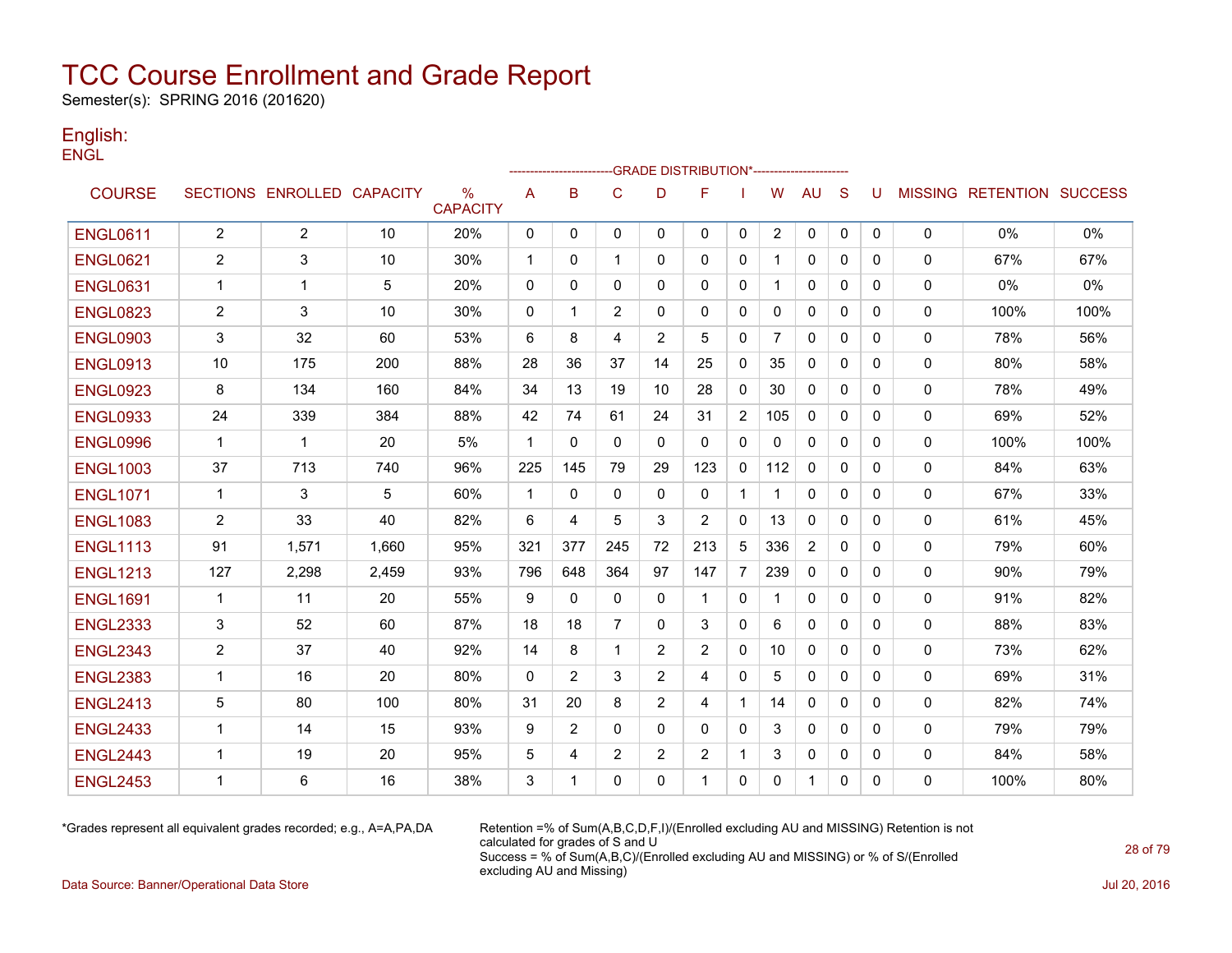Semester(s): SPRING 2016 (201620)

#### English: **ENGL**

|                 |                |                            |    |                         |    |   |   |                | ------------------------GRADE                DISTRIBUTION*---------------------- |              |   |              |              |   |                |                  |                |
|-----------------|----------------|----------------------------|----|-------------------------|----|---|---|----------------|----------------------------------------------------------------------------------|--------------|---|--------------|--------------|---|----------------|------------------|----------------|
| <b>COURSE</b>   |                | SECTIONS ENROLLED CAPACITY |    | $\%$<br><b>CAPACITY</b> | Α  | B | C | D              | F                                                                                |              | w | AU.          | <sub>S</sub> |   | <b>MISSING</b> | <b>RETENTION</b> | <b>SUCCESS</b> |
| <b>ENGL2463</b> |                | 19                         | 20 | 95%                     | 4  | 0 | 0 |                |                                                                                  |              |   | 14           | 0            |   |                | 80%              | 80%            |
| <b>ENGL2473</b> |                | 14                         | 20 | 70%                     | 5  | ົ |   | $\overline{2}$ | າ                                                                                | $\mathbf{0}$ | 2 | $\mathbf{0}$ | 0            |   | 0              | 86%              | 57%            |
| <b>ENGL2543</b> |                | 8                          | 20 | 40%                     | 2  | 4 | 0 | 0              | $\Omega$                                                                         | 0            | 2 | $\mathbf{0}$ | 0            | 0 | $\mathbf 0$    | 75%              | 75%            |
| <b>ENGL2653</b> |                | 18                         | 20 | 90%                     | 10 | 4 | 3 |                | 0                                                                                | $\mathbf{0}$ |   | $\mathbf{0}$ | 0            | 0 | 0              | 100%             | 94%            |
| <b>ENGL2683</b> |                | 5                          | 20 | 25%                     | 5  |   | 0 | 0              | 0                                                                                | 0            |   | $\mathbf{0}$ | 0            | 0 | $\mathbf 0$    | 100%             | 100%           |
| <b>ENGL2883</b> | 2              | 31                         | 40 | 78%                     | 21 | 6 |   | 0              | 0                                                                                | $\mathbf{0}$ | 3 | $\mathbf{0}$ | 0            | 0 | 0              | 90%              | 90%            |
| <b>ENGL2993</b> | $\overline{2}$ | 8                          | 30 | 27%                     | 6  | ົ | 0 | 0              |                                                                                  | 0            |   | $\mathbf{0}$ | 0            |   | 0              | 100%             | 100%           |

\*Grades represent all equivalent grades recorded; e.g., A=A,PA,DA Retention =% of Sum(A,B,C,D,F,I)/(Enrolled excluding AU and MISSING) Retention is not calculated for grades of S and U Success = % of Sum(A,B,C)/(Enrolled excluding AU and MISSING) or % of S/(Enrolled excluding AU and Missing)

Data Source: Banner/Operational Data Store Jul 20, 2016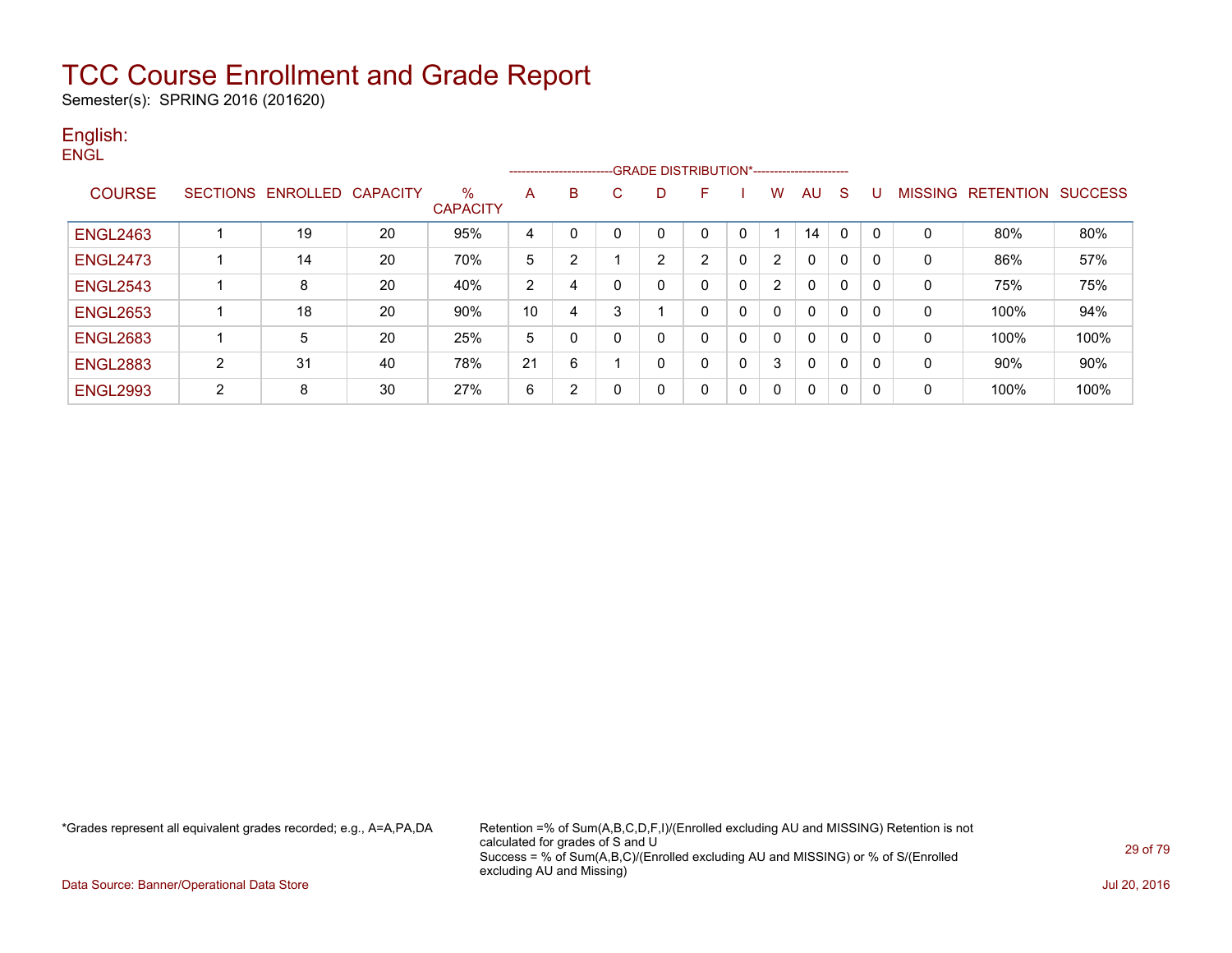Semester(s): SPRING 2016 (201620)

### Engineering:

|  | v |
|--|---|
|--|---|

|                 |                |                   |                 |                         |     | ------------------------ |    | -GRADE DISTRIBUTION*----------------------- |   |          |                   |          |              |          |          |                  |                |
|-----------------|----------------|-------------------|-----------------|-------------------------|-----|--------------------------|----|---------------------------------------------|---|----------|-------------------|----------|--------------|----------|----------|------------------|----------------|
| <b>COURSE</b>   |                | SECTIONS ENROLLED | <b>CAPACITY</b> | $\%$<br><b>CAPACITY</b> | A   | B                        | C  | D                                           | F |          | w                 | AU       | S            |          | MISSING  | <b>RETENTION</b> | <b>SUCCESS</b> |
| <b>ENGR1111</b> | 6              | 160               | 170             | 94%                     | 136 |                          | 4  |                                             |   |          | 13                | $\Omega$ |              | $\Omega$ | $\Omega$ | 92%              | 92%            |
| <b>ENGR1132</b> | 4              | 91                | 92              | 99%                     | 43  | 36                       | 5  |                                             | 0 | 0        | 6                 | 0        | 0            | 0        | $\Omega$ | 93%              | 92%            |
| <b>ENGR1242</b> | 3              | 63                | 60              | 105%                    | 19  | 34                       | 4  |                                             |   | 0        | 5                 | 0        | $\Omega$     | 0        | $\Omega$ | 92%              | 90%            |
| <b>ENGR2103</b> | 3              | 79                | 80              | 99%                     | 32  | 15                       | 16 | 2                                           | ົ | $\Omega$ | $12 \overline{ }$ | 0        | 0            | 0        | 0        | 85%              | 80%            |
| <b>ENGR2143</b> | $\overline{2}$ | 59                | 60              | 98%                     | 24  | 17                       | 11 | 4                                           |   | $\Omega$ | 3                 | 0        | $\Omega$     | $\Omega$ | $\Omega$ | 95%              | 88%            |
| <b>ENGR2213</b> | 2              | 59                | 60              | 98%                     | 32  | 12                       | 10 |                                             |   | 0        | 3                 | 0        | $\mathbf{0}$ | $\Omega$ | $\Omega$ | 95%              | 92%            |
| <b>ENGR2523</b> | 4              | 65                | 86              | 76%                     | 37  | 13                       | 5  | 3                                           |   | 0        |                   | 0        | 0            | 0        | $\Omega$ | 89%              | 85%            |
| <b>ENGR2613</b> | 3              | 59                | 59              | 100%                    | 15  | 19                       | 16 | 4                                           |   | 0        | 5                 | 0        | 0            | 0        | $\Omega$ | 92%              | 85%            |

\*Grades represent all equivalent grades recorded; e.g., A=A,PA,DA Retention =% of Sum(A,B,C,D,F,I)/(Enrolled excluding AU and MISSING) Retention is not calculated for grades of S and U Success = % of Sum(A,B,C)/(Enrolled excluding AU and MISSING) or % of S/(Enrolled excluding AU and Missing)

Data Source: Banner/Operational Data Store Jul 20, 2016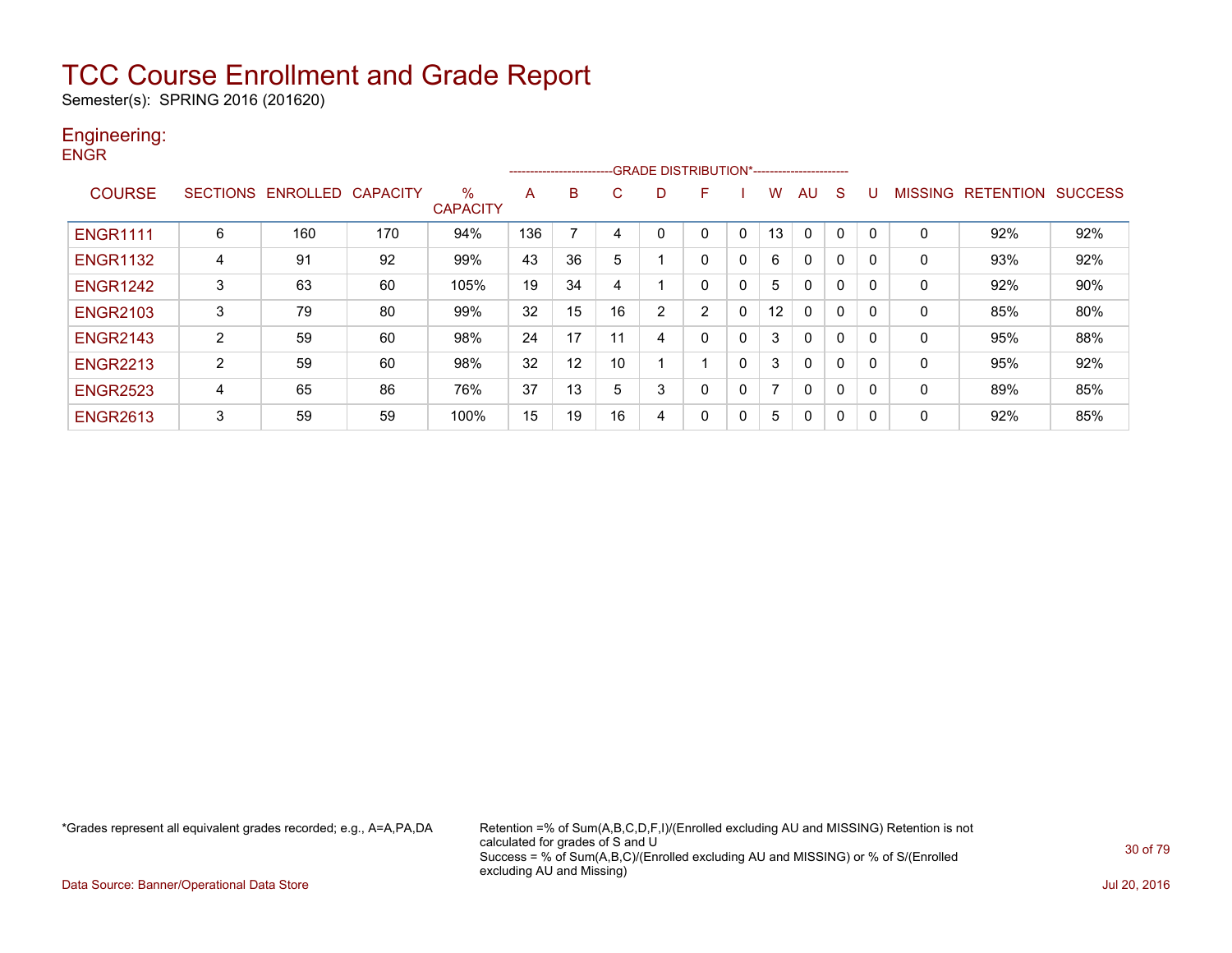Semester(s): SPRING 2016 (201620)

#### Engineering Technology: **ENGT**

|                 |                 |                   |    |                      |    | ---------------------- |   |          | -GRADE DISTRIBUTION*----------------------- |              |                |              |              |             |             |                  |                |
|-----------------|-----------------|-------------------|----|----------------------|----|------------------------|---|----------|---------------------------------------------|--------------|----------------|--------------|--------------|-------------|-------------|------------------|----------------|
| <b>COURSE</b>   | <b>SECTIONS</b> | ENROLLED CAPACITY |    | %<br><b>CAPACITY</b> | A  | B                      | C | D        | F                                           |              | w              | AU           | S            | U           | MISSING     | <b>RETENTION</b> | <b>SUCCESS</b> |
| <b>ENGT1212</b> |                 | 15                | 15 | 100%                 | 12 | 2                      | 0 |          |                                             | 0            |                | 0            | 0            | $\mathbf 0$ | 0           | 93%              | 93%            |
| <b>ENGT1313</b> |                 | 19                | 20 | 95%                  | 15 | 4                      | 0 | 0        | $\Omega$                                    | $\mathbf{0}$ |                | 0            | 0            | 0           | 0           | 100%             | 100%           |
| <b>ENGT1443</b> |                 | 8                 | 10 | 80%                  | 7  | 0                      |   | $\Omega$ | $\Omega$                                    | $\mathbf{0}$ | $\Omega$       | 0            | 0            | 0           | 0           | 100%             | 100%           |
| <b>ENGT1513</b> | 3               | 35                | 35 | 100%                 | 21 | 6                      |   | 0        |                                             |              | 6              | 0            | 0            | 0           | 0           | 83%              | 80%            |
| <b>ENGT1523</b> | 3               | 30                | 34 | 88%                  | 16 | 8                      |   | $\Omega$ |                                             | 2            | $\overline{2}$ | $\Omega$     | $\mathbf{0}$ | 0           |             | 93%              | 86%            |
| <b>ENGT1533</b> | 3               | 25                | 34 | 74%                  | 16 | 3                      | 2 |          | 0                                           | 2            |                | 0            | 0            | 0           | $\mathbf 0$ | 96%              | 84%            |
| <b>ENGT1543</b> | 3               | 22                | 34 | 65%                  | 11 | 8                      | 2 | 0        |                                             |              |                | $\mathbf{0}$ | $\mathbf{0}$ | 0           | 0           | 100%             | 95%            |
| <b>ENGT2153</b> |                 | 6                 | 7  | 86%                  | 5  | 0                      | 0 | 0        |                                             | 0            |                | 0            | $\mathbf{0}$ | 0           | 0           | 83%              | 83%            |
| <b>ENGT2462</b> |                 | 17                | 24 | 71%                  | 15 | 0                      | 0 | 0        | 0                                           | $\mathbf{0}$ | $\overline{2}$ | 0            | 0            | 0           | 0           | 88%              | 88%            |

\*Grades represent all equivalent grades recorded; e.g., A=A,PA,DA Retention =% of Sum(A,B,C,D,F,I)/(Enrolled excluding AU and MISSING) Retention is not calculated for grades of S and U Success = % of Sum(A,B,C)/(Enrolled excluding AU and MISSING) or % of S/(Enrolled excluding AU and Missing)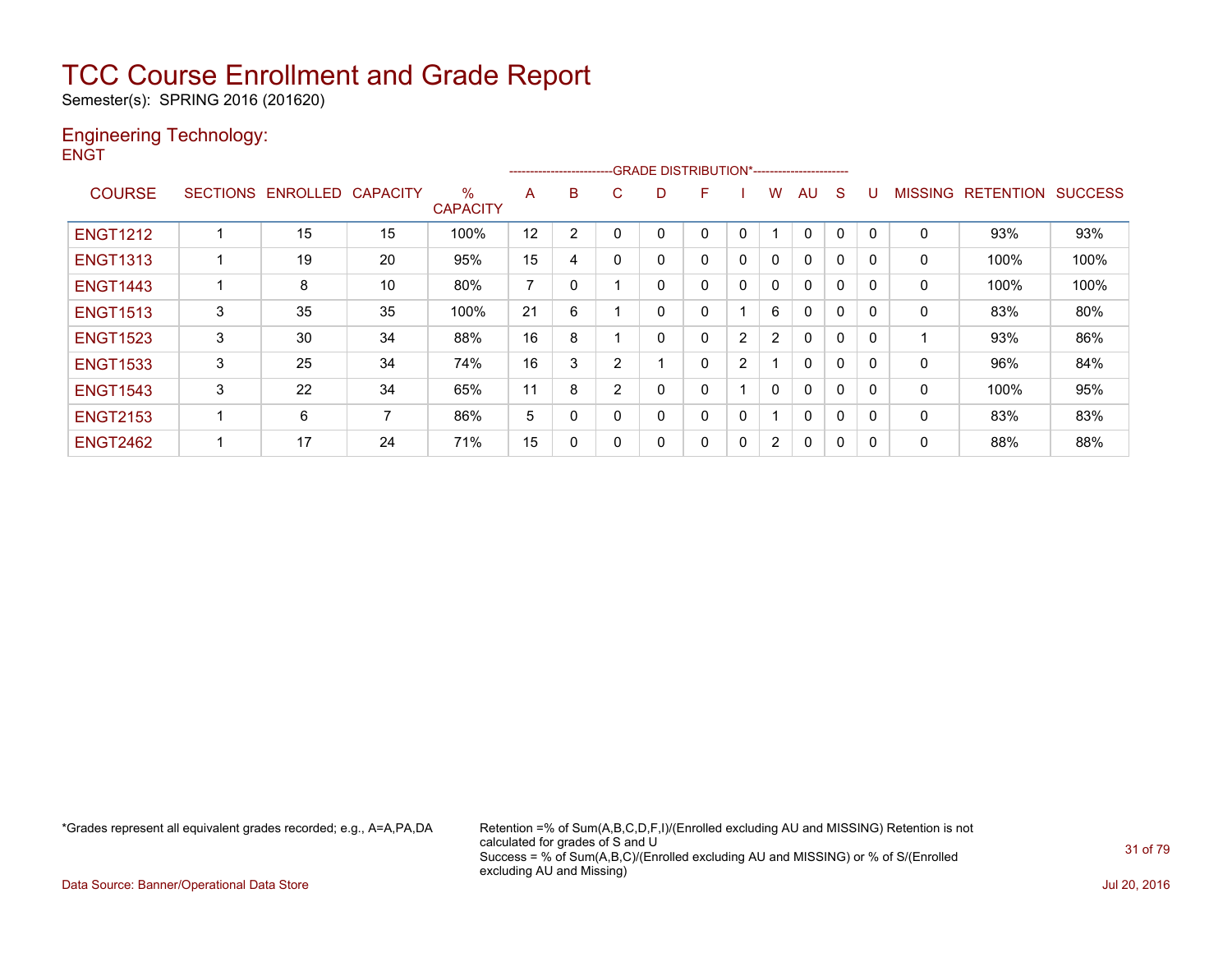Semester(s): SPRING 2016 (201620)

#### English as a Second Language: **ESLG**

|                 |                |                            |     |                                  |                | ------------------------ |                |                | -- GRADE DISTRIBUTION*----------------------- |              |                |              |              |              |              |                           |      |
|-----------------|----------------|----------------------------|-----|----------------------------------|----------------|--------------------------|----------------|----------------|-----------------------------------------------|--------------|----------------|--------------|--------------|--------------|--------------|---------------------------|------|
| <b>COURSE</b>   |                | SECTIONS ENROLLED CAPACITY |     | $\frac{0}{0}$<br><b>CAPACITY</b> | A              | B                        | C              | D              | F                                             |              | W              | <b>AU</b>    | S            | U            |              | MISSING RETENTION SUCCESS |      |
| <b>ESLG0513</b> | $\overline{2}$ | 3                          | 15  | 20%                              | 1              | $\mathbf 1$              | $\mathbf 1$    | $\Omega$       | 0                                             | $\mathbf{0}$ | $\Omega$       | $\mathbf{0}$ | $\mathbf{0}$ | $\mathbf{0}$ | $\mathbf 0$  | 100%                      | 100% |
| <b>ESLG0523</b> | $\overline{c}$ | 8                          | 15  | 53%                              | 6              | $\Omega$                 | $\mathbf{0}$   | 1              | $\mathbf 1$                                   | $\Omega$     | $\mathbf{0}$   | $\Omega$     | $\Omega$     | $\Omega$     | $\mathbf 0$  | 100%                      | 75%  |
| <b>ESLG0533</b> | $\overline{2}$ | 7                          | 15  | 47%                              | 3              | $\overline{2}$           | $\mathbf 1$    | $\Omega$       | 1                                             | $\Omega$     | $\Omega$       | $\Omega$     | $\Omega$     | $\Omega$     | $\mathbf{0}$ | 100%                      | 86%  |
| <b>ESLG0543</b> | $\overline{2}$ | 8                          | 15  | 53%                              | 2              | 3                        | $\overline{2}$ | $\mathbf{0}$   |                                               | $\Omega$     | $\mathbf{0}$   | $\mathbf{0}$ | $\mathbf{0}$ | 0            | 0            | 100%                      | 88%  |
| <b>ESLG0613</b> | $\overline{c}$ | 11                         | 15  | 73%                              | 5              | 3                        | $\overline{2}$ | 1.             | 0                                             | $\Omega$     | $\mathbf{0}$   | 0            | $\mathbf{0}$ | $\Omega$     | 0            | 100%                      | 91%  |
| <b>ESLG0623</b> | 3              | 24                         | 25  | 96%                              | 11             | 5                        | $\overline{2}$ | $\overline{2}$ | 4                                             | $\mathbf{0}$ | $\Omega$       | $\Omega$     | $\Omega$     | 0            | 0            | 100%                      | 75%  |
| <b>ESLG0633</b> | $\overline{c}$ | 14                         | 15  | 93%                              | 3              | 6                        | $\overline{c}$ | 1              | 2                                             | $\mathbf{0}$ | $\mathbf{0}$   | $\mathbf{0}$ | $\Omega$     | 0            | 0            | 100%                      | 79%  |
| <b>ESLG0643</b> | 4              | 26                         | 35  | 74%                              | 13             | 6                        | 1              | 3              | 2                                             | $\mathbf{0}$ | $\mathbf{1}$   | $\mathbf{0}$ | $\Omega$     | $\Omega$     | 0            | 96%                       | 77%  |
| <b>ESLG0653</b> | 3              | 15                         | 25  | 60%                              | $\overline{7}$ | 3                        | $\mathbf{1}$   | 1              | 3                                             | 0            | $\mathbf{0}$   | $\mathbf{0}$ | $\mathbf{0}$ | 0            | 0            | 100%                      | 73%  |
| <b>ESLG0713</b> | $\overline{2}$ | 19                         | 15  | 127%                             | 13             | 4                        | 1              | $\mathbf{0}$   | 1                                             | $\mathbf{0}$ | $\Omega$       | $\mathbf{0}$ | $\Omega$     | $\Omega$     | 0            | 100%                      | 95%  |
| <b>ESLG0723</b> | 3              | 15                         | 25  | 60%                              | 13             | -1                       | 0              | 0              | 0                                             | 0            | $\mathbf 1$    | $\mathbf{0}$ | $\Omega$     | 0            | 0            | 93%                       | 93%  |
| <b>ESLG0733</b> | 3              | 27                         | 25  | 108%                             | 10             | 12                       | 1              | 1              | $\overline{c}$                                | $\mathbf{0}$ | 1              | $\mathbf{0}$ | $\Omega$     | 0            | 0            | 96%                       | 85%  |
| <b>ESLG0743</b> | 3              | 15                         | 25  | 60%                              | 6              | $\overline{2}$           | 5              | 1              |                                               | 0            | $\mathbf{0}$   | $\mathbf{0}$ | $\mathbf{0}$ | 0            | 0            | 100%                      | 87%  |
| <b>ESLG0753</b> | $\overline{2}$ | 10                         | 15  | 67%                              | 9              | 0                        | 0              | 0              | 0                                             | 0            | 1              | $\mathbf{0}$ | $\mathbf{0}$ | 0            | 0            | 90%                       | 90%  |
| <b>ESLG0813</b> | 1              | 8                          | 10  | 80%                              | $\overline{2}$ | 6                        | $\mathbf{0}$   | $\mathbf{0}$   | $\mathbf{0}$                                  | 0            | $\mathbf 0$    | 0            | $\mathbf{0}$ | 0            | 0            | 100%                      | 100% |
| <b>ESLG0823</b> | $\mathbf 1$    | 12                         | 10  | 120%                             | $\overline{7}$ | 4                        | $\mathbf{0}$   | $\mathbf{0}$   | 0                                             | $\mathbf{0}$ | $\mathbf{1}$   | $\mathbf{0}$ | 0            | 0            | $\Omega$     | 92%                       | 92%  |
| <b>ESLG0833</b> | $\mathbf 1$    | 11                         | 10  | 110%                             | 8              | 2                        | $\mathbf{0}$   | $\Omega$       | $\Omega$                                      | $\Omega$     | $\mathbf{1}$   | $\mathbf{0}$ | $\Omega$     | $\Omega$     | $\Omega$     | 91%                       | 91%  |
| <b>ESLG0843</b> | $\mathbf 1$    | 9                          | 10  | 90%                              | $\overline{7}$ | 1                        | $\mathbf{0}$   | $\mathbf{0}$   | 0                                             | $\mathbf{0}$ | $\mathbf{1}$   | $\mathbf{0}$ | $\Omega$     | $\Omega$     | 0            | 89%                       | 89%  |
| <b>ESLG0853</b> | $\overline{c}$ | 21                         | 20  | 105%                             | 12             | 6                        | $\overline{2}$ | $\Omega$       | 0                                             | $\Omega$     | $\mathbf{1}$   | $\Omega$     | $\Omega$     | $\Omega$     | $\Omega$     | 95%                       | 95%  |
| <b>ESLG0991</b> | $\mathbf 1$    | 10                         | 25  | 40%                              | $\mathbf{1}$   | $\overline{2}$           | $\mathbf{0}$   | $\mathbf 1$    | 4                                             | $\mathbf{0}$ | $\overline{2}$ | $\Omega$     | $\Omega$     | $\Omega$     | 0            | 80%                       | 30%  |
| <b>ESLG0992</b> | 1              | 2                          | 10  | 20%                              | $\mathbf{0}$   | $\Omega$                 | $\mathbf{0}$   | $\mathbf{0}$   | 0                                             | $\Omega$     | $\overline{2}$ | $\mathbf{0}$ | $\Omega$     | 0            | 0            | 0%                        | 0%   |
| <b>ESLG0993</b> | 25             | 105                        | 215 | 49%                              | 62             | 20                       | $\overline{7}$ | 8              |                                               | $\Omega$     | $\overline{7}$ | $\Omega$     | $\Omega$     | 0            | 0            | 93%                       | 85%  |

\*Grades represent all equivalent grades recorded; e.g., A=A,PA,DA Retention =% of Sum(A,B,C,D,F,I)/(Enrolled excluding AU and MISSING) Retention is not calculated for grades of S and U Success = % of Sum(A,B,C)/(Enrolled excluding AU and MISSING) or % of S/(Enrolled excluding AU and Missing)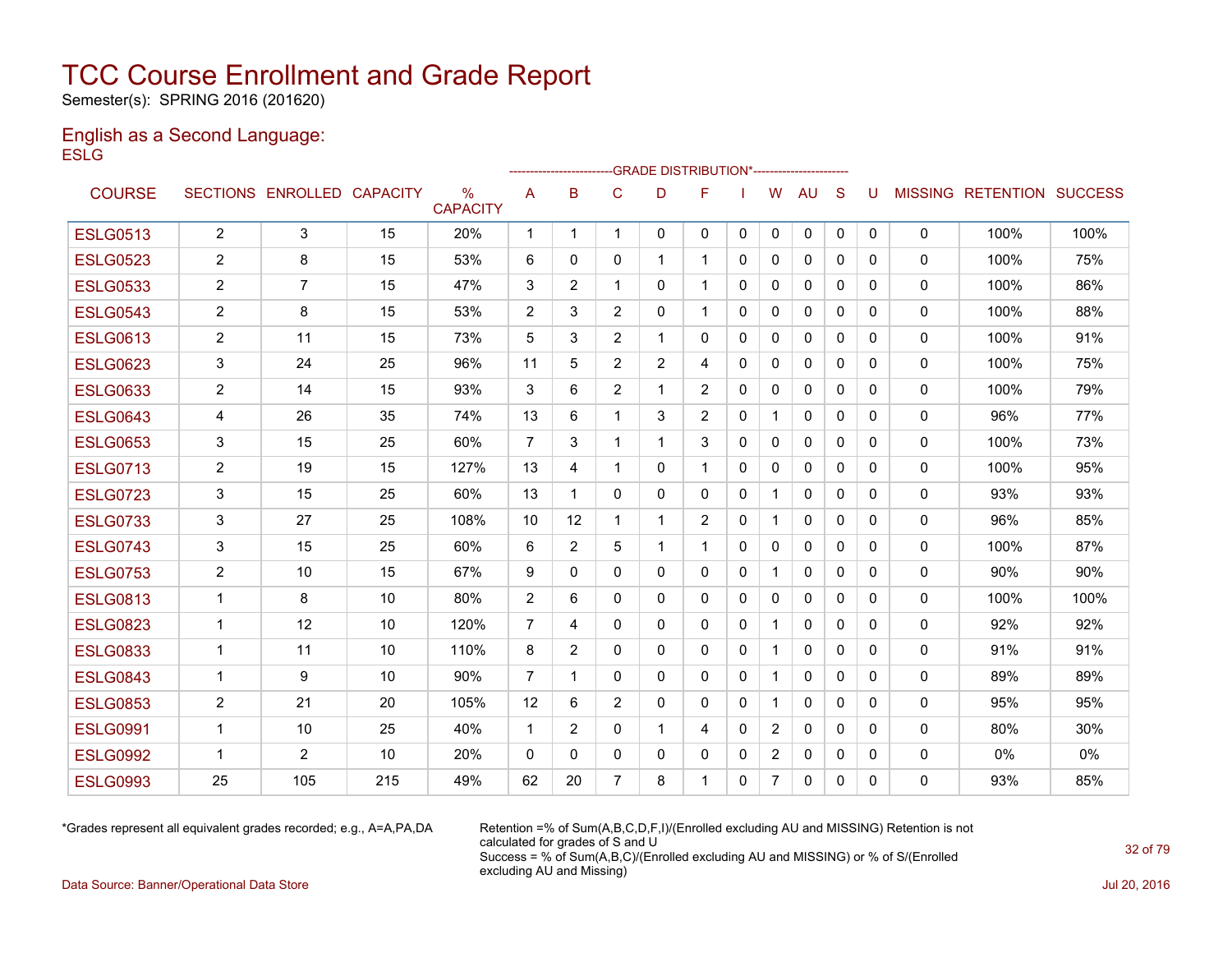Semester(s): SPRING 2016 (201620)

#### Fire & Emergency Medical Svcs: FEMS

|                 |              |                   |                 |                                  |                | ------------------- |                | -GRADE DISTRIBUTION*---------------------- |   |                |                |              |          |              |                |                  |                |
|-----------------|--------------|-------------------|-----------------|----------------------------------|----------------|---------------------|----------------|--------------------------------------------|---|----------------|----------------|--------------|----------|--------------|----------------|------------------|----------------|
| <b>COURSE</b>   |              | SECTIONS ENROLLED | <b>CAPACITY</b> | $\frac{0}{0}$<br><b>CAPACITY</b> | Α              | в                   | C              | D                                          | F |                | W              | AU           | S        |              | <b>MISSING</b> | <b>RETENTION</b> | <b>SUCCESS</b> |
| <b>FEMS1113</b> | $\mathbf{1}$ | 18                | 20              | 90%                              | 10             | 0                   | 4              | $\overline{2}$                             | 0 | $\mathbf{0}$   | $\overline{2}$ | $\mathbf{0}$ | 0        | $\mathbf{0}$ | $\Omega$       | 89%              | 78%            |
| <b>FEMS1123</b> | $\mathbf{1}$ | 16                | 10              | 160%                             | 11             | 2                   | 1              | 0                                          | 0 | 0              | $\overline{2}$ | 0            | 0        | 0            | 0              | 88%              | 88%            |
| <b>FEMS1133</b> | 1            | 24                | 20              | 120%                             | 18             | $\overline{2}$      | 3              | 0                                          | 0 | $\Omega$       |                | $\Omega$     | $\Omega$ | 0            | 0              | 96%              | 96%            |
| <b>FEMS1153</b> | 1            | 17                | 20              | 85%                              | 11             | $\overline{2}$      | 1              | $\overline{2}$                             | 0 | $\mathbf{0}$   |                | $\mathbf{0}$ | $\Omega$ | $\Omega$     | 0              | 94%              | 82%            |
| <b>FEMS2123</b> | 1            | 14                | 20              | 70%                              | 11             | $\Omega$            | 3              | 0                                          | 0 | $\Omega$       | $\Omega$       | $\Omega$     | $\Omega$ | $\Omega$     | $\mathbf{0}$   | 100%             | 100%           |
| <b>FEMS2143</b> | $\mathbf{1}$ | 16                | 20              | 80%                              | 12             | $\overline{2}$      | 1              | 0                                          | 0 | 0              |                | $\mathbf{0}$ | $\Omega$ | $\Omega$     | 0              | 94%              | 94%            |
| <b>FEMS2193</b> | $\mathbf{1}$ | 16                | 10              | 160%                             | 13             | 1                   | $\overline{2}$ | 0                                          | 0 | 0              | $\Omega$       | $\mathbf{0}$ | $\Omega$ | $\Omega$     | 0              | 100%             | 100%           |
| <b>FEMS2418</b> | 5            | 59                | 95              | 62%                              | 15             | 4                   | 19             | 9                                          | 6 | $\overline{2}$ | 4              | $\mathbf{0}$ | $\Omega$ | $\Omega$     | 0              | 93%              | 64%            |
| <b>FEMS2713</b> | $\mathbf{1}$ | $\overline{2}$    | 15              | 13%                              | $\overline{2}$ | $\Omega$            | 0              | 0                                          | 0 | 0              | $\mathbf 0$    | 0            | 0        | 0            | 0              | 100%             | 100%           |
| <b>FEMS2731</b> | 1            | $\overline{2}$    | $\mathbf{0}$    |                                  | $\Omega$       | $\overline{2}$      | 0              | 0                                          | 0 | 0              | 0              | 0            | 0        | 0            | $\Omega$       | 100%             | 100%           |
| <b>FEMS2741</b> | 1            | $\overline{2}$    | 15              | 13%                              | $\Omega$       | 0                   | $\overline{2}$ | 0                                          | 0 | 0              | $\Omega$       | 0            | 0        | 0            | $\Omega$       | 100%             | 100%           |
| <b>FEMS2821</b> | 1            | $\overline{2}$    | 15              | 13%                              | $\mathbf 1$    | 1                   | $\Omega$       | 0                                          | 0 | $\Omega$       | $\Omega$       | $\Omega$     | $\Omega$ | 0            | 0              | 100%             | 100%           |
| <b>FEMS2831</b> | $\mathbf 1$  | $\overline{2}$    | 15              | 13%                              | $\mathbf{1}$   | 1                   | $\mathbf{0}$   | 0                                          | 0 | 0              | $\Omega$       | $\Omega$     | $\Omega$ | $\Omega$     | 0              | 100%             | 100%           |
| <b>FEMS2841</b> | 1            | $\overline{2}$    | 15              | 13%                              | $\Omega$       | $\overline{2}$      | $\Omega$       | 0                                          | 0 | $\Omega$       | $\Omega$       | $\Omega$     | $\Omega$ | 0            | $\mathbf{0}$   | 100%             | 100%           |
| <b>FEMS2852</b> | $\mathbf 1$  | 2                 | 15              | 13%                              | 2              | 0                   | $\mathbf{0}$   | 0                                          | 0 | $\mathbf 0$    | $\Omega$       | $\mathbf{0}$ | 0        | $\Omega$     | 0              | 100%             | 100%           |
| <b>FEMS2862</b> | $\mathbf 1$  | 2                 | 15              | 13%                              | 2              | 0                   | $\mathbf{0}$   | 0                                          | 0 | 0              | 0              | $\mathbf{0}$ | $\Omega$ | $\Omega$     | 0              | 100%             | 100%           |
| <b>FEMS2991</b> | 2            | 43                | 55              | 78%                              | 28             | $\Omega$            | $\mathbf{0}$   | 14                                         | 0 | 0              |                | $\mathbf{0}$ | $\Omega$ | $\Omega$     | 0              | 98%              | 65%            |
| <b>FEMS2993</b> | 3            | 20                | 30              | 67%                              | 5              | 10                  | 5              | 0                                          | 0 | 0              | $\mathbf 0$    | 0            | 0        | 0            | 0              | 100%             | 100%           |
| <b>FEMS2995</b> | 3            | 20                | 30              | 67%                              | 5              | 7                   | 8              | 0                                          | 0 | 0              | $\Omega$       | $\mathbf{0}$ | 0        | $\Omega$     | $\Omega$       | 100%             | 100%           |

\*Grades represent all equivalent grades recorded; e.g., A=A,PA,DA Retention =% of Sum(A,B,C,D,F,I)/(Enrolled excluding AU and MISSING) Retention is not calculated for grades of S and U Success = % of Sum(A,B,C)/(Enrolled excluding AU and MISSING) or % of S/(Enrolled excluding AU and Missing) Data Source: Banner/Operational Data Store Jul 20, 2016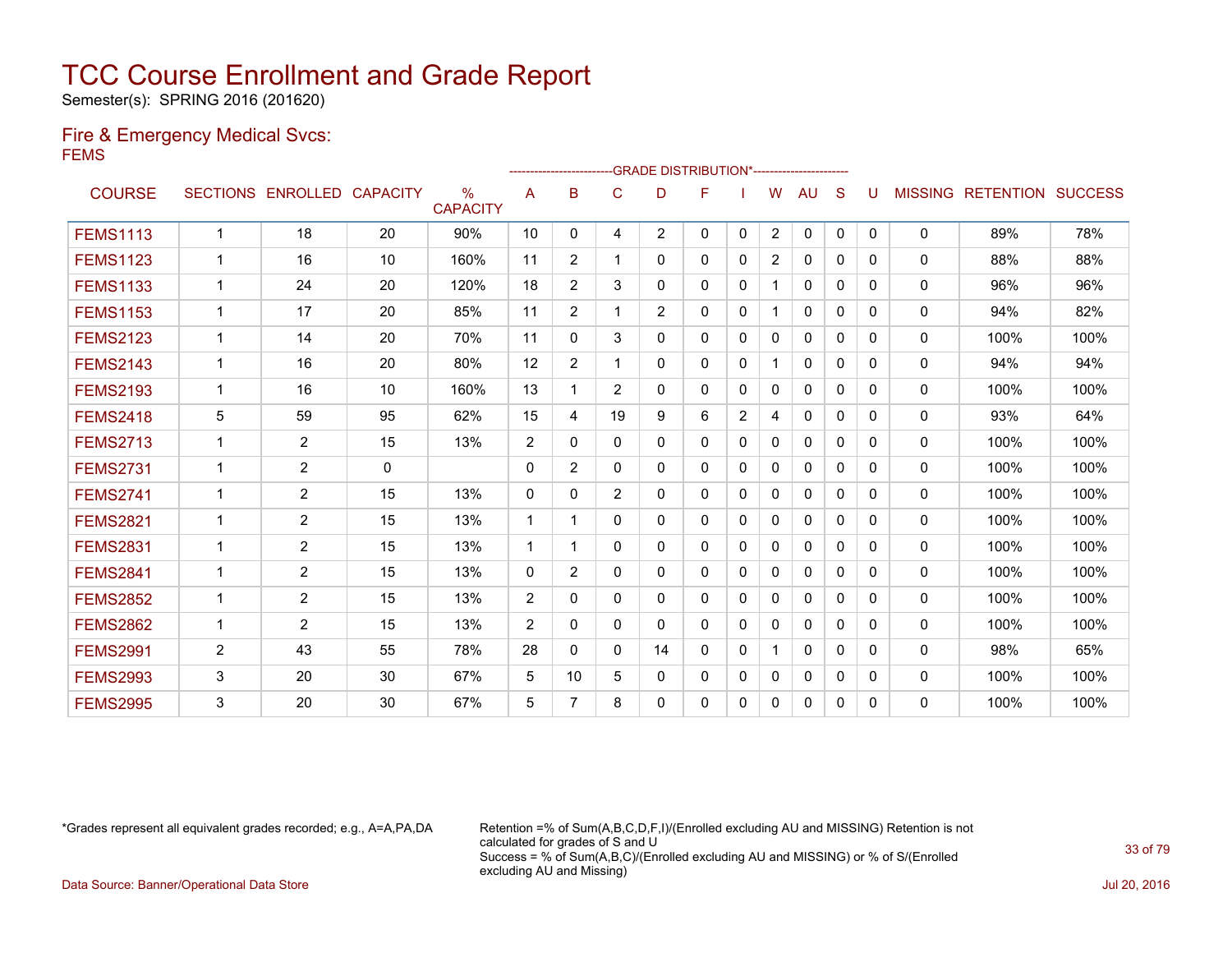Semester(s): SPRING 2016 (201620)

#### French: FREN

|                 |                 |                   |    | -- GRADE DISTRIBUTION*-------------------------<br>--------------------- |                |    |    |   |   |   |                |                |   |          |                |                  |                |
|-----------------|-----------------|-------------------|----|--------------------------------------------------------------------------|----------------|----|----|---|---|---|----------------|----------------|---|----------|----------------|------------------|----------------|
| <b>COURSE</b>   | <b>SECTIONS</b> | ENROLLED CAPACITY |    | $\%$<br><b>CAPACITY</b>                                                  | A              | B  |    | D | F |   | W              | AU             | S |          | <b>MISSING</b> | <b>RETENTION</b> | <b>SUCCESS</b> |
| <b>FREN1031</b> |                 | 17                | 15 | 113%                                                                     | 9              | 3  | 2  |   | 0 | 0 |                |                | 0 | $\Omega$ | 0              | 94%              | 88%            |
| <b>FREN1103</b> | 5               | 80                | 95 | 84%                                                                      | 12             | 11 | 16 | 3 |   | 0 | 36             |                | 0 | 0        | 0              | 54%              | 49%            |
| <b>FREN1213</b> |                 | 19                | 20 | 95%                                                                      | 5              | 4  | 5  | ົ | 0 | 0 |                | $\overline{2}$ | 0 |          | 0              | 94%              | 82%            |
| <b>FREN1413</b> |                 | 14                | 15 | 93%                                                                      |                | 4  | 3  |   | 0 |   | $\overline{2}$ | 2              | 0 |          | 0              | 83%              | 67%            |
| <b>FREN2213</b> |                 |                   | 15 | 47%                                                                      | $\overline{2}$ |    |    |   | 0 | 0 |                | $\overline{2}$ | 0 |          | 0              | 80%              | 80%            |
| <b>FREN2433</b> |                 | 9                 | 15 | 60%                                                                      | 3              | 2  |    |   | 0 | 0 | $\Omega$       | 4              | 0 | 0        | 0              | 100%             | 100%           |

\*Grades represent all equivalent grades recorded; e.g., A=A,PA,DA Retention =% of Sum(A,B,C,D,F,I)/(Enrolled excluding AU and MISSING) Retention is not calculated for grades of S and U Success = % of Sum(A,B,C)/(Enrolled excluding AU and MISSING) or % of S/(Enrolled excluding AU and Missing)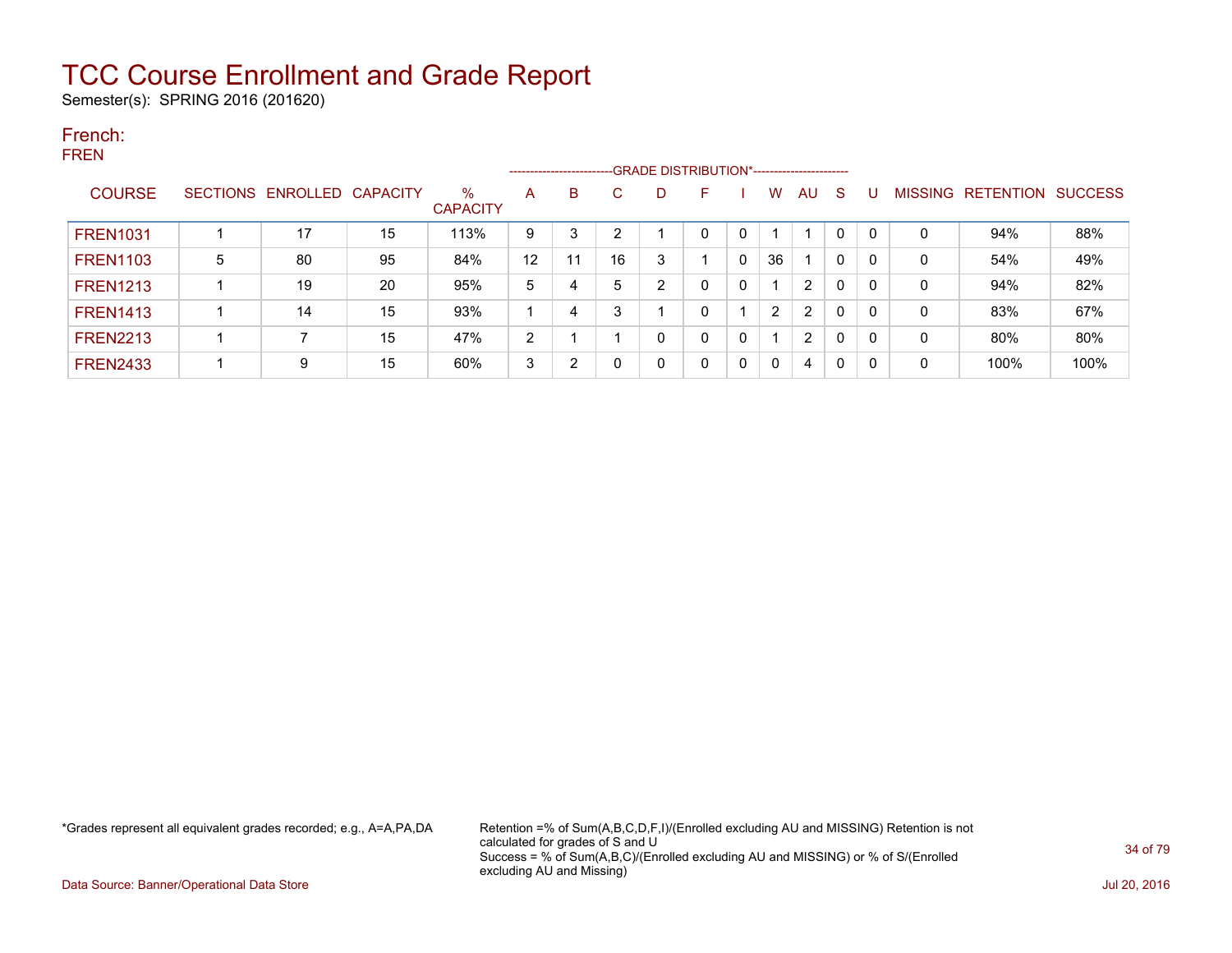Semester(s): SPRING 2016 (201620)

#### Geography: GEOG

|               |    |                            | -GRADE DISTRIBUTION*-----------------------<br>---------------------- |                      |                |    |                  |   |    |          |                       |              |          |          |         |           |                |
|---------------|----|----------------------------|-----------------------------------------------------------------------|----------------------|----------------|----|------------------|---|----|----------|-----------------------|--------------|----------|----------|---------|-----------|----------------|
| <b>COURSE</b> |    | SECTIONS ENROLLED CAPACITY |                                                                       | %<br><b>CAPACITY</b> | A              | B  |                  | D |    |          | w                     | AU           | -S       |          | MISSING | RETENTION | <b>SUCCESS</b> |
| GEOG1014      |    | 36                         | 40                                                                    | 90%                  | 3              | 14 | 12 <sup>12</sup> | 3 | っ  | 0        | $\overline{2}$        | 0            | $\Omega$ | $\Omega$ | 0       | 94%       | 81%            |
| GEOG1023      |    | 14                         | 25                                                                    | 56%                  | $\overline{2}$ | 8  |                  | 0 |    | $\Omega$ | $\mathbf{0}$          | $\mathbf{0}$ | $\Omega$ | $\Omega$ | 0       | 100%      | 100%           |
| GEOG1043      | 10 | 195                        | 205                                                                   | 95%                  | 73             | 56 | 26               |   | 16 | 2        | 15                    | 0            | $\Omega$ | 0        | 0       | 92%       | 79%            |
| GEOG2013      |    | 16                         | 18                                                                    | 89%                  | 6              |    |                  | 0 | ົ  | 0        |                       | 0            | $\Omega$ | 0        | 0       | 94%       | 81%            |
| GEOG2033      | 3  | 47                         | 65                                                                    | 72%                  | 13             | 12 | 15               | 3 | 2  | 0        | $\mathbf{2}^{\prime}$ | 0            | $\Omega$ | 0        | 0       | 96%       | 85%            |

\*Grades represent all equivalent grades recorded; e.g., A=A,PA,DA Retention =% of Sum(A,B,C,D,F,I)/(Enrolled excluding AU and MISSING) Retention is not calculated for grades of S and U Success = % of Sum(A,B,C)/(Enrolled excluding AU and MISSING) or % of S/(Enrolled excluding AU and Missing)

Data Source: Banner/Operational Data Store Jul 20, 2016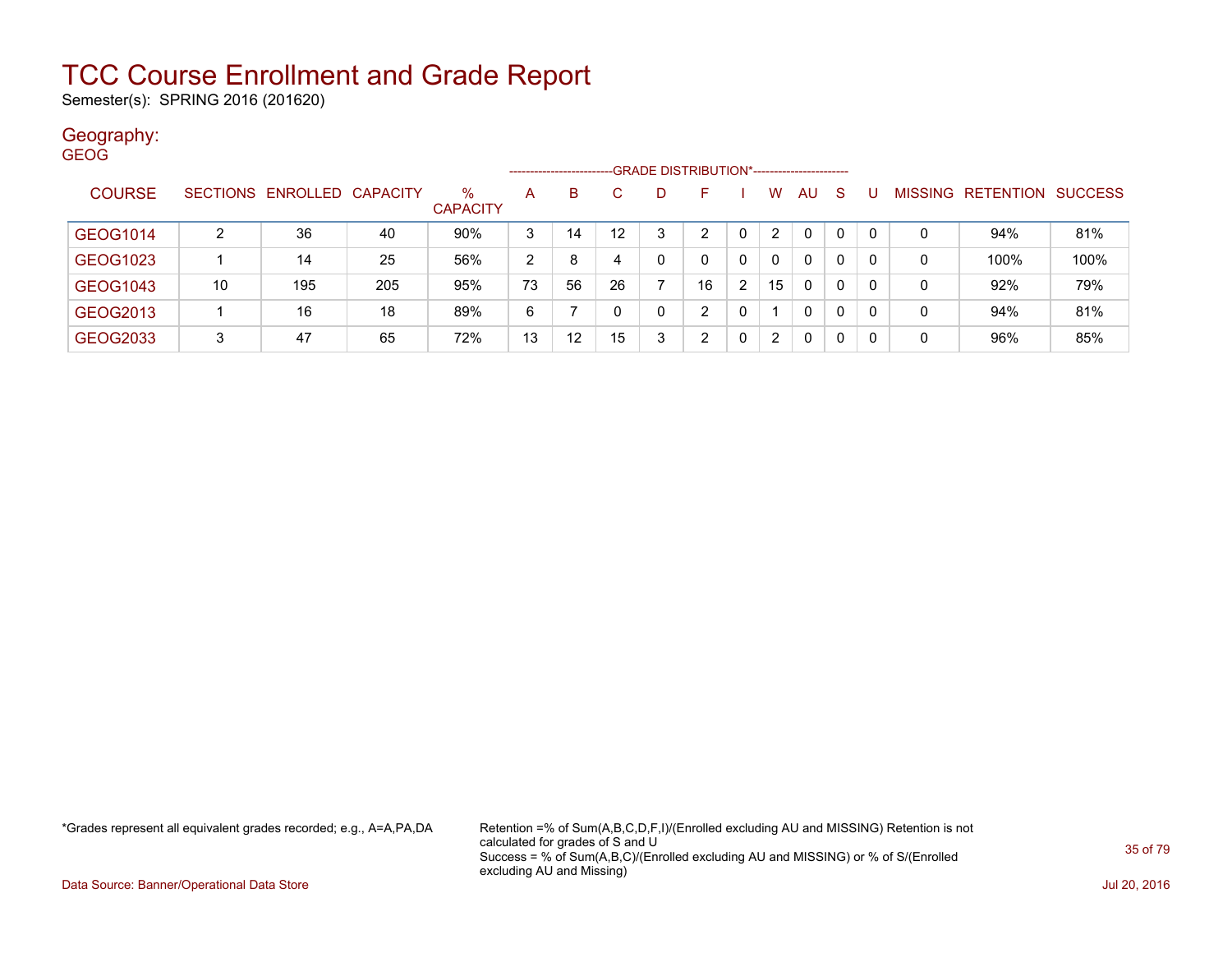Semester(s): SPRING 2016 (201620)

### Geology:

| <b>GEOL</b>     | -GRADE DISTRIBUTION*----------------------- |                            |    |                         |    |    |   |   |    |  |                 |    |     |   |   |                           |     |
|-----------------|---------------------------------------------|----------------------------|----|-------------------------|----|----|---|---|----|--|-----------------|----|-----|---|---|---------------------------|-----|
| <b>COURSE</b>   |                                             | SECTIONS ENROLLED CAPACITY |    | $\%$<br><b>CAPACITY</b> | A  | B. |   | D | E. |  | W.              | AU | - S | U |   | MISSING RETENTION SUCCESS |     |
| GEOL1014        |                                             | 83                         | 86 | 97%                     | 29 | 28 | 9 |   |    |  | 12 <sup>°</sup> | 0  | 0   |   |   | 86%                       | 80% |
| <b>GEOL1024</b> |                                             | 13                         | 20 | 65%                     | 2  |    |   |   |    |  | 5               | 0  | 0   |   | 0 | 62%                       | 46% |
| <b>GEOL1113</b> |                                             | 20                         | 20 | 100%                    | 3  | 6  |   |   | 0  |  | 5               | 0  | 0   |   | 0 | 75%                       | 70% |

\*Grades represent all equivalent grades recorded; e.g., A=A,PA,DA Retention =% of Sum(A,B,C,D,F,I)/(Enrolled excluding AU and MISSING) Retention is not calculated for grades of S and U Success = % of Sum(A,B,C)/(Enrolled excluding AU and MISSING) or % of S/(Enrolled excluding AU and Missing)

Data Source: Banner/Operational Data Store Jul 20, 2016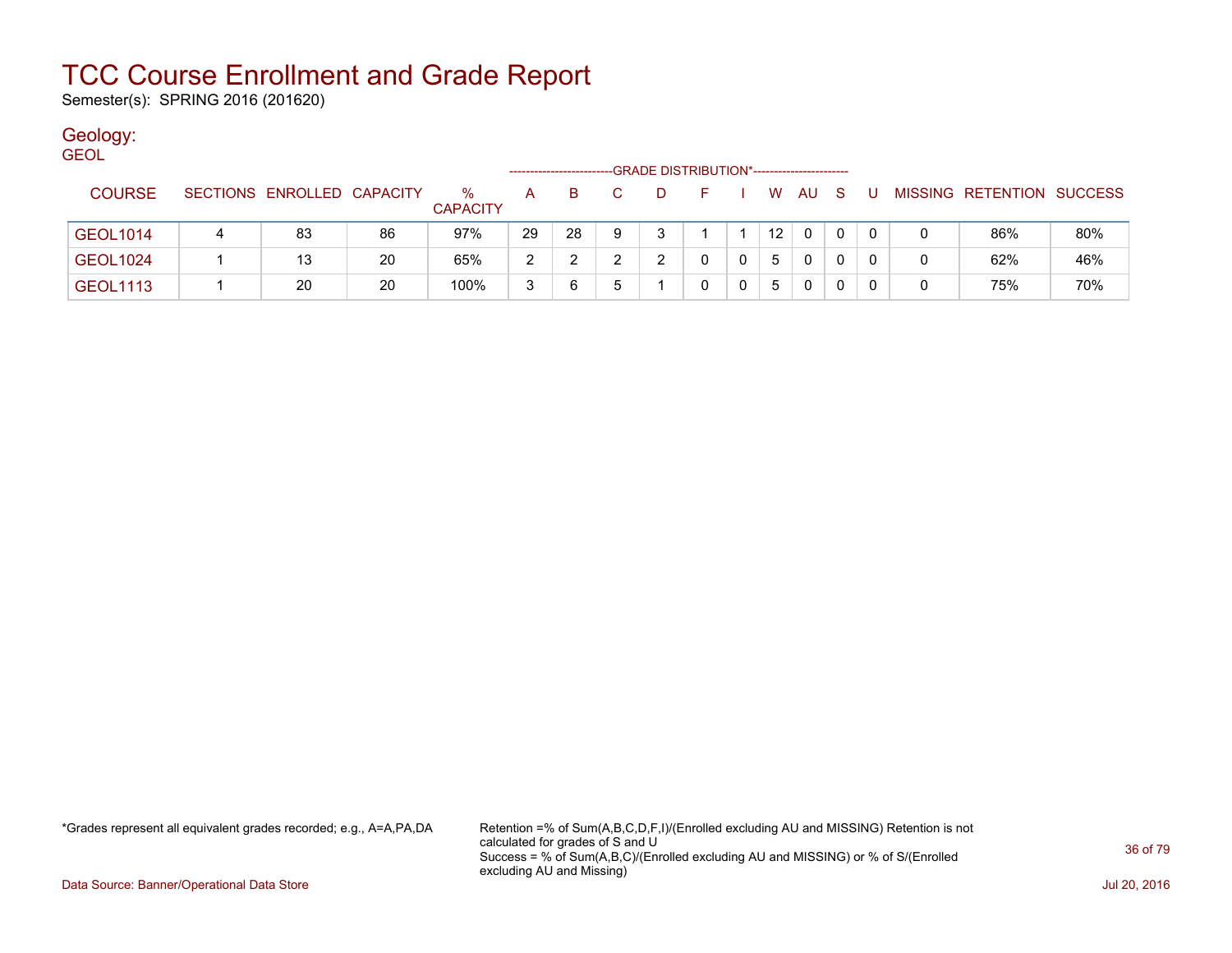Semester(s): SPRING 2016 (201620)

#### Geographic Information Systems: **GIS**

|                |                            |    |                      |   | ------------------------GRADE DISTRIBUTION*----------------------- |  |  |             |     |    |                           |      |
|----------------|----------------------------|----|----------------------|---|--------------------------------------------------------------------|--|--|-------------|-----|----|---------------------------|------|
| <b>COURSE</b>  | SECTIONS ENROLLED CAPACITY |    | %<br><b>CAPACITY</b> | A | -B                                                                 |  |  | W AU        | - S | -U | MISSING RETENTION SUCCESS |      |
| <b>GIS2373</b> |                            | 10 | 70%                  |   |                                                                    |  |  | $\mathbf 0$ |     |    | 100%                      | 100% |
| GIS2383        | 9                          | 15 | 60%                  |   |                                                                    |  |  | 0           |     |    | 89%                       | 89%  |

\*Grades represent all equivalent grades recorded; e.g., A=A,PA,DA Retention =% of Sum(A,B,C,D,F,I)/(Enrolled excluding AU and MISSING) Retention is not calculated for grades of S and U Success = % of Sum(A,B,C)/(Enrolled excluding AU and MISSING) or % of S/(Enrolled excluding AU and Missing)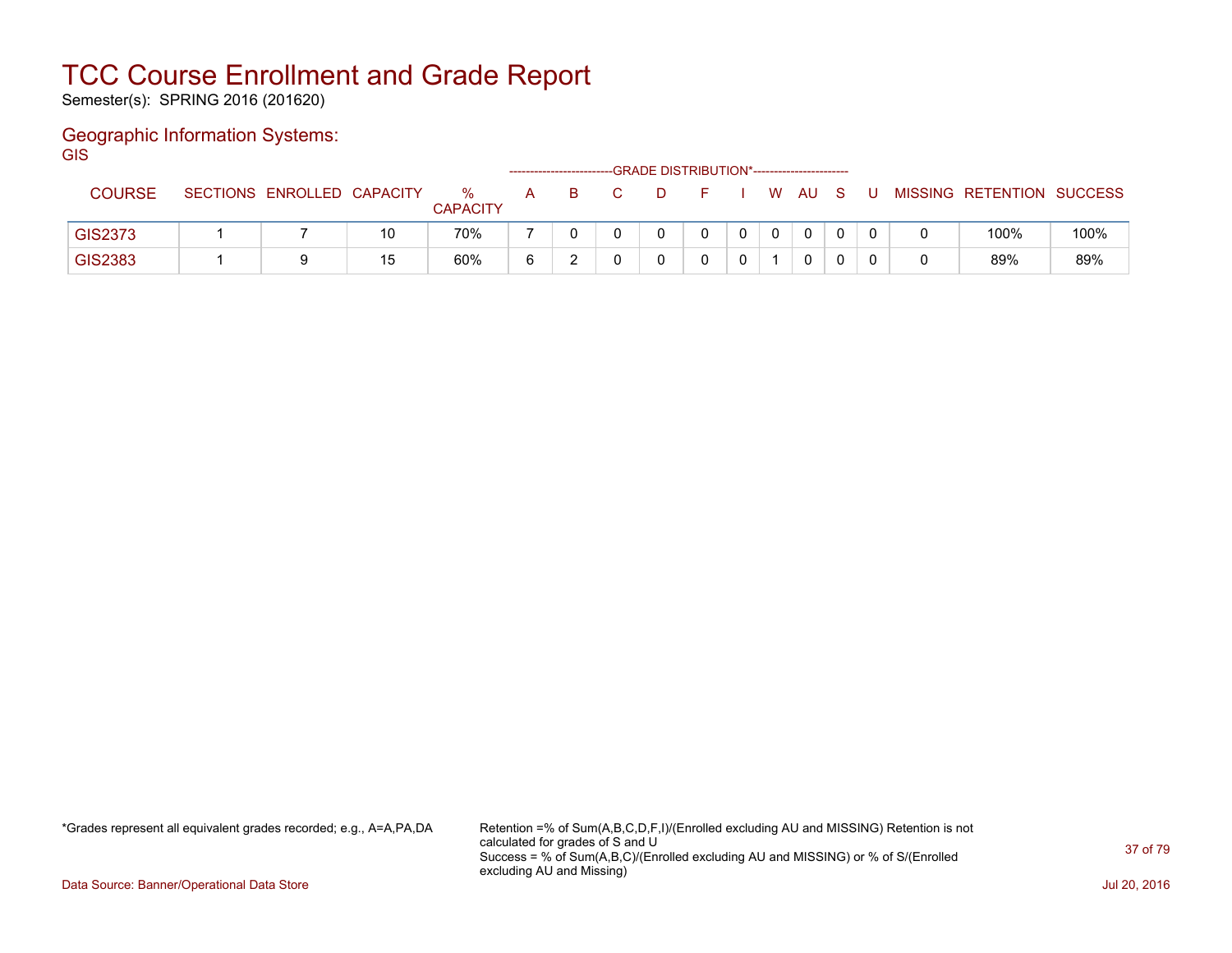Semester(s): SPRING 2016 (201620)

#### German: GRMN

| <b>GRIVIN</b>   |                            |    |                         |   |    | -GRADE DISTRIBUTION*----------------------- |    |  |      |  |                           |      |
|-----------------|----------------------------|----|-------------------------|---|----|---------------------------------------------|----|--|------|--|---------------------------|------|
| <b>COURSE</b>   | SECTIONS ENROLLED CAPACITY |    | $\%$<br><b>CAPACITY</b> | A | B. |                                             | н. |  | W AU |  | MISSING RETENTION SUCCESS |      |
| <b>GRMN1201</b> |                            | 20 | 45%                     | 9 |    |                                             |    |  |      |  | 100%                      | 100% |
| <b>GRMN2263</b> |                            | 20 | 40%                     |   |    |                                             |    |  | 0    |  | 88%                       | 88%  |

\*Grades represent all equivalent grades recorded; e.g., A=A,PA,DA Retention =% of Sum(A,B,C,D,F,I)/(Enrolled excluding AU and MISSING) Retention is not calculated for grades of S and U Success = % of Sum(A,B,C)/(Enrolled excluding AU and MISSING) or % of S/(Enrolled excluding AU and Missing)

Data Source: Banner/Operational Data Store Jul 20, 2016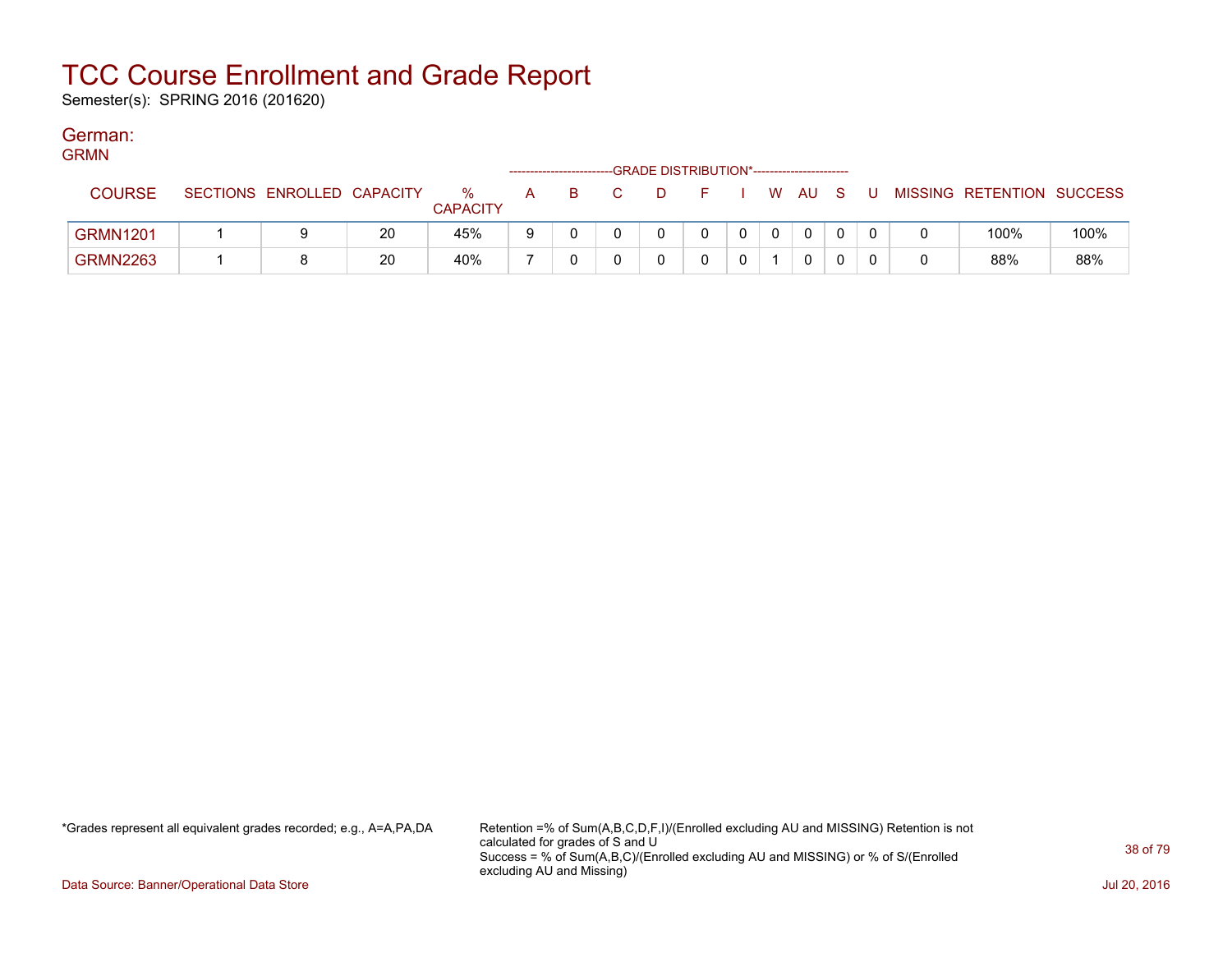Semester(s): SPRING 2016 (201620)

#### Graphics and Imaging Tech: GRPH

|                 |                            |    |                      |   | ------------------------ |    | --GRADE DISTRIBUTION*----------------------- |              |              |              |              |              |          |                |                  |                |
|-----------------|----------------------------|----|----------------------|---|--------------------------|----|----------------------------------------------|--------------|--------------|--------------|--------------|--------------|----------|----------------|------------------|----------------|
| <b>COURSE</b>   | SECTIONS ENROLLED CAPACITY |    | %<br><b>CAPACITY</b> | A | B                        | C. | D                                            | F            |              | w            | AU           | <sub>S</sub> |          | <b>MISSING</b> | <b>RETENTION</b> | <b>SUCCESS</b> |
| <b>GRPH1233</b> |                            | 50 | 2%                   |   |                          |    |                                              | 0            | 0            | 0            | $\mathbf{0}$ | $\Omega$     |          | 0              | 100%             | 100%           |
| <b>GRPH1242</b> |                            | 50 | 2%                   |   | 0                        | 0  | 0                                            | $\mathbf{0}$ | $\mathbf{0}$ | $\mathbf{0}$ | $\mathbf{0}$ | 0            | $\Omega$ | 0              | 100%             | 100%           |
| <b>GRPH1334</b> | 3                          | 50 | 6%                   | 3 | 0                        | 0  | 0                                            | 0            | 0            | $\Omega$     | $\mathbf{0}$ | 0            | $\Omega$ | 0              | 100%             | 100%           |
| <b>GRPH1443</b> | 4                          | 50 | 8%                   | 3 |                          | 0  | 0                                            | 0            | 0            | $\Omega$     | $\mathbf{0}$ | 0            | $\Omega$ | 0              | 100%             | 100%           |
| <b>GRPH2014</b> |                            | 50 | 2%                   | 0 |                          | 0  | 0                                            | 0            | $\mathbf{0}$ | $\Omega$     | $\mathbf{0}$ | 0            | $\Omega$ | 0              | 100%             | 100%           |
| <b>GRPH2064</b> | $\overline{2}$             | 50 | 4%                   |   |                          | 0  | 0                                            | 0            | 0            | $\Omega$     | $\mathbf{0}$ | 0            | $\Omega$ | 0              | 100%             | 100%           |
| <b>GRPH2224</b> | 3                          | 50 | 6%                   | 3 | 0                        | 0  | 0                                            | 0            | 0            | $\mathbf{0}$ | $\mathbf{0}$ | $\mathbf{0}$ | 0        | 0              | 100%             | 100%           |

\*Grades represent all equivalent grades recorded; e.g., A=A,PA,DA Retention =% of Sum(A,B,C,D,F,I)/(Enrolled excluding AU and MISSING) Retention is not calculated for grades of S and U Success = % of Sum(A,B,C)/(Enrolled excluding AU and MISSING) or % of S/(Enrolled excluding AU and Missing)

Data Source: Banner/Operational Data Store Jul 20, 2016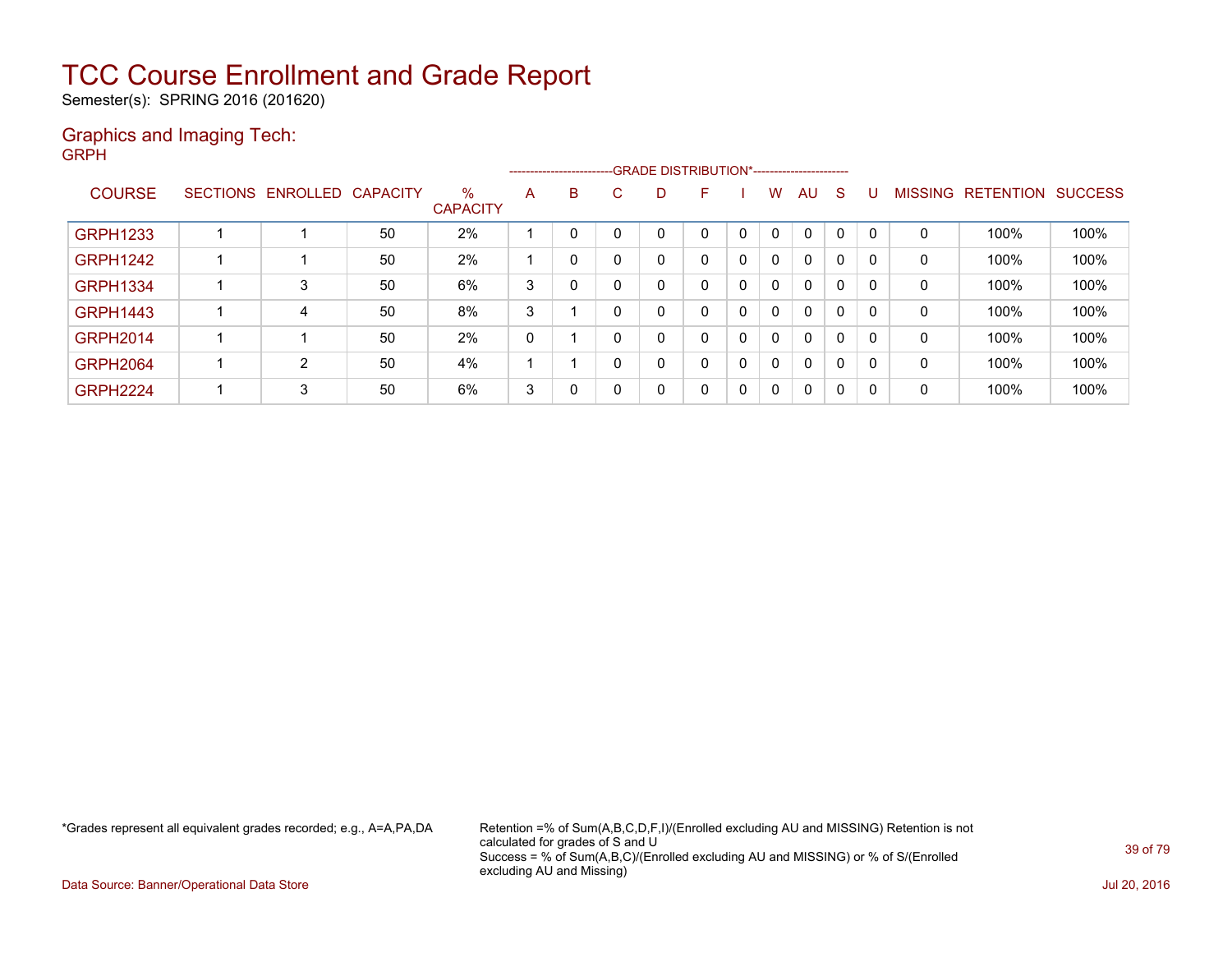Semester(s): SPRING 2016 (201620)

#### History: **HIST**

|                 |    |                            |       |                      |     | ---------------------- |     |    |     |              |     |              |   |          |                |                  |                |
|-----------------|----|----------------------------|-------|----------------------|-----|------------------------|-----|----|-----|--------------|-----|--------------|---|----------|----------------|------------------|----------------|
| <b>COURSE</b>   |    | SECTIONS ENROLLED CAPACITY |       | %<br><b>CAPACITY</b> | A   | в                      | C   | D  | F   |              | w   | AU           | S |          | <b>MISSING</b> | <b>RETENTION</b> | <b>SUCCESS</b> |
| <b>HIST1033</b> | 4  | 75                         | 90    | 83%                  | 19  | 21                     | 3   | 3  | 14  |              | 14  |              | 0 |          | 0              | 81%              | 58%            |
| <b>HIST1053</b> | 5  | 110                        | 120   | 92%                  | 28  | 24                     | 18  | 6  | 19  | 0            | 14  |              | 0 | $\Omega$ | 0              | 87%              | 64%            |
| <b>HIST1063</b> | 4  | 72                         | 90    | 80%                  | 29  | 11                     | 8   | 0  | 14  | 0            | 10  | $\mathbf{0}$ | 0 | 0        | 0              | 86%              | 67%            |
| <b>HIST1073</b> |    | 109                        | 122   | 89%                  | 52  | 27                     | 14  | 3  | 4   | 0            | 8   | 0            | 0 | $\Omega$ |                | 93%              | 86%            |
| <b>HIST1483</b> | 35 | 737                        | 867   | 85%                  | 206 | 148                    | 89  | 40 | 111 |              | 141 |              | 0 | 0        | 0              | 81%              | 60%            |
| <b>HIST1493</b> | 69 | 1,387                      | 1,668 | 83%                  | 418 | 312                    | 216 | 91 | 158 | $\mathbf{0}$ | 192 | $\mathbf{0}$ | 0 | $\Omega$ | $\mathbf{0}$   | 86%              | 68%            |
| <b>HIST2333</b> | 2  | 32                         | 60    | 53%                  | 9   | 10                     | 5   | 2  |     | 0            | 4   |              | 0 | 0        | 0              | 87%              | 77%            |

\*Grades represent all equivalent grades recorded; e.g., A=A,PA,DA Retention =% of Sum(A,B,C,D,F,I)/(Enrolled excluding AU and MISSING) Retention is not calculated for grades of S and U Success = % of Sum(A,B,C)/(Enrolled excluding AU and MISSING) or % of S/(Enrolled excluding AU and Missing)

Data Source: Banner/Operational Data Store Jul 20, 2016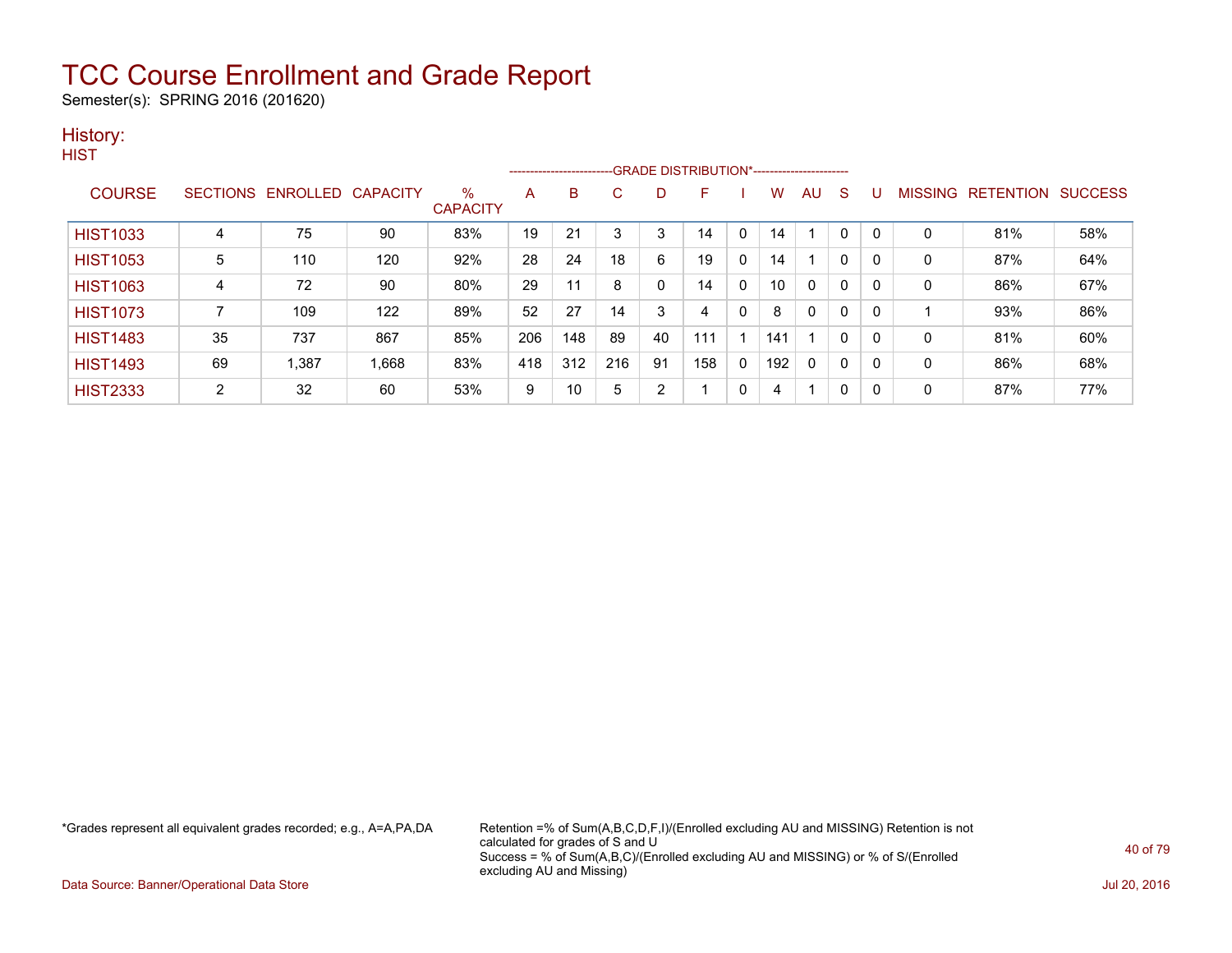Semester(s): SPRING 2016 (201620)

### Health Information Technology: **HITC**

|                 |                 |                   |    |                      | ------------------------- |   |                |   | -GRADE DISTRIBUTION*---------------------- |              |                |              |   |          |                |                  |                |
|-----------------|-----------------|-------------------|----|----------------------|---------------------------|---|----------------|---|--------------------------------------------|--------------|----------------|--------------|---|----------|----------------|------------------|----------------|
| <b>COURSE</b>   | <b>SECTIONS</b> | ENROLLED CAPACITY |    | %<br><b>CAPACITY</b> | A                         | B | C              | D | F                                          |              | w              | AU           | S |          | <b>MISSING</b> | <b>RETENTION</b> | <b>SUCCESS</b> |
| <b>HITC1213</b> |                 | 12                | 18 | 67%                  | 6                         | 5 |                |   | 0                                          | 0            | 0              | $\mathbf{0}$ | 0 | $\Omega$ | 0              | 100%             | 100%           |
| <b>HITC1223</b> |                 | 17                | 18 | 94%                  | 6                         | 5 | $\overline{2}$ | 0 | 0                                          | 3            |                | $\mathbf 0$  | 0 | 0        | 0              | 94%              | 76%            |
| <b>HITC1231</b> |                 | 3                 | 4  | 75%                  | $\overline{2}$            |   | $\Omega$       | 0 | 0                                          | $\mathbf 0$  | $\mathbf{0}$   | $\mathbf{0}$ | 0 | $\Omega$ | 0              | 100%             | 100%           |
| <b>HITC1333</b> |                 | 11                | 18 | 61%                  | 4                         | 5 | $\overline{2}$ | 0 | 0                                          | $\mathbf{0}$ | $\mathbf{0}$   | $\mathbf{0}$ | 0 | $\Omega$ | 0              | 100%             | 100%           |
| <b>HITC1353</b> |                 | 15                | 18 | 83%                  | 5                         | 9 |                | 0 | 0                                          | 0            | 0              | 0            | 0 | 0        | 0              | 100%             | 100%           |
| <b>HITC1412</b> |                 | 5                 | 4  | 125%                 | 3                         |   |                | ი | 0                                          | 0            | 0              | $\mathbf{0}$ | 0 | $\Omega$ | 0              | 100%             | 100%           |
| <b>HITC2053</b> |                 | 18                | 18 | 100%                 | 5                         |   | 3              | 0 | 0                                          |              | $\overline{2}$ | $\mathbf{0}$ | 0 | 0        | 0              | 89%              | 83%            |
| <b>HITC2121</b> |                 | 15                | 25 | 60%                  | $\overline{7}$            | 5 | $\overline{2}$ | 0 | 0                                          | 0            |                | 0            | 0 | $\Omega$ | 0              | 93%              | 93%            |
| <b>HITC2133</b> |                 | 14                | 18 | 78%                  | 5                         | 3 | $\overline{2}$ | 0 | 0                                          |              | 3              | $\mathbf{0}$ | 0 | $\Omega$ | 0              | 79%              | 71%            |
| <b>HITC2403</b> | $\overline{2}$  | 20                | 36 | 56%                  | $\overline{7}$            | 5 | 6              |   | 0                                          | 0            |                | $\mathbf{0}$ | 0 | $\Omega$ | 0              | 95%              | 90%            |
| <b>HITC2412</b> |                 | 18                | 18 | 100%                 | 13                        | 2 | 2              |   | 0                                          | 0            |                | 0            | 0 | $\Omega$ | 0              | 94%              | 94%            |

\*Grades represent all equivalent grades recorded; e.g., A=A,PA,DA Retention =% of Sum(A,B,C,D,F,I)/(Enrolled excluding AU and MISSING) Retention is not calculated for grades of S and U Success = % of Sum(A,B,C)/(Enrolled excluding AU and MISSING) or % of S/(Enrolled excluding AU and Missing)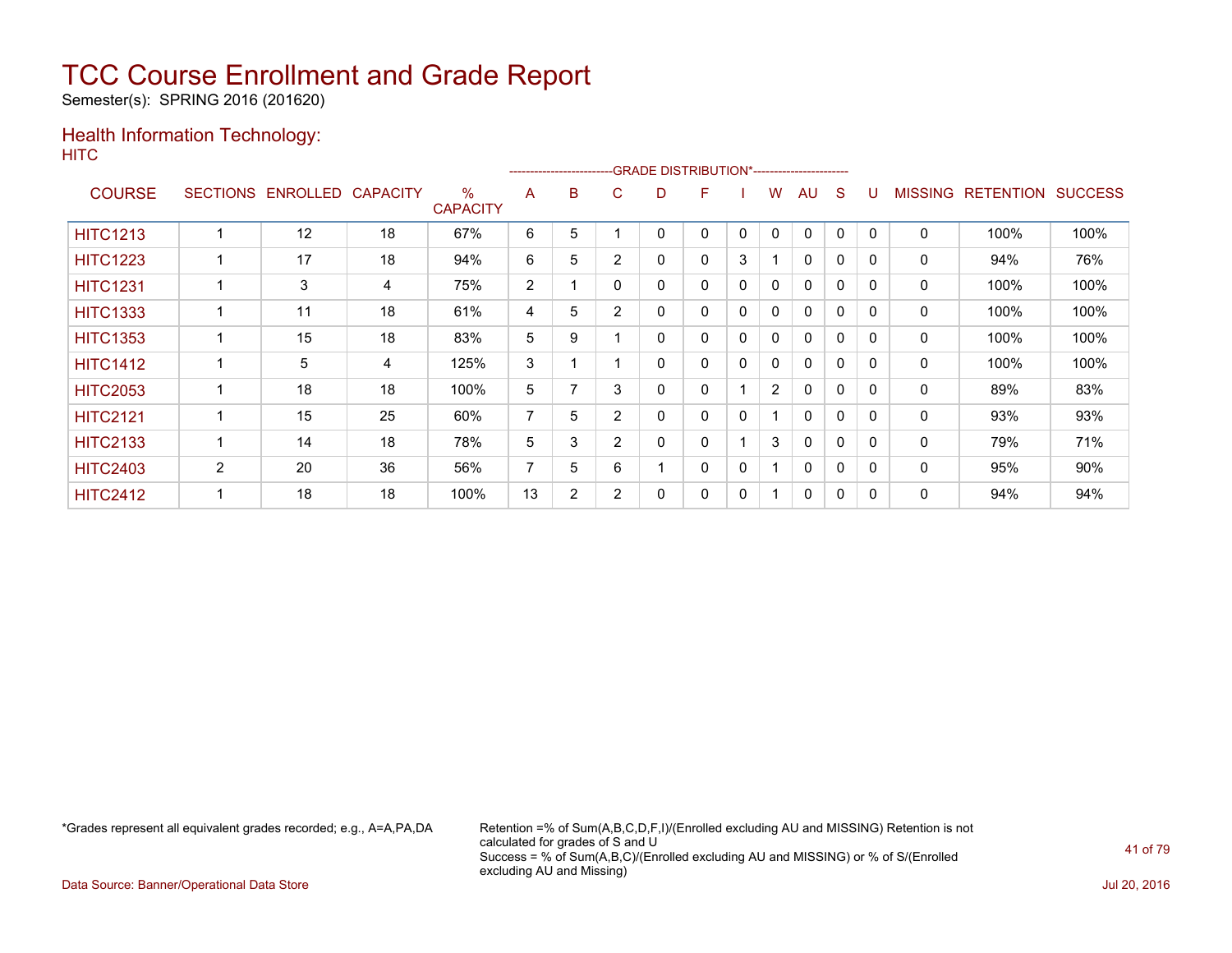Semester(s): SPRING 2016 (201620)

### Horticulture Technology:

**HORT** 

|                 |                |                   |                 |                         |                |                |    | ------------------------GRADE DISTRIBUTION*----------------------- |   |              |              |                |              |          |                |                  |                |
|-----------------|----------------|-------------------|-----------------|-------------------------|----------------|----------------|----|--------------------------------------------------------------------|---|--------------|--------------|----------------|--------------|----------|----------------|------------------|----------------|
| <b>COURSE</b>   |                | SECTIONS ENROLLED | <b>CAPACITY</b> | $\%$<br><b>CAPACITY</b> | A              | B              | C. | D                                                                  | F |              | W            | AU             | S            |          | <b>MISSING</b> | <b>RETENTION</b> | <b>SUCCESS</b> |
| <b>HORT1151</b> |                | 12                | 20              | 60%                     | 8              | 2              |    |                                                                    | 0 | 0            | 2            | $\Omega$       | 0            |          | 0              | 83%              | 83%            |
| <b>HORT1233</b> | $\overline{2}$ | 20                | 40              | 50%                     | 15             |                | 2  | 0                                                                  |   |              | $\mathbf{0}$ | $\mathbf{0}$   | $\mathbf{0}$ |          | $\Omega$       | 100%             | 90%            |
| <b>HORT1303</b> |                | 12                | 20              | 60%                     | 3              | 6              |    | 2                                                                  | 0 | $\mathbf{0}$ | $\mathbf{0}$ | $\mathbf{0}$   | $\mathbf{0}$ | $\Omega$ |                | 100%             | 82%            |
| <b>HORT1363</b> |                | 9                 | 20              | 45%                     | $\overline{ }$ | $\Omega$       |    | 0                                                                  | 0 | $\mathbf{0}$ | $\mathbf{0}$ | $\overline{2}$ | $\mathbf{0}$ |          | 0              | 100%             | 100%           |
| <b>HORT1381</b> |                | 13                | 20              | 65%                     | 10             | 3              |    | 0                                                                  | 0 | 0            | 0            | $\mathbf{0}$   | 0            |          | 0              | 100%             | 100%           |
| <b>HORT1413</b> |                | 5                 | 20              | 25%                     | 5              | 0              |    | 0                                                                  | 0 | $\mathbf{0}$ | $\mathbf{0}$ | $\mathbf{0}$   | $\mathbf{0}$ | $\Omega$ | $\mathbf{0}$   | 100%             | 100%           |
| <b>HORT2251</b> |                | 3                 | 3               | 100%                    | 2              | $\Omega$       |    | 0                                                                  | 0 | 0            |              | $\Omega$       | $\Omega$     |          | 0              | 67%              | 67%            |
| <b>HORT2363</b> |                | 11                | 14              | 79%                     | 6              | 4              |    | 0                                                                  | 0 | 0            |              | $\Omega$       | $\Omega$     | $\Omega$ | 0              | 91%              | 91%            |
| <b>HORT2423</b> |                | 9                 | 20              | 45%                     | 4              | $\overline{2}$ |    | 0                                                                  | 0 | $\mathbf{0}$ | 2            | $\mathbf{0}$   | $\Omega$     | $\Omega$ | 0              | 78%              | 78%            |
| <b>HORT2613</b> |                |                   |                 | 100%                    |                | 0              |    | 0                                                                  | 0 | 0            | 0            | $\mathbf{0}$   | 0            | $\Omega$ | 0              | 100%             | 100%           |

\*Grades represent all equivalent grades recorded; e.g., A=A,PA,DA Retention =% of Sum(A,B,C,D,F,I)/(Enrolled excluding AU and MISSING) Retention is not calculated for grades of S and U Success = % of Sum(A,B,C)/(Enrolled excluding AU and MISSING) or % of S/(Enrolled excluding AU and Missing)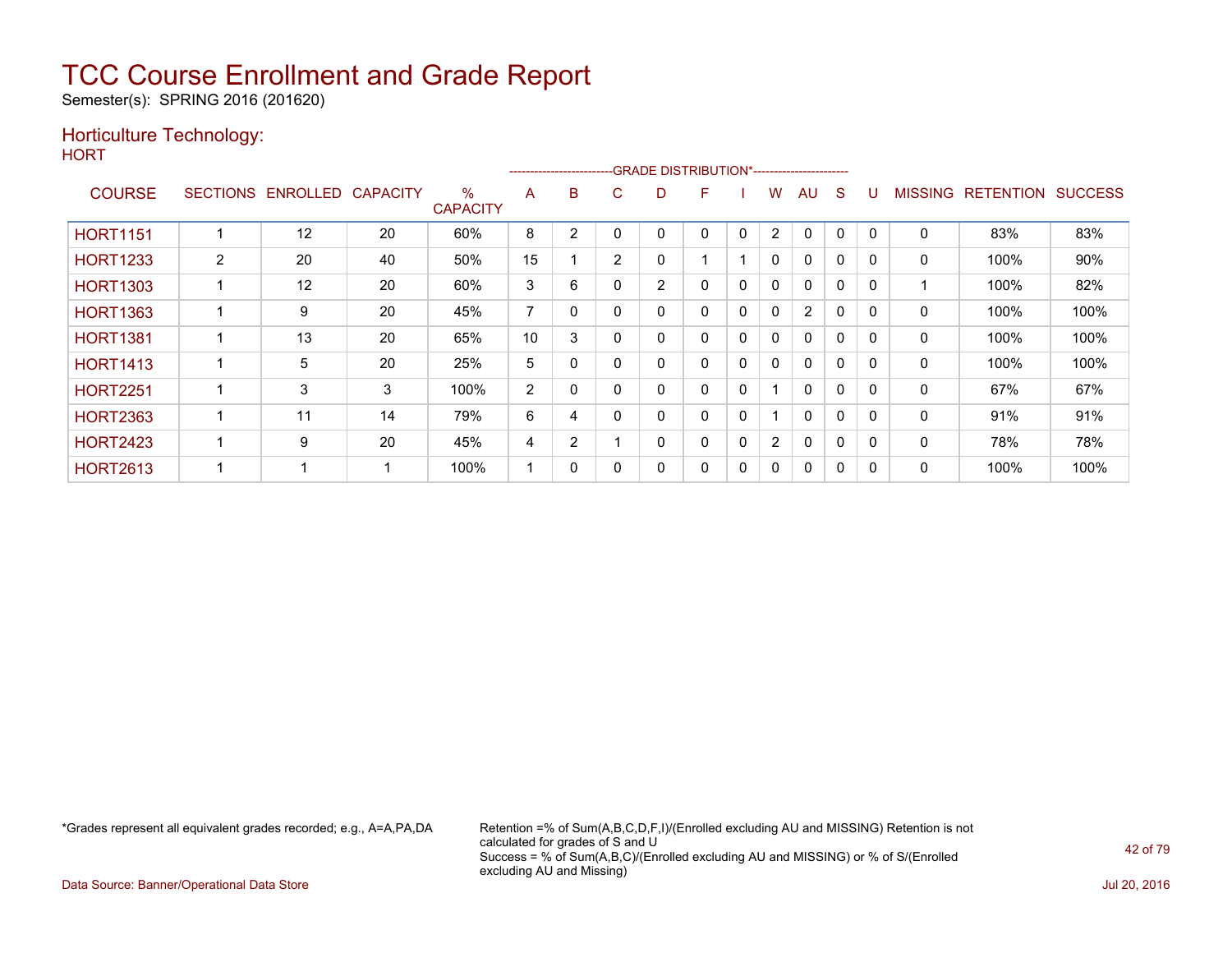Semester(s): SPRING 2016 (201620)

#### Human Resources: **HRES**

| .  .__          |   |                            |    |                         | --------------------- |   |   | -GRADE DISTRIBUTION*----------------------- |          |              |    |                |           |                |
|-----------------|---|----------------------------|----|-------------------------|-----------------------|---|---|---------------------------------------------|----------|--------------|----|----------------|-----------|----------------|
| <b>COURSE</b>   |   | SECTIONS ENROLLED CAPACITY |    | $\%$<br><b>CAPACITY</b> | A                     | B | D | н.                                          | W        | <b>AU</b>    | -S | <b>MISSING</b> | RETENTION | <b>SUCCESS</b> |
| <b>HRES1313</b> | ົ | 21                         | 40 | 52%                     | 6                     |   |   | 6                                           | 2        | $\Omega$     |    | 0              | $90\%$    | 57%            |
| <b>HRES1343</b> |   | 6                          | 20 | 30%                     | 3                     | າ |   | 0                                           | 0        | 0            | 0  | 0              | 100%      | 100%           |
| <b>HRES2323</b> |   | 9                          | 20 | 45%                     | 3                     | 3 |   |                                             | $\Omega$ | 0            | 0  | 0              | 100%      | 100%           |
| <b>HRES2333</b> |   |                            | 20 | 35%                     | 0                     | 5 |   | 0                                           |          | $\mathbf{0}$ | 0  | 0              | 86%       | 86%            |
| <b>HRES2353</b> |   | 6                          | 38 | 16%                     | 3                     |   |   |                                             |          | 0            | 0  | 0              | 83%       | 83%            |

\*Grades represent all equivalent grades recorded; e.g., A=A,PA,DA Retention =% of Sum(A,B,C,D,F,I)/(Enrolled excluding AU and MISSING) Retention is not calculated for grades of S and U Success = % of Sum(A,B,C)/(Enrolled excluding AU and MISSING) or % of S/(Enrolled excluding AU and Missing)

Data Source: Banner/Operational Data Store Jul 20, 2016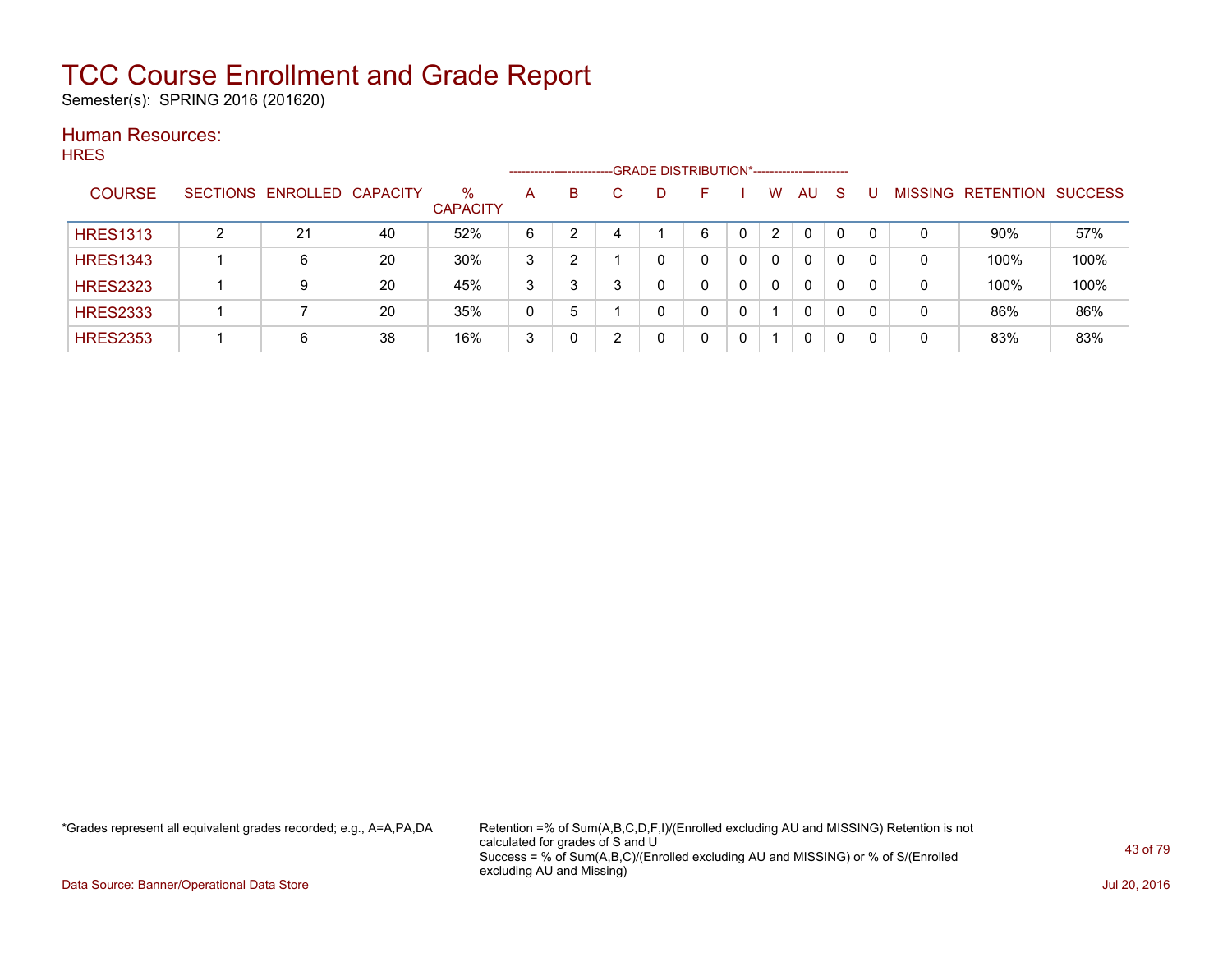Semester(s): SPRING 2016 (201620)

### Human Services:

**HSVC** 

|                 |                 |          |                 |                         |    | -------------------------GRADE                DISTRIBUTION*--------------------- |                |   |                |              |    |              |          |              |                |                  |                |
|-----------------|-----------------|----------|-----------------|-------------------------|----|----------------------------------------------------------------------------------|----------------|---|----------------|--------------|----|--------------|----------|--------------|----------------|------------------|----------------|
| <b>COURSE</b>   | <b>SECTIONS</b> | ENROLLED | <b>CAPACITY</b> | $\%$<br><b>CAPACITY</b> | A  | B                                                                                | С              | D | F              |              | w  | AU           | S        |              | <b>MISSING</b> | <b>RETENTION</b> | <b>SUCCESS</b> |
| <b>HSVC1113</b> | 3               | 54       | 70              | 77%                     | 26 | 6                                                                                |                | 0 | $\overline{2}$ | 0            | 13 | 0            | $\Omega$ | $\mathbf{0}$ | 0              | 76%              | 72%            |
| <b>HSVC1213</b> | $\overline{2}$  | 42       | 60              | 70%                     | 28 | 7                                                                                |                | 0 | 4              | 0            | 2  | $\mathbf{0}$ | 0        | $\Omega$     | 0              | 95%              | 86%            |
| <b>HSVC1313</b> | 3               | 30       | 60              | 50%                     | 16 | 6                                                                                |                |   | $\overline{2}$ | 0            | 4  | $\Omega$     | 0        | $\Omega$     | 0              | 87%              | 77%            |
| <b>HSVC1413</b> |                 | 14       | 20              | 70%                     | 7  |                                                                                  | $\overline{2}$ | 0 | $\overline{2}$ | 0            | 2  | $\mathbf{0}$ | 0        | $\Omega$     | 0              | 86%              | 71%            |
| <b>HSVC1423</b> |                 | 6        | 20              | $30\%$                  | 3  |                                                                                  |                | 0 | 1              | 0            | 0  | 0            | 0        | $\Omega$     | 0              | 100%             | 83%            |
| <b>HSVC2023</b> | 3               | 59       | 75              | 79%                     | 19 | 21                                                                               |                |   | 3              | 0            | 8  | 0            | 0        | $\Omega$     | 0              | 86%              | 80%            |
| <b>HSVC2053</b> | $\overline{2}$  | 36       | 48              | 75%                     | 27 | 3                                                                                | 0              |   | $\overline{2}$ | 0            | 3  | $\mathbf{0}$ | 0        | 0            | 0              | 92%              | 83%            |
| <b>HSVC2103</b> |                 |          | 10              | 10%                     | 1  | $\Omega$                                                                         | 0              | 0 | 0              | $\mathbf{0}$ | 0  | 0            | 0        | $\mathbf{0}$ | 0              | 100%             | 100%           |
| <b>HSVC2113</b> | 4               | 33       | 40              | 82%                     | 20 | $\overline{2}$                                                                   | 0              | 0 | 3              | 8            | 0  | $\mathbf{0}$ | 0        | $\Omega$     | 0              | 100%             | 67%            |
| <b>HSVC2153</b> |                 | 4        | 5               | 80%                     | 3  | 0                                                                                | 0              | 0 | 0              | $\mathbf{0}$ |    | 0            | 0        | $\Omega$     | 0              | 75%              | 75%            |
| <b>HSVC2163</b> |                 | 4        | 5               | 80%                     | 3  | $\Omega$                                                                         | 0              | 0 | 0              | 0            |    | $\mathbf{0}$ | 0        | $\Omega$     | 0              | 75%              | 75%            |
| <b>HSVC2203</b> |                 | 7        | 20              | 35%                     | 3  | 3                                                                                |                | 0 | 0              | 0            | 0  | 0            | 0        | $\Omega$     | 0              | 100%             | 100%           |
| <b>HSVC2993</b> |                 |          | 5               | 20%                     | 1  | $\Omega$                                                                         | 0              | 0 | 0              | 0            | 0  | 0            | 0        | $\Omega$     | 0              | 100%             | 100%           |

\*Grades represent all equivalent grades recorded; e.g., A=A,PA,DA Retention =% of Sum(A,B,C,D,F,I)/(Enrolled excluding AU and MISSING) Retention is not calculated for grades of S and U Success = % of Sum(A,B,C)/(Enrolled excluding AU and MISSING) or % of S/(Enrolled excluding AU and Missing)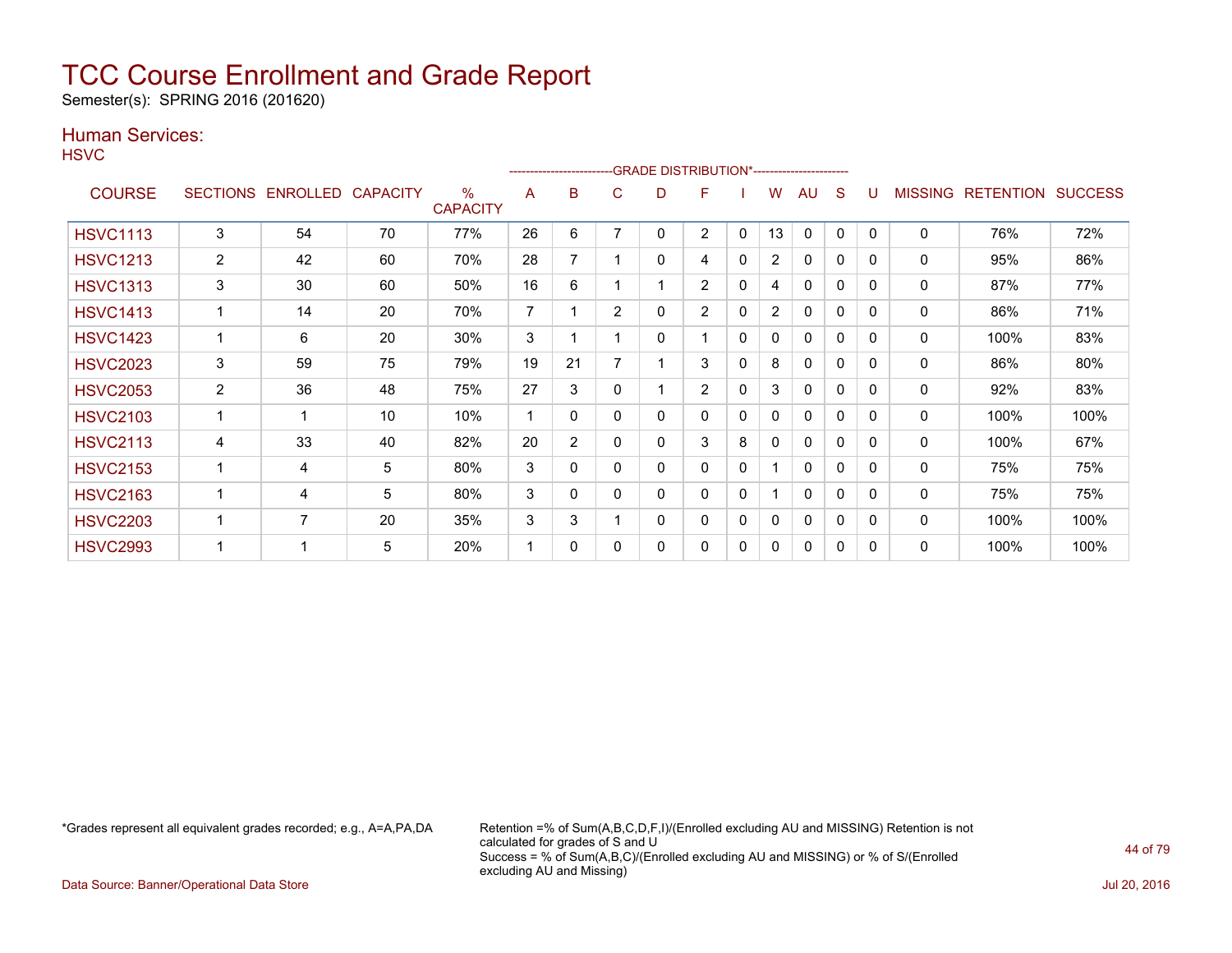Semester(s): SPRING 2016 (201620)

### Humanities: **HUMN**

|                 |    |                            |       |                      |     | ---------------------- |                |                |              |              |     |              |          |          |                |                   |     |
|-----------------|----|----------------------------|-------|----------------------|-----|------------------------|----------------|----------------|--------------|--------------|-----|--------------|----------|----------|----------------|-------------------|-----|
| <b>COURSE</b>   |    | SECTIONS ENROLLED CAPACITY |       | %<br><b>CAPACITY</b> | A   | B                      | C              | D              | F            |              | w   | AU           | S        |          | <b>MISSING</b> | RETENTION SUCCESS |     |
| <b>HUMN2113</b> | 44 | 978                        | 1,108 | 88%                  | 341 | 218                    | 150            | 50             | 82           | 6            | 131 | $\mathbf{0}$ | $\Omega$ | $\Omega$ | $\mathbf{0}$   | 87%               | 72% |
| <b>HUMN2223</b> | 20 | 386                        | 473   | 82%                  | 175 | 94                     | 40             | 14             | 21           |              | 41  | $\mathbf{0}$ | $\Omega$ | 0        | 0              | 89%               | 80% |
| <b>HUMN2323</b> | 3  | 70                         | 72    | 97%                  | 27  | 23                     |                | 5              |              | 0            |     | $\Omega$     | 0        | 0        | 0              | 90%               | 81% |
| <b>HUMN2333</b> | 2  | 33                         | 52    | 63%                  | 18  | 6                      | $\overline{2}$ | $\overline{2}$ | 2            | 0            | 3   | 0            | 0        | $\Omega$ | 0              | 91%               | 79% |
| <b>HUMN2443</b> | 4  | 88                         | 90    | 98%                  | 31  | 23                     | ⇁              | 2              | 14           | $\mathbf{0}$ | 11  | $\mathbf{0}$ | $\Omega$ | 0        | $\mathbf{0}$   | 88%               | 69% |
| <b>HUMN2553</b> | 1  | 12                         | 20    | 60%                  | 3   | 4                      |                |                | 2            | 0            |     | 0            | 0        | 0        | 0              | 92%               | 67% |
| <b>HUMN2613</b> | 1  | 19                         | 20    | 95%                  | 6   | 5                      |                |                | $\mathbf{0}$ |              | 5   | 0            | $\Omega$ | $\Omega$ | 0              | 74%               | 63% |
| <b>HUMN2663</b> | 5  | 92                         | 100   | 92%                  | 42  | 19                     | 9              | 3              |              | 0            | 12  | 0            | $\Omega$ | 0        | 0              | 87%               | 76% |
| <b>HUMN2773</b> | 1  | 20                         | 20    | 100%                 | 11  | 5                      |                | 0              | 0            | 0            | 3   | 0            | 0        |          | 0              | 85%               | 85% |

\*Grades represent all equivalent grades recorded; e.g., A=A,PA,DA Retention =% of Sum(A,B,C,D,F,I)/(Enrolled excluding AU and MISSING) Retention is not calculated for grades of S and U Success = % of Sum(A,B,C)/(Enrolled excluding AU and MISSING) or % of S/(Enrolled excluding AU and Missing)

Data Source: Banner/Operational Data Store Jul 20, 2016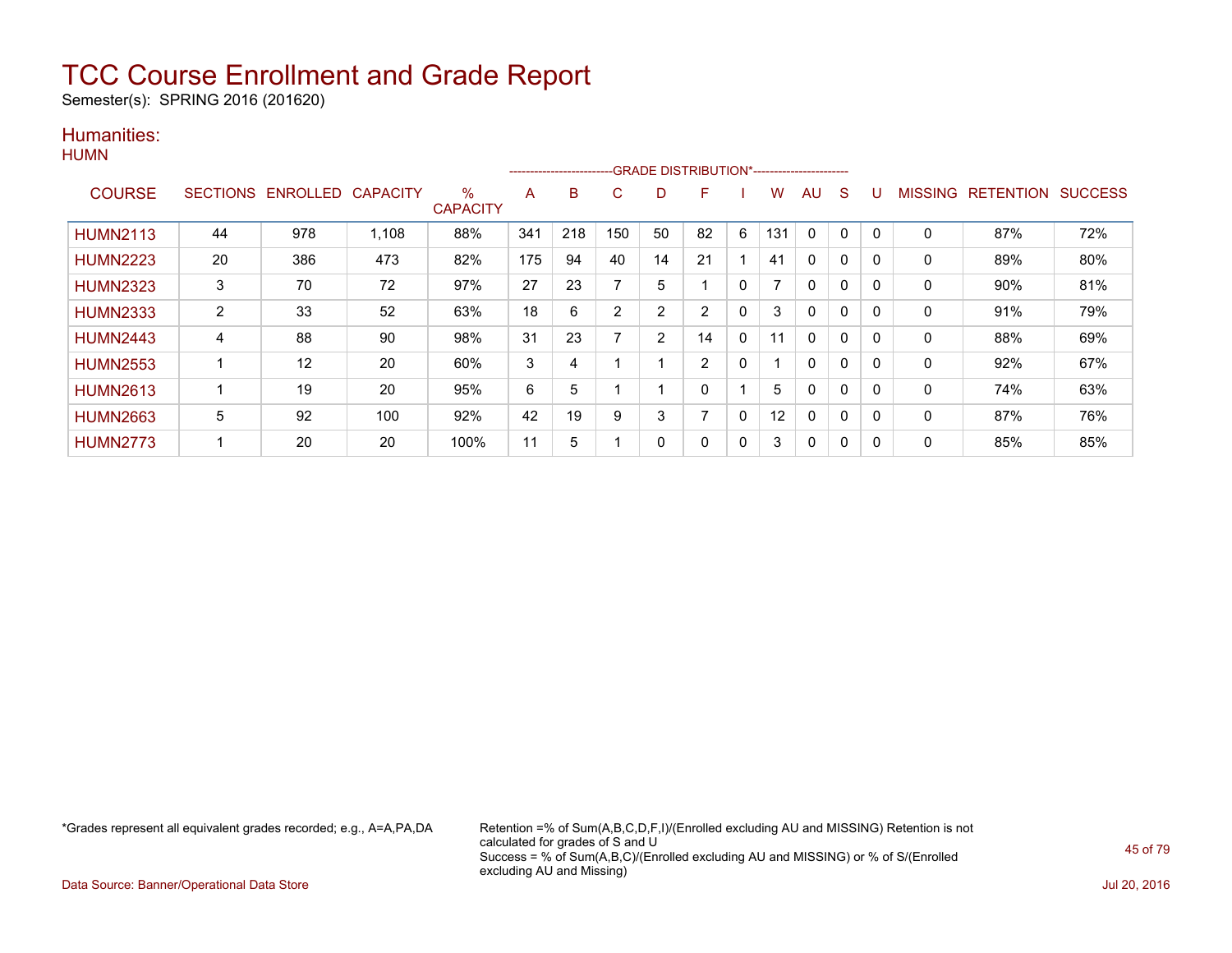Semester(s): SPRING 2016 (201620)

### Interpreter Education:

INED

|                 |                            |    |                         |   | ------------------------ | -GRADE DISTRIBUTION*----------------------- |   |          |    |              |          |                |           |                |
|-----------------|----------------------------|----|-------------------------|---|--------------------------|---------------------------------------------|---|----------|----|--------------|----------|----------------|-----------|----------------|
| <b>COURSE</b>   | SECTIONS ENROLLED CAPACITY |    | $\%$<br><b>CAPACITY</b> | A | B                        |                                             |   | w        | AU | <sub>S</sub> |          | <b>MISSING</b> | RETENTION | <b>SUCCESS</b> |
| <b>INED1423</b> |                            | 20 | 85%                     |   |                          |                                             | 5 | 3        | 0  | $\mathbf{0}$ | $\Omega$ | 0              | 82%       | 53%            |
| <b>INED2233</b> | 6                          | 15 | 40%                     | 4 |                          |                                             |   | $\Omega$ | 0  | 0            | $\Omega$ | 0              | 100%      | 100%           |
| <b>INED2403</b> | 5                          | 15 | 33%                     |   |                          |                                             |   | 0        | 0  |              |          | 0              | 100%      | 100%           |
| <b>INED2443</b> | 8                          | 15 | 53%                     | 4 |                          |                                             |   | 0        | 0  |              |          | 0              | 100%      | 100%           |

\*Grades represent all equivalent grades recorded; e.g., A=A,PA,DA Retention =% of Sum(A,B,C,D,F,I)/(Enrolled excluding AU and MISSING) Retention is not calculated for grades of S and U Success = % of Sum(A,B,C)/(Enrolled excluding AU and MISSING) or % of S/(Enrolled excluding AU and Missing)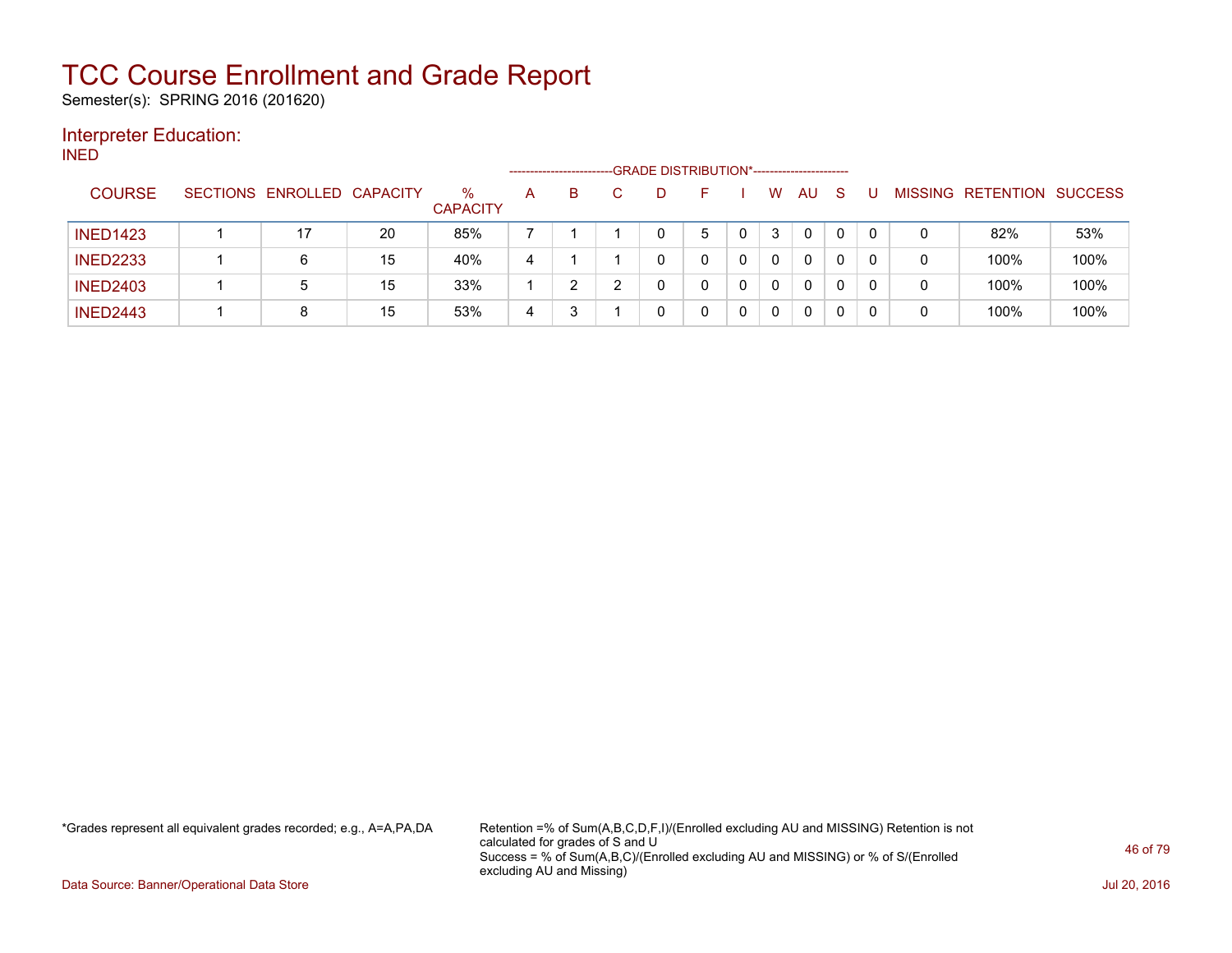Semester(s): SPRING 2016 (201620)

### Interior Design:

INTD

| .               |                 |                |                 |                                  |    |                |                |   | ------------------------GRADE                DISTRIBUTION*---------------------- |   |              |              |   |          |                |                  |                |
|-----------------|-----------------|----------------|-----------------|----------------------------------|----|----------------|----------------|---|----------------------------------------------------------------------------------|---|--------------|--------------|---|----------|----------------|------------------|----------------|
| <b>COURSE</b>   | <b>SECTIONS</b> | ENROLLED       | <b>CAPACITY</b> | $\frac{0}{0}$<br><b>CAPACITY</b> | A  | B              | C.             | D | F                                                                                |   | W            | AU           | S |          | <b>MISSING</b> | <b>RETENTION</b> | <b>SUCCESS</b> |
| <b>INTD1303</b> | $\overline{2}$  | 15             | 42              | 36%                              | 11 |                | 2              |   | 0                                                                                | 0 |              | 0            | 0 |          | 0              | 93%              | 93%            |
| <b>INTD1443</b> |                 | 19             | 20              | 95%                              | 12 | 3              | 3              |   | 0                                                                                | 0 | $\mathbf{0}$ | $\Omega$     | 0 | $\Omega$ | $\mathbf{0}$   | 100%             | 95%            |
| <b>INTD1483</b> | $\overline{2}$  | 18             | 22              | 82%                              | 12 | 6              | $\Omega$       |   | 0                                                                                | 0 | $\mathbf{0}$ | $\mathbf{0}$ | 0 | 0        | 0              | 100%             | 100%           |
| <b>INTD1493</b> | 2               | 18             | 22              | 82%                              | 9  | 6              | 2              | ი | 0                                                                                | 0 |              | $\mathbf{0}$ | 0 | 0        | 0              | 94%              | 94%            |
| <b>INTD2343</b> |                 | 3              | 10              | 30%                              | 2  |                | $\Omega$       |   | 0                                                                                | 0 | 0            | $\mathbf{0}$ | 0 | 0        | 0              | 100%             | 100%           |
| <b>INTD2403</b> |                 | $\overline{ }$ | 20              | 35%                              | 6  | 0              | $\Omega$       |   |                                                                                  | 0 | $\mathbf{0}$ | $\mathbf{0}$ | 0 |          | $\Omega$       | 100%             | 86%            |
| <b>INTD2433</b> |                 | 10             | 15              | 67%                              | 5  | 2              | $\overline{2}$ |   | 0                                                                                |   | 0            | $\mathbf{0}$ | 0 | O        | 0              | 100%             | 90%            |
| <b>INTD2443</b> |                 | 11             | 20              | 55%                              | 8  | $\overline{2}$ |                |   | 0                                                                                | 0 | 0            | $\mathbf{0}$ | 0 | $\Omega$ | 0              | 100%             | 100%           |
| <b>INTD2453</b> |                 | 11             | 15              | 73%                              | 9  |                |                |   | 0                                                                                | 0 | 0            | $\mathbf{0}$ | 0 | 0        | 0              | 100%             | 100%           |
| <b>INTD2463</b> |                 | 10             | 15              | 67%                              | 6  | 3              |                | 0 | 0                                                                                | 0 | 0            | $\mathbf{0}$ | 0 | 0        | 0              | 100%             | 100%           |

\*Grades represent all equivalent grades recorded; e.g., A=A,PA,DA Retention =% of Sum(A,B,C,D,F,I)/(Enrolled excluding AU and MISSING) Retention is not calculated for grades of S and U Success = % of Sum(A,B,C)/(Enrolled excluding AU and MISSING) or % of S/(Enrolled excluding AU and Missing)

Data Source: Banner/Operational Data Store Jul 20, 2016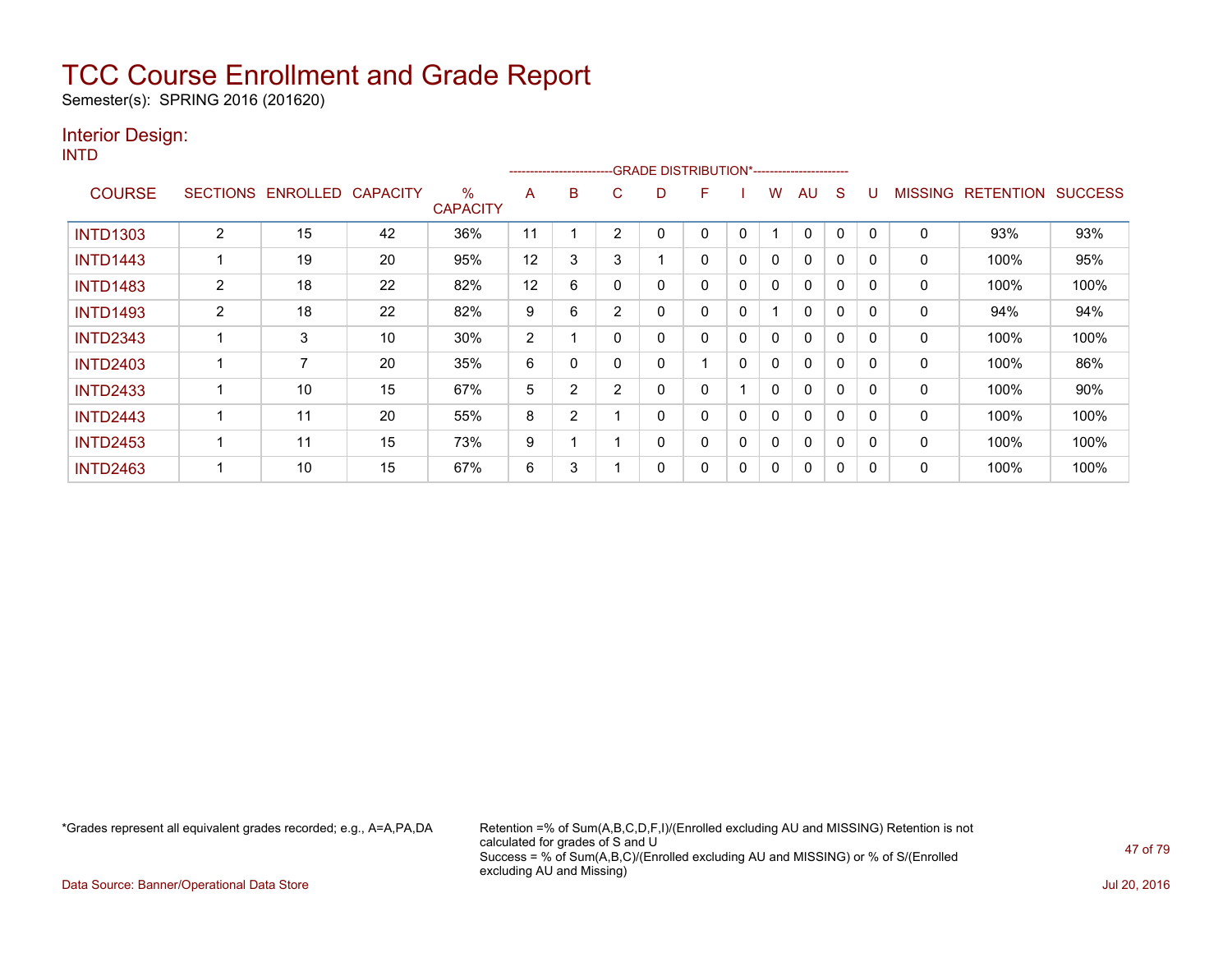Semester(s): SPRING 2016 (201620)

### Information Tech Convergence: **ITCV**

|                 |                            |    |                         |   | ---------------------- |   |   | -GRADE DISTRIBUTION*----------------------- |   |          |              |  |                           |      |
|-----------------|----------------------------|----|-------------------------|---|------------------------|---|---|---------------------------------------------|---|----------|--------------|--|---------------------------|------|
| <b>COURSE</b>   | SECTIONS ENROLLED CAPACITY |    | $\%$<br><b>CAPACITY</b> | A | B.                     |   | Ð |                                             | W | AU       | <sub>S</sub> |  | MISSING RETENTION SUCCESS |      |
| <b>ITCV1033</b> | 12                         | 16 | 75%                     | 6 |                        |   |   |                                             | 2 | $\Omega$ |              |  | 83%                       | 75%  |
| <b>ITCV2023</b> | 10                         | 16 | 62%                     |   |                        |   |   |                                             |   | 0        |              |  | 100%                      | 70%  |
| <b>ITCV2033</b> | 13                         | 36 | 36%                     |   |                        | 4 |   |                                             | 0 | 0        |              |  | 100%                      | 100% |

\*Grades represent all equivalent grades recorded; e.g., A=A,PA,DA Retention =% of Sum(A,B,C,D,F,I)/(Enrolled excluding AU and MISSING) Retention is not calculated for grades of S and U Success = % of Sum(A,B,C)/(Enrolled excluding AU and MISSING) or % of S/(Enrolled excluding AU and Missing)

Data Source: Banner/Operational Data Store Jul 20, 2016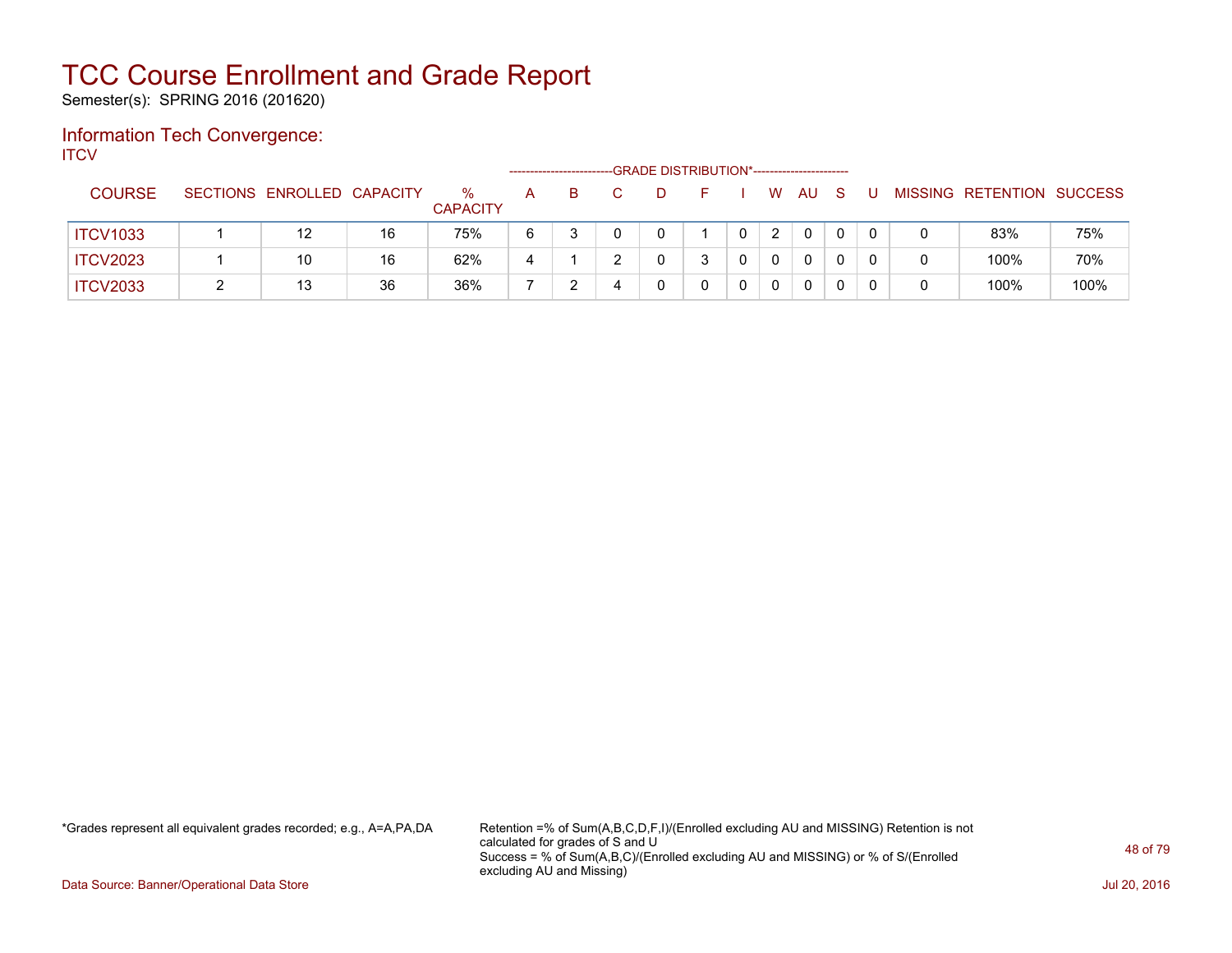Semester(s): SPRING 2016 (201620)

#### Japanese: JAPN

| UAFIN           |                 |                   |    |                      |    | --------------------- |   | -GRADE DISTRIBUTION*----------------------- |   |                |              |              |   |                           |      |
|-----------------|-----------------|-------------------|----|----------------------|----|-----------------------|---|---------------------------------------------|---|----------------|--------------|--------------|---|---------------------------|------|
| <b>COURSE</b>   | <b>SECTIONS</b> | ENROLLED CAPACITY |    | %<br><b>CAPACITY</b> | A  | в                     |   | D                                           |   | W              | <b>AU</b>    | <sub>S</sub> |   | MISSING RETENTION SUCCESS |      |
| <b>JAPN1103</b> |                 | 34                | 35 | 97%                  | 15 | 5                     | 6 | 0                                           | 4 | 3              | $\mathbf{0}$ | 0            | 0 | 91%                       | 76%  |
| <b>JAPN1213</b> |                 | 32                | 40 | 80%                  | 15 |                       |   | ົ                                           | ົ | $\overline{2}$ |              | 0            | 0 | 94%                       | 81%  |
| <b>JAPN1313</b> |                 | $12 \overline{ }$ | 20 | 60%                  | 3  | 5                     |   |                                             |   | $\overline{2}$ | 0            | 0            | 0 | 83%                       | 67%  |
| <b>JAPN2113</b> |                 |                   | 15 | 53%                  | 5  |                       |   | 0                                           |   | 0              | 0            | 0            | 0 | 100%                      | 100% |

\*Grades represent all equivalent grades recorded; e.g., A=A,PA,DA Retention =% of Sum(A,B,C,D,F,I)/(Enrolled excluding AU and MISSING) Retention is not calculated for grades of S and U Success = % of Sum(A,B,C)/(Enrolled excluding AU and MISSING) or % of S/(Enrolled excluding AU and Missing)

Data Source: Banner/Operational Data Store Jul 20, 2016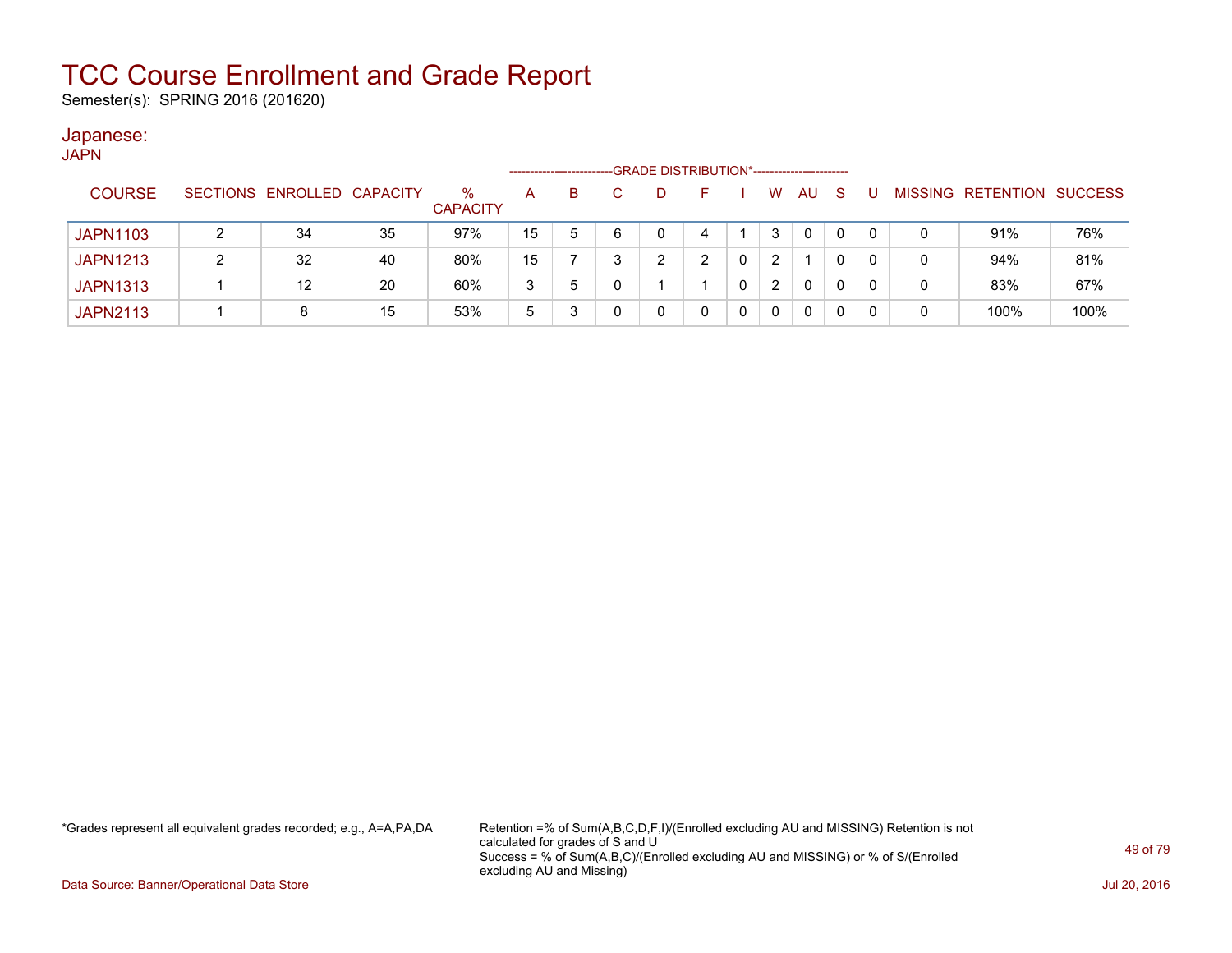Semester(s): SPRING 2016 (201620)

### Journalism Mass Communications: JRMC

|                 |                 |                 |                 |                      |                | ---------------------- |                | -GRADE DISTRIBUTION*---------------------- |   |              |                |              |   |          |                |                  |                |
|-----------------|-----------------|-----------------|-----------------|----------------------|----------------|------------------------|----------------|--------------------------------------------|---|--------------|----------------|--------------|---|----------|----------------|------------------|----------------|
| <b>COURSE</b>   | <b>SECTIONS</b> | <b>ENROLLED</b> | <b>CAPACITY</b> | %<br><b>CAPACITY</b> | A              | B                      | C              | D                                          | F |              | W              | AU           | S |          | <b>MISSING</b> | <b>RETENTION</b> | <b>SUCCESS</b> |
| <b>JRMC1013</b> | $\overline{2}$  | 34              | 40              | 85%                  | 18             | 8                      | 3              | $\overline{2}$                             | 0 | 0            | 3              | $\mathbf{0}$ | 0 | $\Omega$ | 0              | 91%              | 85%            |
| <b>JRMC1103</b> |                 | 15              | 15              | 100%                 | 3              | 8                      |                |                                            |   | 0            |                | 0            | 0 | $\Omega$ | 0              | 93%              | 80%            |
| <b>JRMC1113</b> |                 | 13              | 14              | 93%                  | 9              |                        |                | 0                                          | 0 | 0            | $\overline{2}$ | $\Omega$     | 0 | $\Omega$ | 0              | 85%              | 85%            |
| <b>JRMC1123</b> |                 | 11              | 15              | 73%                  | $\overline{7}$ |                        | $\Omega$       | 2                                          |   | 0            | $\mathbf{0}$   | $\mathbf{0}$ | 0 | $\Omega$ | 0              | 100%             | 73%            |
| <b>JRMC2143</b> |                 | 4               | 14              | 29%                  | 3              | 0                      | 0              | 0                                          | 0 | 0            |                | 0            | 0 | 0        | 0              | 75%              | 75%            |
| <b>JRMC2173</b> |                 | 7               | 15              | 47%                  | 2              | 3                      | $\overline{2}$ | 0                                          | 0 | 0            | 0              | $\mathbf{0}$ | 0 | 0        | 0              | 100%             | 100%           |
| <b>JRMC2273</b> |                 | 5               | 6               | 83%                  | 5              | 0                      | $\Omega$       | 0                                          | 0 | 0            | 0              | $\mathbf{0}$ | 0 | 0        | 0              | 100%             | 100%           |
| <b>JRMC2513</b> |                 | 9               | 20              | 45%                  | 8              | 0                      | 0              | 0                                          | 0 | 0            |                | 0            | 0 | $\Omega$ | 0              | 89%              | 89%            |
| <b>JRMC2573</b> |                 | 6               | 7               | 86%                  | 2              | 4                      | $\Omega$       | 0                                          | 0 | $\mathbf{0}$ | $\mathbf{0}$   | $\mathbf{0}$ | 0 | $\Omega$ | $\Omega$       | 100%             | 100%           |
| <b>JRMC2633</b> |                 | 4               | 8               | 50%                  | 4              | $\Omega$               | $\Omega$       | ი                                          | 0 | 0            | 0              | $\mathbf{0}$ | 0 | $\Omega$ | 0              | 100%             | 100%           |
| <b>JRMC2973</b> |                 | 5               | 10              | 50%                  | 5              | 0                      | 0              |                                            | 0 | 0            | 0              | 0            | 0 | 0        | 0              | 100%             | 100%           |

\*Grades represent all equivalent grades recorded; e.g., A=A,PA,DA Retention =% of Sum(A,B,C,D,F,I)/(Enrolled excluding AU and MISSING) Retention is not calculated for grades of S and U Success = % of Sum(A,B,C)/(Enrolled excluding AU and MISSING) or % of S/(Enrolled excluding AU and Missing)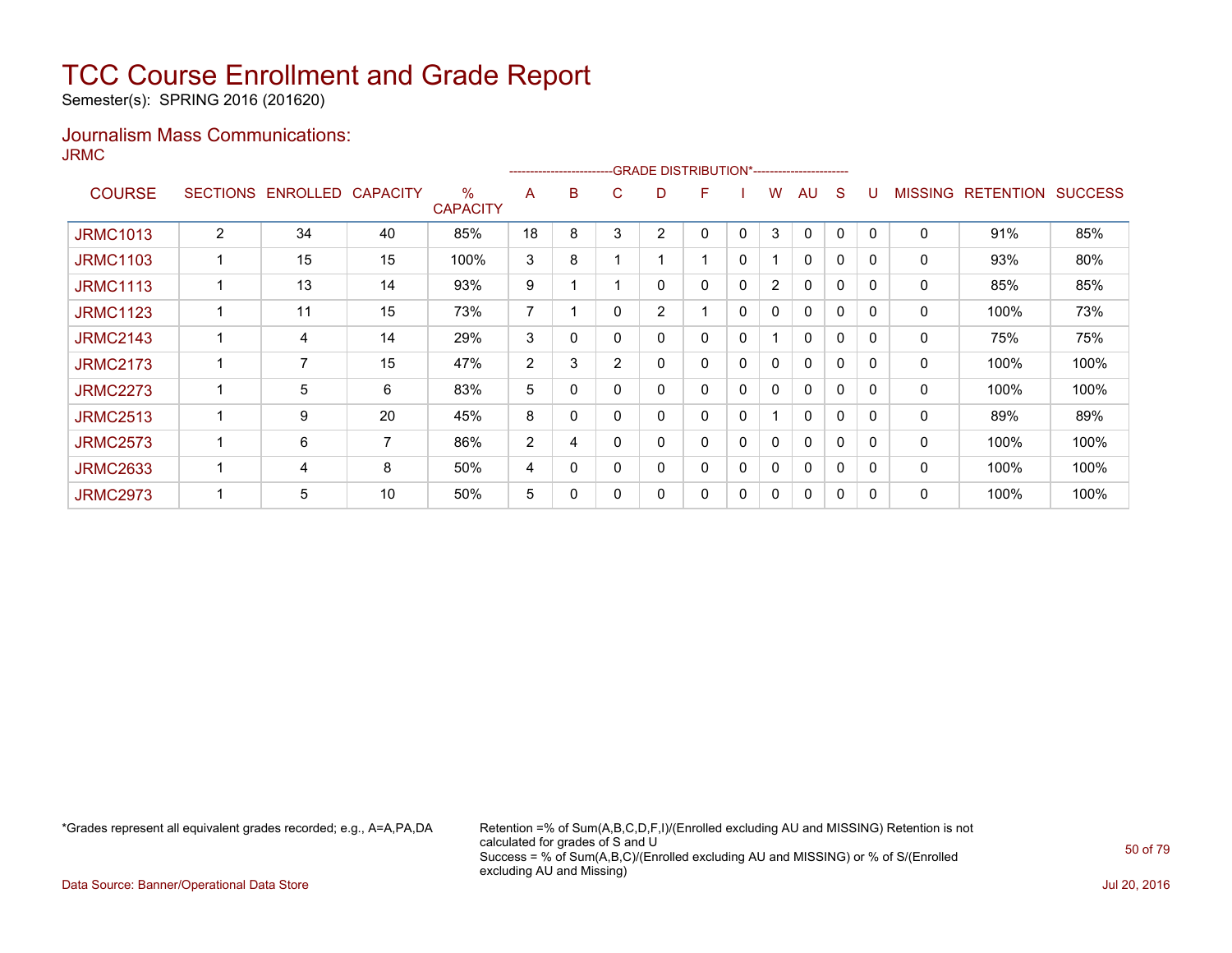Semester(s): SPRING 2016 (201620)

#### Latin: LATNE

| LAIN            |    |                 |    | ------------------------GRADE DISTRIBUTION*----------------------- |                |                 |                |  |                                                                             |     |
|-----------------|----|-----------------|----|--------------------------------------------------------------------|----------------|-----------------|----------------|--|-----------------------------------------------------------------------------|-----|
| COURSE          |    | <b>CAPACITY</b> |    |                                                                    |                |                 |                |  | SECTIONS ENROLLED CAPACITY % A B C D F I W AU S U MISSING RETENTION SUCCESS |     |
| <b>LATN1103</b> | 20 | 100%            | 11 |                                                                    | $\overline{4}$ | $0 \mid 2 \mid$ | $\overline{0}$ |  | 90%                                                                         | 70% |

\*Grades represent all equivalent grades recorded; e.g., A=A,PA,DA Retention =% of Sum(A,B,C,D,F,I)/(Enrolled excluding AU and MISSING) Retention is not calculated for grades of S and U Success = % of Sum(A,B,C)/(Enrolled excluding AU and MISSING) or % of S/(Enrolled excluding AU and Missing)

Data Source: Banner/Operational Data Store Jul 20, 2016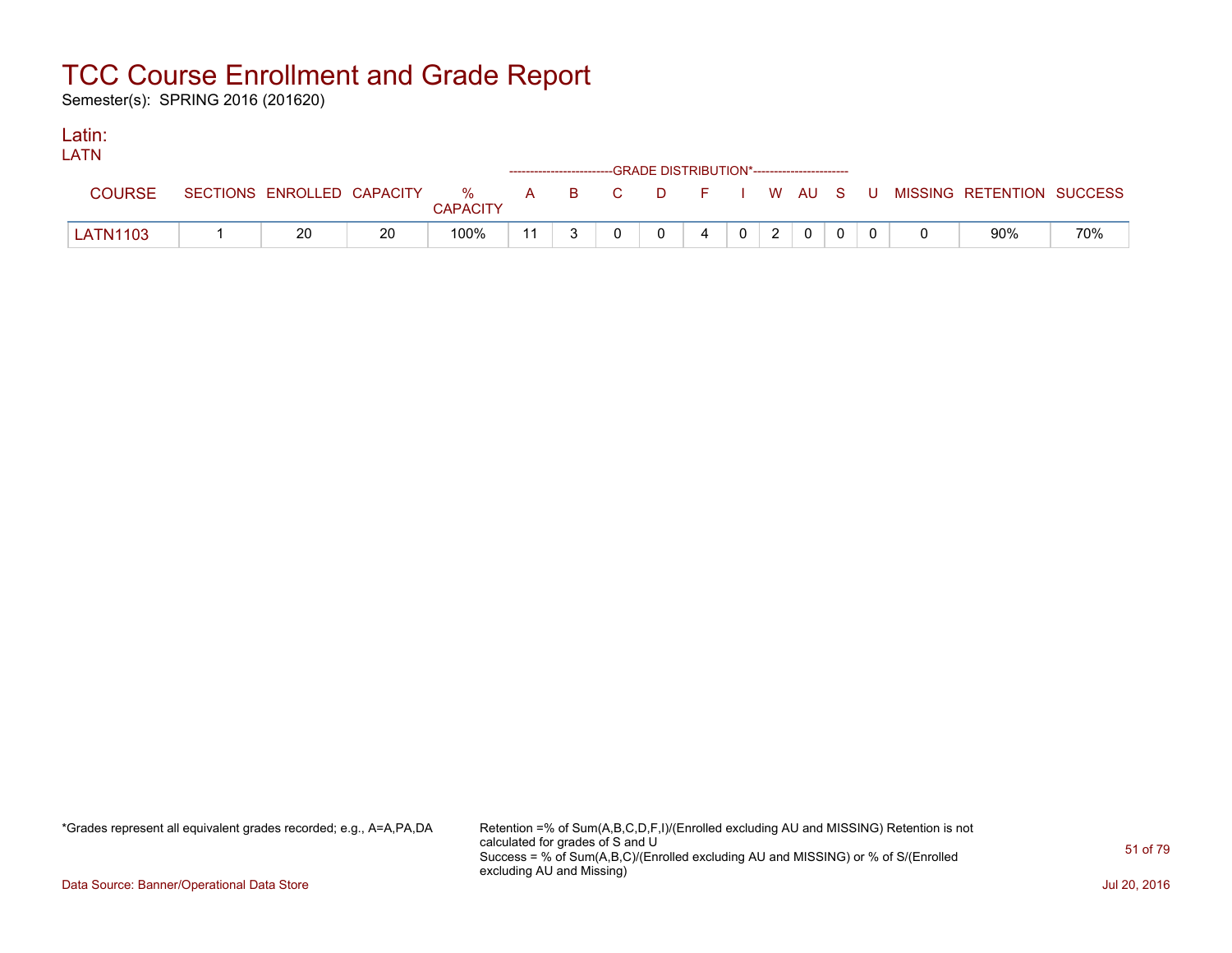Semester(s): SPRING 2016 (201620)

### Mathematics:

MATH

|                 |                 |                            |       |                         |                |          |                |              | --GRADE DISTRIBUTION*----------------------- |              |     |                |              |   |              |                                  |      |
|-----------------|-----------------|----------------------------|-------|-------------------------|----------------|----------|----------------|--------------|----------------------------------------------|--------------|-----|----------------|--------------|---|--------------|----------------------------------|------|
| <b>COURSE</b>   |                 | SECTIONS ENROLLED CAPACITY |       | $\%$<br><b>CAPACITY</b> | A              | B        | C              | D            | F                                            |              | W   | <b>AU</b>      | S            | u |              | <b>MISSING RETENTION SUCCESS</b> |      |
| <b>MATH0003</b> | 23              | 303                        | 460   | 66%                     | 57             | 48       | 50             | 17           | 56                                           | 4            | 71  | $\mathbf{0}$   | $\mathbf{0}$ | 0 | $\mathbf{0}$ | 77%                              | 51%  |
| <b>MATH0013</b> | 37              | 644                        | 732   | 88%                     | 87             | 115      | 122            | 46           | 149                                          | $\mathbf 1$  | 124 | $\mathbf{0}$   | $\Omega$     | 0 | $\mathbf{0}$ | 81%                              | 50%  |
| <b>MATH0055</b> | 9               | 146                        | 180   | 81%                     | 17             | 22       | 20             | 19           | 39                                           | $\mathbf{0}$ | 29  | 0              | $\Omega$     | 0 | $\mathbf{0}$ | 80%                              | 40%  |
| <b>MATH0105</b> | 20              | 376                        | 398   | 94%                     | 53             | 60       | 59             | 36           | 89                                           | $\mathbf{0}$ | 79  | $\mathbf{0}$   | 0            | 0 | $\mathbf{0}$ | 79%                              | 46%  |
| <b>MATH0123</b> | 45              | 838                        | 900   | 93%                     | 109            | 138      | 167            | 101          | 167                                          | 3            | 153 | $\mathbf{0}$   | $\Omega$     | 0 | $\mathbf{0}$ | 82%                              | 49%  |
| <b>MATH0993</b> | 1               | -1                         | 2     | 50%                     | $\mathbf{1}$   | $\Omega$ | $\Omega$       | $\Omega$     | 0                                            | $\mathbf{0}$ | 0   | $\Omega$       | $\Omega$     | 0 | 0            | 100%                             | 100% |
| <b>MATH1454</b> | 1               | 7                          | 20    | 35%                     | 2              | $\Omega$ | $\overline{1}$ | $\Omega$     | $\Omega$                                     | $\mathbf{0}$ | 4   | $\Omega$       | $\Omega$     | 0 | $\mathbf{0}$ | 43%                              | 43%  |
| <b>MATH1473</b> | 6               | 97                         | 134   | 72%                     | 24             | 11       | 18             | 8            | 22                                           | $\mathbf{0}$ | 14  | $\Omega$       | $\Omega$     | 0 | $\mathbf{0}$ | 86%                              | 55%  |
| <b>MATH1513</b> | 73              | 1,719                      | 1,993 | 86%                     | 423            | 406      | 311            | 132          | 167                                          | $\mathbf{0}$ | 276 | 4              | $\Omega$     | 0 | 0            | 84%                              | 66%  |
| <b>MATH1613</b> | 10              | 221                        | 281   | 79%                     | 63             | 66       | 26             | 9            | 14                                           | $\mathbf{0}$ | 43  | $\mathbf{0}$   | $\Omega$     | 0 | 0            | 81%                              | 70%  |
| <b>MATH1715</b> | 3               | 59                         | 80    | 74%                     | 14             | 13       | 11             | $\mathbf{0}$ | 12                                           | 2            | 7   | 0              | $\Omega$     | 0 | $\mathbf{0}$ | 88%                              | 64%  |
| <b>MATH2114</b> | 14              | 276                        | 316   | 87%                     | 57             | 67       | 54             | 9            | 26                                           | $\mathbf{0}$ | 61  | $\overline{2}$ | $\Omega$     | 0 | $\mathbf{0}$ | 78%                              | 65%  |
| <b>MATH2124</b> | 10 <sup>1</sup> | 181                        | 208   | 87%                     | 40             | 49       | 31             | 3            | 9                                            | $\Omega$     | 48  | $\mathbf 1$    | $\Omega$     | 0 | 0            | 73%                              | 67%  |
| <b>MATH2134</b> | 6               | 119                        | 128   | 93%                     | 42             | 37       | 18             | 4            | 3                                            | $\mathbf{0}$ | 15  | 0              | $\Omega$     | 0 | $\mathbf{0}$ | 87%                              | 82%  |
| <b>MATH2193</b> | 21              | 474                        | 564   | 84%                     | 134            | 118      | 91             | 18           | 45                                           | 1            | 67  | 0              | $\Omega$     | 0 | $\mathbf{0}$ | 86%                              | 72%  |
| <b>MATH2423</b> | $\mathbf{1}$    | 20                         | 20    | 100%                    | $\mathbf{1}$   | 4        | $\mathbf{0}$   | 1            | $\overline{2}$                               | $\Omega$     | 12  | $\Omega$       | $\Omega$     | 0 | 0            | 40%                              | 25%  |
| <b>MATH2513</b> | 1               | 14                         | 20    | 70%                     | $\overline{2}$ | 2        | 4              | $\Omega$     | $\Omega$                                     | $\mathbf{0}$ | 6   | $\mathbf{0}$   | $\Omega$     | 0 | $\mathbf{0}$ | 57%                              | 57%  |
| <b>MATH2523</b> | 8               | 184                        | 241   | 76%                     | 39             | 36       | 37             | 21           | 16                                           | $\mathbf{0}$ | 33  | 2              | 0            | 0 | $\mathbf{0}$ | 82%                              | 62%  |
| <b>MATH2553</b> | 1               | 18                         | 20    | 90%                     | $\mathbf{1}$   | 3        | 3              | 1            | 1                                            | $\mathbf{0}$ | 9   | 0              | $\Omega$     | 0 | $\mathbf{0}$ | 50%                              | 39%  |
| <b>MATH2613</b> | 4               | 82                         | 94    | 87%                     | 32             | 23       | 11             | 2            | $\Omega$                                     | $\Omega$     | 13  | 1              | $\Omega$     | 0 | 0            | 84%                              | 81%  |

\*Grades represent all equivalent grades recorded; e.g., A=A,PA,DA Retention =% of Sum(A,B,C,D,F,I)/(Enrolled excluding AU and MISSING) Retention is not calculated for grades of S and U Success = % of Sum(A,B,C)/(Enrolled excluding AU and MISSING) or % of S/(Enrolled excluding AU and Missing) Data Source: Banner/Operational Data Store Jul 20, 2016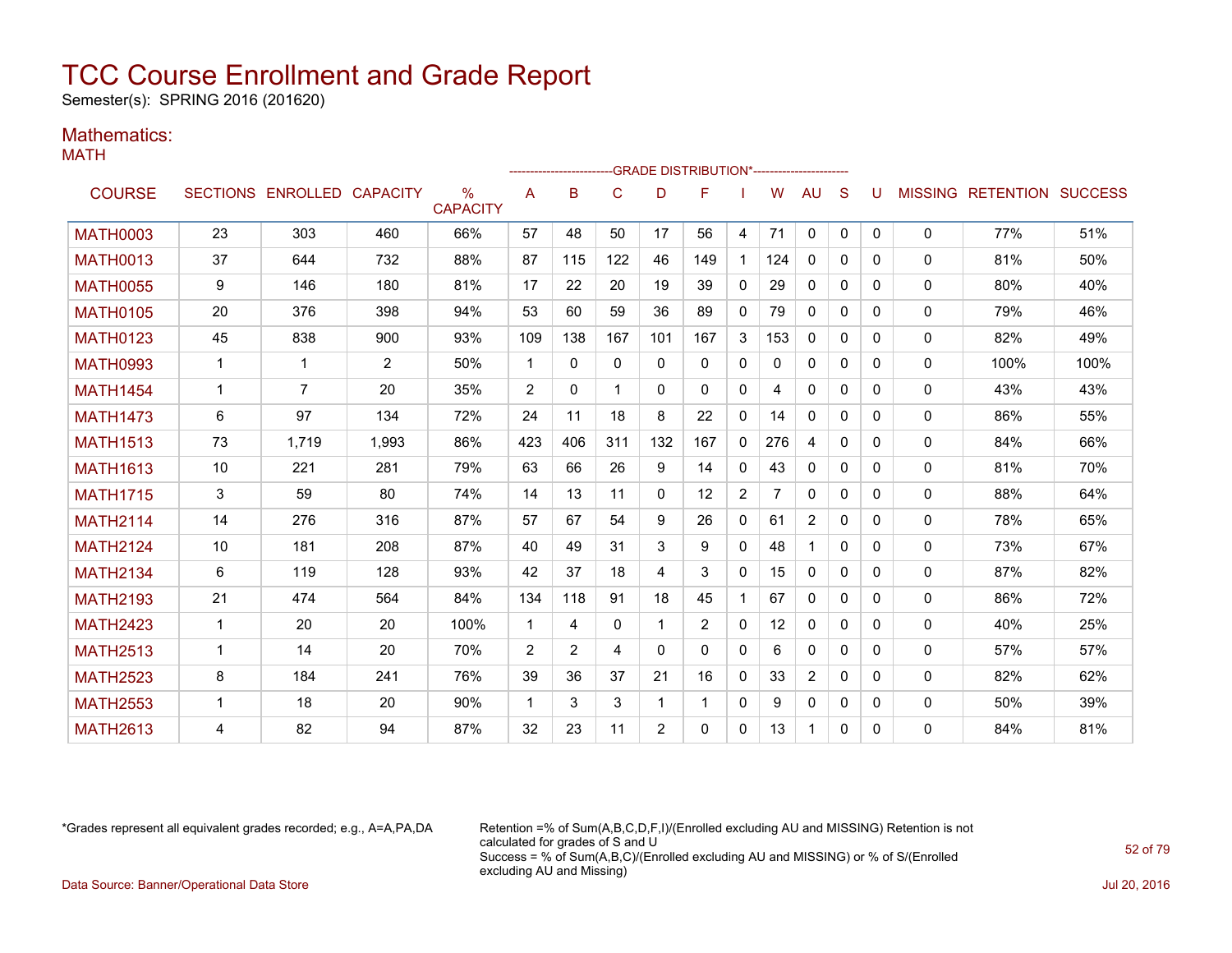Semester(s): SPRING 2016 (201620)

### Medical Laboratory Technology: MDLT

|                 |                |                   |          |                      |    | --------------------------GRADE DISTRIBUTION*----------------------- |    |   |   |   |              |              |              |              |                |                  |                |
|-----------------|----------------|-------------------|----------|----------------------|----|----------------------------------------------------------------------|----|---|---|---|--------------|--------------|--------------|--------------|----------------|------------------|----------------|
| <b>COURSE</b>   |                | SECTIONS ENROLLED | CAPACITY | %<br><b>CAPACITY</b> | A  | B                                                                    | C. | D | F |   | W            | AU           | S.           |              | <b>MISSING</b> | <b>RETENTION</b> | <b>SUCCESS</b> |
| <b>MDLT1203</b> | $\overline{2}$ | 21                | 24       | 88%                  | 8  | 10                                                                   | ົ  | 0 | 0 | 0 |              | 0            |              | $\Omega$     | 0              | 95%              | 95%            |
| <b>MDLT1212</b> |                | 21                | 24       | 88%                  | 12 | 6                                                                    | 2  | 0 | 0 | 0 |              | $\Omega$     | 0            | $\mathbf{0}$ | 0              | 95%              | 95%            |
| <b>MDLT1222</b> | 2              | 21                | 36       | 58%                  | 16 | 2                                                                    |    | 0 | 0 |   |              | $\mathbf{0}$ | $\mathbf 0$  | $\mathbf{0}$ | 0              | 95%              | 90%            |
| <b>MDLT2392</b> |                | 13                | 16       | 81%                  | 6  | 6                                                                    | 0  | 0 | 0 | 0 |              | $\Omega$     | $\mathbf{0}$ | $\mathbf{0}$ | 0              | 92%              | 92%            |
| <b>MDLT2422</b> |                | 13                | 16       | 81%                  | 6  | 6                                                                    | 0  | 0 | 0 | 0 |              | $\Omega$     | $\mathbf{0}$ | $\mathbf{0}$ | 0              | 92%              | 92%            |
| <b>MDLT2424</b> |                | 13                | 16       | 81%                  | 4  | 6                                                                    | ົ  | 0 | 0 | 0 |              | $\mathbf{0}$ | $\mathbf{0}$ | $\Omega$     | 0              | 92%              | 92%            |
| <b>MDLT2436</b> |                | 12                | 16       | 75%                  | 12 | 0                                                                    | 0  | 0 | 0 | 0 | $\mathbf{0}$ | $\Omega$     | $\Omega$     | $\Omega$     | 0              | 100%             | 100%           |

\*Grades represent all equivalent grades recorded; e.g., A=A,PA,DA Retention =% of Sum(A,B,C,D,F,I)/(Enrolled excluding AU and MISSING) Retention is not calculated for grades of S and U Success = % of Sum(A,B,C)/(Enrolled excluding AU and MISSING) or % of S/(Enrolled excluding AU and Missing)

Data Source: Banner/Operational Data Store Jul 20, 2016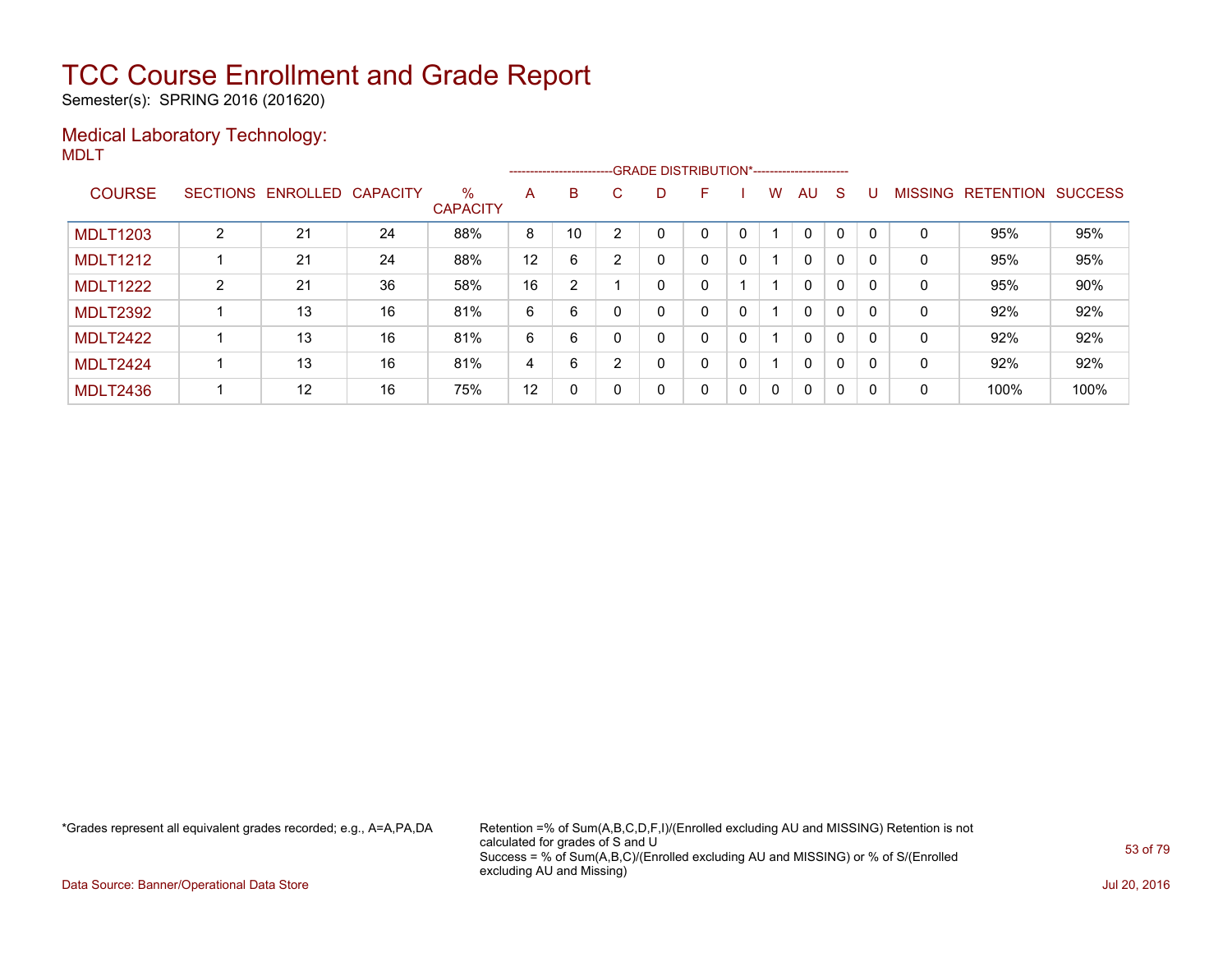Semester(s): SPRING 2016 (201620)

#### Management: MGMT

|                 |   |                            |     |                         |    |    |    |   | ------------------------GRADE                DISTRIBUTION*---------------------- |   |   |              |              |          |                |                          |     |
|-----------------|---|----------------------------|-----|-------------------------|----|----|----|---|----------------------------------------------------------------------------------|---|---|--------------|--------------|----------|----------------|--------------------------|-----|
| <b>COURSE</b>   |   | SECTIONS ENROLLED CAPACITY |     | $\%$<br><b>CAPACITY</b> | A  | B  | C. | D | н                                                                                |   | W | AU.          | <sub>S</sub> |          | <b>MISSING</b> | <b>RETENTION SUCCESS</b> |     |
| <b>MGMT1353</b> |   | 15                         | 20  | 75%                     | 5  |    |    |   | C.                                                                               |   | 3 | $\mathbf{0}$ | 0            | - 0      | 0              | 80%                      | 60% |
| <b>MGMT2123</b> | 3 | 56                         | 58  | 97%                     | 29 | 14 | 6  |   | 6                                                                                | 0 |   | $\mathbf{0}$ | 0            |          | 0              | 98%                      | 88% |
| <b>MGMT2323</b> |   | 19                         | 20  | 95%                     | 4  | 6  |    |   | 3                                                                                | 0 | 3 | $\mathbf{0}$ | 0            | $\Omega$ | 0              | 84%                      | 68% |
| <b>MGMT2353</b> |   | 13                         | 22  | 59%                     | 6  | 3  |    | 2 |                                                                                  |   |   | $\mathbf{0}$ | 0            |          | 0              | 92%                      | 69% |
| <b>MGMT2363</b> | 8 | 138                        | 167 | 83%                     | 61 | 31 | 24 | 5 | 8                                                                                | 0 | 9 | $\mathbf{0}$ | 0            |          | 0              | 93%                      | 84% |
| <b>MGMT2453</b> |   | 17                         | 20  | 85%                     | 5  | 5  |    |   | 0                                                                                | 0 | 6 | 0            | 0            | -0       | 0              | 65%                      | 65% |

\*Grades represent all equivalent grades recorded; e.g., A=A,PA,DA Retention =% of Sum(A,B,C,D,F,I)/(Enrolled excluding AU and MISSING) Retention is not calculated for grades of S and U Success = % of Sum(A,B,C)/(Enrolled excluding AU and MISSING) or % of S/(Enrolled excluding AU and Missing)

Data Source: Banner/Operational Data Store Jul 20, 2016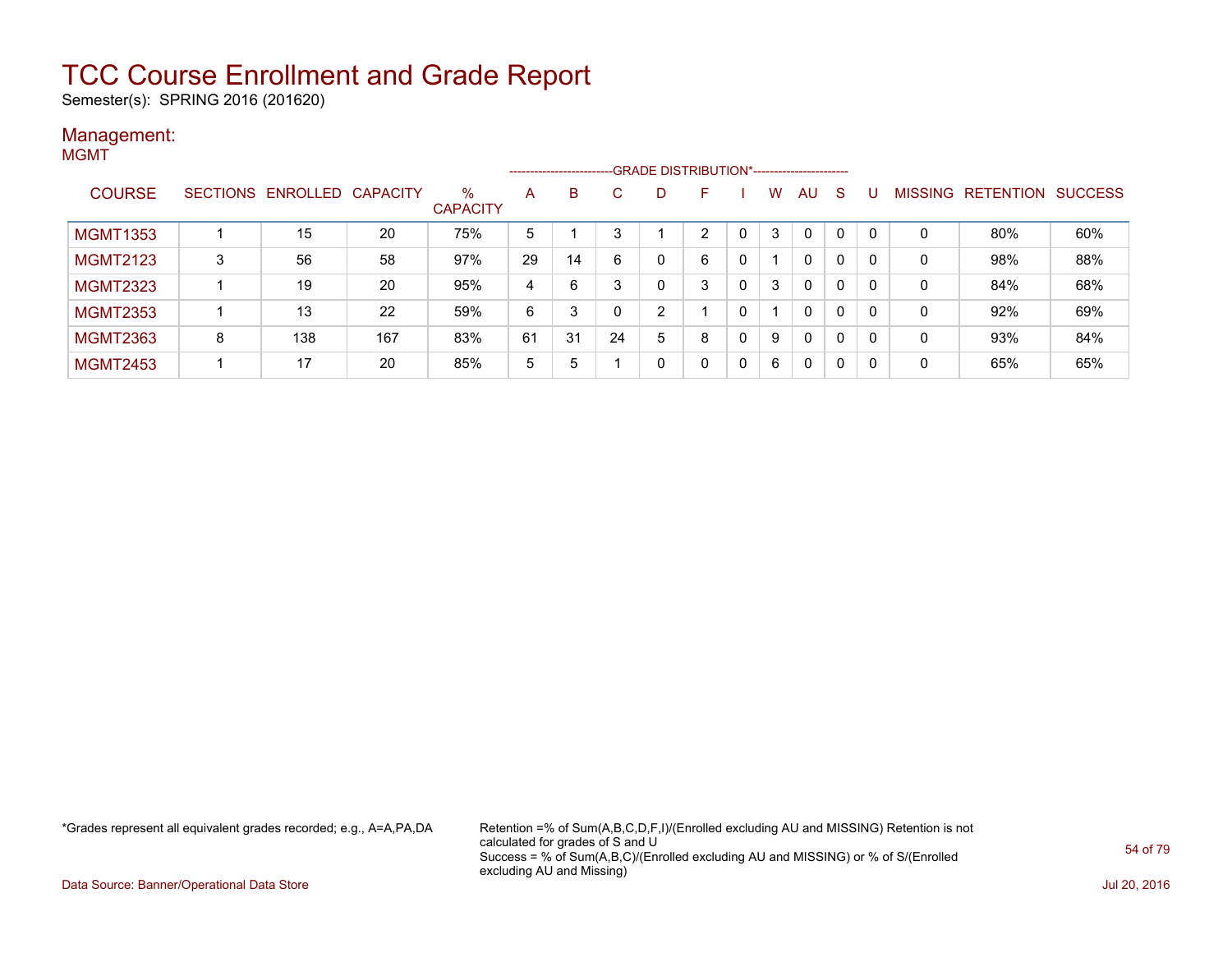Semester(s): SPRING 2016 (201620)

#### Marketing: **MKTG**

| טוא             |                 |          |                 |                         |    | --------------------- |                |                | -GRADE DISTRIBUTION*---------------------- |              |                |              |              |              |                |                  |                |
|-----------------|-----------------|----------|-----------------|-------------------------|----|-----------------------|----------------|----------------|--------------------------------------------|--------------|----------------|--------------|--------------|--------------|----------------|------------------|----------------|
| <b>COURSE</b>   | <b>SECTIONS</b> | ENROLLED | <b>CAPACITY</b> | $\%$<br><b>CAPACITY</b> | A  | B                     | C              | D              | F.                                         |              | W              | AU.          | -S           | U            | <b>MISSING</b> | <b>RETENTION</b> | <b>SUCCESS</b> |
| <b>MKTG1313</b> | 2               | 22       | 42              | 52%                     | 15 | 3                     | $\overline{2}$ | $\Omega$       | $\Omega$                                   | $\mathbf{0}$ | $\overline{2}$ | $\Omega$     | $\mathbf 0$  | $\mathbf{0}$ | 0              | 91%              | 91%            |
| MKTG1393        |                 | 11       | 20              | 55%                     | 3  |                       |                | 0              | $\overline{2}$                             | $\mathbf{0}$ | 3              |              | 0            | 0            | 0              | 70%              | 50%            |
| <b>MKTG1423</b> |                 | 9        | 10              | 90%                     | 9  | 0                     | $\Omega$       | 0              | 0                                          | $\Omega$     | 0              | 0            | $\Omega$     | 0            | 0              | 100%             | 100%           |
| <b>MKTG2343</b> | $\overline{2}$  | 29       | 40              | 72%                     | 17 | 5                     | 2              |                |                                            | 0            | 3              | 0            | 0            | 0            | 0              | 90%              | 83%            |
| <b>MKTG2363</b> |                 | 12       | 20              | 60%                     | 5  |                       |                | $\overline{2}$ |                                            | $\mathbf{0}$ | 2              | $\mathbf{0}$ | 0            | 0            | 0              | 83%              | 58%            |
| <b>MKTG2393</b> |                 | 16       | 20              | 80%                     | 7  | 6                     |                | 0              | $\Omega$                                   | $\mathbf{0}$ | 0              | 2            | $\mathbf{0}$ | 0            | 0              | 100%             | 100%           |
| <b>MKTG2423</b> | 6               | 102      | 120             | 85%                     | 36 | 32                    | 17             |                | $\overline{2}$                             | $\mathbf{0}$ | 14             | 0            | $\Omega$     | 0            | 0              | 86%              | 83%            |
| <b>MKTG2993</b> |                 | 13       | 15              | 87%                     | 12 | 0                     | 0              | 0              | 0                                          | 0            |                | 0            | 0            | 0            | 0              | 92%              | 92%            |
|                 |                 |          |                 |                         |    |                       |                |                |                                            |              |                |              |              |              |                |                  |                |

\*Grades represent all equivalent grades recorded; e.g., A=A,PA,DA Retention =% of Sum(A,B,C,D,F,I)/(Enrolled excluding AU and MISSING) Retention is not calculated for grades of S and U Success = % of Sum(A,B,C)/(Enrolled excluding AU and MISSING) or % of S/(Enrolled excluding AU and Missing)

Data Source: Banner/Operational Data Store Jul 20, 2016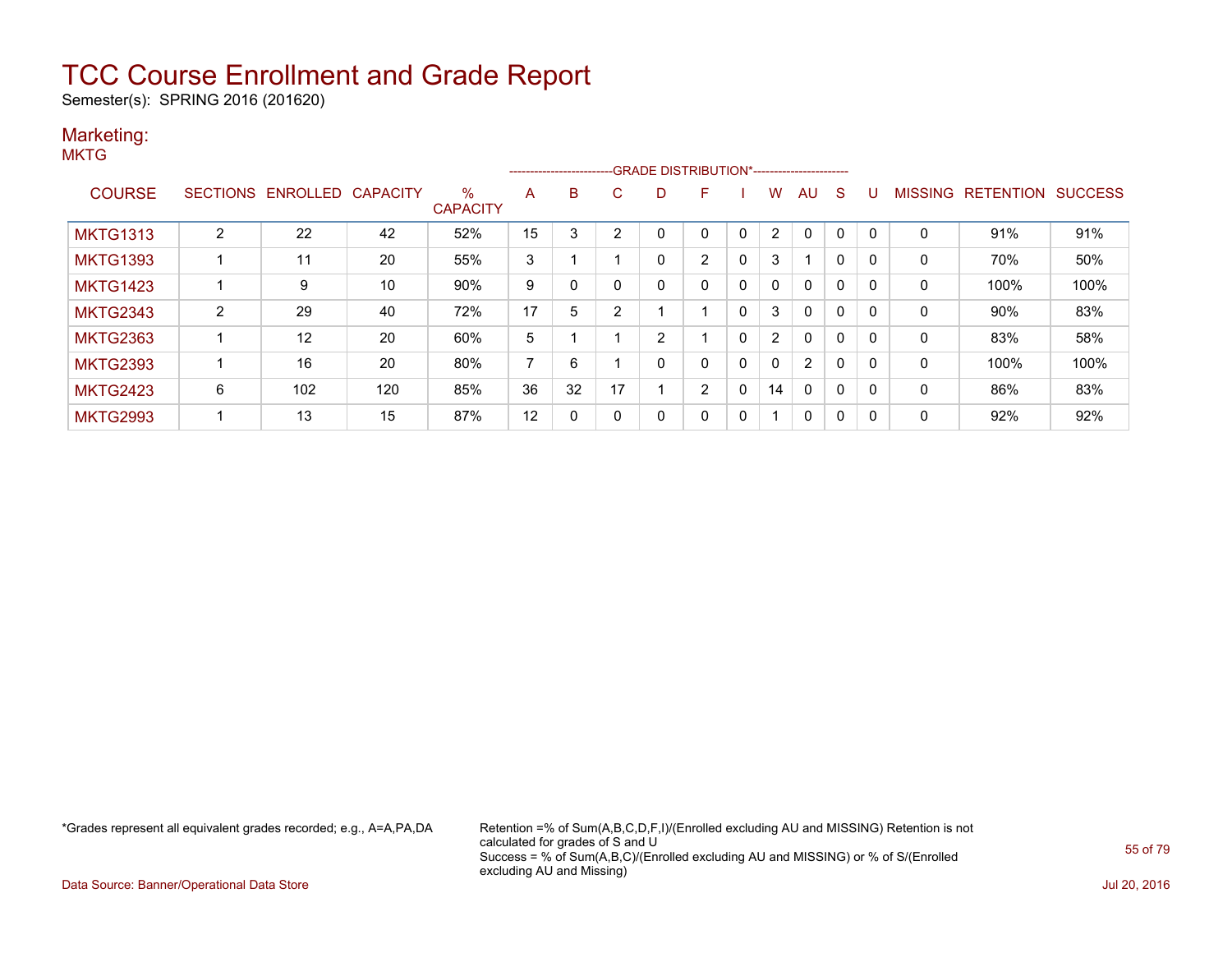Semester(s): SPRING 2016 (201620)

#### Music: **MUSC**

| $\sim$ $\sim$ $\sim$ |                |                            |     |                         |                |              |                |              | -GRADE DISTRIBUTION*----------------------- |              |                |                |              |              |              |                           |      |
|----------------------|----------------|----------------------------|-----|-------------------------|----------------|--------------|----------------|--------------|---------------------------------------------|--------------|----------------|----------------|--------------|--------------|--------------|---------------------------|------|
| <b>COURSE</b>        |                | SECTIONS ENROLLED CAPACITY |     | $\%$<br><b>CAPACITY</b> | A              | B            | $\mathbf C$    | D            | F                                           |              | W              | <b>AU</b>      | S            | U            |              | MISSING RETENTION SUCCESS |      |
| <b>MUSC1002</b>      | $\mathbf{1}$   | 23                         | 25  | 92%                     | 10             | 5            | $\mathbf{1}$   | $\mathbf{1}$ | 3                                           | $\mathbf{0}$ | 1              | $\overline{2}$ | 0            | $\mathbf{0}$ | 0            | 95%                       | 76%  |
| <b>MUSC1013</b>      | 1              | 11                         | 24  | 46%                     | 5              | 2            | 0              | $\Omega$     | 3                                           | $\mathbf{0}$ | 1              | 0              | $\mathbf{0}$ | 0            | 0            | 91%                       | 64%  |
| <b>MUSC1023</b>      | 1              | 10                         | 24  | 42%                     | 6              | 1            | $\mathbf{0}$   | $\Omega$     | 1                                           | $\mathbf{0}$ | $\overline{2}$ | $\mathbf{0}$   | $\mathbf{0}$ | 0            | 0            | 80%                       | 70%  |
| <b>MUSC1030</b>      | 1              | 33                         | 50  | 66%                     | $\Omega$       | $\Omega$     | $\Omega$       | $\Omega$     | $\Omega$                                    | $\Omega$     | 1              | 0              | 21           | 9            | 2            |                           | 68%  |
| <b>MUSC1053</b>      | $\overline{2}$ | 20                         | 24  | 83%                     | 11             | 3            | $\mathbf{0}$   | 1            | 1                                           | $\mathbf{0}$ | 4              | 0              | 0            | 0            | 0            | 80%                       | 70%  |
| <b>MUSC1062</b>      | 1              | 10                         | 12  | 83%                     | 4              | 3            | $\mathbf{1}$   | $\Omega$     | $\overline{2}$                              | $\mathbf{0}$ | $\Omega$       | $\mathbf{0}$   | $\mathbf{0}$ | 0            | 0            | 100%                      | 80%  |
| <b>MUSC1072</b>      | 1              | 9                          | 20  | 45%                     | 4              | 4            | $\Omega$       | 0            | 1                                           | $\mathbf{0}$ | 0              | $\mathbf{0}$   | $\mathbf{0}$ | 0            | 0            | 100%                      | 89%  |
| <b>MUSC1113</b>      | 4              | 73                         | 90  | 81%                     | 36             | 18           | 11             | $\Omega$     | 1                                           | $\mathbf{0}$ | 7              | 0              | 0            | 0            | 0            | 90%                       | 89%  |
| <b>MUSC1171</b>      | 1              | 9                          | 16  | 56%                     | 4              | $\mathbf{0}$ | $\mathbf{0}$   | $\Omega$     | 0                                           | $\mathbf{0}$ | 5              | 0              | $\mathbf{0}$ | 0            | 0            | 44%                       | 44%  |
| <b>MUSC1191</b>      | 13             | 27                         | 130 | 21%                     | 25             | 1            | $\Omega$       | $\Omega$     | 0                                           | $\mathbf{0}$ | 1              | 0              | $\mathbf{0}$ | 0            | $\mathbf{0}$ | 96%                       | 96%  |
| <b>MUSC1192</b>      | 14             | 52                         | 145 | 36%                     | 33             | 8            | $\mathbf{1}$   | $\Omega$     | $\overline{2}$                              | $\mathbf{0}$ | 6              | $\overline{2}$ | 0            | 0            | 0            | 88%                       | 84%  |
| <b>MUSC1201</b>      | $\overline{c}$ | $\overline{c}$             | 20  | 10%                     | $\overline{2}$ | $\mathbf{0}$ | $\mathbf{0}$   | $\Omega$     | 0                                           | $\mathbf{0}$ | 0              | 0              | $\mathbf{0}$ | 0            | 0            | 100%                      | 100% |
| <b>MUSC1202</b>      | 3              | $\overline{7}$             | 30  | 23%                     | 6              | 1            | $\Omega$       | $\Omega$     | 0                                           | $\mathbf{0}$ | 0              | 0              | $\mathbf{0}$ | 0            | 0            | 100%                      | 100% |
| <b>MUSC1242</b>      | 3              | 9                          | 32  | 28%                     | 6              | 1            | $\overline{2}$ | $\Omega$     | $\mathbf{0}$                                | $\mathbf{0}$ | 0              | 0              | $\mathbf{0}$ | 0            | 0            | 100%                      | 100% |
| <b>MUSC1251</b>      | 1              | $\mathbf{1}$               | 10  | 10%                     | $\mathbf{1}$   | $\Omega$     | $\Omega$       | $\Omega$     | $\Omega$                                    | $\Omega$     | $\Omega$       | $\mathbf{0}$   | $\mathbf{0}$ | $\Omega$     | 0            | 100%                      | 100% |
| <b>MUSC1252</b>      | 3              | 10                         | 30  | 33%                     | 8              | 0            | $\mathbf 0$    | $\Omega$     | 1                                           | $\mathbf{0}$ | 1              | 0              | 0            | $\mathbf{0}$ | 0            | 90%                       | 80%  |
| <b>MUSC1312</b>      | $\overline{c}$ | 4                          | 20  | 20%                     | 3              | $\mathbf{0}$ | $\mathbf 1$    | $\Omega$     | $\Omega$                                    | $\mathbf{0}$ | 0              | 0              | $\mathbf{0}$ | $\Omega$     | 0            | 100%                      | 100% |
| <b>MUSC1352</b>      | 1              | 1                          | 10  | 10%                     | $\mathbf{1}$   | 0            | $\mathbf{0}$   | $\mathbf{0}$ | $\mathbf{0}$                                | $\mathbf{0}$ | 0              | $\mathbf{0}$   | $\mathbf{0}$ | 0            | 0            | 100%                      | 100% |
| <b>MUSC1362</b>      | 1              | 1                          | 10  | 10%                     | $\mathbf{1}$   | $\mathbf{0}$ | 0              | $\Omega$     | $\mathbf{0}$                                | $\mathbf{0}$ | 0              | $\mathbf{0}$   | $\mathbf{0}$ | $\mathbf{0}$ | 0            | 100%                      | 100% |
| <b>MUSC1382</b>      | 1              | 2                          | 10  | 20%                     | 2              | 0            | $\mathbf{0}$   | $\mathbf{0}$ | $\mathbf{0}$                                | $\mathbf{0}$ | 0              | 0              | $\Omega$     | $\Omega$     | 0            | 100%                      | 100% |
| <b>MUSC1392</b>      | 1              | 1                          | 10  | 10%                     | 0              | 0            | 0              | 0            | 0                                           | 0            | 1              | 0              | 0            | 0            | 0            | 0%                        | 0%   |
| <b>MUSC1412</b>      | 1              | 3                          | 10  | 30%                     | 2              | $\Omega$     | 0              | 0            | 1                                           | 0            | 0              | 0              | 0            | 0            | 0            | 100%                      | 67%  |
|                      |                |                            |     |                         |                |              |                |              |                                             |              |                |                |              |              |              |                           |      |

\*Grades represent all equivalent grades recorded; e.g., A=A,PA,DA Retention =% of Sum(A,B,C,D,F,I)/(Enrolled excluding AU and MISSING) Retention is not calculated for grades of S and U Success = % of Sum(A,B,C)/(Enrolled excluding AU and MISSING) or % of S/(Enrolled excluding AU and Missing)

Data Source: Banner/Operational Data Store Jul 20, 2016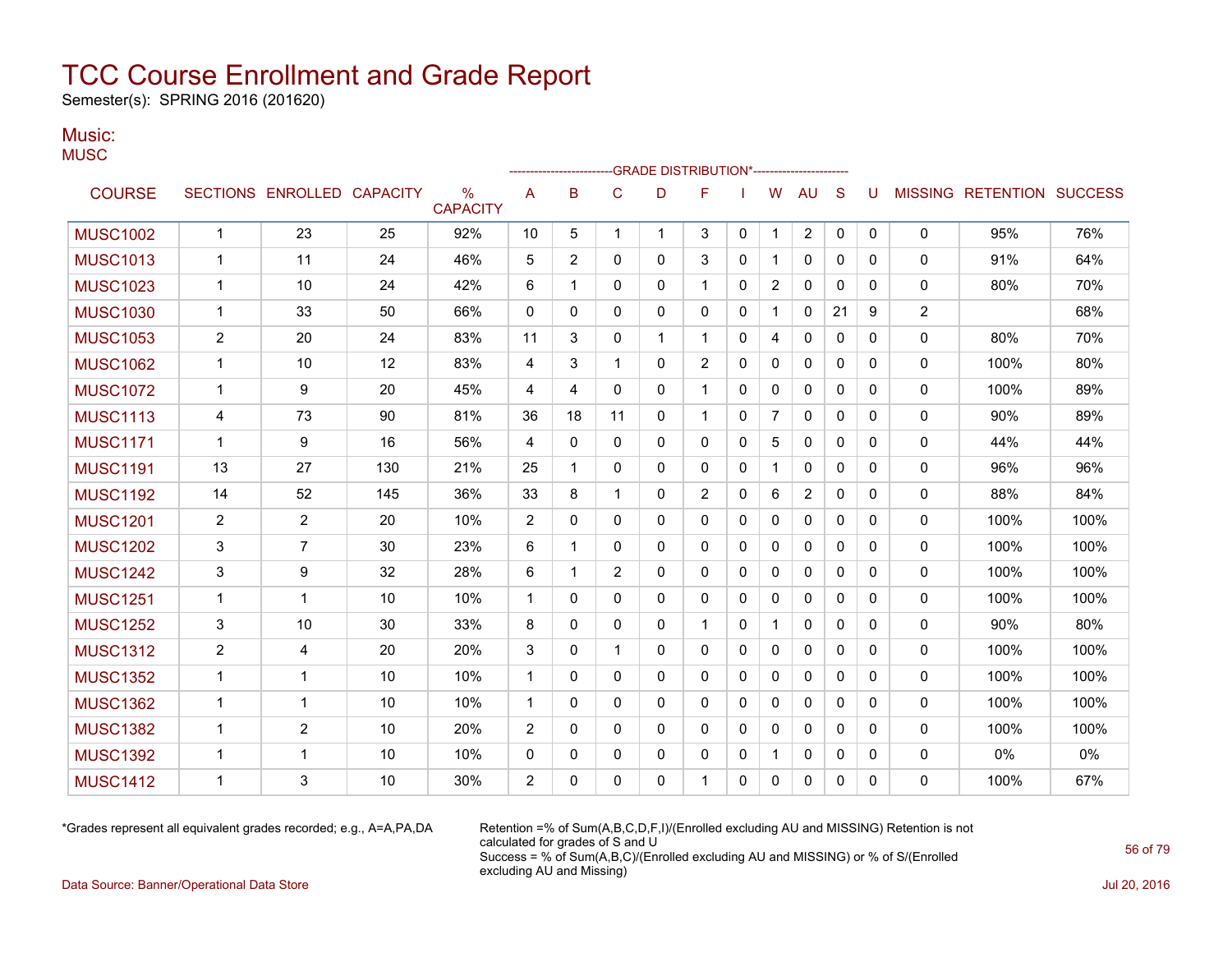Semester(s): SPRING 2016 (201620)

### Music:

| טוטועו. |  |
|---------|--|
| MUSC    |  |

|                 |                |                            |                |                                  |                | ------------------------ |                |              | -- GRADE DISTRIBUTION*----------------------- |              |                |                |              |          |              |                           |      |
|-----------------|----------------|----------------------------|----------------|----------------------------------|----------------|--------------------------|----------------|--------------|-----------------------------------------------|--------------|----------------|----------------|--------------|----------|--------------|---------------------------|------|
| <b>COURSE</b>   |                | SECTIONS ENROLLED CAPACITY |                | $\frac{0}{0}$<br><b>CAPACITY</b> | A              | B                        | C              | D            | F                                             |              | W              | AU             | S            | U        |              | MISSING RETENTION SUCCESS |      |
| <b>MUSC1422</b> | $\mathbf{1}$   | 2                          | 10             | 20%                              | 2              | $\mathbf{0}$             | 0              | $\mathbf{0}$ | 0                                             | 0            | $\mathbf 0$    | $\mathbf 0$    | $\mathbf{0}$ | 0        | $\mathbf 0$  | 100%                      | 100% |
| <b>MUSC1432</b> | 1              | $\overline{2}$             | 10             | 20%                              | $\mathbf 1$    | -1                       | 0              | 0            | 0                                             | $\mathbf{0}$ | 0              | $\mathbf{0}$   | $\mathbf{0}$ | 0        | $\mathbf 0$  | 100%                      | 100% |
| <b>MUSC1462</b> | 1              | 1                          | 10             | 10%                              | $\mathbf 1$    | $\Omega$                 | $\mathbf{0}$   | $\Omega$     | 0                                             | $\Omega$     | 0              | $\mathbf{0}$   | $\Omega$     | 0        | 0            | 100%                      | 100% |
| <b>MUSC1492</b> | 1              | 3                          | 10             | 30%                              | 0              | 2                        | $\mathbf{0}$   | 0            |                                               | 0            | $\mathbf{0}$   | 0              | $\mathbf{0}$ | 0        | 0            | 100%                      | 67%  |
| <b>MUSC1541</b> | 1              | 20                         | 40             | 50%                              | 17             | $\mathbf{0}$             | 0              | $\mathbf{0}$ |                                               | 0            | $\overline{2}$ | $\mathbf{0}$   | $\mathbf{0}$ | 0        | 0            | 90%                       | 85%  |
| <b>MUSC1551</b> | 1              | 28                         | 40             | 70%                              | 22             | 1                        | $\mathbf{0}$   | $\mathbf{0}$ | 1                                             | $\mathbf{0}$ | $\overline{2}$ | $\overline{2}$ | $\Omega$     | 0        | 0            | 92%                       | 88%  |
| <b>MUSC1563</b> | $\mathbf 1$    | $\overline{7}$             | 20             | 35%                              | 4              | 3                        | 0              | 0            | 0                                             | 0            | 0              | $\mathbf{0}$   | $\mathbf{0}$ | 0        | 0            | 100%                      | 100% |
| <b>MUSC1612</b> | 3              | 12                         | 13             | 92%                              | 6              | 0                        | 1              | $\mathbf{0}$ | 2                                             | $\Omega$     | 3              | $\mathbf{0}$   | $\Omega$     | 0        | $\mathbf{0}$ | 75%                       | 58%  |
| <b>MUSC1622</b> | 3              | 13                         | 13             | 100%                             | 5              | 4                        | $\mathbf 0$    | 0            | 0                                             | 0            | 4              | $\mathbf{0}$   | $\mathbf{0}$ | 0        | 0            | 69%                       | 69%  |
| <b>MUSC1632</b> | $\overline{c}$ | 3                          | 3              | 100%                             | $\mathbf 1$    | 2                        | $\mathbf{0}$   | $\mathbf{0}$ | $\mathbf{0}$                                  | $\Omega$     | $\mathbf{0}$   | $\mathbf{0}$   | $\Omega$     | 0        | 0            | 100%                      | 100% |
| <b>MUSC1642</b> | 3              | $\overline{7}$             | $\overline{7}$ | 100%                             | 6              | -1                       | $\mathbf{0}$   | $\mathbf{0}$ | $\mathbf{0}$                                  | $\mathbf{0}$ | $\Omega$       | $\mathbf{0}$   | $\Omega$     | $\Omega$ | 0            | 100%                      | 100% |
| <b>MUSC1651</b> | $\mathbf 1$    | 31                         | 45             | 69%                              | 27             | $\Omega$                 | 1              | $\mathbf{0}$ | $\overline{2}$                                | $\mathbf{0}$ | 1              | $\mathbf{0}$   | $\Omega$     | $\Omega$ | 0            | 97%                       | 90%  |
| <b>MUSC1661</b> | $\mathbf 1$    | 14                         | 25             | 56%                              | 14             | $\Omega$                 | $\mathbf{0}$   | $\Omega$     | 0                                             | $\Omega$     | $\mathbf{0}$   | $\mathbf{0}$   | $\Omega$     | $\Omega$ | 0            | 100%                      | 100% |
| <b>MUSC1731</b> | $\mathbf{1}$   | 3                          | 5              | 60%                              | 3              | $\Omega$                 | 0              | $\mathbf{0}$ | 0                                             | $\Omega$     | 0              | $\mathbf{0}$   | $\mathbf{0}$ | $\Omega$ | 0            | 100%                      | 100% |
| <b>MUSC1781</b> | $\overline{c}$ | 6                          | 10             | 60%                              | 5              | 1                        | $\Omega$       | $\mathbf{0}$ | $\mathbf{0}$                                  | $\Omega$     | $\mathbf{0}$   | $\mathbf{0}$   | $\Omega$     | $\Omega$ | 0            | 100%                      | 100% |
| <b>MUSC1791</b> | $\overline{2}$ | 6                          | 20             | 30%                              | 6              | 0                        | $\mathbf{0}$   | 0            | 0                                             | 0            | $\mathbf 0$    | $\mathbf{0}$   | $\mathbf{0}$ | 0        | 0            | 100%                      | 100% |
| <b>MUSC2023</b> | $\mathbf{1}$   | 16                         | 24             | 67%                              | 10             | 2                        | $\overline{2}$ | 1            | $\Omega$                                      | $\mathbf{0}$ | $\mathbf{1}$   | $\mathbf{0}$   | $\Omega$     | $\Omega$ | 0            | 94%                       | 88%  |
| <b>MUSC2072</b> | $\overline{2}$ | 16                         | 35             | 46%                              | 11             | $\overline{2}$           | $\overline{2}$ | $\mathbf{0}$ | 0                                             | $\Omega$     | $\mathbf{1}$   | $\mathbf{0}$   | $\Omega$     | $\Omega$ | $\mathbf{0}$ | 94%                       | 94%  |
| <b>MUSC2133</b> | $\mathbf 1$    | 14                         | 24             | 58%                              | 5              | 3                        | $\overline{2}$ | $\Omega$     | $\overline{2}$                                | $\Omega$     | $\overline{2}$ | $\mathbf{0}$   | $\Omega$     | $\Omega$ | 0            | 86%                       | 71%  |
| <b>MUSC2181</b> | 1              | 13                         | 16             | 81%                              | 12             | $\mathbf 1$              | $\mathbf{0}$   | $\mathbf{0}$ | 0                                             | $\mathbf{0}$ | $\mathbf{0}$   | $\Omega$       | $\Omega$     | $\Omega$ | 0            | 100%                      | 100% |
| <b>MUSC2202</b> | $\mathbf 1$    | $\overline{2}$             | 10             | 20%                              | $\mathbf{0}$   | 2                        | $\mathbf{0}$   | $\Omega$     | 0                                             | $\mathbf{0}$ | $\mathbf{0}$   | $\mathbf{0}$   | $\Omega$     | $\Omega$ | 0            | 100%                      | 100% |
| <b>MUSC2223</b> | 1              | $\overline{7}$             | 8              | 88%                              | $\overline{7}$ | $\Omega$                 | $\Omega$       | $\Omega$     | $\Omega$                                      | $\Omega$     | $\Omega$       | $\Omega$       | $\Omega$     | $\Omega$ | $\Omega$     | 100%                      | 100% |

\*Grades represent all equivalent grades recorded; e.g., A=A,PA,DA Retention =% of Sum(A,B,C,D,F,I)/(Enrolled excluding AU and MISSING) Retention is not calculated for grades of S and U Success = % of Sum(A,B,C)/(Enrolled excluding AU and MISSING) or % of S/(Enrolled excluding AU and Missing)

Data Source: Banner/Operational Data Store Jul 20, 2016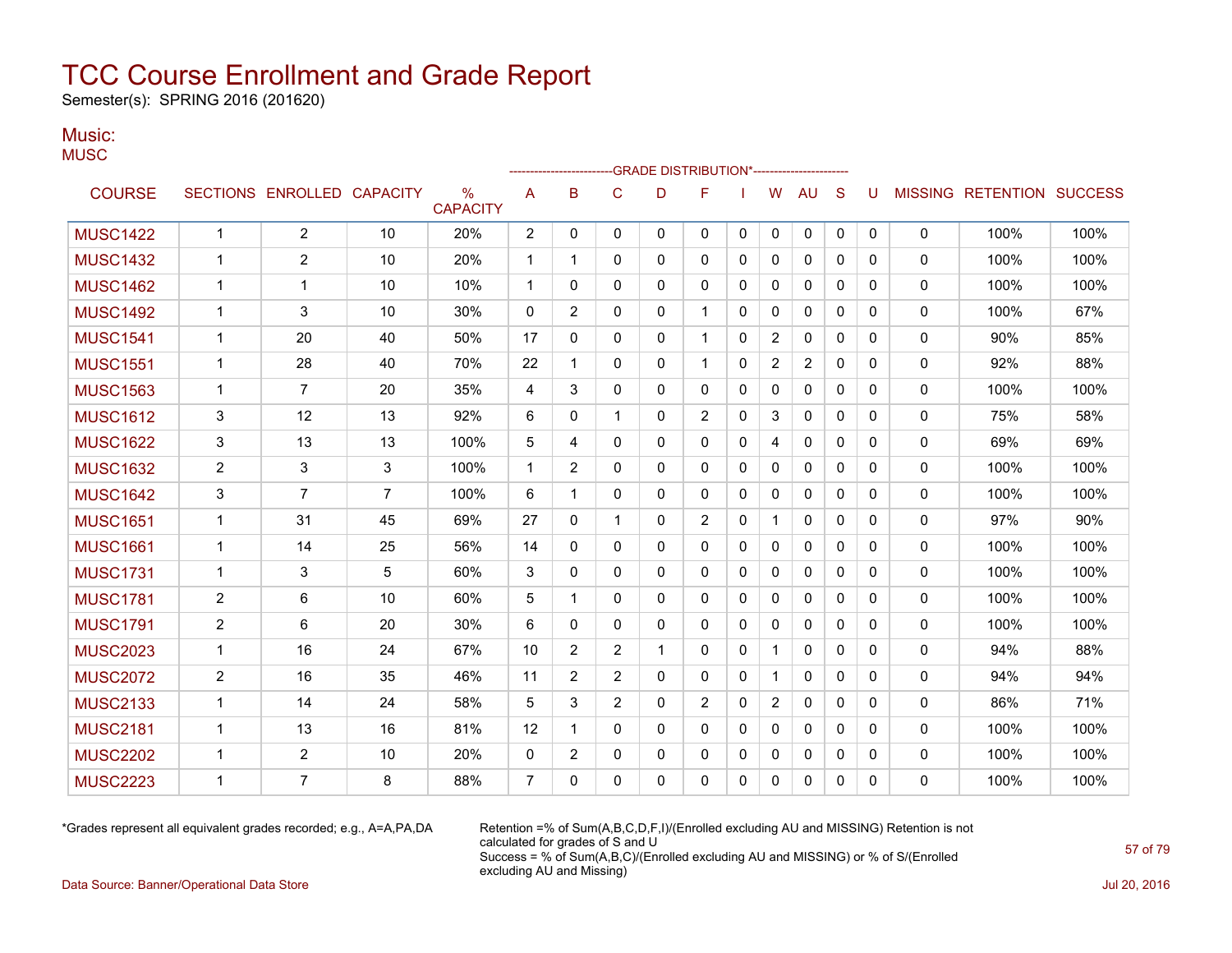Semester(s): SPRING 2016 (201620)

#### Music:  $MIO$

| MUJU            |   |                            |    |                         | ------------------ |    | -GRADE DISTRIBUTION*----------------------- |   |   |          |              |              |          |   |                                  |      |
|-----------------|---|----------------------------|----|-------------------------|--------------------|----|---------------------------------------------|---|---|----------|--------------|--------------|----------|---|----------------------------------|------|
| <b>COURSE</b>   |   | SECTIONS ENROLLED CAPACITY |    | $\%$<br><b>CAPACITY</b> | A                  | B. | D                                           |   |   | W        | <b>AU</b>    | <sub>S</sub> |          |   | <b>MISSING RETENTION SUCCESS</b> |      |
| <b>MUSC2241</b> |   |                            | 10 | 10%                     |                    |    | 0                                           | 0 | 0 | 0        | $\mathbf{0}$ | 0            | $\Omega$ | 0 | 100%                             | 100% |
| <b>MUSC2242</b> | 3 |                            | 30 | 27%                     | 8                  |    | 0                                           |   |   | 0        | 0            | 0            | -0       | 0 | 100%                             | 100% |
| <b>MUSC2991</b> |   |                            | 12 | 8%                      | 0                  |    | 0                                           |   |   | $\Omega$ | $\mathbf{0}$ | 0            |          | 0 | 100%                             | 0%   |
| <b>MUSC2992</b> |   | 10                         | 10 | 100%                    | 10                 |    | 0                                           |   |   | 0        | 0            |              |          | 0 | 100%                             | 100% |

\*Grades represent all equivalent grades recorded; e.g., A=A,PA,DA Retention =% of Sum(A,B,C,D,F,I)/(Enrolled excluding AU and MISSING) Retention is not calculated for grades of S and U Success = % of Sum(A,B,C)/(Enrolled excluding AU and MISSING) or % of S/(Enrolled excluding AU and Missing)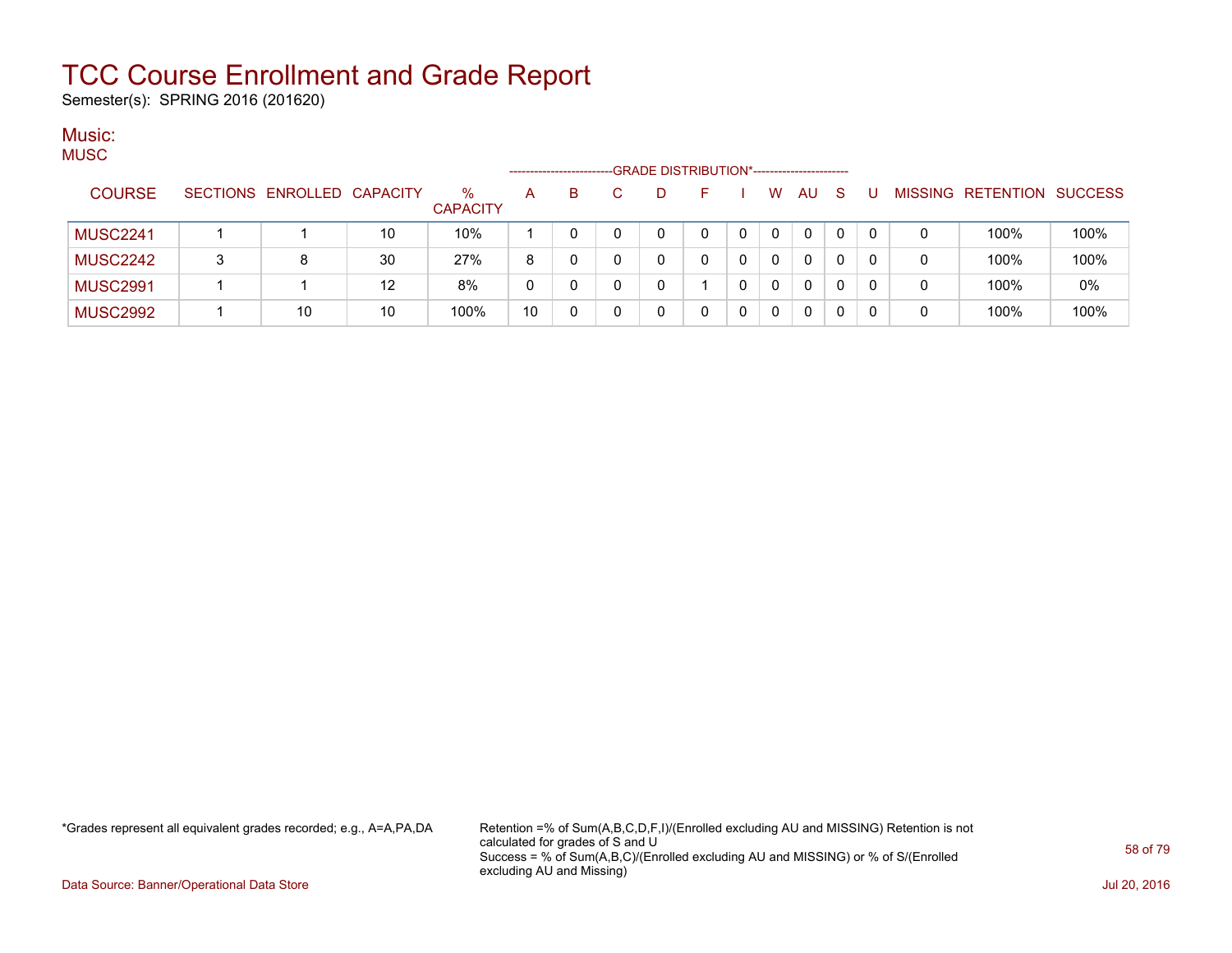Semester(s): SPRING 2016 (201620)

### Nursing:

NURS

|                 |                |                            |     |                      |                |              |                | ------------------------GRADE                DISTRIBUTION*---------------------- |                |              |                |              |              |              |              |                                  |      |
|-----------------|----------------|----------------------------|-----|----------------------|----------------|--------------|----------------|----------------------------------------------------------------------------------|----------------|--------------|----------------|--------------|--------------|--------------|--------------|----------------------------------|------|
| <b>COURSE</b>   |                | SECTIONS ENROLLED CAPACITY |     | %<br><b>CAPACITY</b> | A              | B            | $\mathbf C$    | D                                                                                | F              |              | W              | <b>AU</b>    | <sub>S</sub> | U            |              | <b>MISSING RETENTION SUCCESS</b> |      |
| <b>NURS1111</b> | 3              | 141                        | 150 | 94%                  | 0              | 0            | 0              | 0                                                                                | 0              | 0            | 7              | 0            | 134          | 0            | 0            |                                  | 95%  |
| <b>NURS1113</b> | 6              | 139                        | 150 | 93%                  | 15             | 96           | 19             | 2                                                                                | $\mathbf{0}$   | 0            | 7              | $\mathbf{0}$ | $\mathbf{0}$ | $\Omega$     | 0            | 95%                              | 94%  |
| <b>NURS1143</b> | $\overline{2}$ | 138                        | 150 | 92%                  | 112            | 21           | $\mathbf{0}$   | $\mathbf{0}$                                                                     | $\mathbf{0}$   | 0            | 5              | $\Omega$     | $\mathbf{0}$ | $\Omega$     | $\mathbf 0$  | 96%                              | 96%  |
| <b>NURS1163</b> | 6              | 142                        | 150 | 95%                  | 11             | 87           | 23             | 12                                                                               | $\mathbf{0}$   | 0            | 9              | 0            | 0            | 0            | 0            | 94%                              | 85%  |
| <b>NURS1211</b> | $\mathbf 1$    | 48                         | 50  | 96%                  | 0              | $\Omega$     | $\Omega$       | 0                                                                                | 0              | 0            | 4              | 0            | 44           | 0            | 0            |                                  | 92%  |
| <b>NURS1212</b> | $\mathbf{1}$   | 48                         | 50  | 96%                  | 3              | 27           | 13             | $\Omega$                                                                         | $\overline{1}$ | $\mathbf{0}$ | 4              | $\mathbf{0}$ | $\Omega$     | $\Omega$     | $\mathbf 0$  | 92%                              | 90%  |
| <b>NURS1363</b> | $\mathbf{1}$   | 46                         | 50  | 92%                  | 42             | 4            | $\mathbf 0$    | $\mathbf{0}$                                                                     | $\Omega$       | 0            | $\mathbf{0}$   | 0            | 0            | $\mathbf{0}$ | $\mathbf 0$  | 100%                             | 100% |
| <b>NURS1471</b> | $\mathbf 1$    | 4                          | 15  | 27%                  | $\mathbf{0}$   | $\Omega$     | $\mathbf{0}$   | $\mathbf{0}$                                                                     | $\mathbf{0}$   | $\mathbf{0}$ | $\mathbf{0}$   | $\Omega$     | 4            | $\Omega$     | 0            |                                  | 100% |
| <b>NURS2212</b> | $\mathbf 1$    | 58                         | 60  | 97%                  | $\mathbf{0}$   | $\Omega$     | $\mathbf{0}$   | $\mathbf{0}$                                                                     | $\mathbf{0}$   | $\Omega$     | $\overline{2}$ | $\mathbf{0}$ | 55           | 1            | $\mathbf 0$  |                                  | 95%  |
| <b>NURS2213</b> | $\mathbf{1}$   | 61                         | 61  | 100%                 | $\mathbf{1}$   | 33           | 20             | 5                                                                                | $\mathbf{0}$   | 0            | $\overline{2}$ | $\Omega$     | $\mathbf{0}$ | $\Omega$     | 0            | 97%                              | 89%  |
| <b>NURS2221</b> | $\overline{c}$ | 73                         | 83  | 88%                  | 0              | $\mathbf{0}$ | $\Omega$       | $\mathbf{0}$                                                                     | $\mathbf{0}$   | 0            | 0              | $\Omega$     | 73           | $\mathbf{0}$ | 0            |                                  | 100% |
| <b>NURS2222</b> | $\overline{2}$ | 74                         | 83  | 89%                  | 5              | 53           | 15             | 1                                                                                | $\Omega$       | $\mathbf{0}$ | 0              | 0            | $\mathbf{0}$ | $\mathbf{0}$ | $\mathbf{0}$ | 100%                             | 99%  |
| <b>NURS2231</b> | $\overline{2}$ | 66                         | 83  | 80%                  | $\mathbf{0}$   | $\Omega$     | $\mathbf{0}$   | $\mathbf{0}$                                                                     | $\mathbf{0}$   | 0            | 0              | $\mathbf{0}$ | 66           | $\mathbf{0}$ | $\mathbf 0$  |                                  | 100% |
| <b>NURS2232</b> | $\overline{c}$ | 67                         | 83  | 81%                  | 20             | 44           | 3              | 0                                                                                | $\mathbf{0}$   | 0            | 0              | 0            | 0            | $\mathbf{0}$ | 0            | 100%                             | 100% |
| <b>NURS2242</b> | $\mathbf{1}$   | 48                         | 60  | 80%                  | $\mathbf{0}$   | $\Omega$     | $\mathbf{0}$   | $\mathbf{0}$                                                                     | $\mathbf{0}$   | 0            | $\mathbf{0}$   | $\mathbf{0}$ | 48           | $\mathbf{0}$ | $\mathbf 0$  |                                  | 100% |
| <b>NURS2243</b> | $\mathbf 1$    | 49                         | 60  | 82%                  | $\overline{7}$ | 40           | $\overline{2}$ | $\mathbf{0}$                                                                     | $\mathbf{0}$   | $\mathbf{0}$ | $\mathbf{0}$   | $\mathbf{0}$ | $\mathbf{0}$ | $\Omega$     | $\mathbf 0$  | 100%                             | 100% |
| <b>NURS2303</b> | $\mathbf 1$    | 21                         | 21  | 100%                 | 6              | 6            | $\mathbf{1}$   | 2                                                                                | $\overline{1}$ | $\mathbf{0}$ | 5              | $\mathbf{0}$ | $\Omega$     | $\Omega$     | $\mathbf 0$  | 76%                              | 62%  |
| <b>NURS2351</b> | 1              | 19                         | 23  | 83%                  | 0              | $\Omega$     | $\mathbf{0}$   | 0                                                                                | $\mathbf{0}$   | 0            | 0              | 0            | 19           | $\mathbf{0}$ | 0            |                                  | 100% |
| <b>NURS2352</b> | $\mathbf{1}$   | 19                         | 23  | 83%                  | $\mathbf{1}$   | 15           | $\overline{2}$ | 1                                                                                | $\mathbf{0}$   | $\mathbf{0}$ | 0              | $\mathbf{0}$ | $\mathbf{0}$ | $\mathbf{0}$ | 0            | 100%                             | 95%  |
| <b>NURS2403</b> | 1              | 11                         | 30  | 37%                  | 4              | 4            | $\mathbf{1}$   | $\mathbf{0}$                                                                     | $\Omega$       | $\mathbf{0}$ | 2              | $\mathbf{0}$ | 0            | $\Omega$     | 0            | 82%                              | 82%  |
| <b>NURS2431</b> | $\mathbf 1$    | 46                         | 50  | 92%                  | $\mathbf{0}$   | $\Omega$     | $\Omega$       | 0                                                                                | 0              | 0            | 2              | 0            | 43           | -1           | 0            |                                  | 93%  |
| <b>NURS2432</b> | 1              | 46                         | 50  | 92%                  | 9              | 34           | $\Omega$       | 1                                                                                | $\Omega$       | $\mathbf{0}$ | $\overline{2}$ | $\mathbf{0}$ | 0            | $\Omega$     | 0            | 96%                              | 93%  |

\*Grades represent all equivalent grades recorded; e.g., A=A,PA,DA Retention =% of Sum(A,B,C,D,F,I)/(Enrolled excluding AU and MISSING) Retention is not calculated for grades of S and U Success = % of Sum(A,B,C)/(Enrolled excluding AU and MISSING) or % of S/(Enrolled excluding AU and Missing)

Data Source: Banner/Operational Data Store Jul 20, 2016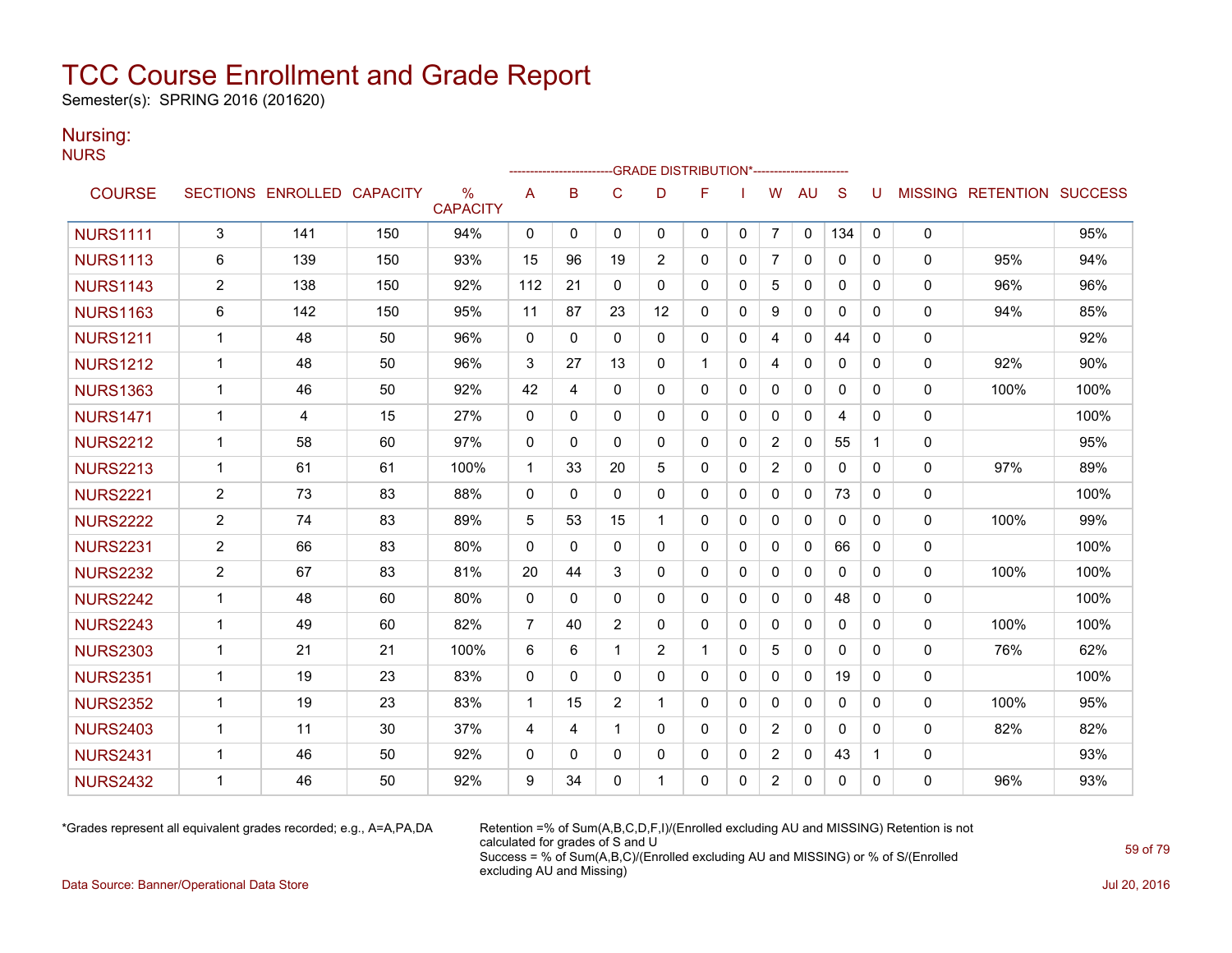Semester(s): SPRING 2016 (201620)

### Nursing:

| <b>NURS</b>     |                            |                      |   |    |   |                                             |  |   |      |     |     |                           |      |
|-----------------|----------------------------|----------------------|---|----|---|---------------------------------------------|--|---|------|-----|-----|---------------------------|------|
|                 |                            |                      |   |    |   | -GRADE DISTRIBUTION*----------------------- |  |   |      |     |     |                           |      |
| <b>COURSE</b>   | SECTIONS ENROLLED CAPACITY | %<br><b>CAPACITY</b> | A | B. |   | D                                           |  |   | W AU | - S | - U | MISSING RETENTION SUCCESS |      |
| <b>NURS2992</b> |                            | 100%                 |   |    |   |                                             |  | 0 | 0    |     |     | 100%                      | 100% |
| <b>NURS2994</b> |                            | 100%                 |   |    | ᅭ |                                             |  |   |      |     |     | 100%                      | 100% |

\*Grades represent all equivalent grades recorded; e.g., A=A,PA,DA Retention =% of Sum(A,B,C,D,F,I)/(Enrolled excluding AU and MISSING) Retention is not calculated for grades of S and U Success = % of Sum(A,B,C)/(Enrolled excluding AU and MISSING) or % of S/(Enrolled excluding AU and Missing)

Data Source: Banner/Operational Data Store Jul 20, 2016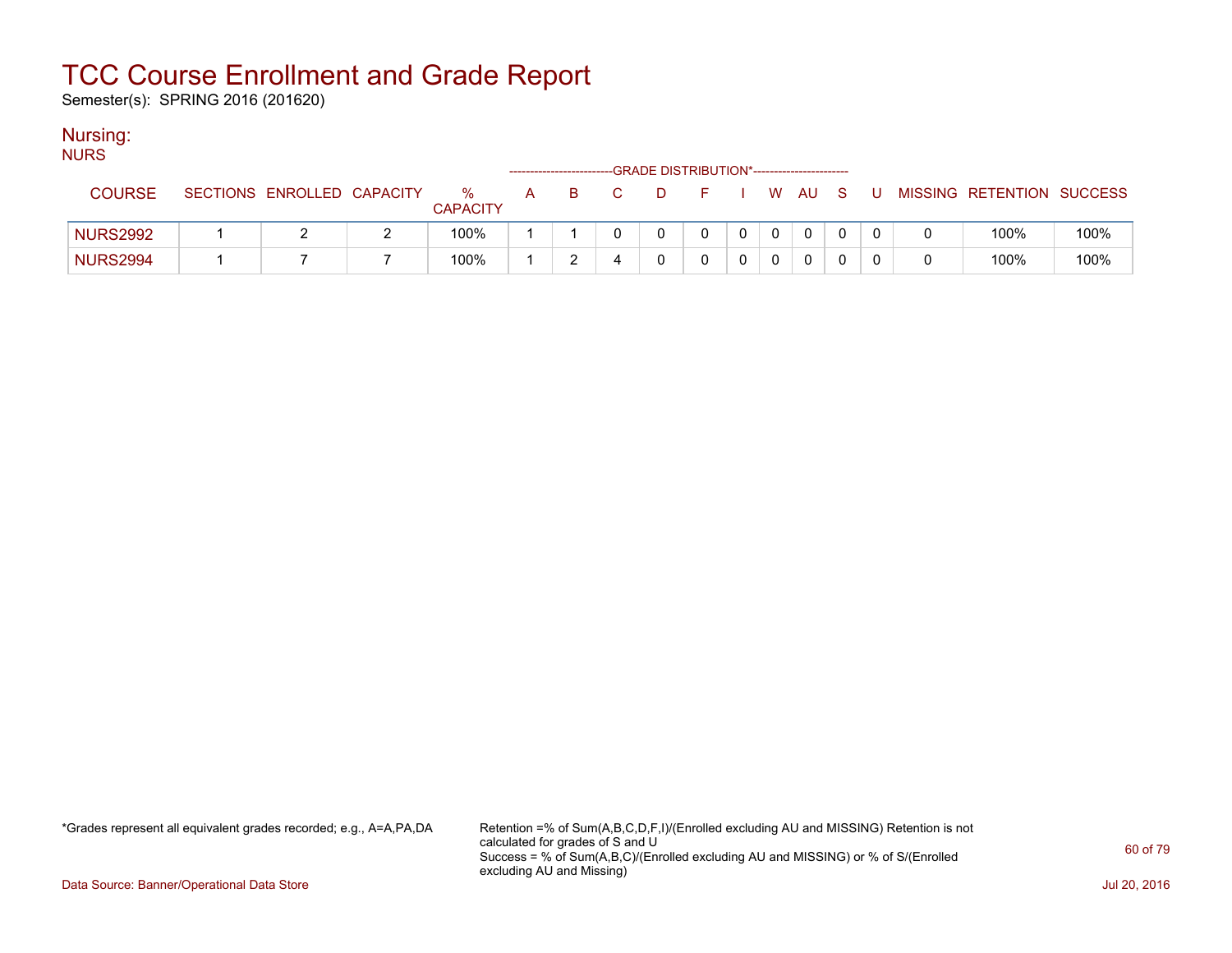Semester(s): SPRING 2016 (201620)

### Occupational Therapy Assistant: OCTA<sup>'</sup>

|               |                 |          |                 |                         |    |              |          |   | -------------------------GRADE DISTRIBUTION*----------------------- |   |              |              |              |          |                |                  |                |
|---------------|-----------------|----------|-----------------|-------------------------|----|--------------|----------|---|---------------------------------------------------------------------|---|--------------|--------------|--------------|----------|----------------|------------------|----------------|
| <b>COURSE</b> | <b>SECTIONS</b> | ENROLLED | <b>CAPACITY</b> | $\%$<br><b>CAPACITY</b> | A  | B            | C.       | D | F                                                                   |   | W            | AU           | S            |          | <b>MISSING</b> | <b>RETENTION</b> | <b>SUCCESS</b> |
| OCTA1203      |                 | 19       | 20              | 95%                     | 12 |              |          |   | 0                                                                   | 0 | 6            | $\mathbf{0}$ | $\mathbf{0}$ |          | 0              | 68%              | 68%            |
| OCTA1293      |                 | 18       | 20              | 90%                     | 17 |              | $\Omega$ |   | 0                                                                   | 0 | $\mathbf{0}$ | $\mathbf{0}$ | 0            | $\Omega$ | 0              | 100%             | 100%           |
| OCTA1403      |                 | 18       | 20              | 90%                     | 15 | 3            | $\Omega$ |   | 0                                                                   | 0 | $\mathbf{0}$ | $\mathbf{0}$ | 0            |          | 0              | 100%             | 100%           |
| OCTA1443      |                 | 18       | 20              | 90%                     | 15 | 2            |          |   | 0                                                                   | 0 | 0            | $\mathbf{0}$ | 0            |          | 0              | 100%             | 100%           |
| OCTA1483      |                 | 18       | 20              | 90%                     | 13 | 4            |          |   | 0                                                                   | 0 | 0            | $\mathbf{0}$ | 0            | $\Omega$ | 0              | 100%             | 100%           |
| OCTA2356      |                 | 18       | 20              | 90%                     | 18 | $\mathbf{0}$ |          |   | 0                                                                   | 0 | $\mathbf{0}$ | $\mathbf{0}$ | 0            |          | 0              | 100%             | 100%           |
| OCTA2376      |                 | 18       | 20              | 90%                     | 17 | 0            |          | 0 | 0                                                                   |   | $\mathbf 0$  | $\mathbf{0}$ | 0            | 0        | 0              | 100%             | 94%            |

\*Grades represent all equivalent grades recorded; e.g., A=A,PA,DA Retention =% of Sum(A,B,C,D,F,I)/(Enrolled excluding AU and MISSING) Retention is not calculated for grades of S and U Success = % of Sum(A,B,C)/(Enrolled excluding AU and MISSING) or % of S/(Enrolled excluding AU and Missing)

Data Source: Banner/Operational Data Store Jul 20, 2016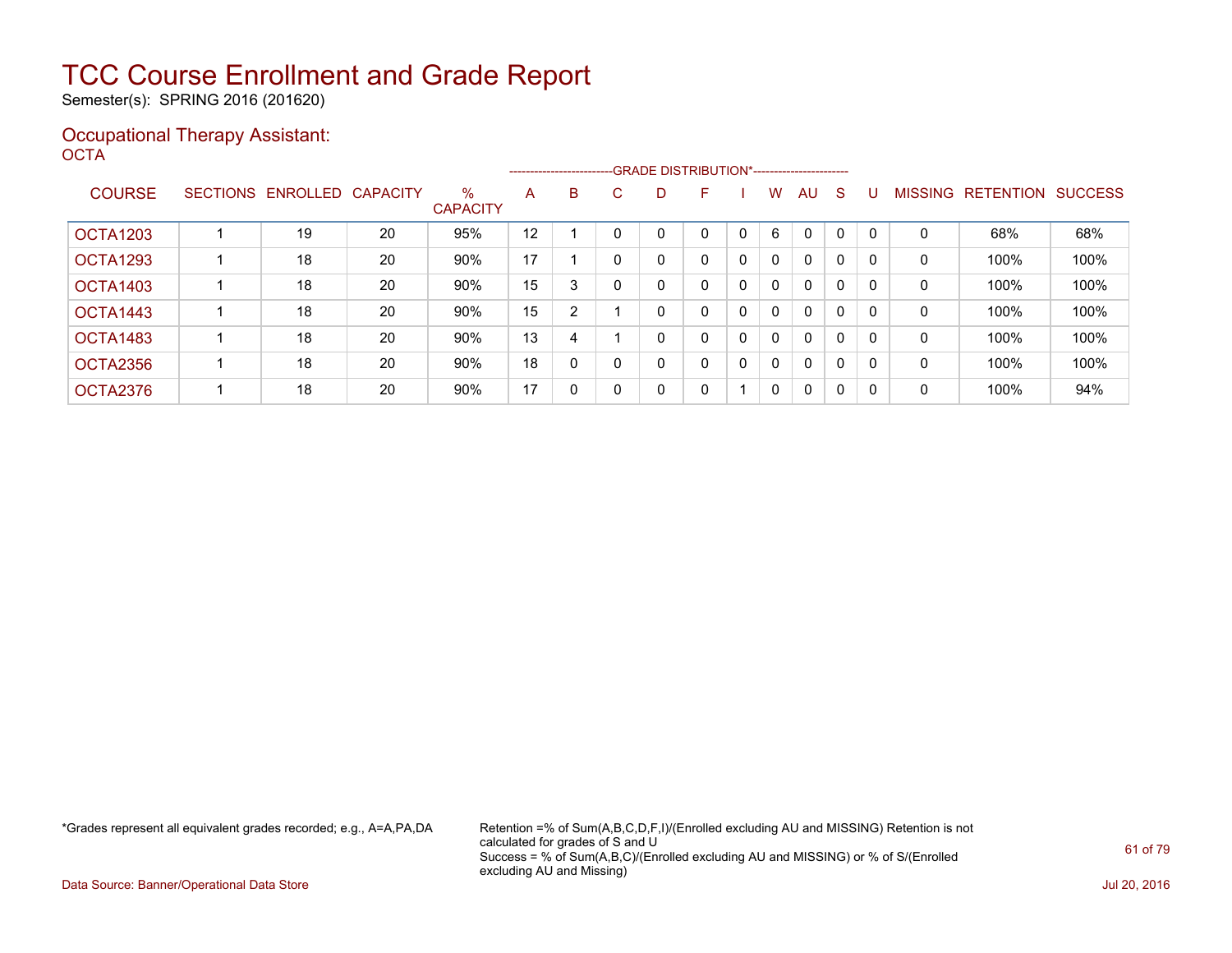Semester(s): SPRING 2016 (201620)

### Physical Education:

PHED

|                 |   |                   |                 |                         |                |                |          | -------------------------GRADE                DISTRIBUTION*--------------------- |                |              |                |                |              |          |                |                          |      |
|-----------------|---|-------------------|-----------------|-------------------------|----------------|----------------|----------|----------------------------------------------------------------------------------|----------------|--------------|----------------|----------------|--------------|----------|----------------|--------------------------|------|
| <b>COURSE</b>   |   | SECTIONS ENROLLED | <b>CAPACITY</b> | $\%$<br><b>CAPACITY</b> | A              | в              | C        | D                                                                                | F              |              | w              | AU             | S            | U        | <b>MISSING</b> | <b>RETENTION SUCCESS</b> |      |
| <b>PHED1092</b> |   | $\overline{7}$    | 12              | 58%                     | -1             |                | 0        | 0                                                                                | $\overline{2}$ | 0            | 3              | $\mathbf{0}$   | 0            | 0        | $\Omega$       | 57%                      | 29%  |
| <b>PHED1143</b> |   | 17                | 20              | 85%                     | 1              | 4              | 5        |                                                                                  | 4              | 0            | 2              | 0              | $\Omega$     | 0        | 0              | 88%                      | 59%  |
| <b>PHED1252</b> |   | 12                | 14              | 86%                     | 8              | $\overline{2}$ |          | 0                                                                                | 1              | $\Omega$     | 0              | 0              | $\Omega$     | $\Omega$ | $\Omega$       | 100%                     | 92%  |
| <b>PHED1341</b> |   | 12                | 12              | 100%                    | $\overline{7}$ | $\overline{2}$ | 0        | 0                                                                                | 0              | $\Omega$     | 3              | $\mathbf{0}$   | 0            | 0        | $\Omega$       | 75%                      | 75%  |
| <b>PHED1412</b> | 4 | 48                | 70              | 69%                     | 31             | 4              | 4        |                                                                                  | 1              | $\Omega$     | 5              | $\overline{c}$ | $\Omega$     | 0        | 0              | 89%                      | 85%  |
| <b>PHED1552</b> |   | 9                 | 20              | 45%                     | 8              | 0              | 0        | 0                                                                                |                | $\mathbf{0}$ | $\mathbf{0}$   | $\mathbf{0}$   | $\mathbf{0}$ | $\Omega$ | $\mathbf{0}$   | 100%                     | 89%  |
| <b>PHED2092</b> |   | $\overline{2}$    | 10              | 20%                     | $\overline{2}$ | 0              | 0        | 0                                                                                | 0              | $\Omega$     | 0              | $\mathbf{0}$   | $\Omega$     | 0        | 0              | 100%                     | 100% |
| <b>PHED2111</b> |   | 14                | 20              | 70%                     | 9              |                |          | 0                                                                                | $\overline{2}$ | $\Omega$     |                | $\mathbf{0}$   | $\Omega$     | 0        | 0              | 93%                      | 79%  |
| <b>PHED2142</b> |   | 3                 | 12              | 25%                     | $\overline{2}$ | $\mathbf{0}$   | 0        | 0                                                                                | 0              | $\mathbf{0}$ |                | $\mathbf{0}$   | $\mathbf{0}$ | $\Omega$ | $\mathbf{0}$   | 67%                      | 67%  |
| <b>PHED2212</b> | 5 | 69                | 82              | 84%                     | 50             | 7              | 6        | 0                                                                                | 1              | 0            | 5              | $\mathbf{0}$   | $\Omega$     | $\Omega$ | $\mathbf{0}$   | 93%                      | 91%  |
| <b>PHED2263</b> | 1 | 20                | 20              | 100%                    | $\overline{7}$ | 5.             | 5        |                                                                                  | $\overline{2}$ | $\Omega$     | $\Omega$       | $\Omega$       | $\Omega$     | 0        | $\mathbf{0}$   | 100%                     | 85%  |
| <b>PHED2322</b> |   | 19                | 20              | 95%                     | 15             |                | $\Omega$ | 0                                                                                | $\overline{2}$ | $\mathbf{0}$ |                | 0              | $\Omega$     | $\Omega$ | 0              | 95%                      | 84%  |
| <b>PHED2332</b> |   | 9                 | 10              | 90%                     | 8              | 0              | 0        | 0                                                                                |                | 0            | 0              | $\mathbf{0}$   | 0            | 0        | $\mathbf{0}$   | 100%                     | 89%  |
| <b>PHED2422</b> |   | 3                 | 15              | 20%                     | 3              | 0              | 0        | 0                                                                                | 0              | 0            | 0              | $\Omega$       | $\Omega$     | 0        | 0              | 100%                     | 100% |
| <b>PHED2603</b> | 4 | 76                | 80              | 95%                     | 35             | 15             | 14       | 3                                                                                | 6              | 0            | 3              | $\mathbf{0}$   | 0            | 0        | $\mathbf{0}$   | 96%                      | 84%  |
| <b>PHED2653</b> |   | 19                | 20              | 95%                     | 10             | 7              | 0        | 0                                                                                | 0              | 0            | $\overline{2}$ | $\mathbf{0}$   | 0            | $\Omega$ | $\Omega$       | 89%                      | 89%  |

\*Grades represent all equivalent grades recorded; e.g., A=A,PA,DA Retention =% of Sum(A,B,C,D,F,I)/(Enrolled excluding AU and MISSING) Retention is not calculated for grades of S and U Success = % of Sum(A,B,C)/(Enrolled excluding AU and MISSING) or % of S/(Enrolled excluding AU and Missing)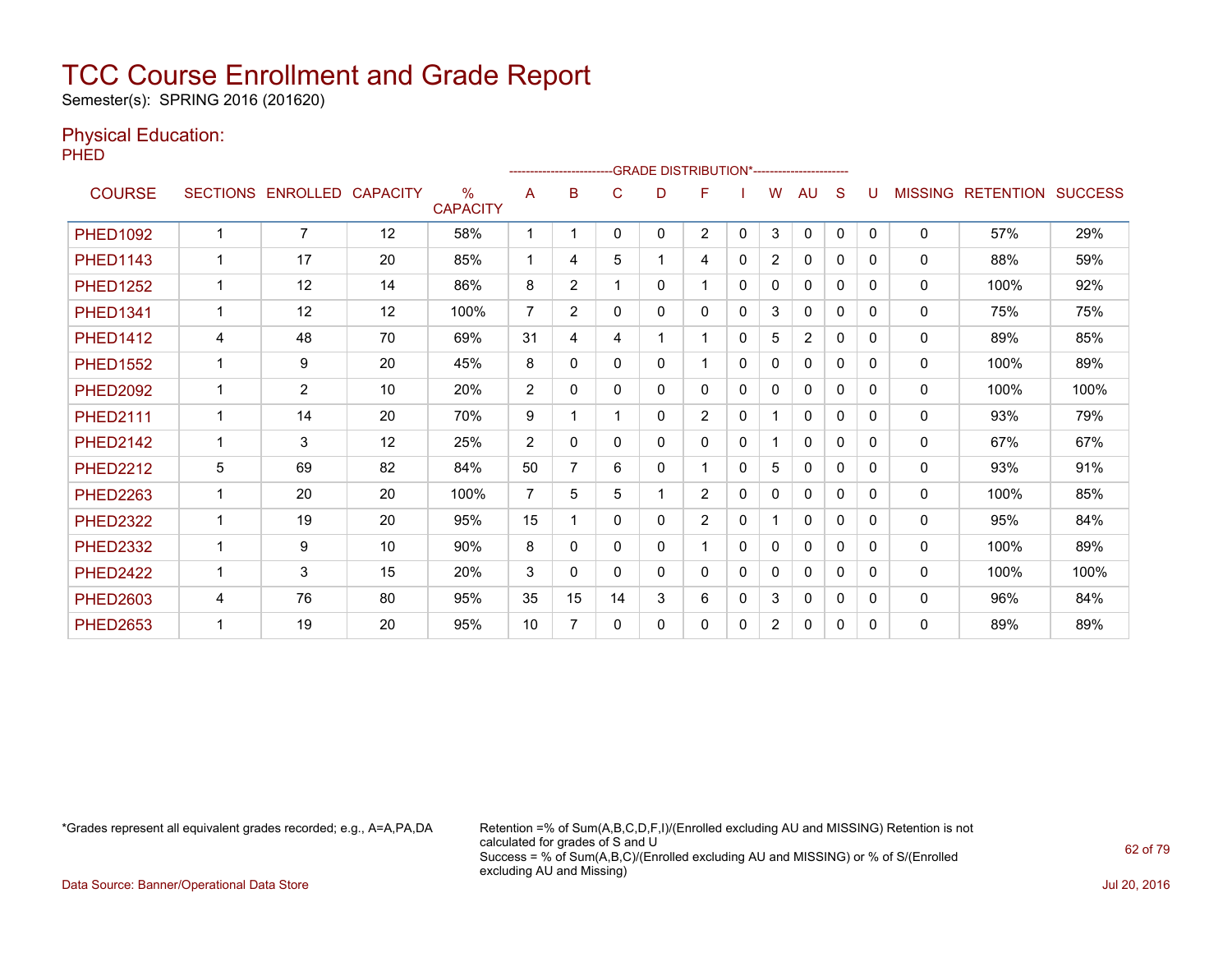Semester(s): SPRING 2016 (201620)

### Philosophy:

PHIL

|                 |                 |                   |     |                         |    | ------------------------ |    |    |              |              |    |              |    |   |                |           |                |
|-----------------|-----------------|-------------------|-----|-------------------------|----|--------------------------|----|----|--------------|--------------|----|--------------|----|---|----------------|-----------|----------------|
| <b>COURSE</b>   | <b>SECTIONS</b> | ENROLLED CAPACITY |     | $\%$<br><b>CAPACITY</b> | A  | B                        | С  | D  | н            |              | W  | AU.          | -S |   | <b>MISSING</b> | RETENTION | <b>SUCCESS</b> |
| <b>PHIL1113</b> | 10              | 173               | 245 | 71%                     | 47 | 30                       | 28 | 10 | 24           | 0            | 34 | 0            | 0  |   | 0              | 80%       | 61%            |
| <b>PHIL1143</b> | 5               | 47                | 105 | 45%                     | 25 | 9                        |    | 0  | 3            | 0            | 10 | 0            | 0  |   | 0              | 79%       | 72%            |
| <b>PHIL1213</b> | 4               | 20                | 90  | 22%                     | 4  | 4                        | 5  | 0  |              | 0            | 6  | $\Omega$     | 0  |   | 0              | 70%       | 65%            |
| <b>PHIL1223</b> | 3               | 28                | 50  | 56%                     | 15 | 5                        |    | 0  | $\Omega$     | $\mathbf{0}$ | 4  | $\mathbf{0}$ | 0  | 0 | 0              | 86%       | 86%            |
| <b>PHIL2113</b> |                 |                   | 30  | 23%                     | 5  |                          |    | 0  | $\mathbf{0}$ | 0            |    | $\Omega$     | 0  | 0 | $\Omega$       | 86%       | 86%            |
| <b>PHIL2153</b> | ົ               | 22                | 40  | 55%                     | 3  | 3                        | ົ  |    | 4            | 0            | 9  | $\Omega$     | 0  |   | 0              | 59%       | 36%            |

\*Grades represent all equivalent grades recorded; e.g., A=A,PA,DA Retention =% of Sum(A,B,C,D,F,I)/(Enrolled excluding AU and MISSING) Retention is not calculated for grades of S and U Success = % of Sum(A,B,C)/(Enrolled excluding AU and MISSING) or % of S/(Enrolled excluding AU and Missing)

Data Source: Banner/Operational Data Store Jul 20, 2016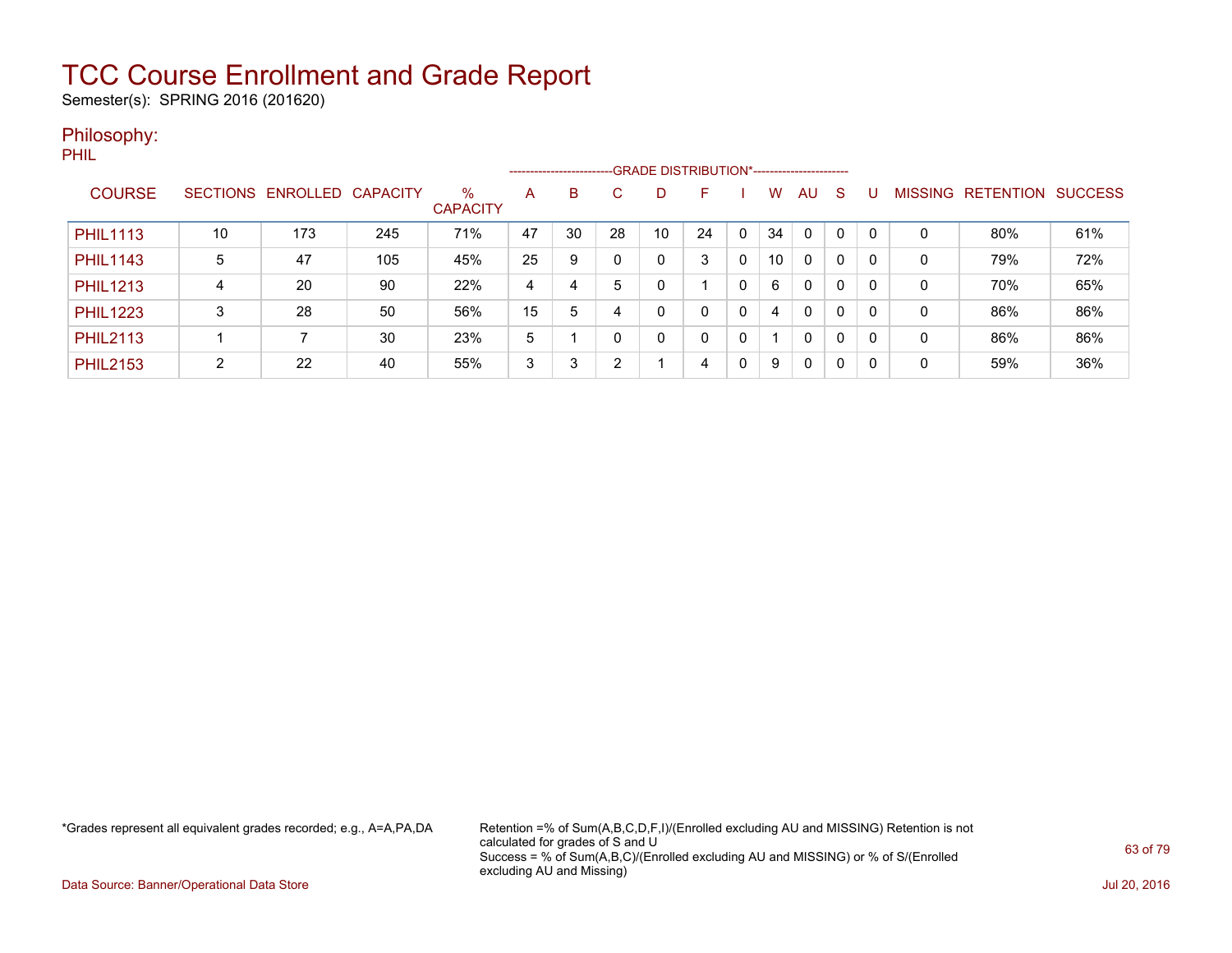Semester(s): SPRING 2016 (201620)

### Pharmacy Technology:

| <b>PHMT</b> |                 |   |                            |    |                         | ----------------- |    |   |    | -GRADE DISTRIBUTION*----------------------- |   |   |    |          |              |   |                           |      |
|-------------|-----------------|---|----------------------------|----|-------------------------|-------------------|----|---|----|---------------------------------------------|---|---|----|----------|--------------|---|---------------------------|------|
|             | <b>COURSE</b>   |   | SECTIONS ENROLLED CAPACITY |    | $\%$<br><b>CAPACITY</b> | A                 | B. |   | D. |                                             |   | W | AU | -S       | U            |   | MISSING RETENTION SUCCESS |      |
|             | <b>PHMT1324</b> |   | 17                         | 25 | 68%                     | 10                | 5  | 0 | C  | $\mathbf{0}$                                | 0 | 0 | 0  | $\Omega$ | $\mathbf{0}$ | 0 | 100%                      | 88%  |
|             | <b>PHMT1334</b> |   | 16                         | 25 | 64%                     | 11                | 3  |   |    | 0                                           | 0 | 0 | 0  | 0        | 0            | 0 | 100%                      | 94%  |
|             | <b>PHMT1414</b> | 2 | 17                         | 30 | 57%                     | 11                | 3  | ર |    | 0                                           | 0 | 0 | 0  | 0        | $\mathbf{0}$ | 0 | 100%                      | 100% |
|             | <b>PHMT1524</b> | 2 | 16                         | 30 | 53%                     | 13                | 0  |   |    | 0                                           | 3 | 0 | 0  | 0        | 0            | 0 | 100%                      | 81%  |

\*Grades represent all equivalent grades recorded; e.g., A=A,PA,DA Retention =% of Sum(A,B,C,D,F,I)/(Enrolled excluding AU and MISSING) Retention is not calculated for grades of S and U Success = % of Sum(A,B,C)/(Enrolled excluding AU and MISSING) or % of S/(Enrolled excluding AU and Missing)

Data Source: Banner/Operational Data Store Jul 20, 2016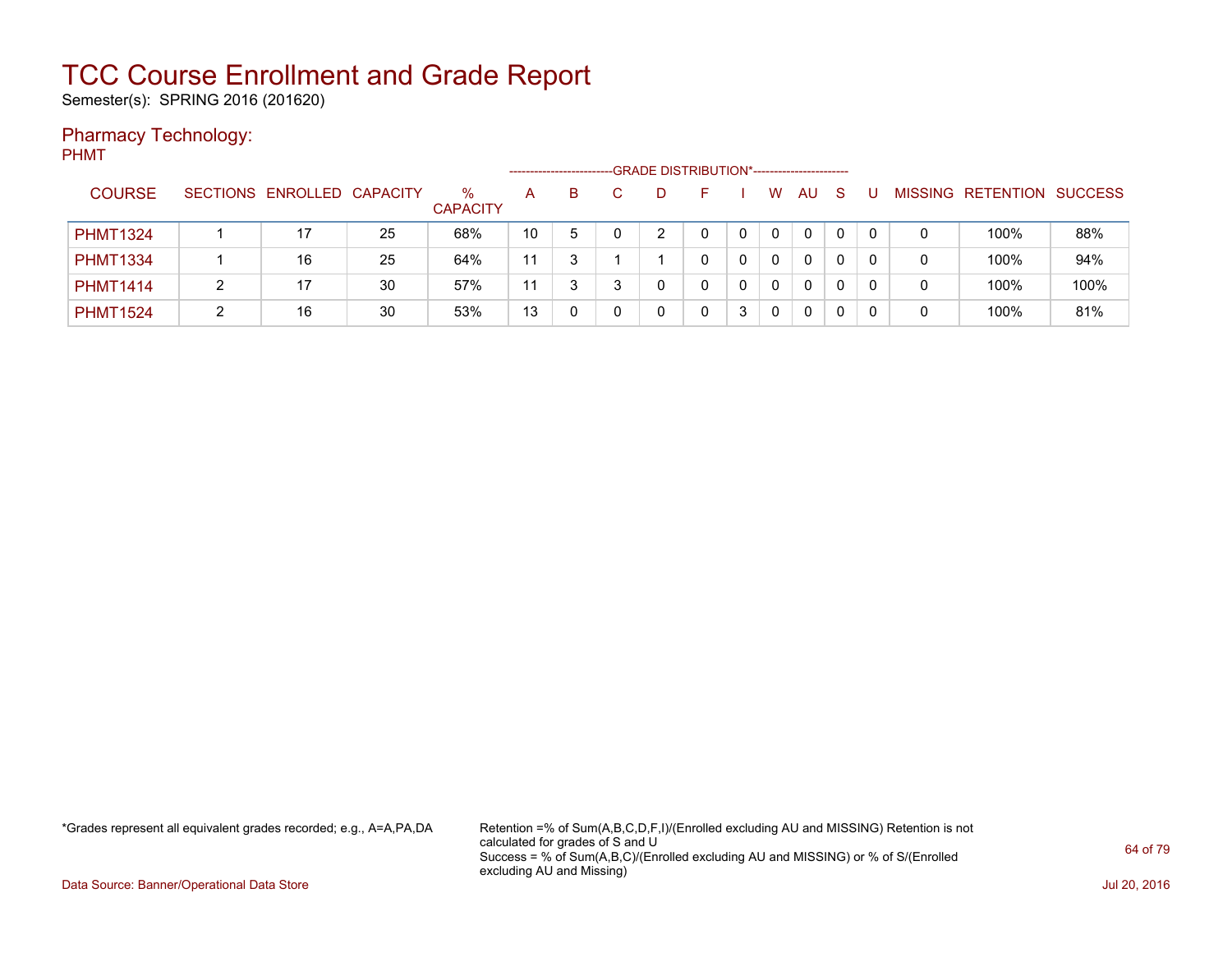Semester(s): SPRING 2016 (201620)

### Physical Science:

| PHSC            |                            |     |                      |    | ------------------------GRADE DISTRIBUTION*----------------------- |    |   |    |                |  |  |                                                |     |
|-----------------|----------------------------|-----|----------------------|----|--------------------------------------------------------------------|----|---|----|----------------|--|--|------------------------------------------------|-----|
| <b>COURSE</b>   | SECTIONS ENROLLED CAPACITY |     | %<br><b>CAPACITY</b> |    |                                                                    |    |   |    |                |  |  | A B C D F I W AU S U MISSING—RETENTION SUCCESS |     |
| <b>PHSC1114</b> | 142                        | 176 | 81%                  | 54 | 48                                                                 | 14 | 6 | 12 | 0 <sup>1</sup> |  |  | 95%                                            | 82% |

\*Grades represent all equivalent grades recorded; e.g., A=A,PA,DA Retention =% of Sum(A,B,C,D,F,I)/(Enrolled excluding AU and MISSING) Retention is not calculated for grades of S and U Success = % of Sum(A,B,C)/(Enrolled excluding AU and MISSING) or % of S/(Enrolled excluding AU and Missing)

Data Source: Banner/Operational Data Store Jul 20, 2016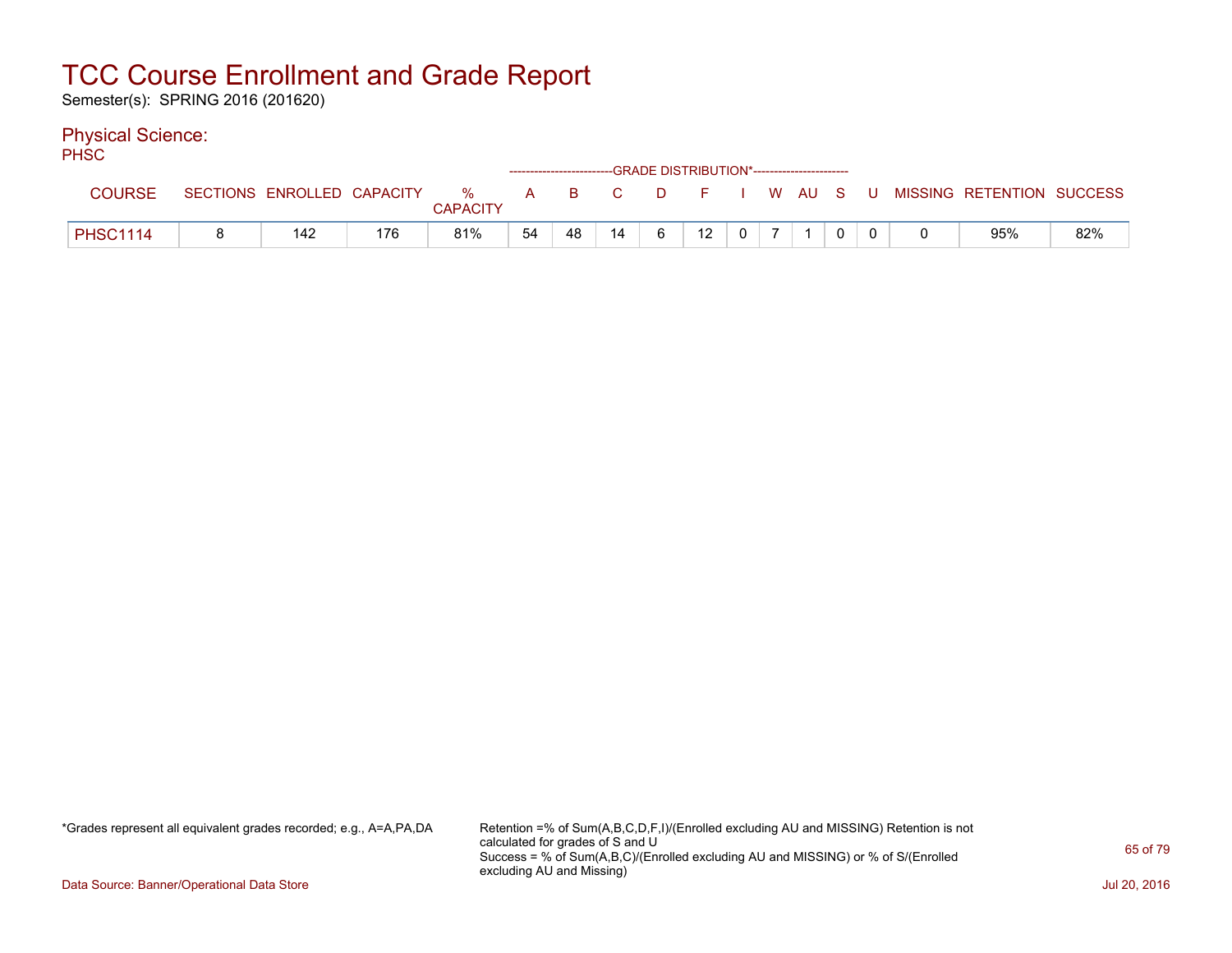Semester(s): SPRING 2016 (201620)

### Physical Therapist Assistant: PHTA

|                 |                 |          |                 |                         |    |    | ------------------------GRADE                DISTRIBUTION*---------------------- |   |   |   |              |              |              |          |                |                  |                |
|-----------------|-----------------|----------|-----------------|-------------------------|----|----|----------------------------------------------------------------------------------|---|---|---|--------------|--------------|--------------|----------|----------------|------------------|----------------|
| <b>COURSE</b>   | <b>SECTIONS</b> | ENROLLED | <b>CAPACITY</b> | $\%$<br><b>CAPACITY</b> | A  | B  | C.                                                                               | D | F |   | w            | AU           | S            |          | <b>MISSING</b> | <b>RETENTION</b> | <b>SUCCESS</b> |
| <b>PHTA1221</b> | 3               | 27       | 53              | 51%                     | 25 |    |                                                                                  |   | 0 |   |              | 0            | 0            |          | 0              | 96%              | 96%            |
| <b>PHTA1363</b> | $\overline{2}$  | 27       | 36              | 75%                     | 16 | 10 |                                                                                  |   | 0 | 0 |              | $\mathbf{0}$ | 0            |          | 0              | 96%              | 96%            |
| <b>PHTA1383</b> |                 | 27       | 36              | 75%                     | 15 | 10 |                                                                                  |   | 0 | 0 |              | $\mathbf{0}$ | $\mathbf{0}$ | $\Omega$ | 0              | 96%              | 96%            |
| <b>PHTA1392</b> | $\overline{2}$  | 27       | 36              | 75%                     | 26 | 0  |                                                                                  |   | 0 | 0 |              | $\mathbf{0}$ | 0            |          | 0              | 96%              | 96%            |
| <b>PHTA2113</b> | $\overline{2}$  | 32       | 34              | 94%                     | 18 | 14 |                                                                                  |   | 0 | 0 | 0            | $\mathbf{0}$ | 0            | $\Omega$ | $\mathbf 0$    | 100%             | 100%           |
| <b>PHTA2383</b> | $\overline{2}$  | 32       | 33              | 97%                     | 12 | 20 |                                                                                  |   | 0 | 0 | $\mathbf{0}$ | $\mathbf{0}$ | 0            | $\Omega$ | 0              | 100%             | 100%           |
| <b>PHTA2522</b> | 4               | 32       | 36              | 89%                     | 28 | 3  |                                                                                  |   | 0 | 0 | $\mathbf{0}$ | $\mathbf{0}$ | $\mathbf{0}$ |          | 0              | 100%             | 100%           |
| <b>PHTA2551</b> |                 | 32       | 36              | 89%                     | 30 | 2  | $\Omega$                                                                         |   | 0 | 0 | 0            | 0            | 0            | $\Omega$ | 0              | 100%             | 100%           |

\*Grades represent all equivalent grades recorded; e.g., A=A,PA,DA Retention =% of Sum(A,B,C,D,F,I)/(Enrolled excluding AU and MISSING) Retention is not calculated for grades of S and U Success = % of Sum(A,B,C)/(Enrolled excluding AU and MISSING) or % of S/(Enrolled excluding AU and Missing)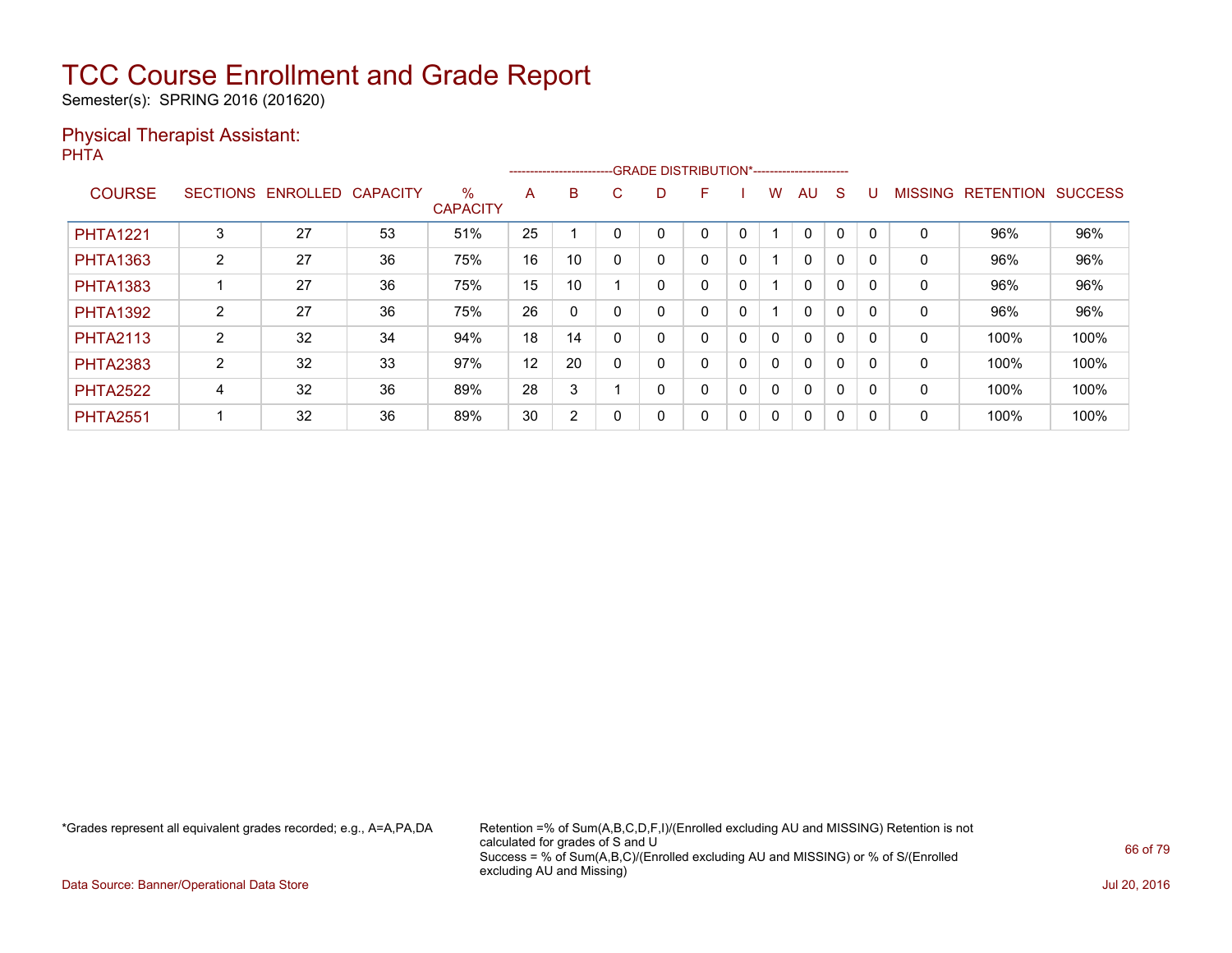Semester(s): SPRING 2016 (201620)

### Physics:

| <b>PHYS</b> |  |  |  |
|-------------|--|--|--|
|             |  |  |  |
|             |  |  |  |

| <b>COURSE</b>   |    | SECTIONS ENROLLED CAPACITY |     | %<br><b>CAPACITY</b> | А  | в  |    |    |    | w               | AU           | S | <b>MISSING</b> | RETENTION | <b>SUCCESS</b> |
|-----------------|----|----------------------------|-----|----------------------|----|----|----|----|----|-----------------|--------------|---|----------------|-----------|----------------|
| <b>PHYS1114</b> | 10 | 199                        | 238 | 84%                  | 63 | 53 | 33 | 11 | 15 | 24              | $\mathbf{0}$ | 0 |                | 88%       | 75%            |
| <b>PHYS1214</b> | 4  | 69                         | 91  | 76%                  | 22 | 21 | 11 |    |    | 12 <sup>°</sup> | 0            | 0 |                | 83%       | 78%            |
| <b>PHYS2034</b> | 4  | 95                         | 96  | 99%                  | 51 | 26 |    |    |    | 10              | 0            | 0 |                | 89%       | 88%            |
| <b>PHYS2124</b> | 4  | 90                         | 96  | 94%                  | 27 | 36 | 14 |    |    | 8               | 0            | 0 |                | 91%       | 86%            |

-------------------------GRADE DISTRIBUTION\*-----------------------

\*Grades represent all equivalent grades recorded; e.g., A=A,PA,DA Retention =% of Sum(A,B,C,D,F,I)/(Enrolled excluding AU and MISSING) Retention is not calculated for grades of S and U Success = % of Sum(A,B,C)/(Enrolled excluding AU and MISSING) or % of S/(Enrolled excluding AU and Missing)

Data Source: Banner/Operational Data Store Jul 20, 2016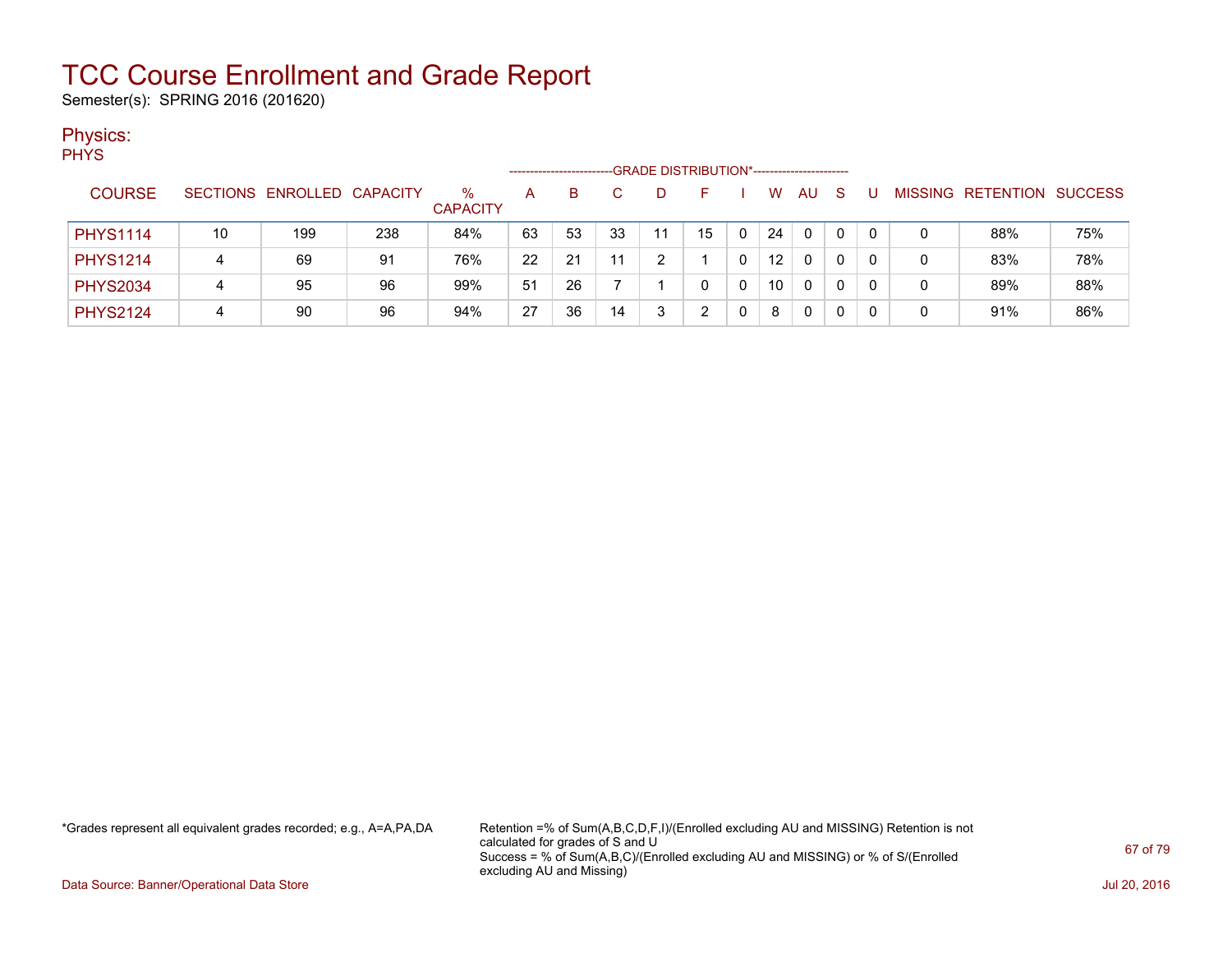Semester(s): SPRING 2016 (201620)

#### Paralegal: PLGL

| ---             |   |                            |    |                      |    |    | ------------------------GRADE DISTRIBUTION*----------------------- |    |              |              |                |    |              |          |   |                   |                |
|-----------------|---|----------------------------|----|----------------------|----|----|--------------------------------------------------------------------|----|--------------|--------------|----------------|----|--------------|----------|---|-------------------|----------------|
| <b>COURSE</b>   |   | SECTIONS ENROLLED CAPACITY |    | %<br><b>CAPACITY</b> | A  | B. |                                                                    | D. | н.           |              | W              | AU | S            |          |   | MISSING RETENTION | <b>SUCCESS</b> |
| <b>PLGL1213</b> | ົ | 23                         | 40 | 58%                  | 11 | 4  |                                                                    |    | 3            |              | 3              | 0  | 0            | $\Omega$ |   | 87%               | 74%            |
| <b>PLGL2303</b> |   | 13                         | 20 | 65%                  | 8  |    |                                                                    |    | $\mathbf{0}$ | $\mathbf{0}$ | 2              | 0  | 0            | 0        | 0 | 85%               | 85%            |
| <b>PLGL2343</b> |   | 16                         | 20 | 80%                  | 8  | 3  |                                                                    |    |              | 0            | $\overline{2}$ |    | $\mathbf{0}$ | $\Omega$ | 0 | 87%               | 80%            |
| <b>PLGL2353</b> |   | 15                         | 20 | 75%                  | 6  | 6  | ົ                                                                  | n  | 0            | 0            |                | 0  | 0            | 0        | 0 | 93%               | 93%            |
| <b>PLGL2403</b> |   | 10                         | 15 | 67%                  | 8  |    |                                                                    |    | 0            | 0            |                | 0  | 0            | 0        | 0 | 90%               | 90%            |

\*Grades represent all equivalent grades recorded; e.g., A=A,PA,DA Retention =% of Sum(A,B,C,D,F,I)/(Enrolled excluding AU and MISSING) Retention is not calculated for grades of S and U Success = % of Sum(A,B,C)/(Enrolled excluding AU and MISSING) or % of S/(Enrolled excluding AU and Missing)

Data Source: Banner/Operational Data Store Jul 20, 2016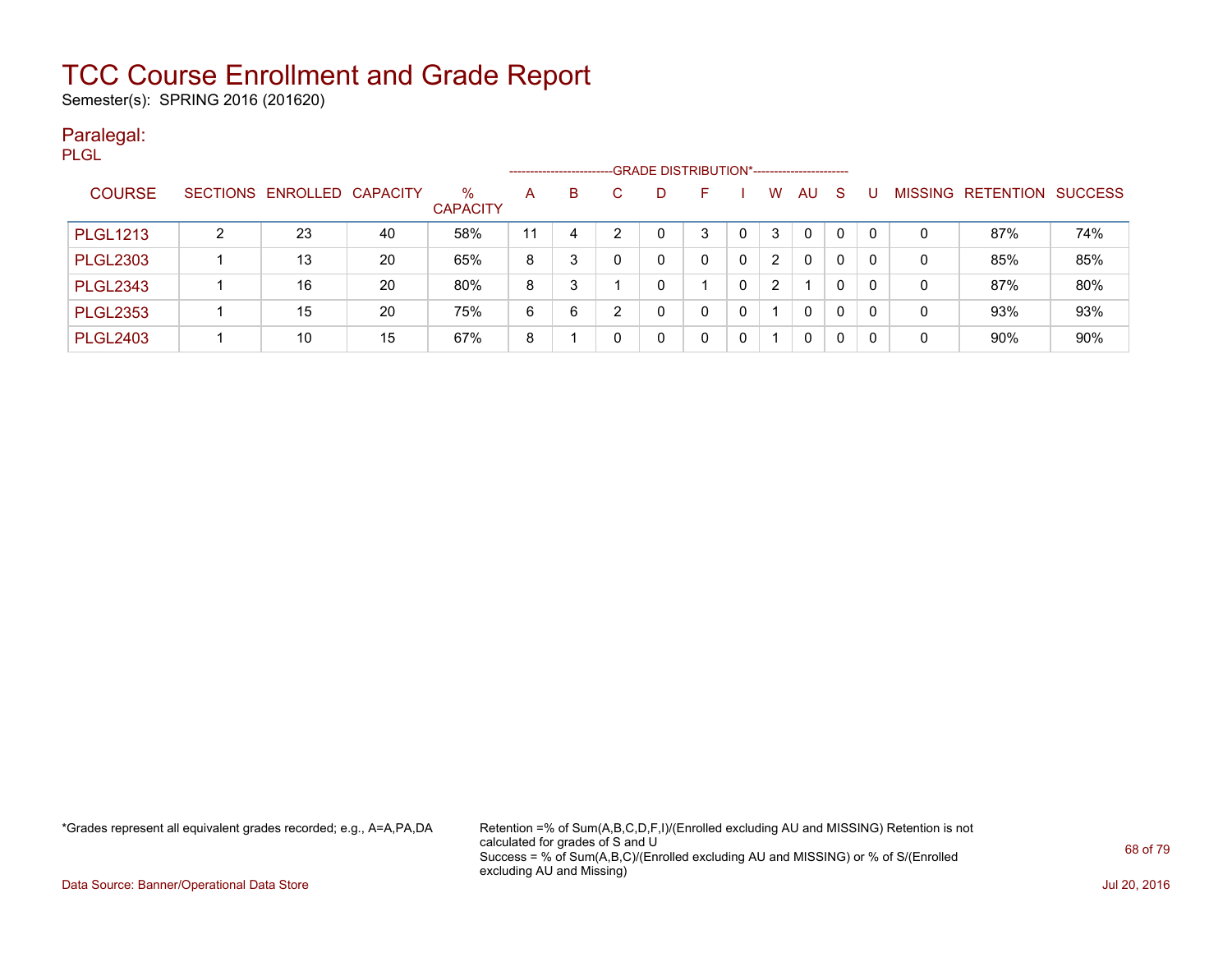Semester(s): SPRING 2016 (201620)

#### Political Science: POLS

| ິ               |    |                            |       |                      | --------------------- |     |     |    | -GRADE DISTRIBUTION*----------------------- |   |          |              |   |     |   |                   |                |
|-----------------|----|----------------------------|-------|----------------------|-----------------------|-----|-----|----|---------------------------------------------|---|----------|--------------|---|-----|---|-------------------|----------------|
| <b>COURSE</b>   |    | SECTIONS ENROLLED CAPACITY |       | %<br><b>CAPACITY</b> | А                     | B   |     |    |                                             |   | W        | AU           | S |     |   | MISSING RETENTION | <b>SUCCESS</b> |
| <b>POLS1113</b> | 96 | 2.107                      | 2,254 | 93%                  | 748                   | 561 | 302 | 98 | 198                                         |   | 199      | $\mathbf{0}$ | 0 | - 0 |   | 91%               | 76%            |
| <b>POLS2013</b> |    | 14                         | 30    | 47%                  | 5                     | 6   |     |    |                                             | 0 | $\Omega$ | $\mathbf{0}$ | 0 | -0  | 0 | 100%              | 86%            |
| <b>POLS2033</b> |    | 12                         | 25    | 48%                  | 4                     | đ   |     |    |                                             | 0 |          | $\mathbf{0}$ | 0 | - 0 |   | 92%               | 75%            |
| <b>POLS2993</b> |    | 3                          | 3     | 100%                 | 3                     |     |     |    |                                             | 0 | $\Omega$ | $\mathbf{0}$ | 0 |     |   | 100%              | 100%           |

\*Grades represent all equivalent grades recorded; e.g., A=A,PA,DA Retention =% of Sum(A,B,C,D,F,I)/(Enrolled excluding AU and MISSING) Retention is not calculated for grades of S and U Success = % of Sum(A,B,C)/(Enrolled excluding AU and MISSING) or % of S/(Enrolled excluding AU and Missing)

Data Source: Banner/Operational Data Store Jul 20, 2016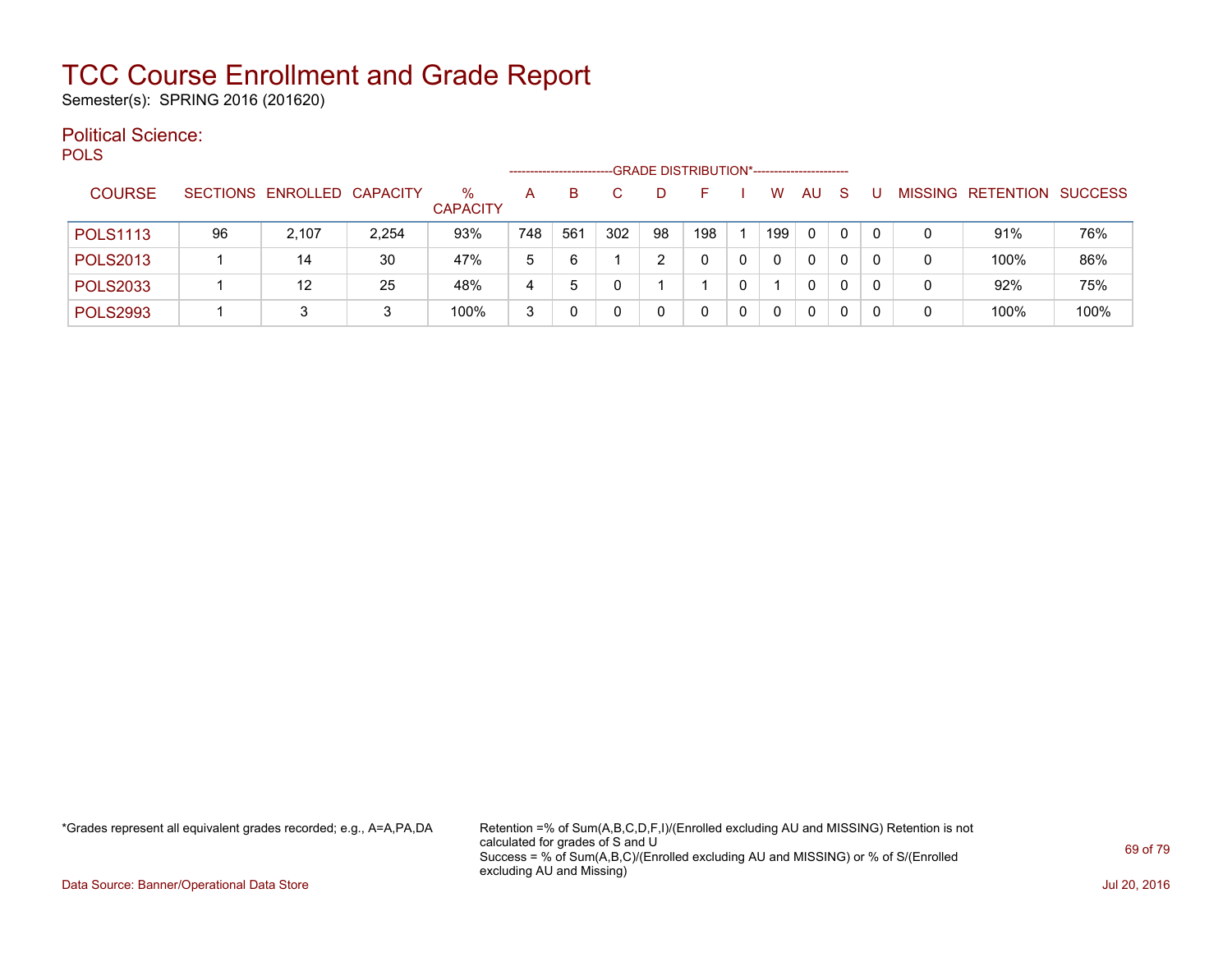Semester(s): SPRING 2016 (201620)

### Psychology:

PSYC

|                 |                |                            |       |                         |                |                |                |          | -------------------------GRADE DISTRIBUTION*---------------------- |              |                |              |              |   |                |                          |      |
|-----------------|----------------|----------------------------|-------|-------------------------|----------------|----------------|----------------|----------|--------------------------------------------------------------------|--------------|----------------|--------------|--------------|---|----------------|--------------------------|------|
| <b>COURSE</b>   |                | SECTIONS ENROLLED CAPACITY |       | $\%$<br><b>CAPACITY</b> | A              | B              | C              | D        | F                                                                  |              | W              | AU.          | S            | U | <b>MISSING</b> | <b>RETENTION SUCCESS</b> |      |
| <b>PSYC1113</b> | 62             | 1,389                      | 1,576 | 88%                     | 502            | 326            | 176            | 76       | 130                                                                | 3            | 175            |              | $\mathbf{0}$ | 0 | 0              | 87%                      | 72%  |
| <b>PSYC1313</b> | 6              | 113                        | 160   | 71%                     | 45             | 25             | 17             | 4        | 9                                                                  | $\mathbf{0}$ | 13             | 0            | 0            | 0 | $\mathbf{0}$   | 88%                      | 77%  |
| <b>PSYC2023</b> | 23             | 472                        | 585   | 81%                     | 252            | 93             | 46             | 17       | 25                                                                 | 0            | 39             | 0            | 0            | 0 | $\mathbf{0}$   | 92%                      | 83%  |
| <b>PSYC2053</b> | 5              | 62                         | 110   | 56%                     | 19             | 25             | 8              | 3        | $\overline{2}$                                                     | $\mathbf{0}$ | 5.             | 0            | 0            | 0 | $\mathbf{0}$   | 92%                      | 84%  |
| <b>PSYC2133</b> |                | 2                          | 15    | 13%                     | 1              | 1              | $\mathbf{0}$   | $\Omega$ | $\Omega$                                                           | $\mathbf{0}$ | 0              | $\mathbf{0}$ | 0            | 0 | 0              | 100%                     | 100% |
| <b>PSYC2193</b> |                | 21                         | 20    | 105%                    | 13             | 4              | $\Omega$       |          |                                                                    | $\Omega$     | $\overline{2}$ | 0            | 0            | 0 | 0              | 90%                      | 81%  |
| <b>PSYC2213</b> | 1              | 8                          | 20    | 40%                     | 1              | 3              | 2              | $\Omega$ | 1                                                                  | $\mathbf{0}$ |                | $\mathbf{0}$ | $\Omega$     | 0 | 0              | 88%                      | 75%  |
| <b>PSYC2223</b> | 1              | 10                         | 10    | 100%                    | 4              | $\overline{2}$ | 2              | 0        | 0                                                                  |              |                | $\mathbf{0}$ | 0            | 0 | 0              | 90%                      | 80%  |
| <b>PSYC2323</b> | 1              | 19                         | 30    | 63%                     | 9              | 8              |                | $\Omega$ |                                                                    | $\mathbf{0}$ | $\Omega$       | 0            | $\Omega$     | 0 | 0              | 100%                     | 95%  |
| <b>PSYC2423</b> | 6              | 104                        | 155   | 67%                     | 33             | 25             | 16             | 4        | 4                                                                  | $\mathbf{0}$ | 22             | 0            | $\Omega$     | 0 | $\mathbf{0}$   | 79%                      | 71%  |
| <b>PSYC2523</b> | $\overline{2}$ | 39                         | 40    | 98%                     | 13             | 17             | 5              |          |                                                                    | $\Omega$     | $\overline{2}$ | 0            | 0            | 0 | 0              | 95%                      | 90%  |
| <b>PSYC2633</b> |                | 15                         | 20    | 75%                     | 3              | 4              | $\overline{2}$ |          |                                                                    | $\Omega$     | 4              | 0            | $\Omega$     | 0 | 0              | 73%                      | 60%  |
| <b>PSYC2713</b> | 1              | 12                         | 14    | 86%                     | 1              | $\Omega$       | 3              |          | 1                                                                  | $\mathbf{0}$ | 6              | 0            | $\Omega$     | 0 | 0              | 50%                      | 33%  |
| <b>PSYC2813</b> | 3              | 44                         | 46    | 96%                     | 9              | 10             | $\overline{7}$ | $\Omega$ | 3                                                                  | $\mathbf{0}$ | 15             | 0            | 0            | 0 | $\mathbf{0}$   | 66%                      | 59%  |
| <b>PSYC2992</b> | 1              | 3                          | 3     | 100%                    | $\overline{2}$ | 0              | $\mathbf{0}$   | 0        | 0                                                                  | $\mathbf{0}$ |                | 0            | $\Omega$     | 0 | $\mathbf{0}$   | 67%                      | 67%  |
| <b>PSYC2993</b> |                | 6                          | 15    | 40%                     | $\overline{2}$ | 3              | $\Omega$       |          | 0                                                                  | 0            | 0              | 0            | 0            | 0 | 0              | 100%                     | 83%  |

\*Grades represent all equivalent grades recorded; e.g., A=A,PA,DA Retention =% of Sum(A,B,C,D,F,I)/(Enrolled excluding AU and MISSING) Retention is not calculated for grades of S and U Success = % of Sum(A,B,C)/(Enrolled excluding AU and MISSING) or % of S/(Enrolled excluding AU and Missing)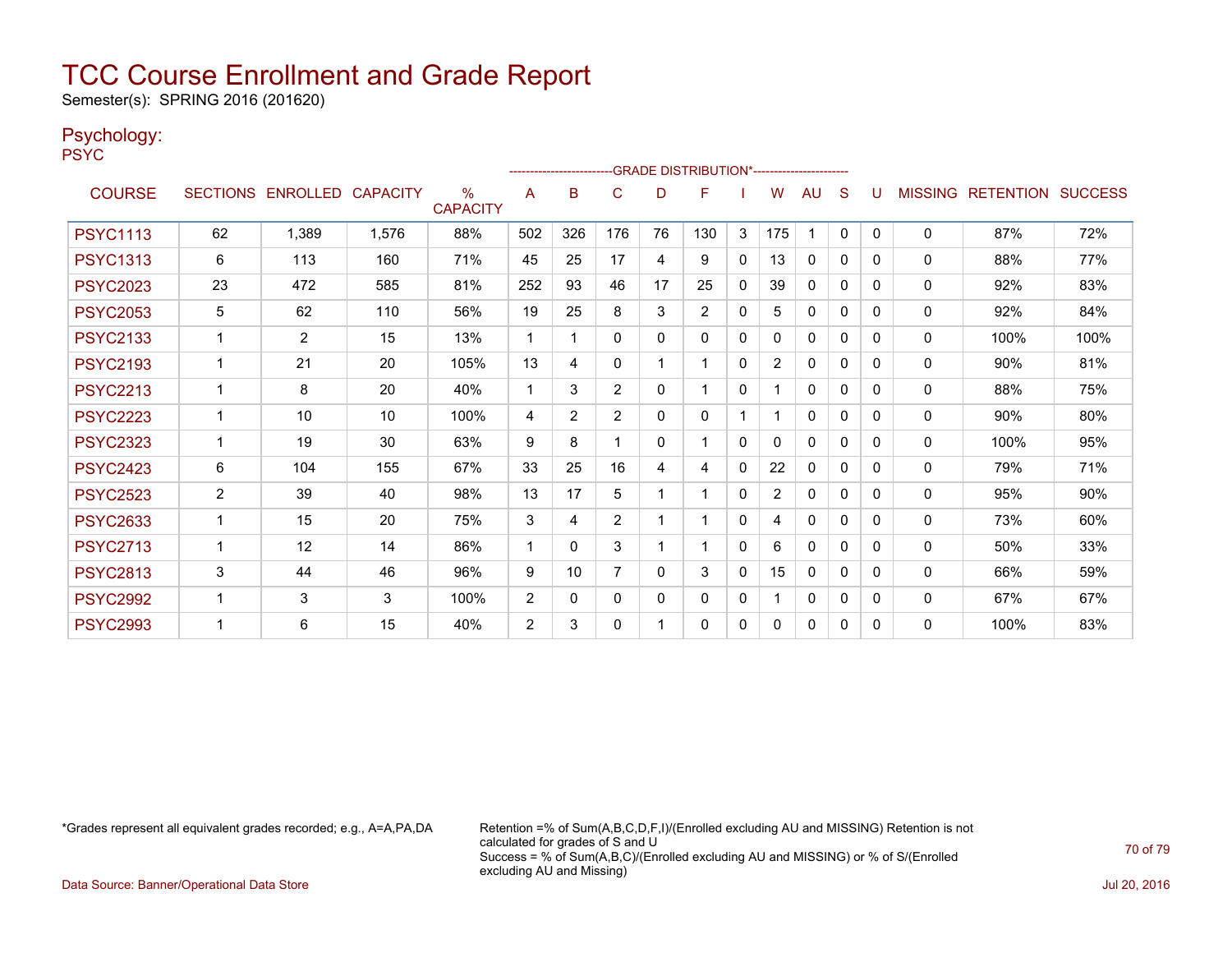Semester(s): SPRING 2016 (201620)

### Quality Control Technology: **QCTT**

|                 | -GRADE DISTRIBUTION*----------------------<br>---------------------- |    |                         |    |    |   |    |    |   |              |          |              |          |   |                           |      |
|-----------------|----------------------------------------------------------------------|----|-------------------------|----|----|---|----|----|---|--------------|----------|--------------|----------|---|---------------------------|------|
| <b>COURSE</b>   | SECTIONS ENROLLED CAPACITY                                           |    | $\%$<br><b>CAPACITY</b> | A  | B. |   | D. | н. |   | W            | AU.      | <sub>S</sub> |          |   | MISSING RETENTION SUCCESS |      |
| QCTT1223        | 28                                                                   | 36 | 78%                     | 11 | 5  | 6 |    | 0  | 0 | 6            | $\Omega$ | $\mathbf{0}$ | $\Omega$ | 0 | 79%                       | 79%  |
| <b>QCTT1313</b> | 12                                                                   | 20 | 60%                     | 5  | 4  |   |    |    |   |              | 0        | 0            |          | 0 | 92%                       | 83%  |
| QCTT1443        | 8                                                                    | 10 | 80%                     | 6  |    |   |    |    | 0 | $\mathbf{0}$ | $\Omega$ | 0            | 0        |   | 100%                      | 100% |
| QCTT2153        | 5                                                                    |    | 71%                     | 5  |    |   |    |    |   | 0            | 0        | 0            |          |   | 100%                      | 100% |

\*Grades represent all equivalent grades recorded; e.g., A=A,PA,DA Retention =% of Sum(A,B,C,D,F,I)/(Enrolled excluding AU and MISSING) Retention is not calculated for grades of S and U Success = % of Sum(A,B,C)/(Enrolled excluding AU and MISSING) or % of S/(Enrolled excluding AU and Missing)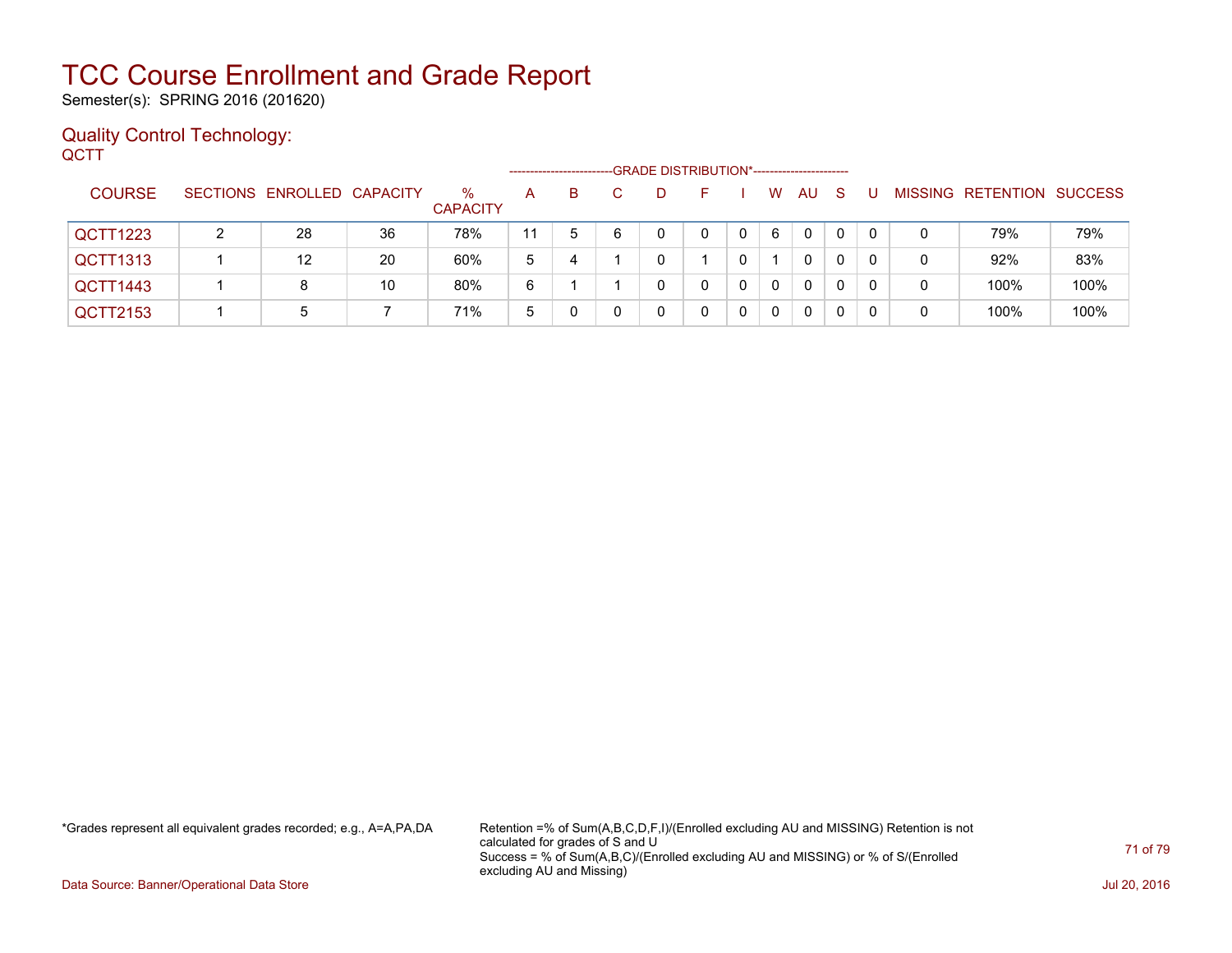Semester(s): SPRING 2016 (201620)

### Radiography: RADT

|                 |   |                            |    | -GRADE DISTRIBUTION*-----------------------<br>------------------------- |                |    |              |   |   |              |              |              |              |   |                |                          |      |
|-----------------|---|----------------------------|----|--------------------------------------------------------------------------|----------------|----|--------------|---|---|--------------|--------------|--------------|--------------|---|----------------|--------------------------|------|
| <b>COURSE</b>   |   | SECTIONS ENROLLED CAPACITY |    | $\%$                                                                     | A              | B  | C            | D | F |              | w            | AU           | <sub>S</sub> | U | <b>MISSING</b> | <b>RETENTION SUCCESS</b> |      |
|                 |   |                            |    | <b>CAPACITY</b>                                                          |                |    |              |   |   |              |              |              |              |   |                |                          |      |
| <b>RADT1212</b> | 2 | 59                         | 60 | 98%                                                                      | $\overline{2}$ |    | 19           |   |   | $\Omega$     | 21           | 0            | 0            | 0 | 2              | 63%                      | 56%  |
| <b>RADT1333</b> | 2 | 27                         | 30 | 90%                                                                      | 15             | 10 |              | 0 |   | 0            |              | 0            | 0            | 0 | 0              | 96%                      | 96%  |
| <b>RADT1344</b> | 2 | 27                         | 32 | 84%                                                                      | 17             | 6  | 3            | 0 |   | 0            |              | 0            | 0            | 0 | 0              | 96%                      | 96%  |
| <b>RADT1382</b> | 3 | 40                         | 50 | 80%                                                                      | 17             | 19 | 2            | 0 |   | 0            |              | 0            | $\Omega$     | 0 | 0              | 98%                      | 95%  |
| <b>RADT2323</b> | 3 | 36                         | 50 | 72%                                                                      | 23             | 13 | $\mathbf{0}$ | 0 |   | $\mathbf{0}$ | $\Omega$     | $\mathbf{0}$ | $\Omega$     | 0 | 0              | 100%                     | 100% |
| <b>RADT2343</b> |   | 13                         | 20 | 65%                                                                      | 12             |    | $\mathbf{0}$ | 0 |   | $\mathbf{0}$ |              | $\mathbf{0}$ | $\mathbf{0}$ | 0 | 0              | 100%                     | 100% |
| <b>RADT2356</b> | 3 | 36                         | 50 | 72%                                                                      | 30             | 5  |              | 0 |   | 0            | $\Omega$     | $\mathbf{0}$ | $\mathbf{0}$ | 0 | 0              | 100%                     | 100% |
| <b>RADT2383</b> |   | 23                         | 30 | 77%                                                                      | 4              | 11 | 8            | 0 |   | 0            | $\mathbf{0}$ | $\mathbf{0}$ | 0            | 0 | 0              | 100%                     | 100% |

\*Grades represent all equivalent grades recorded; e.g., A=A,PA,DA Retention =% of Sum(A,B,C,D,F,I)/(Enrolled excluding AU and MISSING) Retention is not calculated for grades of S and U Success = % of Sum(A,B,C)/(Enrolled excluding AU and MISSING) or % of S/(Enrolled excluding AU and Missing)

Data Source: Banner/Operational Data Store Jul 20, 2016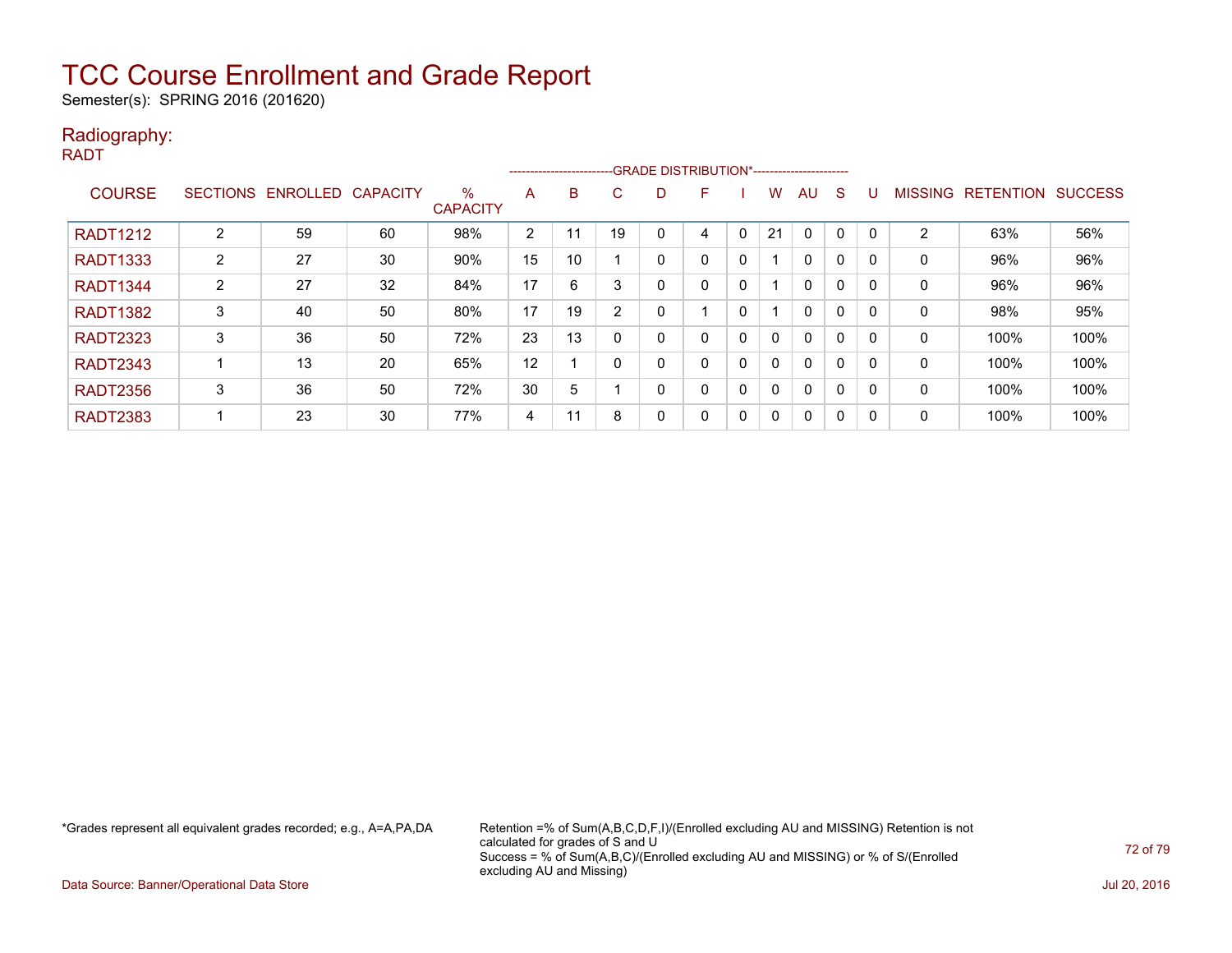Semester(s): SPRING 2016 (201620)

### Religious Studies:

RELG

|                 |                 |          |          | --------------------------GRADE DISTRIBUTION*----------------------- |                |    |                |   |              |              |                |              |          |  |                |                  |                |
|-----------------|-----------------|----------|----------|----------------------------------------------------------------------|----------------|----|----------------|---|--------------|--------------|----------------|--------------|----------|--|----------------|------------------|----------------|
| <b>COURSE</b>   | <b>SECTIONS</b> | ENROLLED | CAPACITY | $\%$<br><b>CAPACITY</b>                                              | A              | B  | C              | D | F            |              | W              | AU.          | S        |  | <b>MISSING</b> | <b>RETENTION</b> | <b>SUCCESS</b> |
| <b>RELG1113</b> | っ               | 31       | 40       | 78%                                                                  | 12             | 11 |                | 4 | ົ            |              |                | $\mathbf{0}$ | $\Omega$ |  | 0              | 97%              | 77%            |
| <b>RELG1213</b> | 4               | 31       | 90       | 34%                                                                  | 10             | 5  | C              |   | 4            | 0            | 9              | $\Omega$     | 0        |  | 0              | 71%              | 55%            |
| <b>RELG1223</b> | 3               | 18       | 35       | 51%                                                                  | 4              | 8  | 4              | 0 |              | 0            |                | $\mathbf{0}$ | 0        |  | 0              | 94%              | 89%            |
| <b>RELG2113</b> | າ               | 38       | 40       | 95%                                                                  | 5              | 11 | 9              | 2 |              | 0            | 4              | $\Omega$     | 0        |  | 0              | 89%              | 66%            |
| <b>RELG2123</b> | າ               | 39       | 45       | 87%                                                                  | 13             |    | 5              | 0 | $\Omega$     | 0            | 13             |              | 0        |  | 0              | 66%              | 66%            |
| <b>RELG2173</b> |                 | 10       | 10       | 100%                                                                 | $\overline{2}$ | ົ  |                | 0 | 3            | 0            | $\overline{2}$ | $\Omega$     | 0        |  | 0              | 80%              | 50%            |
| <b>RELG2243</b> |                 | 6        | 20       | 30%                                                                  | 3              |    | $\overline{2}$ | 0 | $\mathbf{0}$ | $\mathbf{0}$ | $\mathbf{0}$   | $\Omega$     | 0        |  | 0              | 100%             | 100%           |

\*Grades represent all equivalent grades recorded; e.g., A=A,PA,DA Retention =% of Sum(A,B,C,D,F,I)/(Enrolled excluding AU and MISSING) Retention is not calculated for grades of S and U Success = % of Sum(A,B,C)/(Enrolled excluding AU and MISSING) or % of S/(Enrolled excluding AU and Missing)

Data Source: Banner/Operational Data Store Jul 20, 2016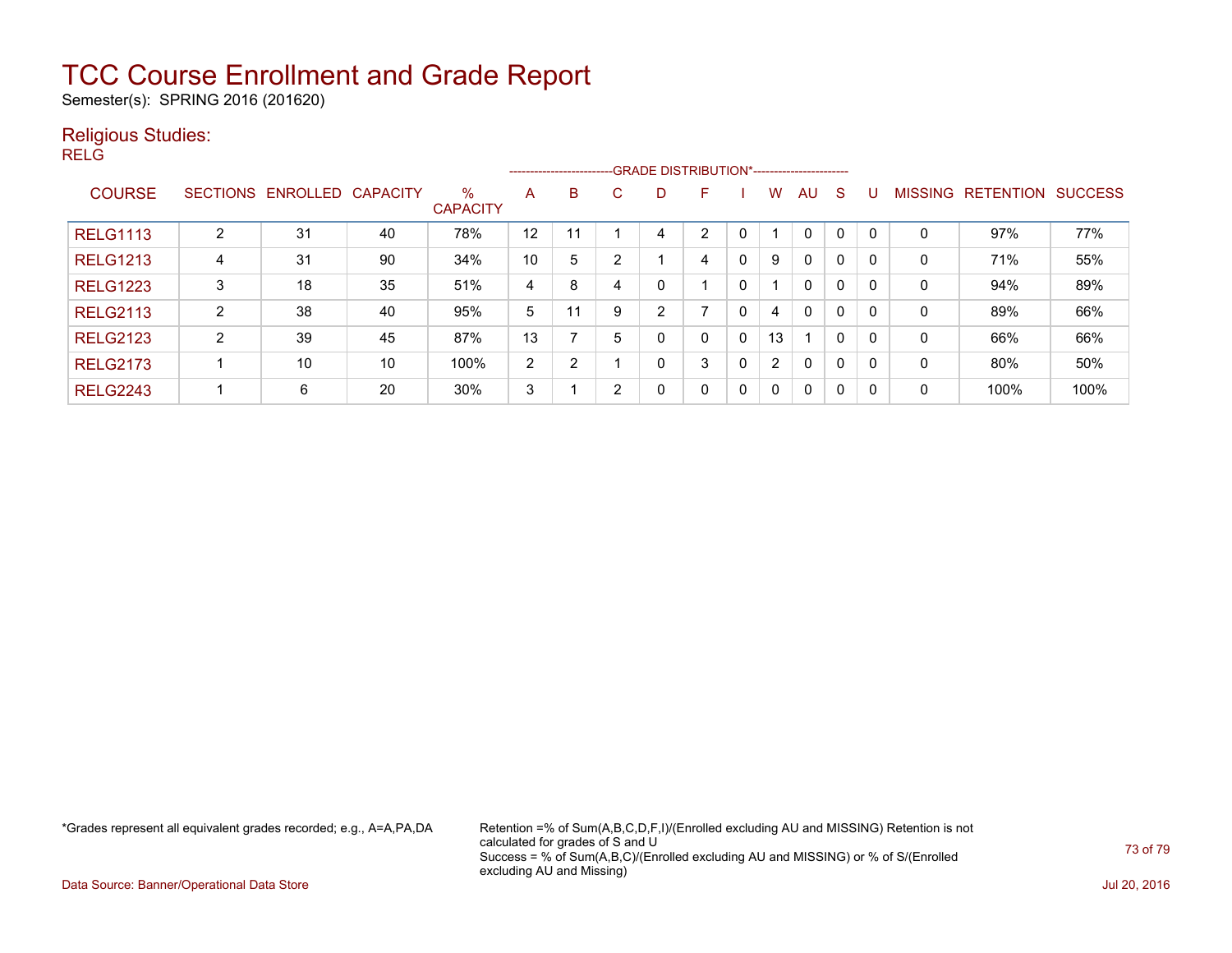Semester(s): SPRING 2016 (201620)

### Respiratory Care:

RESP

|                 |                 |                 |                 |                         | -- GRADE DISTRIBUTION*-----------------------<br>------------------------ |   |   |   |   |              |   |          |          |          |                |                  |                |
|-----------------|-----------------|-----------------|-----------------|-------------------------|---------------------------------------------------------------------------|---|---|---|---|--------------|---|----------|----------|----------|----------------|------------------|----------------|
| <b>COURSE</b>   | <b>SECTIONS</b> | <b>ENROLLED</b> | <b>CAPACITY</b> | $\%$<br><b>CAPACITY</b> | A                                                                         | B | C | D | F |              | w | AU       | S        |          | <b>MISSING</b> | <b>RETENTION</b> | <b>SUCCESS</b> |
| <b>RESP1403</b> |                 | 16              | 20              | 80%                     | 4                                                                         | 6 | 5 | 0 | 0 | 0            |   | 0        | 0        | 0        | 0              | 94%              | 94%            |
| <b>RESP1414</b> | 2               | 16              | 20              | 80%                     | 11                                                                        | 4 |   | 0 | 0 | 0            |   | $\Omega$ | 0        | 0        | 0              | 94%              | 94%            |
| <b>RESP1443</b> |                 | 16              | 20              | 80%                     | ⇁                                                                         | 6 | 2 | 0 | 0 | 0            |   | $\Omega$ | $\Omega$ | $\Omega$ | 0              | 94%              | 94%            |
| <b>RESP2352</b> |                 | 18              | 20              | 90%                     | 9                                                                         | 8 |   | 0 | 0 | 0            |   | $\Omega$ | 0        | 0        | 0              | 94%              | 94%            |
| <b>RESP2414</b> | $\overline{2}$  | 17              | 20              | 85%                     | 10                                                                        | 6 |   | 0 | 0 | 0            | 0 | $\Omega$ | $\Omega$ | 0        | 0              | 100%             | 100%           |
| <b>RESP2452</b> |                 | 17              | 20              | 85%                     | 9                                                                         | 8 |   | 0 | 0 | 0            | 0 | $\Omega$ | 0        | 0        | 0              | 100%             | 100%           |
| <b>RESP2493</b> |                 | 17              | 17              | 100%                    | 12                                                                        | 5 |   | 0 | 0 | $\mathbf{0}$ | 0 | 0        | 0        | 0        | 0              | 100%             | 100%           |
| <b>RESP2563</b> |                 | 17              | 24              | 71%                     | 11                                                                        | 6 |   | 0 | 0 | 0            | 0 | $\Omega$ | 0        | 0        | 0              | 100%             | 100%           |

\*Grades represent all equivalent grades recorded; e.g., A=A,PA,DA Retention =% of Sum(A,B,C,D,F,I)/(Enrolled excluding AU and MISSING) Retention is not calculated for grades of S and U Success = % of Sum(A,B,C)/(Enrolled excluding AU and MISSING) or % of S/(Enrolled excluding AU and Missing)

Data Source: Banner/Operational Data Store Jul 20, 2016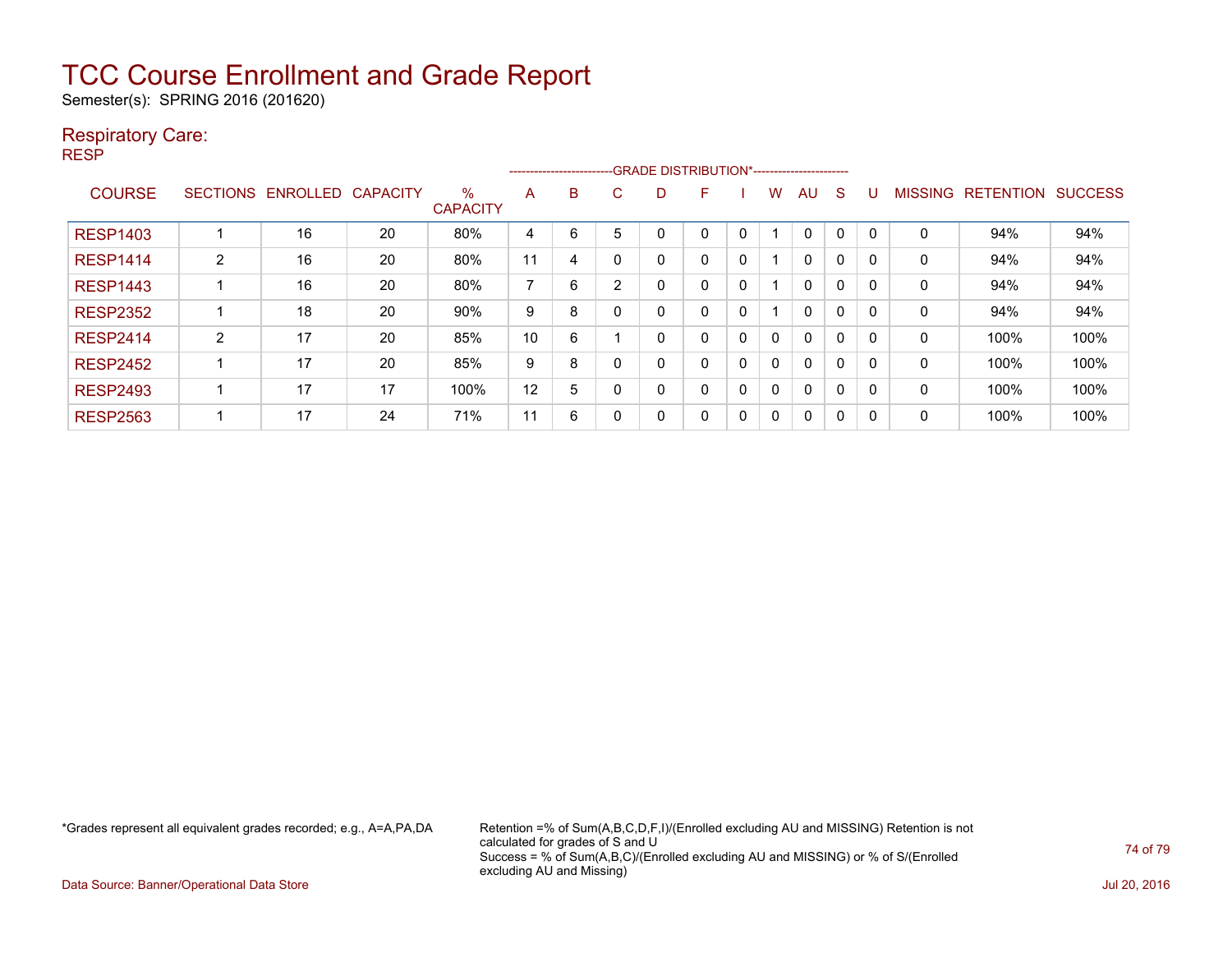Semester(s): SPRING 2016 (201620)

### Russian:

| <b>RUSS</b>     |  |    |                 |  | ------------------------GRADE DISTRIBUTION*----------------------- |   |                |                |              |  |                                                                               |     |
|-----------------|--|----|-----------------|--|--------------------------------------------------------------------|---|----------------|----------------|--------------|--|-------------------------------------------------------------------------------|-----|
| <b>COURSE</b>   |  |    | <b>CAPACITY</b> |  |                                                                    |   |                |                |              |  | SECTIONS ENROLLED CAPACITY 3 % A B C D F I W AU S U MISSING RETENTION SUCCESS |     |
| <b>RUSS1103</b> |  | 20 | 35%             |  | $\Omega$                                                           | 0 | 0 <sup>1</sup> | 2 <sup>1</sup> | $\mathbf{0}$ |  | 71%                                                                           | 71% |

\*Grades represent all equivalent grades recorded; e.g., A=A,PA,DA Retention =% of Sum(A,B,C,D,F,I)/(Enrolled excluding AU and MISSING) Retention is not calculated for grades of S and U Success = % of Sum(A,B,C)/(Enrolled excluding AU and MISSING) or % of S/(Enrolled excluding AU and Missing)

Data Source: Banner/Operational Data Store Jul 20, 2016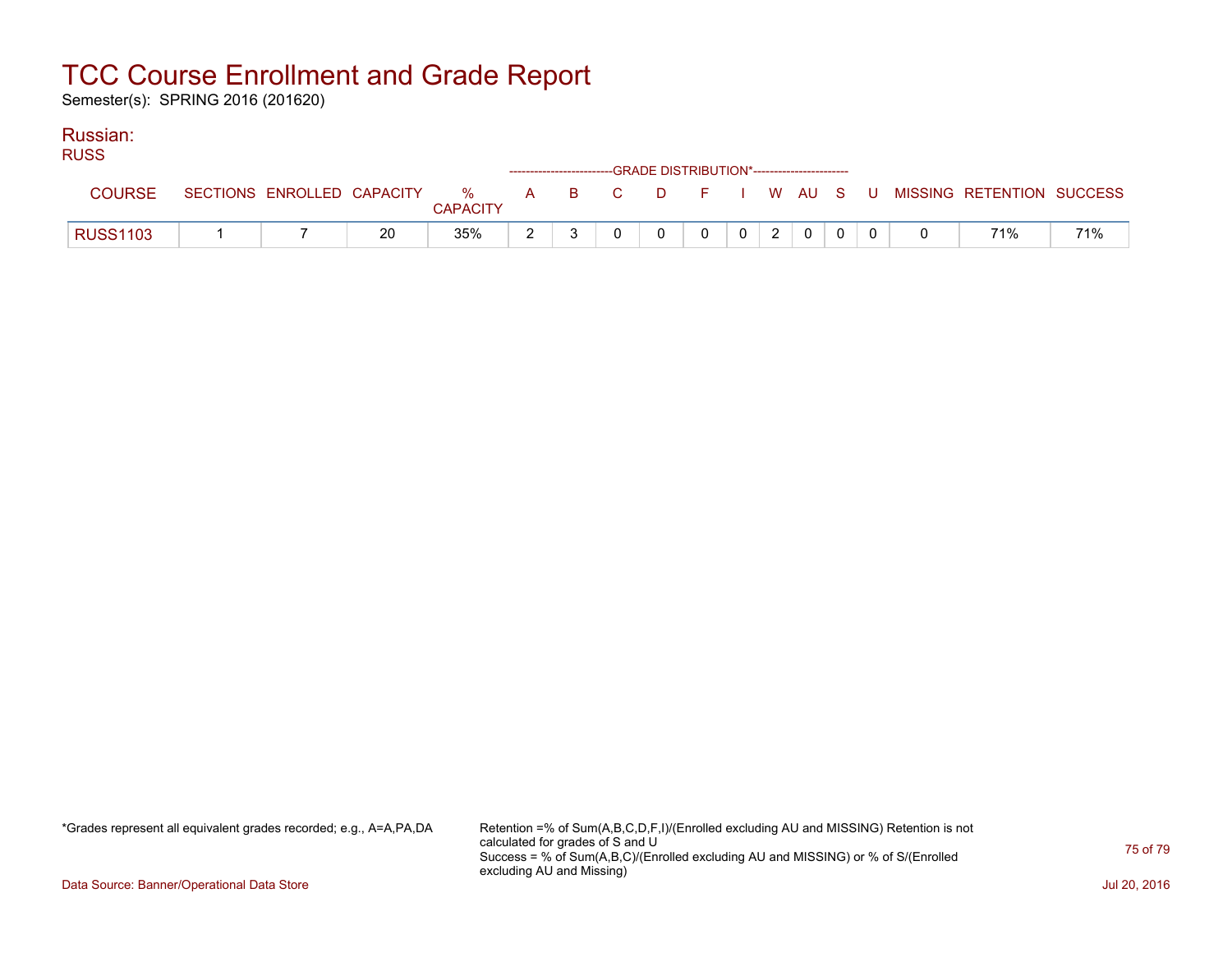Semester(s): SPRING 2016 (201620)

### Sociology:

**SOCI** 

| -------------------------GRADE                DISTRIBUTION*--------------------- |                |                   |                 |                         |     |                |                |    |                |              |                |              |              |          |                |                  |                |
|----------------------------------------------------------------------------------|----------------|-------------------|-----------------|-------------------------|-----|----------------|----------------|----|----------------|--------------|----------------|--------------|--------------|----------|----------------|------------------|----------------|
| <b>COURSE</b>                                                                    |                | SECTIONS ENROLLED | <b>CAPACITY</b> | $\%$<br><b>CAPACITY</b> | A   | B              | C              | D  | F              |              | w              | AU           | S            |          | <b>MISSING</b> | <b>RETENTION</b> | <b>SUCCESS</b> |
| <b>SOCI1113</b>                                                                  | 27             | 514               | 635             | 81%                     | 239 | 131            | 56             | 12 | 30             | 4            | 42             | $\mathbf{0}$ | 0            | $\Omega$ | 0              | 92%              | 83%            |
| SOCI1133                                                                         |                | 7                 | 10              | 70%                     | 5   |                | 0              | 0  | 0              | 0            |                | $\mathbf{0}$ | 0            | $\Omega$ | 0              | 86%              | 86%            |
| <b>SOCI2013</b>                                                                  | 4              | 62                | 100             | 62%                     | 17  | 21             | 12             |    | 4              | 0            | 7              | $\mathbf{0}$ | $\mathbf{0}$ | $\Omega$ | 0              | 89%              | 81%            |
| <b>SOCI2043</b>                                                                  |                | 20                | 20              | 100%                    | 5   | 9              | 4              | 0  | 0              | 0            | $\overline{2}$ | $\mathbf{0}$ | 0            | $\Omega$ | 0              | 90%              | 90%            |
| <b>SOCI2053</b>                                                                  | 5              | 26                | 110             | 24%                     | 10  | 5              |                |    | 0              | 0            | 3              | 0            | $\mathbf{0}$ | $\Omega$ | 0              | 88%              | 85%            |
| <b>SOCI2113</b>                                                                  | $\overline{2}$ | 28                | 40              | 70%                     | 6   | 9              | $\overline{2}$ |    |                | $\mathbf{0}$ | 9              | $\mathbf{0}$ | $\mathbf{0}$ | $\Omega$ | 0              | 68%              | 61%            |
| <b>SOCI2123</b>                                                                  | $\overline{c}$ | 35                | 40              | 88%                     | 8   | 9              | 4              | 0  | 3              | 0            | 11             | $\mathbf{0}$ | $\mathbf{0}$ | 0        | $\mathbf 0$    | 69%              | 60%            |
| <b>SOCI2173</b>                                                                  |                | 7                 | 10              | 70%                     |     |                |                | 0  | 3              | 0            |                | $\mathbf{0}$ | $\mathbf{0}$ | $\Omega$ | 0              | 86%              | 43%            |
| <b>SOCI2223</b>                                                                  |                | $\overline{2}$    | 10              | 20%                     |     |                | O              | 0  | 0              | $\mathbf{0}$ | 0              | $\mathbf{0}$ | $\mathbf{0}$ | $\Omega$ | $\mathbf 0$    | 100%             | 100%           |
| <b>SOCI2713</b>                                                                  |                | 6                 | 10              | 60%                     | 0   | $\overline{2}$ |                | 0  | 0              | 0            | 4              | $\mathbf{0}$ | $\mathbf{0}$ | $\Omega$ | 0              | 33%              | 33%            |
| <b>SOCI2813</b>                                                                  | 3              | 14                | 24              | 58%                     | 2   | 3              | 4              |    | $\overline{2}$ | 0            | $\overline{2}$ | $\mathbf{0}$ | 0            | $\Omega$ | 0              | 86%              | 64%            |
| <b>SOCI2993</b>                                                                  | $\overline{2}$ | 18                | 40              | 45%                     | 7   | 5              |                | 0  |                | 0            | 5              | $\mathbf{0}$ | 0            | $\Omega$ | 0              | 72%              | 67%            |

\*Grades represent all equivalent grades recorded; e.g., A=A,PA,DA Retention =% of Sum(A,B,C,D,F,I)/(Enrolled excluding AU and MISSING) Retention is not calculated for grades of S and U Success = % of Sum(A,B,C)/(Enrolled excluding AU and MISSING) or % of S/(Enrolled excluding AU and Missing)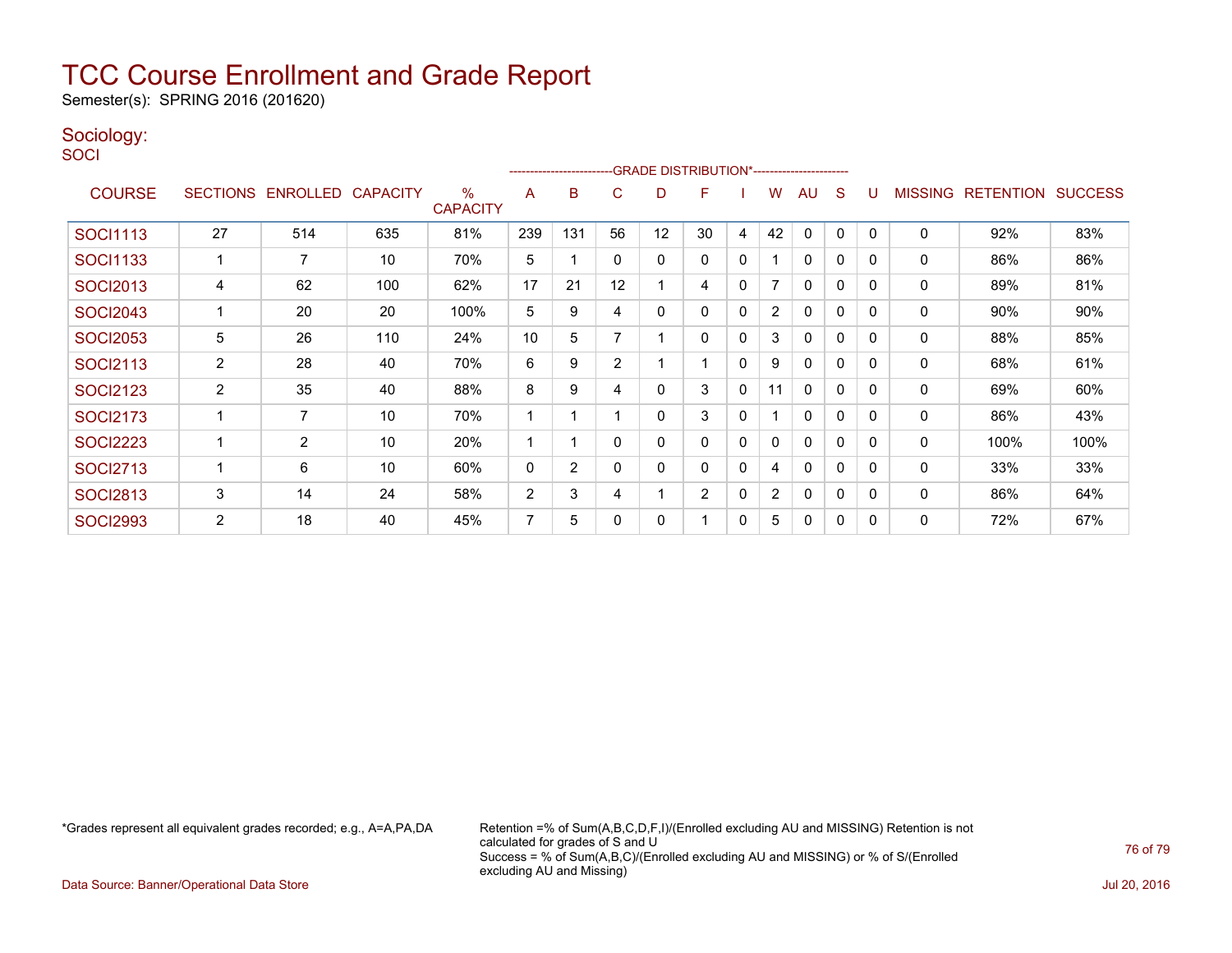Semester(s): SPRING 2016 (201620)

### Spanish:

SPAN

|                 | ------------------------GRADE                DISTRIBUTION*---------------------- |                   |                 |                         |                |                |    |   |                |              |                |                |              |                |                |                  |                |
|-----------------|----------------------------------------------------------------------------------|-------------------|-----------------|-------------------------|----------------|----------------|----|---|----------------|--------------|----------------|----------------|--------------|----------------|----------------|------------------|----------------|
| <b>COURSE</b>   |                                                                                  | SECTIONS ENROLLED | <b>CAPACITY</b> | $\%$<br><b>CAPACITY</b> | A              | в              | C. | D | F              |              | w              | AU             | S            |                | <b>MISSING</b> | <b>RETENTION</b> | <b>SUCCESS</b> |
| <b>SPAN1001</b> |                                                                                  | 12                | 15              | 80%                     | 8              | 0              | 0  | 0 | 0              | 0            | 4              | $\mathbf{0}$   | 0            | $\Omega$       | $\mathbf 0$    | 67%              | 67%            |
| <b>SPAN1031</b> |                                                                                  | $\overline{7}$    | 15              | 47%                     | 5              | 0              | 0  | 0 | $\overline{2}$ | $\mathbf{0}$ | 0              | $\mathbf{0}$   | $\mathbf{0}$ | 0              | 0              | 100%             | 71%            |
| <b>SPAN1103</b> | 14                                                                               | 250               | 280             | 89%                     | 108            | 58             | 19 | 7 | 9              | 2            | 45             | $\overline{2}$ | 0            | $\Omega$       | 0              | 82%              | 75%            |
| <b>SPAN1213</b> | 6                                                                                | 88                | 120             | 73%                     | 49             | 19             | 6  | 4 |                | 0            |                | $\overline{2}$ | 0            | $\Omega$       | 0              | 92%              | 86%            |
| <b>SPAN1313</b> | $\overline{c}$                                                                   | 30                | 40              | 75%                     | 10             | 7              |    | 0 |                | 0            | 4              | 1              | 0            | $\Omega$       | 0              | 86%              | 83%            |
| <b>SPAN1413</b> | $\overline{c}$                                                                   | 29                | 40              | 72%                     | 22             | 4              | 2  | 0 | 0              | $\mathbf{0}$ |                | $\mathbf{0}$   | $\mathbf{0}$ | $\overline{0}$ | 0              | 97%              | 97%            |
| <b>SPAN2213</b> |                                                                                  | 12                | 20              | 60%                     | $\overline{7}$ | 3              |    | 0 | 0              | 0            | 0              |                | $\mathbf{0}$ | $\Omega$       | 0              | 100%             | 100%           |
| <b>SPAN2443</b> |                                                                                  | 7                 | 15              | 47%                     | $\overline{7}$ | 0              | 0  | 0 | 0              | 0            | 0              | 0              | $\mathbf{0}$ | $\Omega$       | 0              | 100%             | 100%           |
| <b>SPAN2453</b> |                                                                                  | 11                | 15              | 73%                     | 11             | 0              | 0  | 0 | 0              | 0            | 0              | $\mathbf{0}$   | 0            | $\Omega$       | $\mathbf 0$    | 100%             | 100%           |
| <b>SPAN2473</b> |                                                                                  | 10                | 15              | 67%                     | 9              | 0              | 0  | 0 | 0              | 0            |                | $\mathbf{0}$   | 0            | $\Omega$       | $\mathbf 0$    | 90%              | 90%            |
| <b>SPAN2543</b> |                                                                                  | 11                | 20              | 55%                     | 6              |                | 0  | 0 | 0              |              | $\overline{2}$ | 1              | $\mathbf{0}$ | $\Omega$       | 0              | 80%              | 70%            |
| <b>SPAN2663</b> |                                                                                  | 15                | 15              | 100%                    | 12             | $\overline{2}$ | 0  | 0 | 0              | 0            |                | $\mathbf{0}$   | 0            | $\mathbf{0}$   | $\mathbf 0$    | 93%              | 93%            |
| <b>SPAN2993</b> | 2                                                                                | 13                | 22              | 59%                     | 12             | $\Omega$       | 0  | 0 | 0              | $\mathbf{0}$ | 0              | 1              | 0            | $\mathbf{0}$   | 0              | 100%             | 100%           |

\*Grades represent all equivalent grades recorded; e.g., A=A,PA,DA Retention =% of Sum(A,B,C,D,F,I)/(Enrolled excluding AU and MISSING) Retention is not calculated for grades of S and U Success = % of Sum(A,B,C)/(Enrolled excluding AU and MISSING) or % of S/(Enrolled excluding AU and Missing)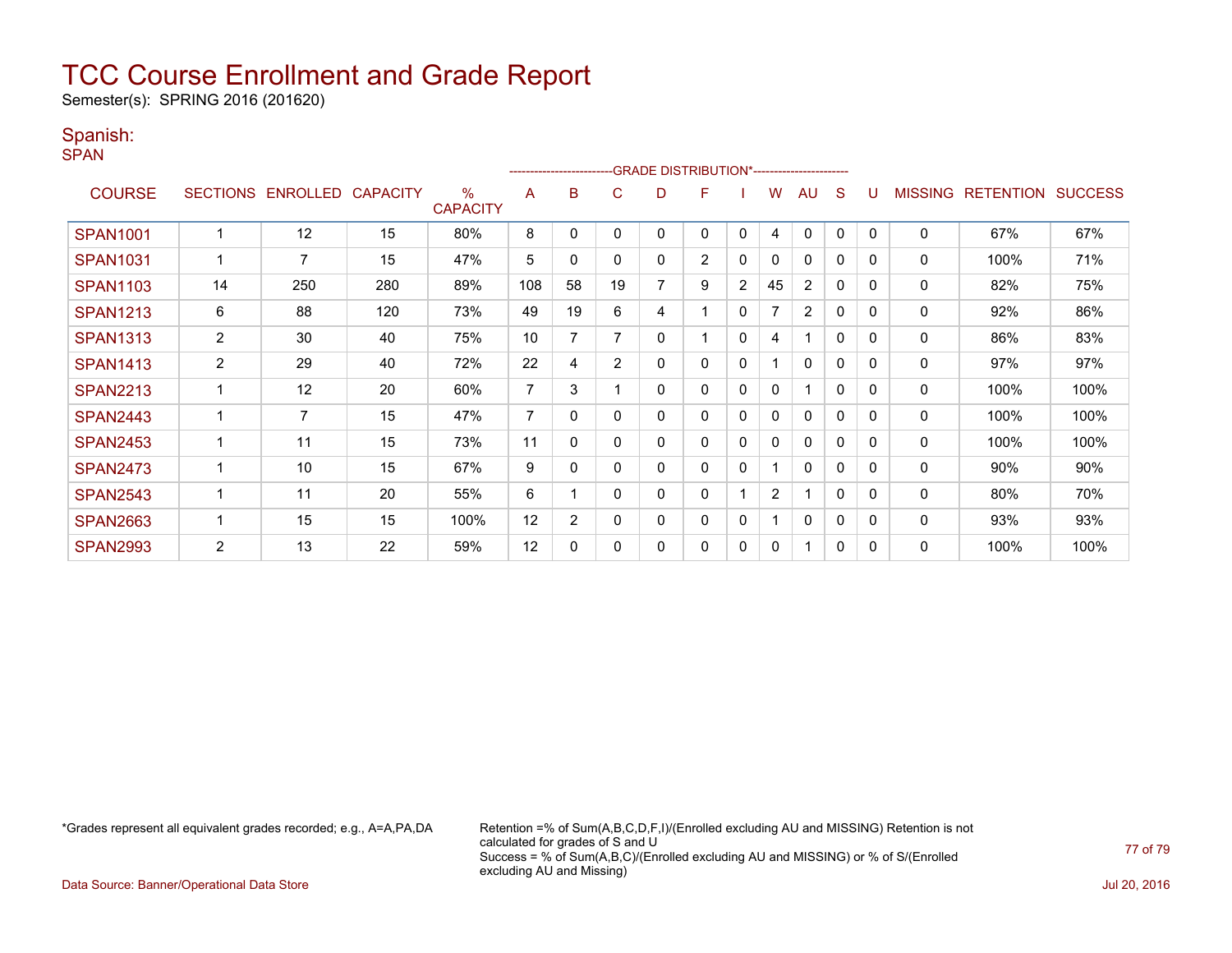Semester(s): SPRING 2016 (201620)

### Theatre:

THEA

|                 |                 |                 |                 |                                  | -GRADE DISTRIBUTION*----------------------<br>------------------------ |                |                |   |   |              |                |              |              |          |                |                  |                |
|-----------------|-----------------|-----------------|-----------------|----------------------------------|------------------------------------------------------------------------|----------------|----------------|---|---|--------------|----------------|--------------|--------------|----------|----------------|------------------|----------------|
| <b>COURSE</b>   | <b>SECTIONS</b> | <b>ENROLLED</b> | <b>CAPACITY</b> | $\frac{0}{0}$<br><b>CAPACITY</b> | A                                                                      | в              | С              | D | F |              | w              | AU           | S            |          | <b>MISSING</b> | <b>RETENTION</b> | <b>SUCCESS</b> |
| <b>THEA1033</b> | $\overline{2}$  | 15              | 28              | 54%                              | 3                                                                      | $\overline{2}$ | 4              | 4 | 0 | $\mathbf{0}$ | $\overline{2}$ | $\mathbf{0}$ | $\mathbf{0}$ | $\Omega$ | $\mathbf 0$    | 87%              | 60%            |
| <b>THEA1053</b> |                 | 18              | 20              | 90%                              | 9                                                                      | 3              |                | 0 | 4 | 0            |                | 0            | 0            | 0        | 0              | 94%              | 72%            |
| <b>THEA1081</b> |                 | 22              | 55              | 40%                              | 19                                                                     |                |                | 0 | 0 | $\mathbf{0}$ |                | $\mathbf{0}$ | 0            | $\Omega$ | 0              | 95%              | 95%            |
| <b>THEA1093</b> | $\overline{2}$  | 25              | 40              | 62%                              | 13                                                                     | 5              |                |   | 3 | $\mathbf{0}$ | $\overline{2}$ | $\mathbf{0}$ | $\mathbf{0}$ | $\Omega$ | 0              | 92%              | 76%            |
| <b>THEA1133</b> | $\overline{2}$  | 17              | 24              | 71%                              | 11                                                                     | 5              |                | 0 | 0 | 0            | 0              | 0            | $\mathbf{0}$ | $\Omega$ | 0              | 100%             | 100%           |
| <b>THEA1242</b> |                 | 4               | 5               | 80%                              | 4                                                                      | 0              | 0              | 0 | 0 | 0            | 0              | $\mathbf{0}$ | $\mathbf{0}$ | $\Omega$ | 0              | 100%             | 100%           |
| <b>THEA1563</b> | $\mathbf{1}$    | 12              | 20              | 60%                              | 8                                                                      | 3              | 0              | 0 | 0 | $\mathbf{0}$ |                | 0            | 0            | $\Omega$ | $\mathbf 0$    | 92%              | 92%            |
| <b>THEA2053</b> |                 | 16              | 20              | 80%                              | 11                                                                     | 4              |                | 0 | 0 | 0            | 0              | 0            | 0            | $\Omega$ | 0              | 100%             | 100%           |
| <b>THEA2063</b> |                 | 10              | 12              | 83%                              |                                                                        | 5              | $\overline{2}$ |   | 0 | $\mathbf{0}$ |                | $\mathbf{0}$ | 0            | $\Omega$ | $\mathbf 0$    | 90%              | 80%            |
| <b>THEA2081</b> | 1               | 21              | 55              | 38%                              | 21                                                                     | 0              | 0              | 0 | 0 | $\mathbf{0}$ | 0              | 0            | $\mathbf{0}$ | 0        | 0              | 100%             | 100%           |
| <b>THEA2143</b> | $\mathbf{1}$    | 7               | 12              | 58%                              | $\overline{7}$                                                         | 0              | 0              | 0 | 0 | $\mathbf{0}$ | 0              | $\mathbf{0}$ | $\mathbf 0$  | $\Omega$ | 0              | 100%             | 100%           |
| <b>THEA2453</b> |                 | 11              | 16              | 69%                              | 8                                                                      | $\overline{2}$ |                | 0 | 0 | 0            | 0              | $\mathbf{0}$ | $\Omega$     | $\Omega$ | $\mathbf 0$    | 100%             | 100%           |
| <b>THEA2463</b> |                 | 6               | 17              | 35%                              | 6                                                                      | 0              | 0              | 0 | 0 | 0            | 0              | 0            | 0            | 0        | 0              | 100%             | 100%           |
| <b>THEA2991</b> | 2               | 21              | 32              | 66%                              | 12                                                                     | $\overline{2}$ | 4              | 0 | 0 | 0            | $\overline{2}$ | 1            | $\mathbf{0}$ | $\Omega$ | 0              | 90%              | 90%            |

\*Grades represent all equivalent grades recorded; e.g., A=A,PA,DA Retention =% of Sum(A,B,C,D,F,I)/(Enrolled excluding AU and MISSING) Retention is not calculated for grades of S and U Success = % of Sum(A,B,C)/(Enrolled excluding AU and MISSING) or % of S/(Enrolled excluding AU and Missing)